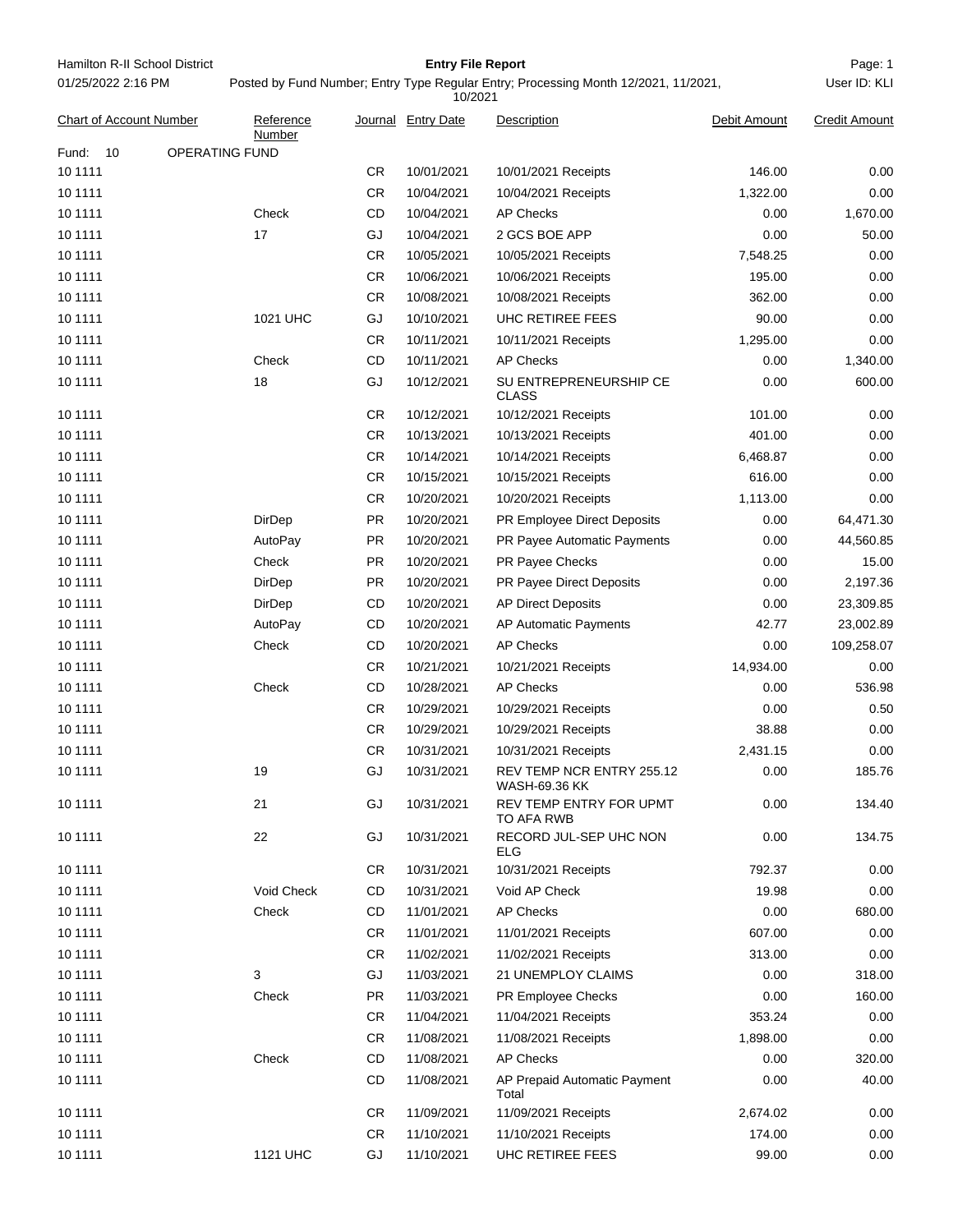| Hamilton R-II School District  |                     |                                                                                                | <b>Entry File Report</b> |                                       |              | Page: 2              |  |
|--------------------------------|---------------------|------------------------------------------------------------------------------------------------|--------------------------|---------------------------------------|--------------|----------------------|--|
| 01/25/2022 2:16 PM             |                     | Posted by Fund Number; Entry Type Regular Entry; Processing Month 12/2021, 11/2021,<br>10/2021 |                          |                                       |              |                      |  |
| <b>Chart of Account Number</b> | Reference<br>Number |                                                                                                | Journal Entry Date       | Description                           | Debit Amount | <b>Credit Amount</b> |  |
| 10 11 11                       | 4                   | GJ                                                                                             | 11/12/2021               | 1 GC BOE APP                          | 0.00         | 25.00                |  |
| 10 11 11                       |                     | CR.                                                                                            | 11/16/2021               | 11/16/2021 Receipts                   | 3,355.00     | 0.00                 |  |
| 10 11 11                       | AutoPay             | CD                                                                                             | 11/17/2021               | AP Automatic Payments                 | 0.00         | 13,564.08            |  |
| 10 11 11                       | Check               | CD                                                                                             | 11/17/2021               | <b>AP Checks</b>                      | 0.00         | 90,840.86            |  |
| 10 11 11                       | DirDep              | CD                                                                                             | 11/17/2021               | <b>AP Direct Deposits</b>             | 0.00         | 18,204.51            |  |
| 10 11 11                       | Void Check          | CD                                                                                             | 11/18/2021               | Void AP Check                         | 400.00       | 0.00                 |  |
| 10 11 11                       | Void Check          | CD                                                                                             | 11/18/2021               | Void AP Check                         | 45.00        | 0.00                 |  |
| 10 11 11                       | Check               | CD                                                                                             | 11/18/2021               | <b>AP Checks</b>                      | 0.00         | 445.00               |  |
| 10 1111                        | DirDep              | PR                                                                                             | 11/19/2021               | PR Employee Direct Deposits           | 0.00         | 67,988.24            |  |
| 10 11 11                       | AutoPay             | PR                                                                                             | 11/19/2021               | PR Payee Automatic Payments           | 0.00         | 45,337.89            |  |
| 10 11 11                       | Check               | PR                                                                                             | 11/19/2021               | PR Payee Checks                       | 0.00         | 15.00                |  |
| 10 1111                        | DirDep              | PR                                                                                             | 11/19/2021               | PR Payee Direct Deposits              | 0.00         | 2,148.74             |  |
| 10 1111                        |                     | CR                                                                                             | 11/21/2021               | 11/21/2021 Receipts                   | 0.00         | 0.00                 |  |
| 10 11 11                       |                     | CR.                                                                                            | 11/22/2021               | 11/22/2021 Receipts                   | 5,220.00     | 0.00                 |  |
| 10 11 11                       |                     | CR                                                                                             | 11/22/2021               | 11/22/2021 Receipts                   | 12,791.24    | 0.00                 |  |
| 10 1111                        |                     | CR.                                                                                            | 11/24/2021               | 11/24/2021 Receipts                   | 0.00         | 0.50                 |  |
| 10 1111                        |                     | CR                                                                                             | 11/29/2021               | 11/29/2021 Receipts                   | 52,886.86    | 0.00                 |  |
| 10 11 11                       |                     | CR.                                                                                            | 11/30/2021               | 11/30/2021 Receipts                   | 32,586.86    | 0.00                 |  |
| 10 11 11                       | Check               | CD                                                                                             | 11/30/2021               | <b>AP Checks</b>                      | 0.00         | 1,540.00             |  |
| 10 1111                        |                     | CR                                                                                             | 11/30/2021               | 11/30/2021 Receipts                   | 47.59        | 0.00                 |  |
| 10 1111                        |                     | CR                                                                                             | 11/30/2021               | 11/30/2021 Receipts                   | 27,686.25    | 0.00                 |  |
| 10 11 11                       |                     | CR.                                                                                            | 12/02/2021               | 12/02/2021 Receipts                   | 106.38       | 0.00                 |  |
| 10 11 11                       |                     | CD                                                                                             | 12/02/2021               | AP Prepaid Automatic Payment<br>Total | 0.00         | 180.00               |  |
| 10 1111                        |                     | CR.                                                                                            | 12/03/2021               | 12/03/2021 Receipts                   | 390.00       | 0.00                 |  |
| 10 11 11                       |                     | CR.                                                                                            | 12/07/2021               | 12/07/2021 Receipts                   | 52,174.90    | 0.00                 |  |
| 10 11 11                       | Check               | CD                                                                                             | 12/09/2021               | <b>AP Checks</b>                      | 0.00         | 1,190.00             |  |
| 10 11 11                       |                     | CR.                                                                                            | 12/10/2021               | 12/10/2021 Receipts                   | 549.00       | 0.00                 |  |
| 10 11 11                       | <b>1221 UHC</b>     | GJ                                                                                             | 12/10/2021               | UHC RETIREE FEES                      | 94.50        | 0.00                 |  |
| 10 11 11                       | Check               | CD                                                                                             | 12/13/2021               | AP Checks                             | 0.00         | 560.00               |  |
| 10 11 11                       |                     | CR.                                                                                            | 12/14/2021               | 12/14/2021 Receipts                   | 265,803.31   | 0.00                 |  |
| 10 1111                        |                     | CR                                                                                             | 12/15/2021               | 12/15/2021 Receipts                   | 2,500.00     | 0.00                 |  |
| 10 1111                        | AutoPay             | CD                                                                                             | 12/15/2021               | AP Automatic Payments                 | 0.00         | 15,982.99            |  |
| 10 1111                        | Check               | CD                                                                                             | 12/15/2021               | <b>AP Checks</b>                      | 0.00         | 202,118.37           |  |
| 10 1111                        | DirDep              | CD                                                                                             | 12/15/2021               | <b>AP Direct Deposits</b>             | 0.00         | 20,583.62            |  |
| 10 1111                        |                     | CR.                                                                                            | 12/16/2021               | 12/16/2021 Receipts                   | 146.00       | 0.00                 |  |
| 10 1111                        |                     | CR                                                                                             | 12/17/2021               | 12/17/2021 Receipts                   | 424.00       | 0.00                 |  |
| 10 1111                        | DirDep              | PR                                                                                             | 12/20/2021               | PR Employee Direct Deposits           | 0.00         | 61,864.85            |  |
| 10 1111                        | AutoPay             | PR                                                                                             | 12/20/2021               | PR Payee Automatic Payments           | 0.00         | 44,908.06            |  |
| 10 1111                        | Check               | PR                                                                                             | 12/20/2021               | PR Payee Checks                       | 0.00         | 15.00                |  |
| 10 1111                        | DirDep              | PR                                                                                             | 12/20/2021               | PR Payee Direct Deposits              | 0.00         | 2,149.28             |  |
| 10 1111                        | Check               | PR                                                                                             | 12/20/2021               | PR Employee Checks                    | 0.00         | 1,369.29             |  |
| 10 1111                        | AutoPay             | PR                                                                                             | 12/20/2021               | PR Payee Automatic Payments           | 0.00         | 29.40                |  |
| 10 1111                        |                     | CR.                                                                                            | 12/21/2021               | 12/21/2021 Receipts                   | 8,478.89     | 0.00                 |  |
| 10 1111                        |                     | CR                                                                                             | 12/21/2021               | 12/21/2021 Receipts                   | 10,027.29    | 0.00                 |  |
| 10 1111                        |                     | CR                                                                                             | 12/22/2021               | 12/22/2021 Receipts                   | 6,241.00     | 0.00                 |  |
| 10 1111                        |                     | CR                                                                                             | 12/24/2021               | 12/24/2021 Receipts                   | 0.00         | 0.50                 |  |
| 10 1111                        | Void Check          | CD                                                                                             | 12/27/2021               | Void AP Check                         | 2,088.34     | 0.00                 |  |
| 10 1111                        |                     | CR                                                                                             | 12/28/2021               | 12/28/2021 Receipts                   | 2,032.14     | 0.00                 |  |
|                                |                     |                                                                                                |                          |                                       |              |                      |  |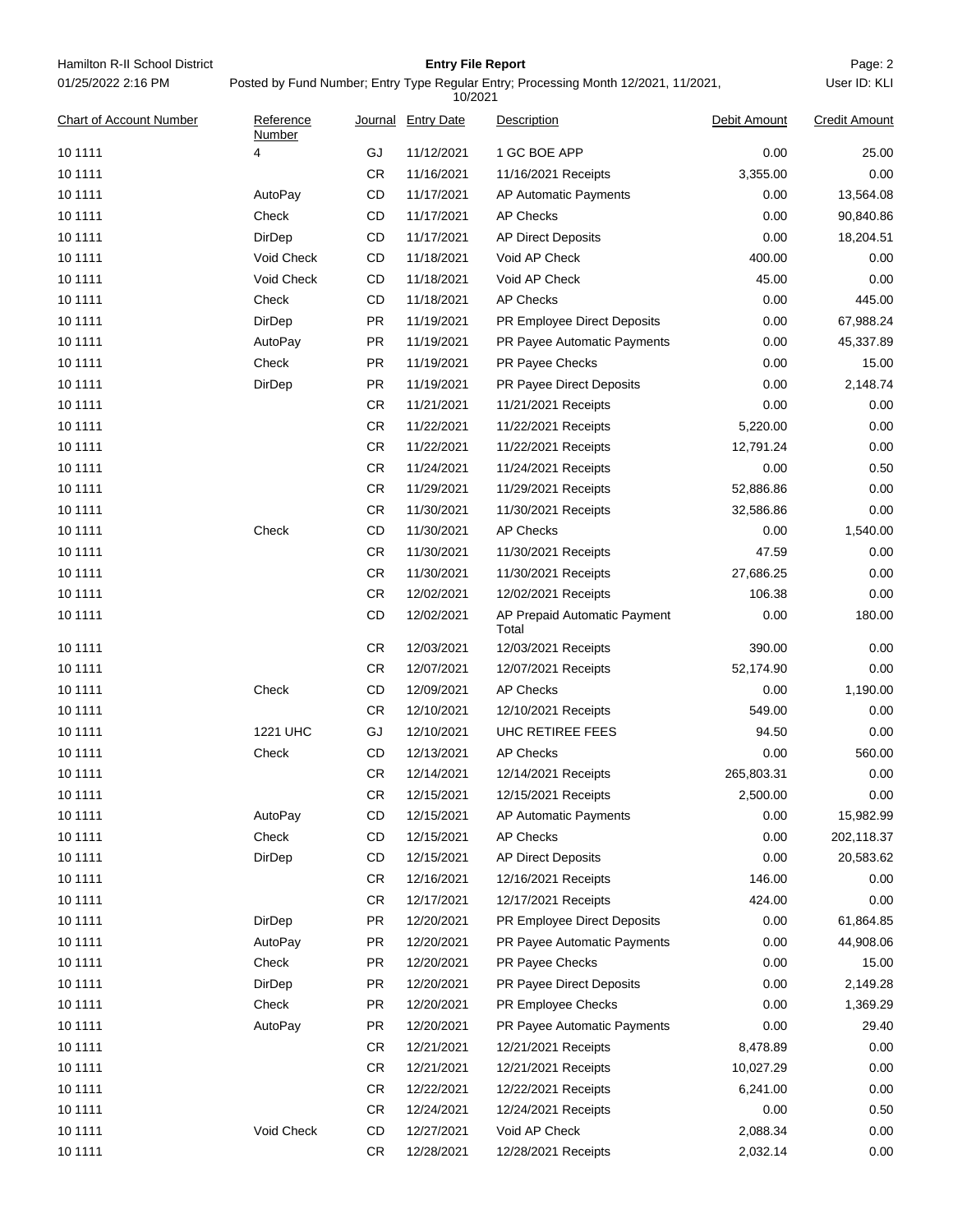| Hamilton R-II School District  |                                                                                                |           | <b>Entry File Report</b> |                             |              | Page: 3              |  |
|--------------------------------|------------------------------------------------------------------------------------------------|-----------|--------------------------|-----------------------------|--------------|----------------------|--|
| 01/25/2022 2:16 PM             | Posted by Fund Number; Entry Type Regular Entry; Processing Month 12/2021, 11/2021,<br>10/2021 |           |                          |                             |              | User ID: KLI         |  |
| <b>Chart of Account Number</b> | Reference<br>Number                                                                            |           | Journal Entry Date       | Description                 | Debit Amount | <b>Credit Amount</b> |  |
| 10 1111                        |                                                                                                | CR        | 12/29/2021               | 12/29/2021 Receipts         | 75,054.13    | 0.00                 |  |
| 10 1111                        | Void Check                                                                                     | CD        | 12/29/2021               | Void AP Check               | 6,032.92     | 0.00                 |  |
| 10 1111                        | Check                                                                                          | PR        | 12/29/2021               | <b>PR Employee Checks</b>   | 0.00         | 12,111.13            |  |
| 10 1111                        | AutoPay                                                                                        | <b>PR</b> | 12/29/2021               | PR Payee Automatic Payments | 0.00         | 5,097.93             |  |
| 10 11 11                       |                                                                                                | CR        | 12/30/2021               | 12/30/2021 Receipts         | 0.00         | 0.00                 |  |
| 10 1111                        | AutoPay                                                                                        | CD        | 12/30/2021               | AP Automatic Payments       | 0.00         | 2,605.66             |  |
| 10 1111                        | Check                                                                                          | CD        | 12/30/2021               | <b>AP Checks</b>            | 0.00         | 305.00               |  |
| 10 1111                        |                                                                                                | CR        | 12/30/2021               | 12/30/2021 Receipts         | 15,975.86    | 0.00                 |  |
| 10 1111                        |                                                                                                | CR        | 12/31/2021               | 12/31/2021 Receipts         | 1,384.90     | 0.00                 |  |
| 10 1111                        |                                                                                                | CR        | 12/31/2021               | 12/31/2021 Receipts         | 729.13       | 0.00                 |  |
| 10 1111                        | Void Check                                                                                     | CD        | 12/31/2021               | Void AP Check               | 80.00        | 0.00                 |  |
| 10 1111                        | Void Check                                                                                     | CD        | 12/31/2021               | Void AP Check               | 110.00       | 0.00                 |  |
| 10 1111                        | Void Check                                                                                     | CD        | 12/31/2021               | Void AP Check               | 100.00       | 0.00                 |  |
| 10 2151                        | <b>PR Checks</b>                                                                               | <b>PR</b> | 10/20/2021               | PR Tax Payable              | 497.20       | 3,910.08             |  |
| 10 2151                        | <b>PR Checks</b>                                                                               | <b>PR</b> | 10/20/2021               | PR Payee Payable            | 3,412.88     | 0.00                 |  |
| 10 2151                        | PR Checks                                                                                      | PR.       | 11/19/2021               | PR Tax Payable              | 479.69       | 3,722.39             |  |
| 10 2151                        | <b>PR Checks</b>                                                                               | PR        | 11/19/2021               | PR Payee Payable            | 3,242.70     | 0.00                 |  |
| 10 2151                        | <b>PR Checks</b>                                                                               | PR        | 12/20/2021               | PR Payee Payable            | 3,248.10     | 0.00                 |  |
| 10 2151                        | PR Checks                                                                                      | PR        | 12/20/2021               | PR Tax Payable              | 474.25       | 3,722.35             |  |
| 10 2151                        | <b>PR Checks</b>                                                                               | PR        | 12/29/2021               | PR Tax Payable              | 27.71        | 1,074.90             |  |
| 10 2151                        | <b>PR Checks</b>                                                                               | PR        | 12/29/2021               | PR Payee Payable            | 1,047.19     | 0.00                 |  |
| 10 2152                        | <b>PR Checks</b>                                                                               | <b>PR</b> | 10/20/2021               | PR Payee Payable            | 10,056.94    | 0.00                 |  |
| 10 2152                        | <b>PR Checks</b>                                                                               | <b>PR</b> | 10/20/2021               | PR Tax Payable              | 782.52       | 10,839.46            |  |
| 10 2152                        | <b>PR Checks</b>                                                                               | PR.       | 11/19/2021               | PR Payee Payable            | 10,418.82    | 0.00                 |  |
| 10 2152                        | <b>PR Checks</b>                                                                               | PR.       | 11/19/2021               | PR Tax Payable              | 808.92       | 11,227.74            |  |
| 10 2152                        | <b>PR Checks</b>                                                                               | <b>PR</b> | 12/20/2021               | PR Tax Payable              | 815.54       | 10,514.10            |  |
| 10 2152                        | PR Checks                                                                                      | <b>PR</b> | 12/20/2021               | PR Payee Payable            | 9,698.56     | 0.00                 |  |
| 10 2152                        | PR Checks                                                                                      | PR        | 12/20/2021               | PR Tax Payable              | 0.00         | 23.82                |  |
| 10 2152                        | <b>PR Checks</b>                                                                               | <b>PR</b> | 12/20/2021               | PR Payee Payable            | 23.82        | 0.00                 |  |
| 10 2152                        | PR Checks                                                                                      | PR        | 12/29/2021               | PR Payee Payable            | 1,919.92     | 0.00                 |  |
| 10 2152                        | PR Checks                                                                                      | PR        | 12/29/2021               | PR Tax Payable              | 0.00         | 1,919.92             |  |
| 10 2153                        | PR Checks                                                                                      | PR        | 10/20/2021               | PR Tax Payable              | 182.80       | 2,542.18             |  |
| 10 2153                        | PR Checks                                                                                      | PR        | 10/20/2021               | PR Payee Payable            | 2,359.38     | 0.00                 |  |
| 10 2153                        | PR Checks                                                                                      | <b>PR</b> | 11/19/2021               | PR Tax Payable              | 189.08       | 2,646.14             |  |
| 10 2153                        | PR Checks                                                                                      | PR        | 11/19/2021               | PR Payee Payable            | 2,457.06     | 0.00                 |  |
| 10 2153                        | PR Checks                                                                                      | <b>PR</b> | 12/20/2021               | PR Payee Payable            | 5.58         | 0.00                 |  |
| 10 2153                        | PR Checks                                                                                      | PR        | 12/20/2021               | PR Tax Payable              | 0.00         | 5.58                 |  |
| 10 2153                        | PR Checks                                                                                      | PR        | 12/20/2021               | PR Payee Payable            | 2,276.36     | 0.00                 |  |
| 10 2153                        | PR Checks                                                                                      | PR        | 12/20/2021               | PR Tax Payable              | 190.76       | 2,467.12             |  |
| 10 2153                        | PR Checks                                                                                      | PR        | 12/29/2021               | PR Tax Payable              | 0.00         | 449.00               |  |
| 10 2153                        | PR Checks                                                                                      | PR        | 12/29/2021               | PR Payee Payable            | 449.00       | 0.00                 |  |
| 10 2155                        | PR Checks                                                                                      | PR        | 10/20/2021               | PR Payee Payable            | 1,239.82     | 0.00                 |  |
| 10 2155                        | PR Checks                                                                                      | PR        | 10/20/2021               | PR Tax Payable              | 180.95       | 1,420.77             |  |
| 10 2155                        | PR Checks                                                                                      | PR        | 11/19/2021               | PR Payee Payable            | 1,234.83     | 0.00                 |  |
| 10 2155                        | PR Checks                                                                                      | <b>PR</b> | 11/19/2021               | PR Tax Payable              | 176.51       | 1,411.34             |  |
| 10 2155                        | PR Checks                                                                                      | <b>PR</b> | 12/20/2021               | PR Tax Payable              | 182.80       | 1,418.74             |  |
| 10 2155                        | PR Checks                                                                                      | <b>PR</b> | 12/20/2021               | PR Payee Payable            | 1,235.94     | 0.00                 |  |
| 10 2155                        | PR Checks                                                                                      | <b>PR</b> | 12/29/2021               | PR Payee Payable            | 517.00       | 0.00                 |  |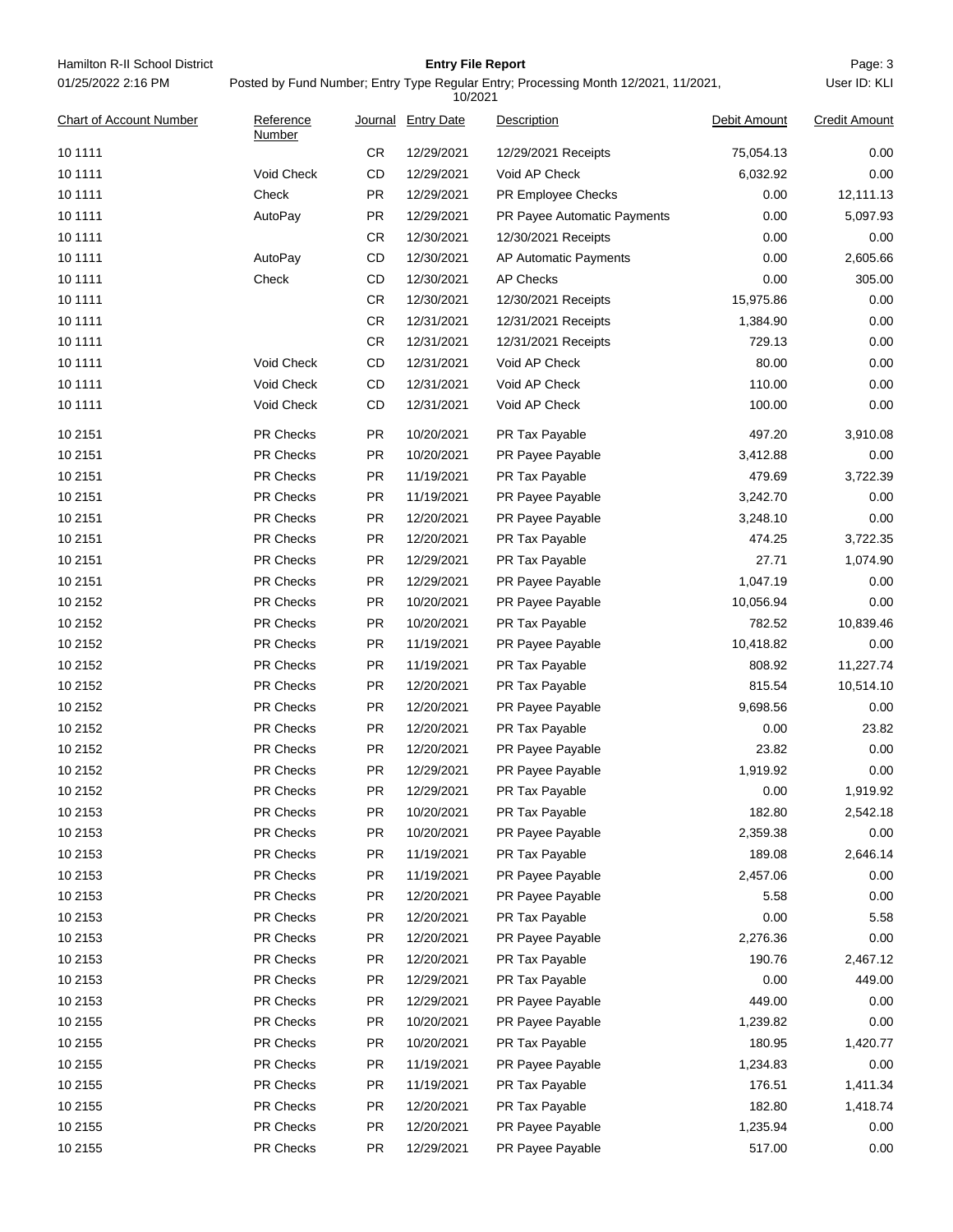| Hamilton R-II School District<br>01/25/2022 2:16 PM | <b>Entry File Report</b><br>Posted by Fund Number; Entry Type Regular Entry; Processing Month 12/2021, 11/2021,<br>10/2021 |                        |                          |                                            |                |                      |  |
|-----------------------------------------------------|----------------------------------------------------------------------------------------------------------------------------|------------------------|--------------------------|--------------------------------------------|----------------|----------------------|--|
| <b>Chart of Account Number</b>                      | Reference<br>Number                                                                                                        |                        | Journal Entry Date       | Description                                | Debit Amount   | <b>Credit Amount</b> |  |
| 10 2155                                             | PR Checks                                                                                                                  | <b>PR</b>              | 12/29/2021               | PR Tax Payable                             | 15.94          | 532.94               |  |
| 10 2156                                             | PR Checks                                                                                                                  | <b>PR</b>              | 10/20/2021               | PR Payee Payable                           | 14,256.90      | 0.00                 |  |
| 10 2156                                             | <b>PR Checks</b>                                                                                                           | <b>PR</b>              | 10/20/2021               | <b>PR Deduction Payable</b>                | 29.43          | 14,286.33            |  |
| 10 2156                                             | <b>PR Checks</b>                                                                                                           | <b>PR</b>              | 11/19/2021               | PR Payee Payable                           | 14,291.52      | 0.00                 |  |
| 10 2156                                             | <b>PR Checks</b>                                                                                                           | <b>PR</b>              | 11/19/2021               | PR Deduction Payable                       | 57.04          | 14,348.56            |  |
| 10 2156                                             | <b>PR Checks</b>                                                                                                           | <b>PR</b>              | 12/20/2021               | PR Payee Payable                           | 15,208.62      | 0.00                 |  |
| 10 2156                                             | <b>PR Checks</b>                                                                                                           | <b>PR</b>              | 12/20/2021               | <b>PR Deduction Payable</b>                | 0.00           | 15,208.62            |  |
| 10 2158                                             | PR Checks                                                                                                                  | <b>PR</b>              | 10/20/2021               | <b>PR Deduction Payable</b>                | 0.00           | 101.76               |  |
| 10 2158                                             | <b>PR Checks</b>                                                                                                           | <b>PR</b>              | 10/20/2021               | PR Payee Payable                           | 101.76         | 0.00                 |  |
| 10 2158                                             | <b>PR Checks</b>                                                                                                           | <b>PR</b>              | 11/19/2021               | PR Deduction Payable                       | 0.00           | 174.58               |  |
| 10 2158                                             | <b>PR Checks</b>                                                                                                           | <b>PR</b>              | 11/19/2021               | PR Payee Payable                           | 174.58         | 0.00                 |  |
| 10 2158                                             | <b>PR Checks</b>                                                                                                           | <b>PR</b>              | 12/20/2021               | <b>PR Deduction Payable</b>                | 0.00           | 9.28                 |  |
| 10 2158                                             | <b>PR Checks</b>                                                                                                           | <b>PR</b>              | 12/20/2021               | PR Payee Payable                           | 9.28           | 0.00                 |  |
| 10 2159                                             | <b>PR Checks</b>                                                                                                           | <b>PR</b>              | 10/20/2021               | PR Payee Payable                           | 10,951.50      | 0.00                 |  |
| 10 2159                                             | <b>PR Checks</b>                                                                                                           | <b>PR</b>              | 10/20/2021               | PR Deduction Payable                       | 30.26          | 10,981.76            |  |
| 10 2159                                             | 19                                                                                                                         | GJ                     | 10/31/2021               | REV TEMP NCR ENTRY 255.12<br>WASH-69.36 KK | 185.76         | 0.00                 |  |
| 10 2159                                             | <b>PR Checks</b>                                                                                                           | <b>PR</b>              | 11/19/2021               | PR Payee Payable                           | 11,227.86      | 0.00                 |  |
| 10 2159                                             | <b>PR Checks</b>                                                                                                           | <b>PR</b>              | 11/19/2021               | PR Deduction Payable                       | 65.90          | 11,293.76            |  |
| 10 2159                                             | <b>PR Checks</b>                                                                                                           | <b>PR</b>              | 12/20/2021               | PR Payee Payable                           | 10,936.96      | 0.00                 |  |
| 10 2159                                             | <b>PR Checks</b>                                                                                                           | <b>PR</b>              | 12/20/2021               | PR Deduction Payable                       | 29.96          | 10,966.92            |  |
| 10 2159                                             | <b>PR Checks</b>                                                                                                           | <b>PR</b>              | 12/29/2021               | PR Payee Payable                           | 1,164.82       | 0.00                 |  |
| 10 2159                                             | <b>PR Checks</b>                                                                                                           | <b>PR</b>              | 12/29/2021               | <b>PR Deduction Payable</b>                | 0.00           | 1,164.82             |  |
| 10 21 61                                            | <b>PR Checks</b>                                                                                                           | <b>PR</b>              | 10/20/2021               | PR Deduction Payable                       | 138.09         | 4,052.87             |  |
| 10 21 61                                            | <b>PR Checks</b>                                                                                                           | <b>PR</b>              | 10/20/2021               | PR Payee Payable                           | 3,849.03       | 0.00                 |  |
| 10 21 61                                            | 21                                                                                                                         | GJ                     | 10/31/2021               | REV TEMP ENTRY FOR UPMT<br>TO AFA RWB      | 134.40         | 0.00                 |  |
| 10 21 61                                            | <b>PR Checks</b>                                                                                                           | <b>PR</b>              | 11/19/2021               | PR Deduction Payable                       | 8.64           | 3,983.65             |  |
| 10 21 61                                            | <b>PR Checks</b>                                                                                                           | PR.                    | 11/19/2021               | PR Payee Payable                           | 3,909.26       | 0.00                 |  |
| 10 21 61                                            | PR Checks                                                                                                                  | PR                     | 12/20/2021               | PR Deduction Payable                       | 0.00           | 3,979.27             |  |
| 10 21 61                                            | PR Checks                                                                                                                  | <b>PR</b>              | 12/20/2021               | PR Payee Payable                           | 3,913.52       | 0.00                 |  |
| 10 21 61                                            | PR Checks                                                                                                                  | <b>PR</b>              | 12/29/2021               | PR Deduction Payable                       | 0.00           | 41.05                |  |
| 10 21 61                                            | 1                                                                                                                          | GJ                     | 12/29/2021               | <b>STAFF LUNCH PMTS</b>                    | 86.35          | 0.00                 |  |
| 10 2162                                             | PR Checks                                                                                                                  | <b>PR</b>              | 10/20/2021               | <b>PR Deduction Payable</b>                | 5.39           | 550.39               |  |
| 10 2162                                             | PR Checks                                                                                                                  | <b>PR</b>              | 10/20/2021               | PR Payee Payable                           | 545.00         | 0.00                 |  |
| 10 2162                                             | <b>PR Checks</b>                                                                                                           | <b>PR</b>              | 11/19/2021               | PR Deduction Payable                       | 17.42          | 562.42               |  |
| 10 2162                                             | PR Checks                                                                                                                  | PR                     | 11/19/2021               | PR Payee Payable                           | 545.00         | 0.00                 |  |
| 10 2162<br>10 2162                                  | PR Checks<br>PR Checks                                                                                                     | <b>PR</b><br><b>PR</b> | 12/20/2021<br>12/20/2021 | PR Deduction Payable<br>PR Payee Payable   | 5.39<br>545.00 | 550.39<br>0.00       |  |
| 10 3119                                             | 1                                                                                                                          | GJ                     | 10/08/2021               | SYMPATHY GIFT A J FORD                     | 0.00           | 40.00                |  |
| 10 31 19                                            | 2                                                                                                                          | GJ                     | 10/15/2021               | SYMPATHY GIFT B BOLLING                    | 0.00           | 40.00                |  |
| 10 31 19                                            | 6                                                                                                                          | GJ                     | 10/31/2021               | RECLASS LJ, SS STIPEND TO<br><b>GATE</b>   | 66.90          | 0.00                 |  |
| 10 3119                                             | 1                                                                                                                          | GJ                     | 11/04/2021               | SYMPATHY GIFT R ROSS                       | 0.00           | 40.00                |  |
| 10 31 19                                            | 2                                                                                                                          | GJ                     | 11/23/2021               | SYMPATHY GIFT J WILLIAMS                   | 0.00           | 40.00                |  |
| 10 31 19                                            | 5                                                                                                                          | GJ                     | 12/31/2021               | SYMPATHY GIFTS DIXON &<br><b>WINTON</b>    | 0.00           | 80.00                |  |
| 10 31 19                                            | 7                                                                                                                          | GJ                     | 12/31/2021               | COR MS G BB GATE                           | 106.37         | 0.00                 |  |
| 10 3119                                             | 8                                                                                                                          | GJ                     | 01/17/2022               | <b>RECLASS MWTRANSIT</b><br>TRANSMISSION   | 0.00           | 1,897.69             |  |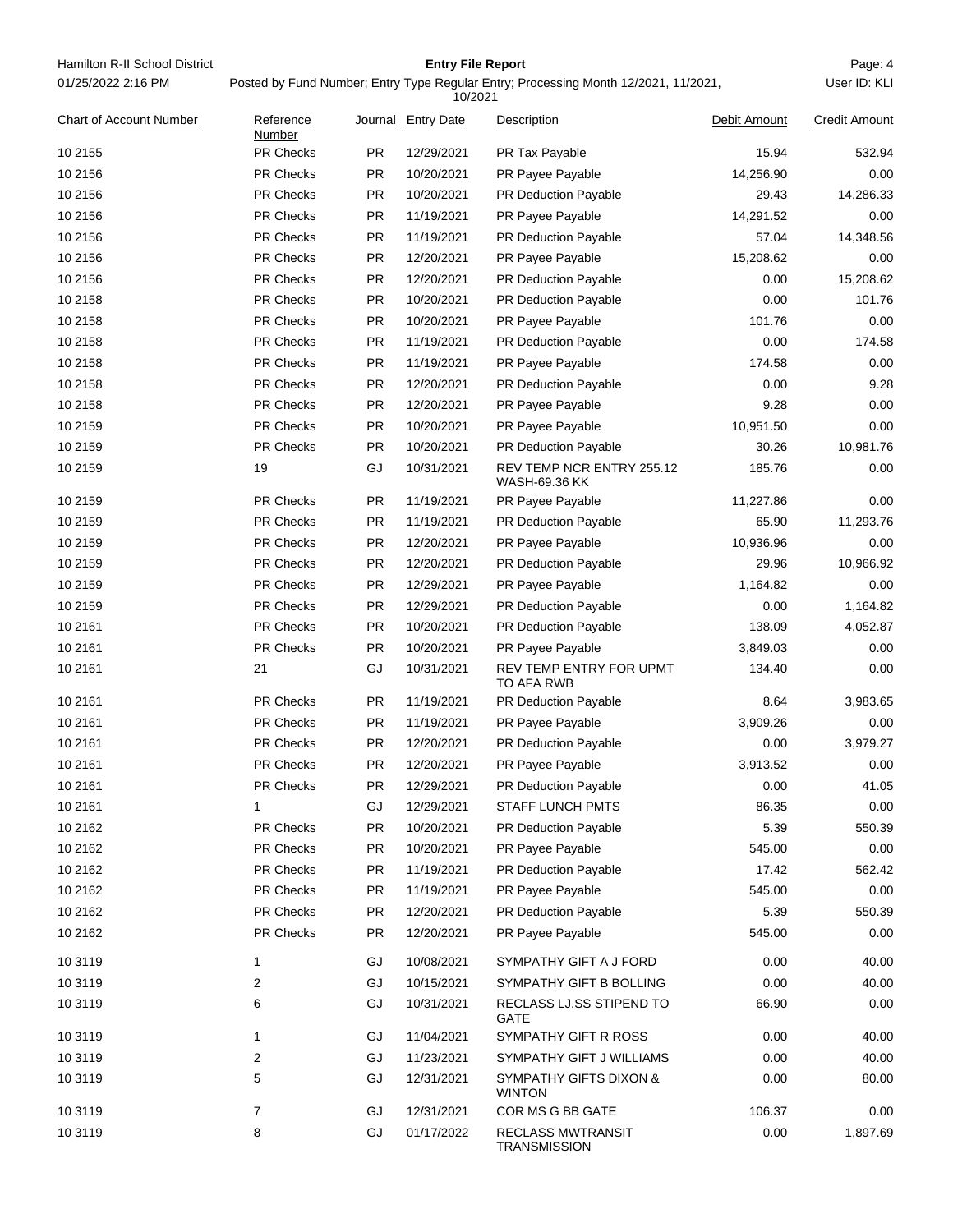Hamilton R-II School District **Entry File Report Entry File Report Page: 5** 01/25/2022 2:16 PM

## **Entry File Report**

Posted by Fund Number; Entry Type Regular Entry; Processing Month 12/2021, 11/2021,

|                                |                     |           | 10/2021           |                                        |              |                      |
|--------------------------------|---------------------|-----------|-------------------|----------------------------------------|--------------|----------------------|
| <b>Chart of Account Number</b> | Reference<br>Number | Journal   | <b>Entry Date</b> | Description                            | Debit Amount | <b>Credit Amount</b> |
| 10 5111 0000 000 00000         | 2021212073          | CR        | 12/07/2021        | <b>CURRENT</b>                         | 0.00         | 51,571.72            |
| 10 5111 0000 000 00000         | 2021212148          | CR.       | 12/14/2021        | <b>CURRENT TAXES</b>                   | 0.00         | 261,715.16           |
| 10 5111 0000 000 00000         | 2021212294          | CR        | 12/29/2021        | <b>CURRENT TAXES</b>                   | 0.00         | 75,054.13            |
| 10 5112 0000 000 00000         | 20212101411         | CR        | 10/14/2021        | DAVIES COUNTY BACK TAXES               | 0.00         | 305.11               |
| 10 5112 0000 000 00000         | 20212101410         | CR        | 10/14/2021        | CALDWELL CTY BACK TAXES                | 0.00         | 5,511.26             |
| 10 5112 0000 000 00000         | 20212110903         | CR.       | 11/09/2021        | DAVIESS CTY BACK TAXES                 | 0.00         | 87.18                |
| 10 5112 0000 000 00000         | 2021211095          | CR        | 11/09/2021        | CALD CTY BACK TAXES                    | 0.00         | 2,586.84             |
| 10 5112 0000 000 00000         | 2021212073          | CR        | 12/07/2021        | <b>BACK</b>                            | 0.00         | 603.18               |
| 10 5112 0000 000 00000         | 2021212148          | CR        | 12/14/2021        | <b>PRIOR TAXES</b>                     | 0.00         | 2,554.15             |
| 10 5141 0000 000 00000         | 2021210145          | <b>CR</b> | 10/14/2021        | <b>BANK NW INTEREST</b>                | 0.00         | 12.60                |
| 10 5141 0000 000 00000         | 1021-1750           | CR        | 10/31/2021        | <b>INTEREST ON PUBLIC USE</b>          | 0.00         | 792.37               |
| 10 5141 0000 000 00000         | 1121-1750           | CR        | 11/30/2021        | <b>INTEREST ON PUBLIC USE</b>          | 0.00         | 697.72               |
| 10 5141 0000 000 00000         | 1221-1750           | CR        | 12/31/2021        | <b>INTEREST ON PUBLIC USE</b>          | 0.00         | 729.13               |
| 10 5151 0000 000 00000         | <b>1021 ES LUNC</b> | CR        | 10/31/2021        | OCTOBER 2021 ES<br><b>BREAK/LUNCH</b>  | 0.00         | 309.60               |
| 10 5151 0000 000 00000         | <b>1021 HS LUNC</b> | CR        | 10/31/2021        | OCTOBER 2021 HS<br><b>BREAK/LUNCH</b>  | 0.00         | 2,121.55             |
| 10 5151 0000 000 00000         | <b>1121 ES LUNC</b> | CR        | 11/30/2021        | NOVEMBER 2021 ES<br><b>BREAK/LUNCH</b> | 0.00         | 643.50               |
| 10 5151 0000 000 00000         | 1121 HS LUNC        | CR.       | 11/30/2021        | NOVEMBER 2021 HS<br><b>BREAK/LUNCH</b> | 0.00         | 2,402.67             |
| 10 5151 0000 000 00000         | 2021212151          | CR.       | 12/15/2021        | LUNCH \$ DONATION                      | 0.00         | 2,500.00             |
| 10 5151 0000 000 00000         | 202121221PP         | CR        | 12/21/2021        | ONLINE LUNCH PMTS PP TO<br>GF          | 0.00         | 6,714.34             |
| 10 5151 0000 000 00000         | 1                   | GJ        | 12/29/2021        | <b>STAFF LUNCH PMTS</b>                | 0.00         | 86.35                |
| 10 5151 0000 000 00000         | <b>1221 ES LUNC</b> | CR        | 12/31/2021        | DECEMBER 2021 ES<br><b>BREAK/LUNCH</b> | 0.00         | 281.20               |
| 10 5151 0000 000 00000         | 1221 HS LUNC        | CR        | 12/31/2021        | DECEMBER 2021 HS<br><b>BREAK/LUNCH</b> | 0.00         | 1,103.70             |
| 10 5171 1050 728 00000         | 2021210141          | CR.       | 10/13/2021        | HS V/B GATE 10/12/2021                 | 0.00         | 151.00               |
| 10 5171 1050 728 00000         | 2021210151          | CR        | 10/15/2021        | HS VB GATE 10/14/2021                  | 0.00         | 616.00               |
| 10 5171 1050 738 00000         | 2021200011          | CR        | 10/01/2021        | <b>HS FB GATE 9/30/21</b>              | 0.00         | 73.00                |
| 10 5171 1050 738 00000         | 2021210041          | CR        | 10/04/2021        | <b>HS FB GATE 10/1/21</b>              | 0.00         | 1,322.00             |
| 10 5171 1050 738 00000         | 2021210021          | <b>CR</b> | 10/05/2021        | JV FB GATE 10/4/21                     | 0.00         | 124.50               |
| 10 5171 1050 738 00000         | 2021210112          | CR        | 10/11/2021        | <b>HS FB GATE 10/8/21</b>              | 0.00         | 1,295.00             |
| 10 5171 1050 738 00000         | 2021210122          | CR.       | 10/12/2021        | JV FB GATE 10/11/21                    | 0.00         | 101.00               |
| 10 5171 1050 738 00000         | 2021211012          | CR.       | 11/01/2021        | HS FB GATE 10/29/2021                  | 0.00         | 607.00               |
| 10 5171 1050 738 00000         | 2021211082          | CR        | 11/08/2021        | HS FOOTBALL GATE 11/5/2021             | 0.00         | 1,898.00             |
| 10 5171 1050 738 00000         | 2021211161          | CR        | 11/16/2021        | HS FB GATE 11/12/2021                  | 0.00         | 3,166.00             |
| 10 5171 1050 761 00000         | 2021212101          | CR.       | 12/10/2021        | HS/MS WRESTLE GATE 12/9/21             | 0.00         | 356.85               |
| 10 5171 1050 763 00000         | 20212121410         | CR        | 12/14/2021        | G BB GATE 12/13/2021                   | 0.00         | 245.00               |
| 10 5171 1050 763 00000         | 2021212162          | CR        | 12/16/2021        | HS G BB GATE                           | 0.00         | 146.00               |
| 10 5171 1050 763 00000         | 2021212216          | CR        | 12/21/2021        | G BB 12/17/2021                        | 0.00         | 251.00               |
| 10 5171 1050 775 00000         | 20212121410         | CR        | 12/14/2021        | B BB GATE 12/13/2021                   | 0.00         | 245.00               |
| 10 5171 1050 775 00000         | 2021212172          | CR        | 12/17/2021        | HS B BB 12/162021                      | 0.00         | 424.00               |
| 10 5171 1050 775 00000         | 2021212216          | CR        | 12/21/2021        | B BB 12/17/2021                        | 0.00         | 251.00               |
| 10 5171 1050 800 00000         | 2021210021          | CR        | 10/05/2021        | HS SOFTBALL GATE 10/4/21               | 0.00         | 124.50               |
| 10 5171 1050 800 00000         | 2021210061          | CR.       | 10/06/2021        | <b>HS SB GATE 10/5/21</b>              | 0.00         | 67.00                |
| 10 5171 3000 728 00000         | 2021210062          | CR        | 10/06/2021        | MS VB/B GATE 10/5/21                   | 0.00         | 128.00               |
| 10 5171 3000 728 00000         | 20212101412         | CR        | 10/14/2021        | MS VB GATE 10/13/2021                  | 0.00         | 131.00               |
| 10 5171 3000 738 00000         | 2021200011          | CR        | 10/01/2021        | MS FB GATE 9/30/21                     | 0.00         | 73.00                |
| 10 5171 3000 738 00000         | 2021210081          | CR        | 10/08/2021        | MS FB GATE 10/7/21                     | 0.00         | 362.00               |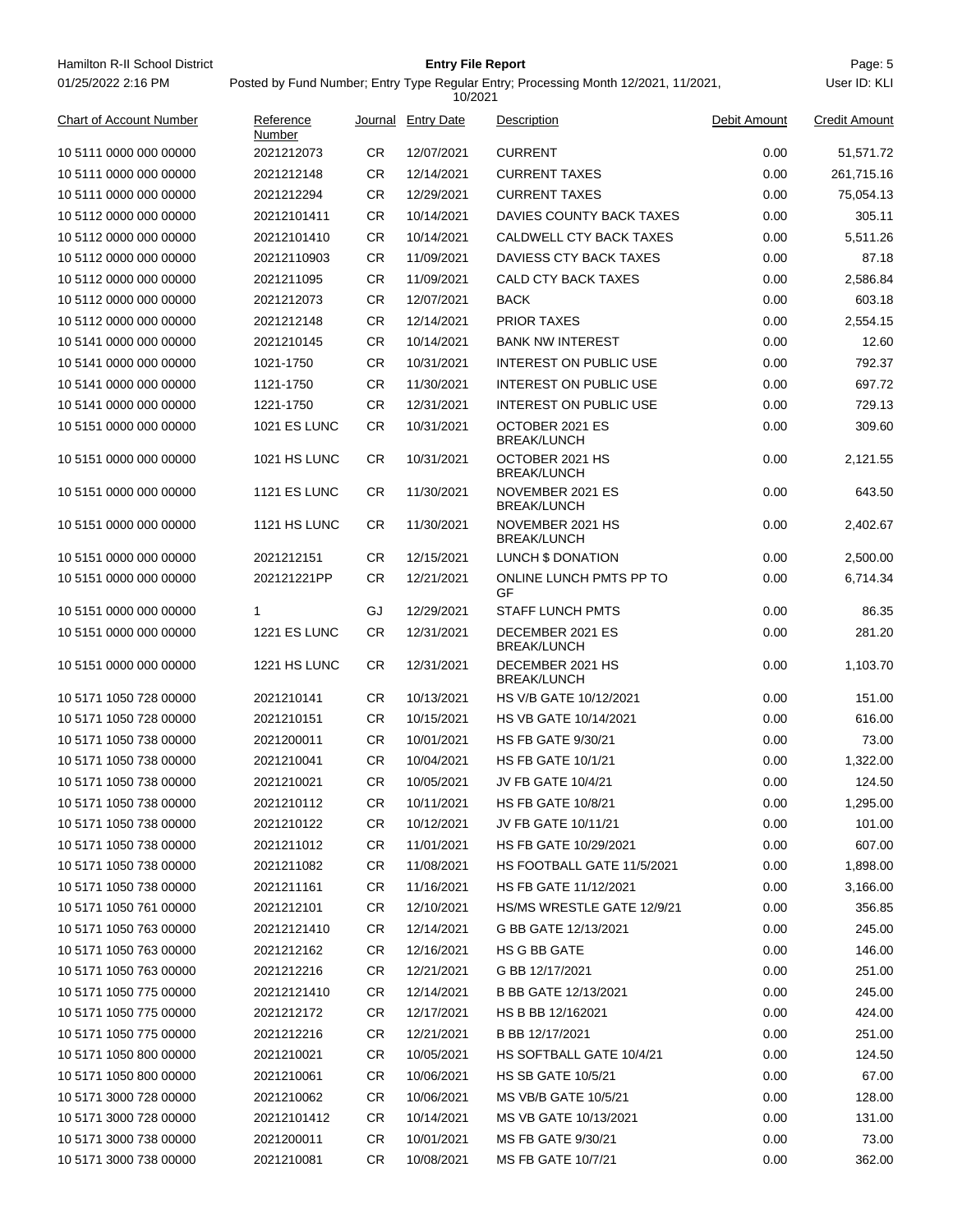| Hamilton R-II School District | <b>Entry File Report</b>                                                            | Page: 6      |
|-------------------------------|-------------------------------------------------------------------------------------|--------------|
| 01/25/2022 2:16 PM            | Posted by Fund Number: Entry Type Regular Entry: Processing Month 12/2021, 11/2021, | User ID: KLI |
|                               | 10/2021                                                                             |              |

## Posted by Fund Number; Entry Type Regular Entry; Processing Month 12/2021, 11/2021,

|                                |                     |           | 10/2021           |                                          |              |                      |
|--------------------------------|---------------------|-----------|-------------------|------------------------------------------|--------------|----------------------|
| <b>Chart of Account Number</b> | Reference<br>Number | Journal   | <b>Entry Date</b> | Description                              | Debit Amount | <b>Credit Amount</b> |
| 10 5171 3000 738 00000         | 2021210152          | CR.       | 10/15/2021        | MS FB GATE 10/14/2021                    | 0.00         | 0.00                 |
| 10 5171 3000 761 00000         | 2021212031          | CR.       | 12/03/2021        | <b>MS WRESTLING GATE</b>                 | 0.00         | 172.00               |
| 10 5171 3000 761 00000         | 2021212101          | CR.       | 12/10/2021        | HS/MS WRESTLE GATE 12/9/21               | 0.00         | 192.15               |
| 10 5171 3000 763 00000         | 2021211022          | CR.       | 11/02/2021        | <b>MS GIRLS BB ADMISS</b><br>11/01/2021  | 0.00         | 156.50               |
| 10 5171 3000 763 00000         | 2021211041          | CR.       | 11/04/2021        | <b>MS BASK ADMIN 11/02/21</b>            | 0.00         | 143.50               |
| 10 5171 3000 763 00000         | 2021211102          | CR        | 11/10/2021        | <b>MS BASKETBALL GATE</b><br>11/9/2021   | 0.00         | 87.00                |
| 10 5171 3000 763 00000         | 2021211163          | CR        | 11/16/2021        | <b>MS GIRLS BBALL GATE</b><br>11/15/2021 | 0.00         | 94.50                |
| 10 5171 3000 763 00000         | 2021212032          | CR        | 12/03/2021        | MS GATE 12/2/2021                        | 0.00         | 109.00               |
| 10 5171 3000 763 00000         | 2021212142          | CR.       | 12/14/2021        | G BB GATE 12/10/2021                     | 0.00         | 259.00               |
| 10 5171 3000 763 00000         | 2021212144          | CR        | 12/14/2021        | MS BB GATE 12/11/2021                    | 0.00         | 263.00               |
| 10 5171 3000 763 00000         | $\overline{7}$      | GJ        | 12/31/2021        | COR MS G BB GATE                         | 0.00         | 106.37               |
| 10 5171 3000 775 00000         | 2021211022          | CR        | 11/02/2021        | MS BOYS BB ADMISS<br>11/01/2021          | 0.00         | 156.50               |
| 10 5171 3000 775 00000         | 2021211041          | CR        | 11/04/2021        | <b>MS BASK ADMIN 11/02/21</b>            | 0.00         | 143.50               |
| 10 5171 3000 775 00000         | 2021211102          | CR.       | 11/10/2021        | <b>MS BASKETBALL GATE</b><br>11/9/2021   | 0.00         | 87.00                |
| 10 5171 3000 775 00000         | 2021211163          | CR        | 11/16/2021        | <b>MS BOYS BBALL GATE</b><br>11/15/2021  | 0.00         | 94.50                |
| 10 5171 3000 775 00000         | 2021212022          | CR.       | 12/02/2021        | <b>B BB GATE</b>                         | 0.00         | 106.38               |
| 10 5171 3000 775 00000         | 2021212032          | CR.       | 12/03/2021        | MS GATE 12/2/2021                        | 0.00         | 109.00               |
| 10 5171 3000 775 00000         | 2021212144          | CR.       | 12/14/2021        | B MS BB GATE 12/11/2021                  | 0.00         | 263.00               |
| 10 5171 3000 775 00000         | 2021212142          | <b>CR</b> | 12/14/2021        | B BB GATE 12/10/2021                     | 0.00         | 259.00               |
| 10 5179 1050 724 00000         | 2021210292          | CR.       | 10/29/2021        | <b>HEART POP MACHINE</b>                 | 0.00         | 38.88                |
| 10 5179 1050 724 00000         | 2021211094          | CR.       | 11/04/2021        | <b>HEARTLAND POP MACHINE</b>             | 0.00         | 66.24                |
| 10 5179 1050 724 00000         | 2021211303          | CR.       | 11/30/2021        | POP MONEY                                | 0.00         | 13.22                |
| 10 5179 1050 770 00000         | 2021210149          | CR.       | 10/14/2021        | ALL AMER PUB REBATE                      | 0.00         | 58.90                |
| 10 5179 3000 800 00000         | 2021210147          | CR.       | 10/14/2021        | MS SB TOURN FEE 10/13/2021               | 0.00         | 400.00               |
| 10 5198 0000 000 00000         | 2021211302          | CR.       | 11/30/2021        | K PETTIGREW RESTITUITION                 | 0.00         | 600.00               |
| 10 5312 0000 000 00000         | 1021-5312           | CR.       | 10/21/2021        | <b>TRANSPORTATION MONEY</b>              | 0.00         | 14,934.00            |
| 10 5312 0000 000 00000         | 1121-5312           | <b>CR</b> | 11/22/2021        | <b>TRANSPORTATION MONEY</b>              | 0.00         | 5,220.00             |
| 10 5312 0000 000 00000         | 1221-5312           | <b>CR</b> | 12/22/2021        | TRANSPORTATION MONEY                     | 0.00         | 6,241.00             |
| 10 5314 0000 000 00000         | 1121-5314           | <b>CR</b> | 11/30/2021        | <b>ECSE STATE</b>                        | 0.00         | 15,975.86            |
| 10 5314 0000 000 00000         | 1221-5314           | <b>CR</b> | 12/30/2021        | <b>ECSE STATE</b>                        | 0.00         | 15,975.86            |
| 10 5324 0000 000 00000         | 1121-5324           | <b>CR</b> | 11/22/2021        | <b>PARENTS AS TEACHERS</b>               | 0.00         | 860.00               |
| 10 5324 0000 000 00000         | 1221-5324           | <b>CR</b> | 12/21/2021        | <b>PARENTS AS TEACHERS</b>               | 0.00         | 860.00               |
| 10 5332 0000 000 33200         | 1121-5332           | <b>CR</b> | 11/22/2021        | <b>CTE BASE AND</b><br>PERFORMANCE GRANT | 0.00         | 3,296.24             |
| 10 5332 0000 000 33200         | 1221-5332           | <b>CR</b> | 12/21/2021        | <b>CTE BASE AND</b><br>PERFORMANCE GRANT | 0.00         | 1,950.95             |
| 10 5332 0000 000 33201         | 1121-5332           | CR        | 11/22/2021        | <b>CTE ENHANCEMENT GRANT</b>             | 0.00         | 8,635.00             |
| 10 5397 0000 000 00000         | 1121-5397           | <b>CR</b> | 11/30/2021        | <b>MEDICAL RECORDS</b>                   | 0.00         | 47.59                |
| 10 5412 0000 000 00000         | 1021-5412           | <b>CR</b> | 10/05/2021        | <b>SDAC QTR 2 2021</b>                   | 0.00         | 7,299.25             |
| 10 5412 0000 000 00000         | 1221-5412           | <b>CR</b> | 12/28/2021        | <b>SDAC QTR 3 2021</b>                   | 0.00         | 2,032.14             |
| 10 5441 0000 000 44100         | 5                   | GJ        | 11/30/2021        | COR SPED ED PART B<br><b>ENTITLEMENT</b> | 0.00         | 31,889.14            |
| 10 5441 0000 000 44199         | 1021-5441           | <b>CR</b> | 10/21/2021        | SPEC ED PART B<br><b>ENTITLEMENT</b>     | 0.00         | 0.00                 |
| 10 5441 0000 000 44199         | 5                   | GJ        | 11/30/2021        | COR SPED ED PART B<br><b>ENTITLEMENT</b> | 31,889.14    | 0.00                 |
| 10 5441 0000 000 44199         | 1121-5441           | <b>CR</b> | 11/30/2021        | SPEC ED PART B<br><b>ENTITLEMENT</b>     | 0.00         | 31,889.14            |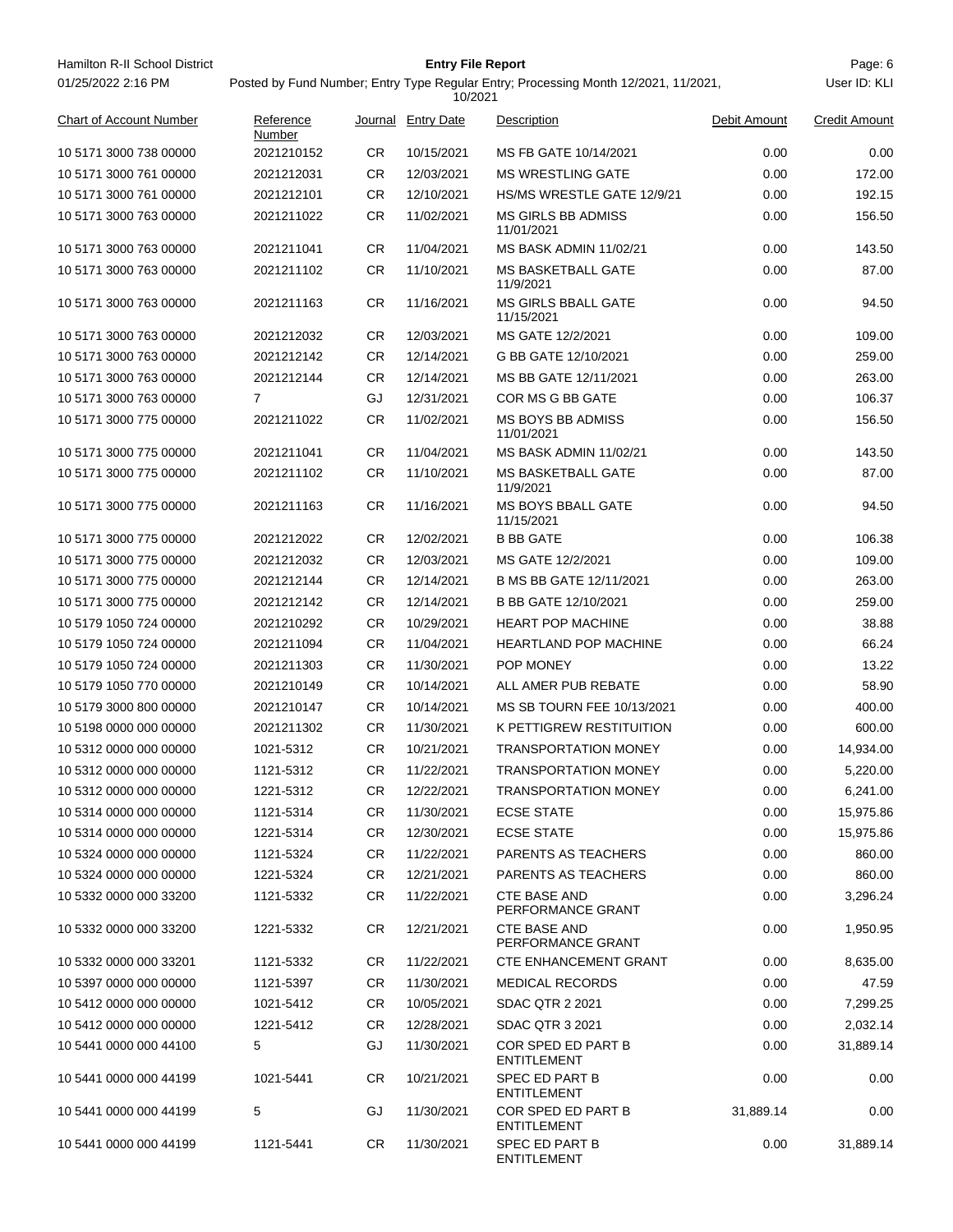| Hamilton R-II School District<br>01/25/2022 2:16 PM |                     |           | <b>Entry File Report</b><br>10/2021 | Posted by Fund Number; Entry Type Regular Entry; Processing Month 12/2021, 11/2021, |              | Page: 7<br>User ID: KLI |
|-----------------------------------------------------|---------------------|-----------|-------------------------------------|-------------------------------------------------------------------------------------|--------------|-------------------------|
| <b>Chart of Account Number</b>                      | Reference<br>Number |           | Journal Entry Date                  | Description                                                                         | Debit Amount | <b>Credit Amount</b>    |
| 10 5441 0000 000 44199                              | 1221-5441           | CR.       | 12/30/2021                          | SPEC ED PART B<br><b>ENTITLEMENT</b>                                                | 0.00         | 0.00                    |
| 10 5442 0000 000 44200                              | 1121-5442           | CR.       | 11/30/2021                          | ECSE-FEDERAL(611)                                                                   | 0.00         | 6,755.00                |
| 10 5442 0000 000 44201                              | 1121-5442           | CR.       | 11/30/2021                          | ECSE-FEDERAL(619)                                                                   | 0.00         | 1,296.00                |
| 10 5442 0000 000 44298                              | 1021-5442           | <b>CR</b> | 10/21/2021                          | ECSE-FEDERAL(611)                                                                   | 0.00         | 0.00                    |
| 10 5442 0000 000 44298                              | 1021-5442           | <b>CR</b> | 11/21/2021                          | ECSE-FEDERAL(611)                                                                   | 0.00         | 0.00                    |
| 10 5442 0000 000 44298                              | 1221-5442           | CR.       | 12/21/2021                          | ECSE-FEDERAL(611)                                                                   | 0.00         | 0.00                    |
| 10 5445 0000 000 44500                              | 1021-5445           | <b>CR</b> | 10/21/2021                          | <b>SCHOOL LUNCH PROGRAM</b>                                                         | 0.00         | 0.00                    |
| 10 5445 0000 000 44500                              | 1121-5445           | <b>CR</b> | 11/29/2021                          | <b>SCHOOL LUNCH PROGRAM</b>                                                         | 0.00         | 42,074.03               |
| 10 5445 0000 000 44500                              | 1221-5445           | <b>CR</b> | 12/30/2021                          | SCHOOL LUNCH PROGRAM                                                                | 0.00         | 0.00                    |
| 10 5446 0000 000 44600                              | 1021-5446           | <b>CR</b> | 10/21/2021                          | <b>SCHOOL BREAKFAST</b><br><b>PROGRAM</b>                                           | 0.00         | 0.00                    |
| 10 5446 0000 000 44600                              | 1121-5446           | CR.       | 11/29/2021                          | <b>SCHOOL BREAKFAST</b><br><b>PROGRAM</b>                                           | 0.00         | 10,812.83               |
| 10 5446 0000 000 44600                              | 1221-5446           | CR.       | 12/30/2021                          | <b>SCHOOL BREAKFAST</b><br><b>PROGRAM</b>                                           | 0.00         | 0.00                    |
| 10 5465 0000 000 46500                              | 1021-5465           | CR.       | 10/21/2021                          | TITLE II.A MONEY                                                                    | 0.00         | 0.00                    |
| 10 5465 0000 000 46500                              | 1021-5465           | CR.       | 11/21/2021                          | TITLE II.A MONEY                                                                    | 0.00         | 0.00                    |
| 10 5465 0000 000 46500                              | 1221-5465           | CR.       | 12/21/2021                          | <b>TITLE II.A MONEY</b>                                                             | 0.00         | 8,478.89                |
| 10 1111 6152 4020 1 00000 000                       | <b>PR Checks</b>    | <b>PR</b> | 10/20/2021                          | PR Salary Expense                                                                   | 1,221.63     | 0.00                    |
| 10 1111 6152 4020 1 00000 000                       | <b>PR Checks</b>    | <b>PR</b> | 11/19/2021                          | PR Salary Expense                                                                   | 840.71       | 0.00                    |
| 10 1111 6152 4020 1 00000 000                       | <b>PR Checks</b>    | <b>PR</b> | 12/20/2021                          | PR Salary Expense                                                                   | 677.69       | 0.00                    |
| 10 1111 6153 4020 1 00000 000                       | <b>PR Checks</b>    | PR.       | 11/19/2021                          | PR Salary Expense                                                                   | 225.00       | 0.00                    |
| 10 1111 6153 4020 1 00000 000                       | <b>PR Checks</b>    | <b>PR</b> | 12/20/2021                          | PR Salary Expense                                                                   | 500.00       | 0.00                    |
| 10 1111 6221 4020 1 00000 000                       | <b>PR Checks</b>    | <b>PR</b> | 10/20/2021                          | <b>PR Deduction Expense</b>                                                         | 78.66        | 0.00                    |
| 10 1111 6221 4020 1 00000 000                       | <b>PR Checks</b>    | <b>PR</b> | 11/19/2021                          | <b>PR Deduction Expense</b>                                                         | 54.24        | 0.00                    |
| 10 1111 6221 4020 1 00000 000                       | <b>PR Checks</b>    | <b>PR</b> | 12/20/2021                          | <b>PR Deduction Expense</b>                                                         | 64.20        | 0.00                    |
| 10 1111 6231 4020 1 00000 000                       | <b>PR Checks</b>    | <b>PR</b> | 10/20/2021                          | PR Tax Expense                                                                      | 75.74        | 0.00                    |
| 10 1111 6231 4020 1 00000 000                       | <b>PR Checks</b>    | <b>PR</b> | 11/19/2021                          | PR Tax Expense                                                                      | 66.08        | 0.00                    |
| 10 1111 6231 4020 1 00000 000                       | <b>PR Checks</b>    | <b>PR</b> | 12/20/2021                          | PR Tax Expense                                                                      | 73.02        | 12.00                   |
| 10 1111 6232 4020 1 00000 000                       | PR Checks           | <b>PR</b> | 10/20/2021                          | PR Tax Expense                                                                      | 17.70        | 0.00                    |
| 10 1111 6232 4020 1 00000 000                       | PR Checks           | <b>PR</b> | 11/19/2021                          | PR Tax Expense                                                                      | 15.48        | 0.00                    |
| 10 1111 6232 4020 1 00000 000                       | PR Checks           | <b>PR</b> | 12/20/2021                          | PR Tax Expense                                                                      | 17.08        | 2.81                    |
| 10 1111 6241 4020 1 00000 000                       | PR Checks           | <b>PR</b> | 10/20/2021                          | <b>PR Deduction Expense</b>                                                         | 1.82         | 0.00                    |
| 10 1111 6241 4020 1 00000 000                       | PR Checks           | <b>PR</b> | 12/20/2021                          | <b>PR Deduction Expense</b>                                                         | 259.97       | 0.00                    |
| 10 1111 6337 4020 1 00000 000                       |                     | CD        | 10/20/2021                          | 21-22 SWIS RENEWAL                                                                  | 460.00       | 0.00                    |
| 10 1111 6361 4020 1 00000 000                       |                     | CD        | 10/20/2021                          | PH SYSTEM LABOR                                                                     | 300.00       | 0.00                    |
| 10 1111 6361 4020 1 00000 000                       |                     | CD        | 11/18/2021                          | <b>ES POSTAGE EXP</b>                                                               | 80.00        | 0.00                    |
| 10 1111 6411 4020 1 00000 000                       |                     | CD        | 10/20/2021                          | <b>ES TECH SUPPLIES</b>                                                             | 298.00       | 0.00                    |
| 10 1111 6411 4020 1 00000 000                       |                     | CD        | 10/20/2021                          | <b>ES SUPPLIES</b>                                                                  | 159.19       | 0.00                    |
| 10 1111 6411 4020 1 00000 000                       |                     | CD        | 10/20/2021                          | <b>ES SUPPLIES</b>                                                                  | 318.25       | 0.00                    |
| 10 1111 6411 4020 1 00000 000                       |                     | CD        | 10/20/2021                          | <b>ASSESSMENTS</b>                                                                  | 510.50       | 0.00                    |
| 10 1111 6411 4020 1 00000 000                       |                     | CD        | 10/20/2021                          | <b>ASSESSMENTS</b>                                                                  | 81.64        | 0.00                    |
| 10 1111 6411 4020 1 00000 000                       |                     | CD        | 10/20/2021                          | <b>ES SUPPLIES</b>                                                                  | 1,209.88     | 0.00                    |
| 10 1111 6411 4020 1 00000 000                       |                     | CD        | 11/17/2021                          | <b>ES SUPPLIES</b>                                                                  | 16.77        | 0.00                    |
| 10 1111 6411 4020 1 00000 000                       |                     | CD        | 11/17/2021                          | <b>ES SUPPLIES</b>                                                                  | 18.00        | 0.00                    |
| 10 1111 6411 4020 1 00000 000                       |                     | CD        | 12/15/2021                          | 2 IPADS                                                                             | 598.00       | 0.00                    |
| 10 1111 6411 4020 1 00000 000                       |                     | CD        | 12/15/2021                          | <b>ES SUPPLIES</b>                                                                  | 51.37        | 0.00                    |
| 10 1111 6411 4020 1 00000 000                       |                     | CD        | 12/15/2021                          | <b>ES SUPPLIES</b>                                                                  | 1,375.82     | 0.00                    |
| 10 1111 6411 4020 1 00000 000                       | Void Check          | CD        | 12/27/2021                          | <b>ES SUPPLIES</b>                                                                  | 0.00         | 51.37                   |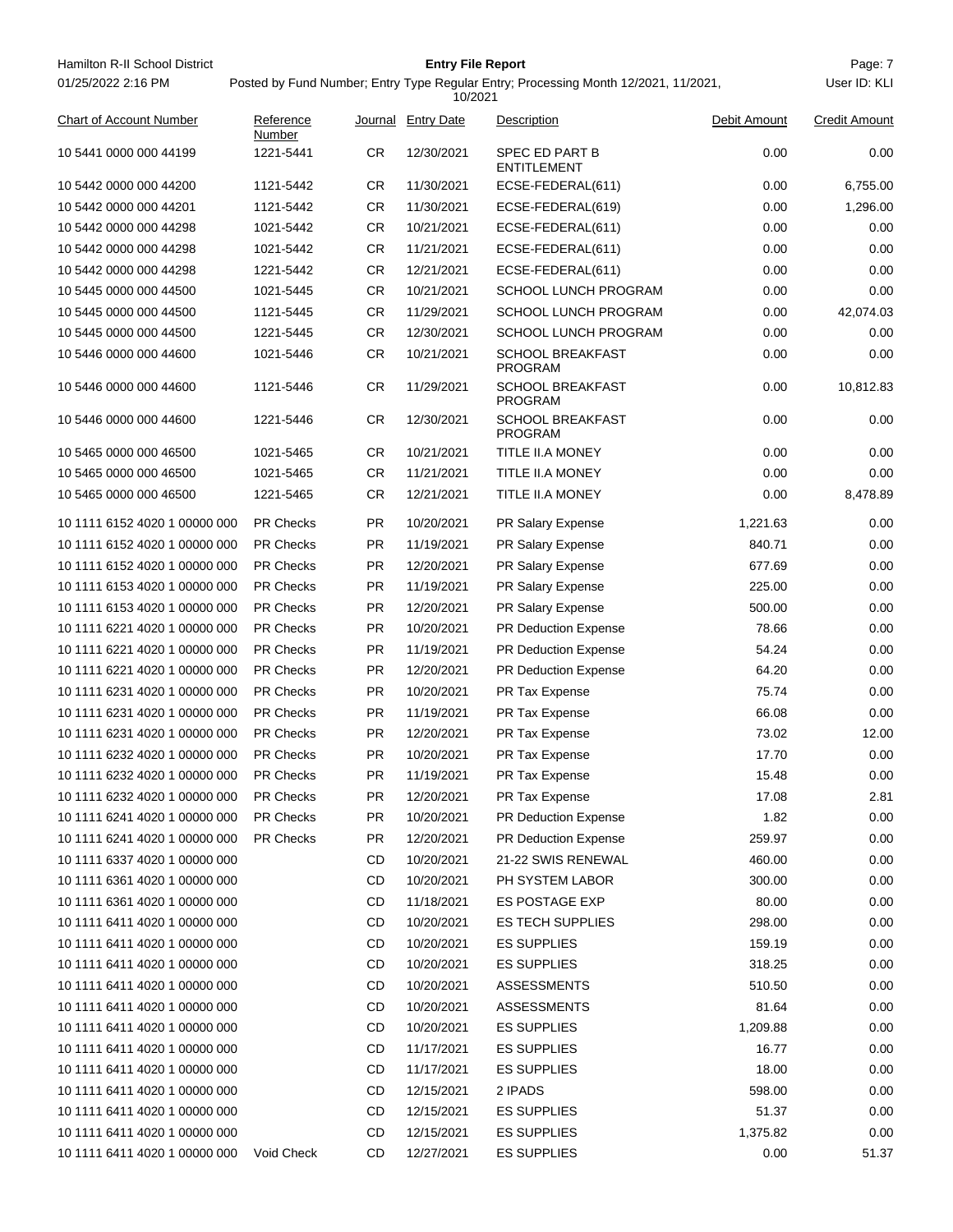| Hamilton R-II School District  |                     |           | <b>Entry File Report</b> |                                                                                     |              | Page: 8              |
|--------------------------------|---------------------|-----------|--------------------------|-------------------------------------------------------------------------------------|--------------|----------------------|
| 01/25/2022 2:16 PM             |                     |           | 10/2021                  | Posted by Fund Number; Entry Type Regular Entry; Processing Month 12/2021, 11/2021, |              | User ID: KLI         |
| <b>Chart of Account Number</b> | Reference<br>Number |           | Journal Entry Date       | Description                                                                         | Debit Amount | <b>Credit Amount</b> |
| 10 1111 6411 4020 1 00000 000  |                     | CD        | 12/30/2021               | <b>ES SUPPLIES</b>                                                                  | 51.37        | 0.00                 |
| 10 1111 6412 4020 1 00000 000  |                     | CD        | 10/20/2021               | E-RATE                                                                              | 2,188.65     | 0.00                 |
| 10 1111 6412 4020 4 42300 000  |                     | CD        | 10/20/2021               | 7 BOARDS INSTALL & PARTS<br><b>CRRSA</b>                                            | 23,240.50    | 0.00                 |
| 10 1111 6431 4020 1 00000 000  |                     | CD        | 10/20/2021               | ES TEXTBOOKS                                                                        | 630.20       | 0.00                 |
| 10 1111 6431 4020 1 00000 000  |                     | CD        | 12/15/2021               | <b>ES TEXT 2019</b>                                                                 | 136.26       | 0.00                 |
| 10 1131 6361 3000 1 00000 000  |                     | CD        | 10/20/2021               | PH SYSTEM LABOR                                                                     | 100.00       | 0.00                 |
| 10 1131 6361 3000 1 00000 000  |                     | CD        | 11/18/2021               | <b>MS POSTAGE EXP</b>                                                               | 180.00       | 0.00                 |
| 10 1131 6411 3000 1 00000 000  |                     | CD        | 10/20/2021               | <b>MS SUPPLIES</b>                                                                  | 73.67        | 0.00                 |
| 10 1131 6411 3000 1 00000 000  | <b>PR Checks</b>    | <b>PR</b> | 11/19/2021               | PR Salary Expense                                                                   | 75.00        | 0.00                 |
| 10 1131 6411 3000 1 00000 000  |                     | CD        | 12/15/2021               | <b>MS SUPPLIES</b>                                                                  | 197.59       | 0.00                 |
| 10 1131 6411 3000 1 00000 000  |                     | CD        | 12/15/2021               | 2 IPADS                                                                             | 598.00       | 0.00                 |
| 10 1131 6412 3000 1 00000 000  |                     | CD        | 10/20/2021               | E-RATE                                                                              | 1,024.47     | 0.00                 |
| 10 1131 6412 3000 1 00000 000  |                     | CD        | 11/17/2021               | <b>MS STAPLES</b>                                                                   | 97.52        | 0.00                 |
| 10 1131 6431 3000 1 00000 000  |                     | CD        | 10/20/2021               | <b>MS TEXT</b>                                                                      | 5.68         | 0.00                 |
| 10 1131 6431 3000 1 00000 000  |                     | CD        | 10/20/2021               | <b>MS SCIENCE TEXTBOOKS</b>                                                         | 525.00       | 0.00                 |
| 10 1131 6431 3000 1 00000 000  |                     | CD        | 11/17/2021               | <b>MS TEXTBOOKS</b>                                                                 | 245.85       | 0.00                 |
| 10 1131 6431 3000 1 00000 000  |                     | CD        | 12/15/2021               | <b>MS TEXT LAMINATE</b>                                                             | 162.76       | 0.00                 |
| 10 1131 6431 3000 1 00000 000  |                     | CD        | 12/15/2021               | <b>MS TEXT</b>                                                                      | 300.42       | 0.00                 |
| 10 1131 6431 3000 1 00000 000  | Void Check          | CD        | 12/27/2021               | <b>MS TEXT</b>                                                                      | 0.00         | 300.42               |
| 10 1131 6431 3000 1 00000 000  |                     | CD        | 12/30/2021               | <b>MS TEXT</b>                                                                      | 300.42       | 0.00                 |
| 10 1151 6151 1050 1 00000 000  | <b>PR Checks</b>    | <b>PR</b> | 10/20/2021               | PR Salary Expense                                                                   | 2,362.74     | 0.00                 |
| 10 1151 6151 1050 1 00000 000  | <b>PR Checks</b>    | <b>PR</b> | 11/19/2021               | PR Salary Expense                                                                   | 2,094.25     | 0.00                 |
| 10 1151 6151 1050 1 00000 000  | <b>PR Checks</b>    | <b>PR</b> | 12/20/2021               | PR Salary Expense                                                                   | 2,236.54     | 0.00                 |
| 10 1151 6221 1050 1 00000 000  | <b>PR Checks</b>    | PR.       | 10/20/2021               | PR Deduction Expense                                                                | 162.08       | 0.00                 |
| 10 1151 6221 1050 1 00000 000  | <b>PR Checks</b>    | <b>PR</b> | 11/19/2021               | <b>PR Deduction Expense</b>                                                         | 143.67       | 0.00                 |
| 10 1151 6221 1050 1 00000 000  | <b>PR Checks</b>    | <b>PR</b> | 12/20/2021               | <b>PR Deduction Expense</b>                                                         | 153.43       | 0.00                 |
| 10 1151 6231 1050 1 00000 000  | PR Checks           | PR.       | 10/20/2021               | PR Tax Expense                                                                      | 146.50       | 7.41                 |
| 10 1151 6231 1050 1 00000 000  | <b>PR Checks</b>    | <b>PR</b> | 11/19/2021               | PR Tax Expense                                                                      | 129.84       | 7.40                 |
| 10 1151 6231 1050 1 00000 000  | PR Checks           | <b>PR</b> | 12/20/2021               | PR Tax Expense                                                                      | 138.66       | 7.40                 |
| 10 1151 6232 1050 1 00000 000  | <b>PR Checks</b>    | PR.       | 10/20/2021               | PR Tax Expense                                                                      | 34.26        | 1.73                 |
| 10 1151 6232 1050 1 00000 000  | PR Checks           | <b>PR</b> | 11/19/2021               | PR Tax Expense                                                                      | 30.37        | 1.73                 |
| 10 1151 6232 1050 1 00000 000  | <b>PR Checks</b>    | <b>PR</b> | 12/20/2021               | PR Tax Expense                                                                      | 32.43        | 1.73                 |
| 10 1151 6241 1050 1 00000 000  | PR Checks           | PR.       | 10/20/2021               | <b>PR Deduction Expense</b>                                                         | 3.64         | 0.00                 |
| 10 1151 6241 1050 1 00000 000  | PR Checks           | PR.       | 11/19/2021               | <b>PR Deduction Expense</b>                                                         | 3.64         | 0.00                 |
| 10 1151 6241 1050 1 00000 000  | <b>PR Checks</b>    | <b>PR</b> | 12/20/2021               | <b>PR Deduction Expense</b>                                                         | 3.64         | 0.00                 |
| 10 1151 6361 1050 1 00000 000  |                     | CD        | 10/20/2021               | PH SYSTEM LABOR                                                                     | 493.00       | 0.00                 |
| 10 1151 6361 1050 1 00000 000  |                     | CD        | 11/18/2021               | <b>HS POSTAGE EXP</b>                                                               | 100.00       | 0.00                 |
| 10 1151 6411 1050 1 00000 000  |                     | CD        | 10/20/2021               | HS CHOIR SUPPLIES                                                                   | 61.13        | 0.00                 |
| 10 1151 6411 1050 1 00000 000  |                     | CD        | 10/20/2021               | <b>HS SUPPLIES</b>                                                                  | 79.15        | 0.00                 |
| 10 1151 6411 1050 1 00000 000  |                     | CD        | 10/20/2021               | <b>HS SUPPLIES</b>                                                                  | 2,089.52     | 0.00                 |
| 10 1151 6411 1050 1 00000 000  |                     | CD        | 11/17/2021               | <b>HS SUPPLIES</b>                                                                  | 5.35         | 0.00                 |
| 10 1151 6411 1050 1 00000 000  |                     | CD        | 11/17/2021               | <b>HS TECH SUPPLIES</b>                                                             | 157.97       | 0.00                 |
| 10 1151 6411 1050 1 00000 000  |                     | CD        | 11/17/2021               | A+ SUPPLIES                                                                         | 274.62       | 0.00                 |
| 10 1151 6411 1050 1 00000 000  |                     | CD        | 11/17/2021               | <b>HS SUPPLIES</b>                                                                  | 45.31        | 0.00                 |
| 10 1151 6411 1050 1 00000 000  | PR Checks           | PR        | 11/19/2021               | PR Salary Expense                                                                   | 8.13         | 0.00                 |
| 10 1151 6411 1050 1 00000 000  |                     | CD        | 12/15/2021               | <b>HS SUPPLIES</b>                                                                  | 67.12        | 0.00                 |
| 10 1151 6411 1050 1 00000 000  |                     | CD        | 12/15/2021               | <b>HS SUPPLIES</b>                                                                  | 74.88        | 0.00                 |
| 10 1151 6411 1050 1 00000 000  |                     | CD        | 12/15/2021               | HS SUPPLY - INSTRUMENTAL<br><b>MUSIC</b>                                            | 146.99       | 0.00                 |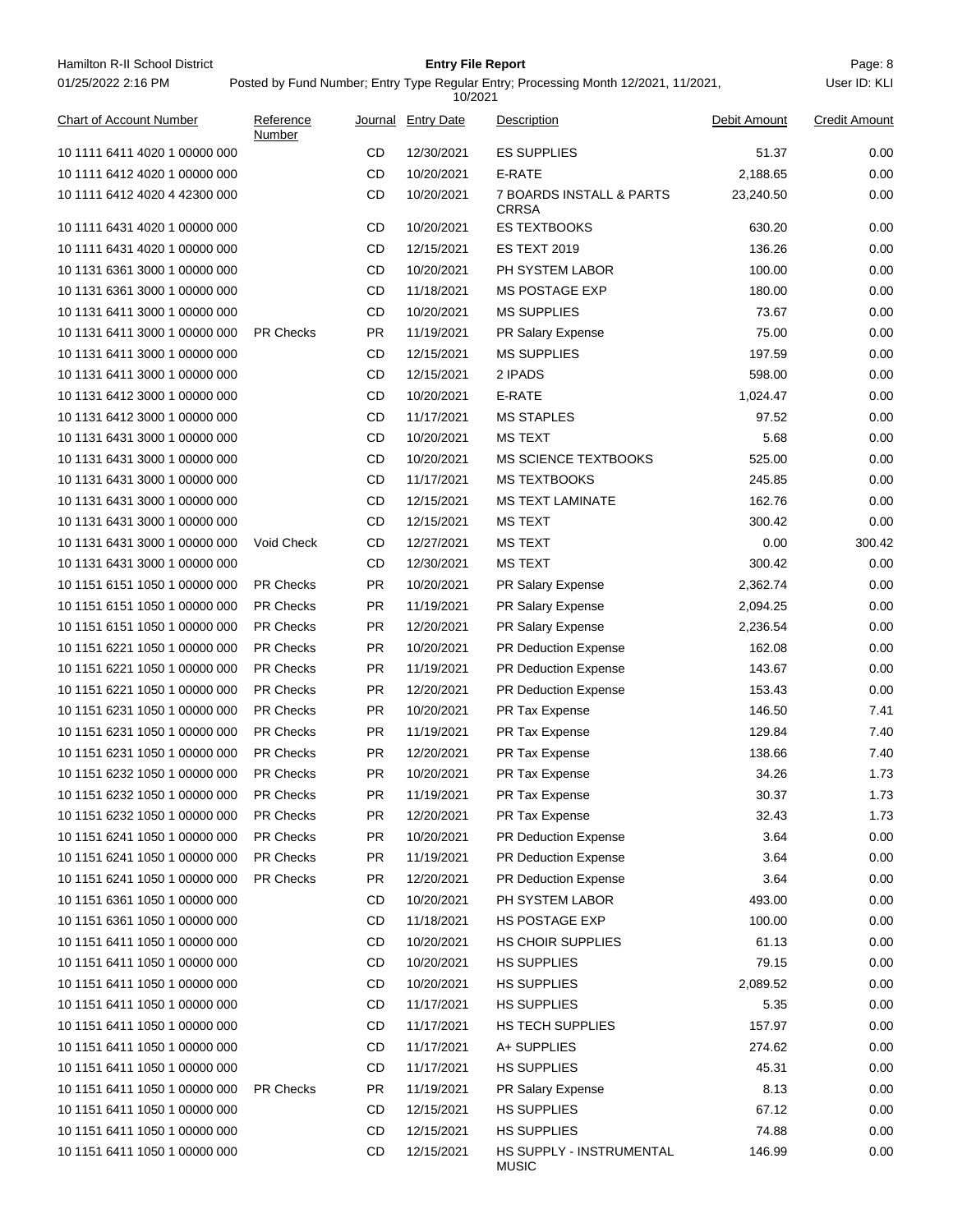| Hamilton R-II School District  |                     |           | <b>Entry File Report</b> |                                                                                     |              | Page: 9              |
|--------------------------------|---------------------|-----------|--------------------------|-------------------------------------------------------------------------------------|--------------|----------------------|
| 01/25/2022 2:16 PM             |                     |           | 10/2021                  | Posted by Fund Number; Entry Type Regular Entry; Processing Month 12/2021, 11/2021, |              | User ID: KLI         |
| <b>Chart of Account Number</b> | Reference<br>Number |           | Journal Entry Date       | Description                                                                         | Debit Amount | <b>Credit Amount</b> |
| 10 1151 6411 1050 1 00000 000  |                     | CD        | 12/15/2021               | HS SUPPLY - INSTRUMENTAL<br><b>MUSIC</b>                                            | 151.62       | 0.00                 |
| 10 1151 6411 1050 1 00000 000  |                     | CD        | 12/15/2021               | HS SUPPLY - INSTRUMENTAL<br><b>MUSIC</b>                                            | 213.88       | 0.00                 |
| 10 1151 6411 1050 1 00000 000  |                     | CD        | 12/15/2021               | HS SUPPLY - MICROSCOPE                                                              | 315.70       | 0.00                 |
| 10 1151 6411 1050 1 00000 000  | <b>Void Check</b>   | CD        | 12/27/2021               | <b>HS SUPPLIES</b>                                                                  | 0.00         | 74.88                |
| 10 1151 6411 1050 1 00000 000  |                     | CD        | 12/30/2021               | <b>HS SUPPLIES</b>                                                                  | 74.88        | 0.00                 |
| 10 1151 6411 1050 1 00062 000  | 18                  | GJ        | 10/12/2021               | SU ENTREPRENEURSHIP CE<br><b>CLASS</b>                                              | 600.00       | 0.00                 |
| 10 1151 6411 1050 1 00062 000  |                     | CD        | 10/20/2021               | <b>VIRTUAL JOB SHADOW</b><br><b>PROGRAM</b>                                         | 2,575.00     | 0.00                 |
| 10 1151 6411 1050 1 00062 000  |                     | CD        | 10/20/2021               | A+ TECH SUPPLIES                                                                    | 629.99       | 0.00                 |
| 10 1151 6411 1050 1 00062 000  |                     | CD        | 11/17/2021               | A+ SUPPLIES                                                                         | 2.59         | 0.00                 |
| 10 1151 6411 1050 1 00062 000  |                     | CD        | 11/17/2021               | A+ SUPPLIES                                                                         | 263.70       | 0.00                 |
| 10 1151 6411 1050 1 00062 000  |                     | CD        | 12/15/2021               | A+ SUPPLIES                                                                         | 939.37       | 0.00                 |
| 10 1151 6411 1050 1 00062 000  |                     | CD        | 12/15/2021               | A+ SUPPLIES                                                                         | 97.04        | 0.00                 |
| 10 1151 6411 1050 1 00062 000  |                     | CD        | 12/15/2021               | 2 DIGITAL ELECTRONICS                                                               | 38.00        | 0.00                 |
| 10 1151 6411 1050 1 00062 000  | Void Check          | CD        | 12/27/2021               | A+ SUPPLIES                                                                         | 0.00         | 97.04                |
| 10 1151 6411 1050 1 00062 000  |                     | CD        | 12/30/2021               | A+ SUPPLIES                                                                         | 97.04        | 0.00                 |
| 10 1151 6412 1050 1 00000 000  |                     | CD        | 10/20/2021               | E-RATE                                                                              | 1,443.57     | 0.00                 |
| 10 1151 6412 1050 1 00000 000  |                     | CD        | 11/17/2021               | <b>HS STAPLES</b>                                                                   | 97.52        | 0.00                 |
| 10 1151 6412 1050 1 00000 000  |                     | CD        | 11/17/2021               | 21-22 ANNUAL WEBSITE<br><b>DOMAIN LISTING</b>                                       | 228.00       | 0.00                 |
| 10 1151 6412 1050 1 00000 000  |                     | CD        | 12/15/2021               | <b>HS TECH SUPPLIES</b>                                                             | 713.00       | 0.00                 |
| 10 1151 6431 1050 1 00000 000  |                     | CD        | 10/20/2021               | HS TEXTBOOKS                                                                        | 911.38       | 0.00                 |
| 10 1151 6431 1050 1 00000 000  |                     | CD        | 10/20/2021               | HS TEXT                                                                             | 18.05        | 0.00                 |
| 10 1151 6431 1050 1 00000 000  |                     | CD        | 11/17/2021               | <b>HS TEXT</b>                                                                      | 94.25        | 0.00                 |
| 10 1221 6151 1050 4 44100 000  | <b>PR Checks</b>    | PR.       | 10/20/2021               | PR Salary Expense                                                                   | 4,314.49     | 0.00                 |
| 10 1221 6151 1050 4 44100 000  | <b>PR Checks</b>    | PR        | 11/19/2021               | PR Salary Expense                                                                   | 4,230.04     | 11.16                |
| 10 1221 6151 1050 4 44100 000  | <b>PR Checks</b>    | PR        | 12/20/2021               | PR Salary Expense                                                                   | 4,248.12     | 7.49                 |
| 10 1221 6151 1050 4 44100 000  | <b>PR Checks</b>    | <b>PR</b> | 12/29/2021               | PR Salary Expense                                                                   | 2,386.40     | 0.00                 |
| 10 1221 6151 3000 4 44100 000  | PR Checks           | PR        | 10/20/2021               | PR Salary Expense                                                                   | 5,998.44     | 48.75                |
| 10 1221 6151 3000 4 44100 000  | PR Checks           | PR        | 11/19/2021               | PR Salary Expense                                                                   | 5,956.33     | 95.70                |
| 10 1221 6151 3000 4 44100 000  | PR Checks           | PR        | 12/20/2021               | PR Salary Expense                                                                   | 5,863.64     | 97.14                |
| 10 1221 6151 4020 4 44100 000  | PR Checks           | PR        | 10/20/2021               | PR Salary Expense                                                                   | 1,564.21     | 0.00                 |
| 10 1221 6151 4020 4 44100 000  | PR Checks           | PR        | 11/19/2021               | PR Salary Expense                                                                   | 1,458.53     | 41.20                |
| 10 1221 6151 4020 4 44100 000  | PR Checks           | PR        | 12/20/2021               | PR Salary Expense                                                                   | 1,425.37     | 4.52                 |
| 10 1221 6151 4020 4 44100 000  | <b>PR Checks</b>    | <b>PR</b> | 12/29/2021               | PR Salary Expense                                                                   | 2,641.74     | 0.00                 |
| 10 1221 6153 1050 3 12210 000  | PR Checks           | PR        | 10/20/2021               | PR Salary Expense                                                                   | 100.00       | 0.00                 |
| 10 1221 6153 3000 3 12210 000  | PR Checks           | PR        | 10/20/2021               | PR Salary Expense                                                                   | 600.00       | 0.00                 |
| 10 1221 6153 3000 3 12210 000  | PR Checks           | PR        | 11/19/2021               | PR Salary Expense                                                                   | 100.00       | 0.00                 |
| 10 1221 6153 3000 3 12210 000  | PR Checks           | PR        | 12/20/2021               | PR Salary Expense                                                                   | 50.00        | 0.00                 |
| 10 1221 6153 4020 3 12210 000  | PR Checks           | PR        | 10/20/2021               | PR Salary Expense                                                                   | 50.00        | 0.00                 |
| 10 1221 6153 4020 3 12210 000  | PR Checks           | PR        | 11/19/2021               | PR Salary Expense                                                                   | 150.00       | 0.00                 |
| 10 1221 6153 4020 3 12210 000  | PR Checks           | PR        | 12/20/2021               | PR Salary Expense                                                                   | 700.00       | 0.00                 |
| 10 1221 6221 1050 4 44100 000  | <b>PR Checks</b>    | <b>PR</b> | 10/20/2021               | PR Deduction Expense                                                                | 400.10       | 0.00                 |
| 10 1221 6221 1050 4 44100 000  | PR Checks           | PR        | 11/19/2021               | PR Deduction Expense                                                                | 395.41       | 1.04                 |
| 10 1221 6221 1050 4 44100 000  | PR Checks           | PR        | 12/20/2021               | PR Deduction Expense                                                                | 397.67       | 0.51                 |
| 10 1221 6221 1050 4 44100 000  | PR Checks           | PR        | 12/29/2021               | PR Deduction Expense                                                                | 163.71       | 0.00                 |
| 10 1221 6221 3000 4 44100 000  | PR Checks           | PR        | 10/20/2021               | PR Deduction Expense                                                                | 516.11       | 4.42                 |
| 10 1221 6221 3000 4 44100 000  | PR Checks           | PR        | 11/19/2021               | PR Deduction Expense                                                                | 516.28       | 8.74                 |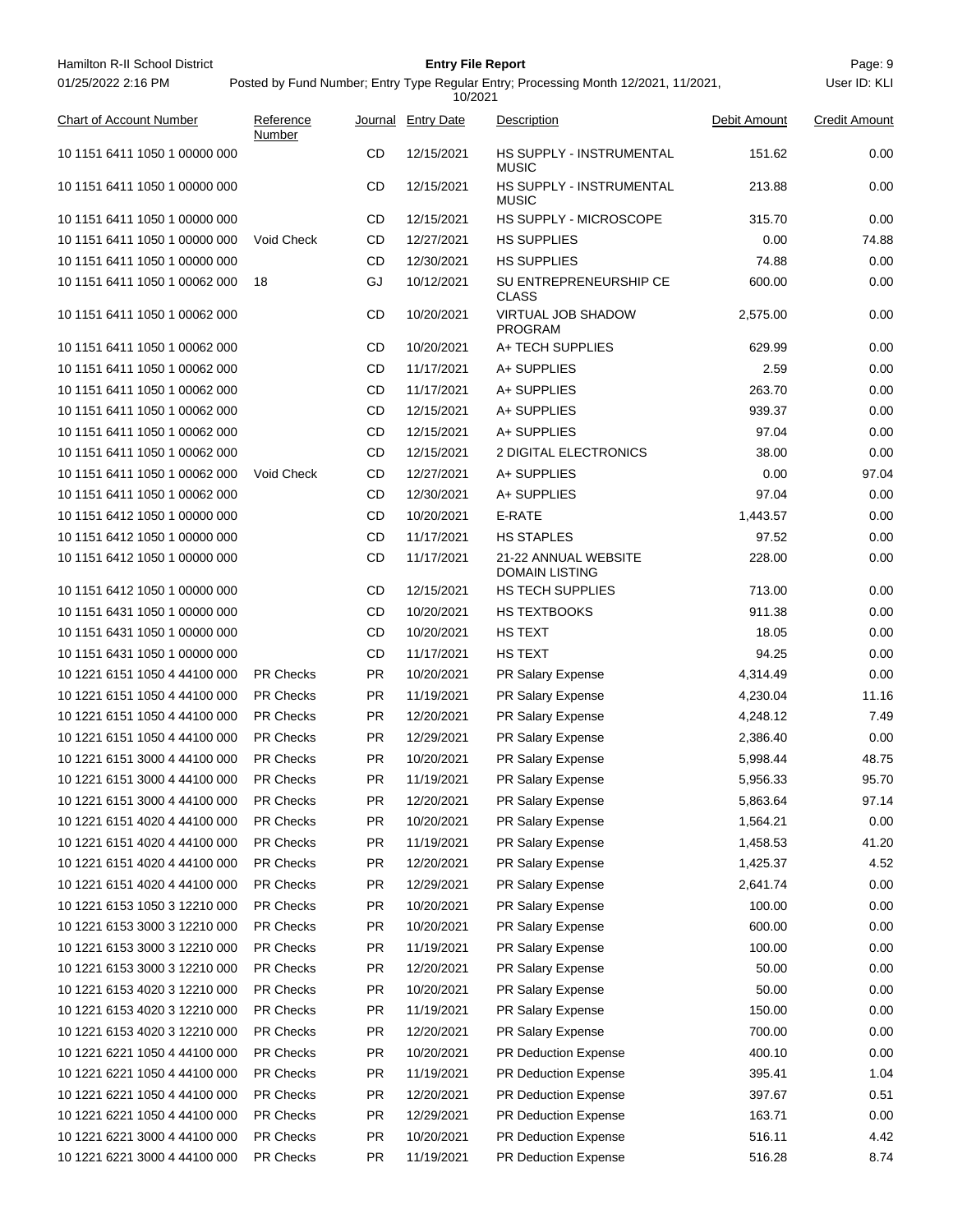Hamilton R-II School District **Entry File Report Entry File Report** Page: 10 01/25/2022 2:16 PM

## **Entry File Report**

10/2021

| <b>Chart of Account Number</b> | Reference<br>Number |           | Journal Entry Date | <b>Description</b>          | Debit Amount | <b>Credit Amount</b> |
|--------------------------------|---------------------|-----------|--------------------|-----------------------------|--------------|----------------------|
| 10 1221 6221 3000 4 44100 000  | <b>PR Checks</b>    | <b>PR</b> | 12/20/2021         | <b>PR Deduction Expense</b> | 508.52       | 6.67                 |
| 10 1221 6221 4020 4 44100 000  | PR Checks           | PR.       | 10/20/2021         | <b>PR Deduction Expense</b> | 109.44       | 0.00                 |
| 10 1221 6221 4020 4 44100 000  | PR Checks           | <b>PR</b> | 11/19/2021         | <b>PR Deduction Expense</b> | 101.36       | 2.83                 |
| 10 1221 6221 4020 4 44100 000  | PR Checks           | <b>PR</b> | 12/20/2021         | PR Deduction Expense        | 97.78        | 0.31                 |
| 10 1221 6221 4020 4 44100 000  | PR Checks           | <b>PR</b> | 12/29/2021         | PR Deduction Expense        | 170.56       | 0.00                 |
| 10 1221 6231 1050 3 12210 000  | <b>PR Checks</b>    | <b>PR</b> | 10/20/2021         | PR Tax Expense              | 6.20         | 0.00                 |
| 10 1221 6231 1050 4 44100 000  | <b>PR Checks</b>    | PR        | 10/20/2021         | PR Tax Expense              | 267.50       | 20.15                |
| 10 1221 6231 1050 4 44100 000  | <b>PR Checks</b>    | <b>PR</b> | 11/19/2021         | PR Tax Expense              | 262.31       | 21.05                |
| 10 1221 6231 1050 4 44100 000  | PR Checks           | <b>PR</b> | 12/20/2021         | PR Tax Expense              | 263.38       | 21.03                |
| 10 1221 6231 1050 4 44100 000  | PR Checks           | PR.       | 12/29/2021         | PR Tax Expense              | 147.96       | 0.00                 |
| 10 1221 6231 3000 3 12210 000  | PR Checks           | PR        | 10/20/2021         | PR Tax Expense              | 37.20        | 0.00                 |
| 10 1221 6231 3000 3 12210 000  | PR Checks           | <b>PR</b> | 11/19/2021         | PR Tax Expense              | 6.20         | 0.00                 |
| 10 1221 6231 3000 3 12210 000  | PR Checks           | <b>PR</b> | 12/20/2021         | PR Tax Expense              | 3.10         | 0.00                 |
| 10 1221 6231 3000 4 44100 000  | <b>PR Checks</b>    | <b>PR</b> | 10/20/2021         | PR Tax Expense              | 372.03       | 20.16                |
| 10 1221 6231 3000 4 44100 000  | <b>PR Checks</b>    | PR        | 11/19/2021         | PR Tax Expense              | 369.53       | 23.56                |
| 10 1221 6231 3000 4 44100 000  | <b>PR Checks</b>    | <b>PR</b> | 12/20/2021         | PR Tax Expense              | 363.54       | 23.55                |
| 10 1221 6231 4020 3 12210 000  | PR Checks           | <b>PR</b> | 10/20/2021         | PR Tax Expense              | 3.10         | 0.00                 |
| 10 1221 6231 4020 3 12210 000  | PR Checks           | PR.       | 11/19/2021         | PR Tax Expense              | 9.30         | 0.00                 |
| 10 1221 6231 4020 3 12210 000  | PR Checks           | <b>PR</b> | 12/20/2021         | PR Tax Expense              | 43.40        | 0.00                 |
| 10 1221 6231 4020 4 44100 000  | PR Checks           | <b>PR</b> | 10/20/2021         | PR Tax Expense              | 96.98        | 3.51                 |
| 10 1221 6231 4020 4 44100 000  | PR Checks           | <b>PR</b> | 11/19/2021         | PR Tax Expense              | 90.52        | 5.98                 |
| 10 1221 6231 4020 4 44100 000  | <b>PR Checks</b>    | <b>PR</b> | 12/20/2021         | PR Tax Expense              | 88.37        | 3.37                 |
| 10 1221 6231 4020 4 44100 000  | <b>PR Checks</b>    | PR        | 12/29/2021         | PR Tax Expense              | 163.79       | 0.00                 |
| 10 1221 6232 1050 3 12210 000  | <b>PR Checks</b>    | <b>PR</b> | 10/20/2021         | PR Tax Expense              | 1.45         | 0.00                 |
| 10 1221 6232 1050 4 44100 000  | PR Checks           | <b>PR</b> | 10/20/2021         | PR Tax Expense              | 62.57        | 4.72                 |
| 10 1221 6232 1050 4 44100 000  | PR Checks           | <b>PR</b> | 11/19/2021         | PR Tax Expense              | 61.36        | 4.94                 |
| 10 1221 6232 1050 4 44100 000  | PR Checks           | <b>PR</b> | 12/20/2021         | PR Tax Expense              | 61.60        | 4.93                 |
| 10 1221 6232 1050 4 44100 000  | <b>PR Checks</b>    | <b>PR</b> | 12/29/2021         | PR Tax Expense              | 34.61        | 0.00                 |
| 10 1221 6232 3000 3 12210 000  | PR Checks           | <b>PR</b> | 10/20/2021         | PR Tax Expense              | 8.70         | 0.00                 |
| 10 1221 6232 3000 3 12210 000  | <b>PR Checks</b>    | <b>PR</b> | 11/19/2021         | PR Tax Expense              |              | 0.00                 |
| 10 1221 6232 3000 3 12210 000  | <b>PR Checks</b>    | <b>PR</b> | 12/20/2021         |                             | 1.44<br>0.70 | 0.00                 |
|                                |                     |           |                    | PR Tax Expense              |              |                      |
| 10 1221 6232 3000 4 44100 000  | PR Checks           | PR        | 10/20/2021         | PR Tax Expense              | 87.01        | 4.71                 |
| 10 1221 6232 3000 4 44100 000  | PR Checks           | PR        | 11/19/2021         | PR Tax Expense              | 86.43        | 5.51                 |
| 10 1221 6232 3000 4 44100 000  | <b>PR Checks</b>    | <b>PR</b> | 12/20/2021         | PR Tax Expense              | 85.02        | 5.51                 |
| 10 1221 6232 4020 3 12210 000  | <b>PR Checks</b>    | <b>PR</b> | 10/20/2021         | PR Tax Expense              | 0.73         | 0.00                 |
| 10 1221 6232 4020 3 12210 000  | <b>PR Checks</b>    | <b>PR</b> | 11/19/2021         | PR Tax Expense              | 2.16         | 0.00                 |
| 10 1221 6232 4020 3 12210 000  | PR Checks           | <b>PR</b> | 12/20/2021         | PR Tax Expense              | 10.14        | 0.00                 |
| 10 1221 6232 4020 4 44100 000  | PR Checks           | <b>PR</b> | 10/20/2021         | PR Tax Expense              | 22.68        | 0.82                 |
| 10 1221 6232 4020 4 44100 000  | <b>PR Checks</b>    | <b>PR</b> | 11/19/2021         | PR Tax Expense              | 21.17        | 1.39                 |
| 10 1221 6232 4020 4 44100 000  | <b>PR Checks</b>    | <b>PR</b> | 12/20/2021         | PR Tax Expense              | 20.68        | 0.79                 |
| 10 1221 6232 4020 4 44100 000  | PR Checks           | <b>PR</b> | 12/29/2021         | PR Tax Expense              | 38.30        | 0.00                 |
| 10 1221 6241 1050 4 44100 000  | <b>PR Checks</b>    | <b>PR</b> | 10/20/2021         | PR Deduction Expense        | 1,528.02     | 0.00                 |
| 10 1221 6241 1050 4 44100 000  | <b>PR Checks</b>    | <b>PR</b> | 11/19/2021         | <b>PR Deduction Expense</b> | 1,544.41     | 4.11                 |
| 10 1221 6241 1050 4 44100 000  | <b>PR Checks</b>    | <b>PR</b> | 12/20/2021         | <b>PR Deduction Expense</b> | 1,559.33     | 0.00                 |
| 10 1221 6241 3000 4 44100 000  | PR Checks           | <b>PR</b> | 10/20/2021         | PR Deduction Expense        | 1,538.77     | 15.75                |
| 10 1221 6241 3000 4 44100 000  | PR Checks           | <b>PR</b> | 11/19/2021         | PR Deduction Expense        | 1,583.50     | 31.85                |
| 10 1221 6241 3000 4 44100 000  | <b>PR Checks</b>    | <b>PR</b> | 12/20/2021         | PR Deduction Expense        | 1,562.84     | 0.00                 |
| 10 1221 6241 4020 4 44100 000  | <b>PR Checks</b>    | <b>PR</b> | 10/20/2021         | PR Deduction Expense        | 34.95        | 0.00                 |
| 10 1221 6241 4020 4 44100 000  | PR Checks           | <b>PR</b> | 11/19/2021         | PR Deduction Expense        | 22.78        | 0.11                 |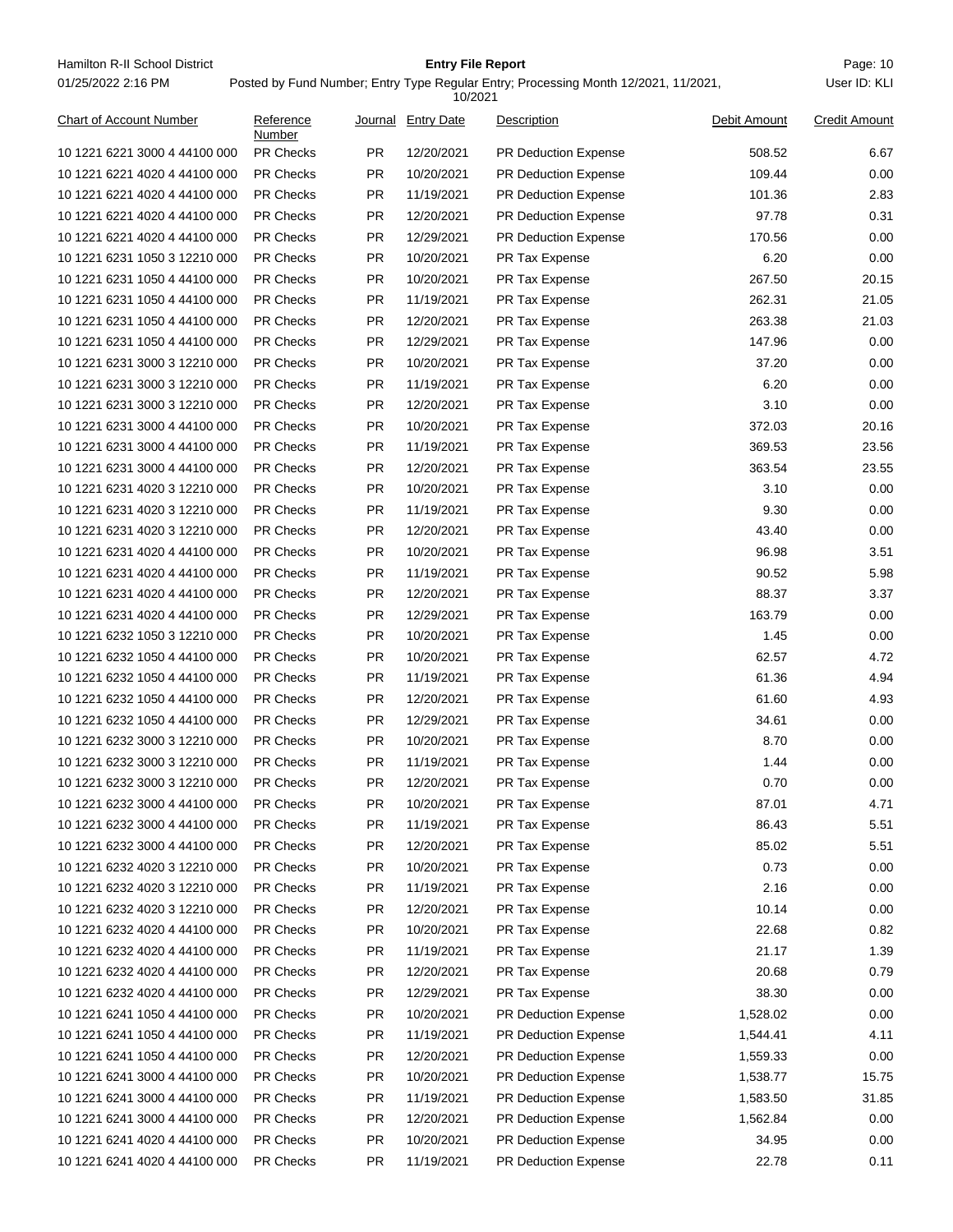| 01/25/2022 2:16 PM             | Posted by Fund Number; Entry Type Regular Entry; Processing Month 12/2021, 11/2021,<br>10/2021 |           |                    |                                                 |              |                      |  |  |
|--------------------------------|------------------------------------------------------------------------------------------------|-----------|--------------------|-------------------------------------------------|--------------|----------------------|--|--|
| <b>Chart of Account Number</b> | Reference<br>Number                                                                            |           | Journal Entry Date | Description                                     | Debit Amount | <b>Credit Amount</b> |  |  |
| 10 1221 6241 4020 4 44100 000  | <b>PR Checks</b>                                                                               | PR.       | 12/20/2021         | <b>PR Deduction Expense</b>                     | 3.64         | 0.00                 |  |  |
| 10 1221 6337 1050 3 12210 000  |                                                                                                | CD        | 11/17/2021         | 21-22 HS SPED RENEWAL                           | 1,056.67     | 0.00                 |  |  |
| 10 1221 6337 3000 3 12210 000  |                                                                                                | CD        | 11/17/2021         | 21-22 MS SPED RENEWAL                           | 749.89       | 0.00                 |  |  |
| 10 1221 6337 4020 3 12210 000  |                                                                                                | CD        | 11/17/2021         | 21-22 ES SPED RENEWAL                           | 1,602.04     | 0.00                 |  |  |
| 10 1221 6411 1050 3 12210 000  |                                                                                                | CD        | 10/20/2021         | <b>HS SPED SUPPLIES</b>                         | 274.72       | 0.00                 |  |  |
| 10 1221 6411 1050 3 12210 000  |                                                                                                | CD        | 10/20/2021         | <b>ASSESSMENTS</b>                              | 400.00       | 0.00                 |  |  |
| 10 1221 6411 1050 3 12210 000  |                                                                                                | CD        | 10/20/2021         | <b>ASSESSMENTS</b>                              | 400.00       | 0.00                 |  |  |
| 10 1221 6411 1050 3 12210 000  |                                                                                                | CD        | 10/20/2021         | HS SPED SUPPLIES                                | 25.09        | 0.00                 |  |  |
| 10 1221 6411 1050 3 12210 000  |                                                                                                | CD        | 11/17/2021         | <b>HS SPED SUPPLIES</b>                         | 8.57         | 0.00                 |  |  |
| 10 1221 6411 1050 3 12210 000  |                                                                                                | CD        | 12/15/2021         | <b>HS SPED SUPPLIES</b>                         | 9.87         | 0.00                 |  |  |
| 10 1221 6411 1050 3 12210 000  |                                                                                                | CD        | 12/15/2021         | <b>HS SPED SUPPLIES</b>                         | 31.08        | 0.00                 |  |  |
| 10 1221 6411 3000 3 12210 000  |                                                                                                | CD        | 10/20/2021         | <b>MS SPED SUPPLIES</b>                         | 11.04        | 0.00                 |  |  |
| 10 1221 6411 3000 3 12210 000  |                                                                                                | CD        | 10/20/2021         | 2 KEYS FOR ME                                   | 19.98        | 0.00                 |  |  |
| 10 1221 6411 3000 3 12210 000  |                                                                                                | CD        | 10/28/2021         | 2 KEYS FOR ME                                   | 19.98        | 0.00                 |  |  |
| 10 1221 6411 3000 3 12210 000  | Void Check                                                                                     | CD        | 10/31/2021         | 2 KEYS FOR ME                                   | 0.00         | 19.98                |  |  |
| 10 1221 6411 3000 3 12210 000  |                                                                                                | CD        | 12/15/2021         | <b>MS SPED SUPPLIES</b>                         | 12.05        | 0.00                 |  |  |
| 10 1221 6411 4020 3 12210 000  |                                                                                                | CD        | 10/20/2021         | <b>ASSESSMENTS</b>                              | 302.88       | 0.00                 |  |  |
| 10 1221 6411 4020 3 12210 000  |                                                                                                | CD        | 12/15/2021         | <b>ES SPED SUPPLIES</b>                         | 30.35        | 0.00                 |  |  |
| 10 1251 6411 4020 4 45100 000  | 2021210146                                                                                     | <b>CR</b> | 10/14/2021         | <b>RESOURCES FOR</b><br><b>EDUCATORS REFUND</b> | 0.00         | 50.00                |  |  |
| 10 1251 6411 4020 4 45100 000  |                                                                                                | CD        | 10/20/2021         | PY TITLE I SUPPLIES                             | 215.60       | 0.00                 |  |  |
| 10 1251 6411 4020 4 45100 000  |                                                                                                | CD        | 12/15/2021         | ES TITLE I LEARNIG A-Z                          | 118.00       | 0.00                 |  |  |
| 10 1281 6151 4020 4 44200 000  | <b>PR Checks</b>                                                                               | PR        | 10/20/2021         | PR Salary Expense                               | 1.15         | 0.00                 |  |  |
| 10 1281 6151 4020 4 44200 000  | <b>PR Checks</b>                                                                               | PR.       | 12/29/2021         | PR Salary Expense                               | 3.75         | 0.00                 |  |  |
| 10 1281 6221 4020 4 44200 000  | <b>PR Checks</b>                                                                               | PR.       | 10/20/2021         | <b>PR Deduction Expense</b>                     | 0.08         | 0.00                 |  |  |
| 10 1281 6221 4020 4 44200 000  | <b>PR Checks</b>                                                                               | <b>PR</b> | 12/29/2021         | <b>PR Deduction Expense</b>                     | 0.26         | 0.00                 |  |  |
| 10 1281 6231 4020 4 44200 000  | <b>PR Checks</b>                                                                               | <b>PR</b> | 10/20/2021         | PR Tax Expense                                  | 0.08         | 0.00                 |  |  |
| 10 1281 6231 4020 4 44200 000  | <b>PR Checks</b>                                                                               | PR.       | 12/29/2021         | PR Tax Expense                                  | 0.23         | 0.00                 |  |  |
| 10 1281 6232 4020 4 44200 000  | <b>PR Checks</b>                                                                               | <b>PR</b> | 10/20/2021         | PR Tax Expense                                  | 0.02         | 0.00                 |  |  |
| 10 1281 6232 4020 4 44200 000  | <b>PR Checks</b>                                                                               | <b>PR</b> | 12/29/2021         | PR Tax Expense                                  | 0.05         | 0.00                 |  |  |
| 10 1281 6311 4020 4 44201 000  |                                                                                                | CD        | 10/20/2021         | MONTHLY SERVICES                                | 943.00       | 0.00                 |  |  |
| 10 1281 6311 4020 4 44201 000  |                                                                                                | CD        | 11/17/2021         | <b>MONTHLY SERVICES</b>                         | 1,063.00     | 0.00                 |  |  |
| 10 1281 6311 4020 4 44201 000  |                                                                                                | CD        | 12/15/2021         | MONTHLY SERVICES                                | 1,108.00     | 0.00                 |  |  |
| 10 1311 6334 1050 1 00000 000  |                                                                                                | CD        | 10/20/2021         | VOAG RENT AC-CD-OX                              | 8.27         | 0.00                 |  |  |
| 10 1311 6334 1050 1 00000 000  |                                                                                                | CD        | 11/17/2021         | VOAG RENT AC-CD-OX                              | 8.48         | 0.00                 |  |  |
| 10 1311 6334 1050 1 00000 000  |                                                                                                | CD        | 12/15/2021         | VOAG RENT AC-CD-OX                              | 16.75        | 0.00                 |  |  |
| 10 1311 6361 1050 1 00000 000  |                                                                                                | CD        | 10/20/2021         | VO AG PH 302031441                              | 108.91       | 0.00                 |  |  |
| 10 1311 6361 1050 1 00000 000  |                                                                                                | CD        | 11/17/2021         | VO AG PH 302031441                              | 109.73       | 0.00                 |  |  |
| 10 1311 6361 1050 1 00000 000  |                                                                                                | CD        | 12/15/2021         | VO AG PH 302031441                              | 108.74       | 0.00                 |  |  |
| 10 1311 6411 1050 1 00000 000  |                                                                                                | CD        | 12/15/2021         | AG TECH SUPPLIES                                | 150.00       | 0.00                 |  |  |
| 10 1321 6412 1050 3 33200 000  |                                                                                                | CD        | 10/20/2021         | <b>PRESS</b>                                    | 1,200.00     | 0.00                 |  |  |
| 10 1371 6412 1050 3 33200 000  |                                                                                                | CD        | 12/15/2021         | PLTW CHALK LINE                                 | 2.85         | 0.00                 |  |  |
| 10 1411 6211 3000 1 00000 770  | <b>PR Checks</b>                                                                               | PR.       | 11/19/2021         | <b>PR Deduction Expense</b>                     | 82.65        | 0.00                 |  |  |
| 10 1411 6221 3000 1 00000 770  | <b>PR Checks</b>                                                                               | PR.       | 11/19/2021         | <b>PR Deduction Expense</b>                     | 2.06         | 0.00                 |  |  |
| 10 1411 6231 3000 1 00000 770  | <b>PR Checks</b>                                                                               | PR.       | 11/19/2021         | PR Tax Expense                                  | 1.86         | 0.00                 |  |  |
| 10 1411 6232 3000 1 00000 770  | <b>PR Checks</b>                                                                               | PR.       | 11/19/2021         | PR Tax Expense                                  | 8.71         | 0.00                 |  |  |
| 10 1411 6411 1050 1 00000 770  |                                                                                                | CD        | 10/20/2021         | HS ACTIVITIES PICTURES                          | 175.00       | 0.00                 |  |  |
| 10 1411 6411 1050 1 00000 770  | <b>PR Checks</b>                                                                               | <b>PR</b> | 10/20/2021         | PR Salary Expense                               | 32.95        | 0.00                 |  |  |
| 10 1411 6411 1050 1 00000 770  |                                                                                                | CD        | 11/17/2021         | 21-22 FALL ACTIVITIES<br><b>WORKER</b>          | 75.00        | 0.00                 |  |  |

Hamilton R-II School District **Entry File Report Entry File Report** Page: 11

**Entry File Report**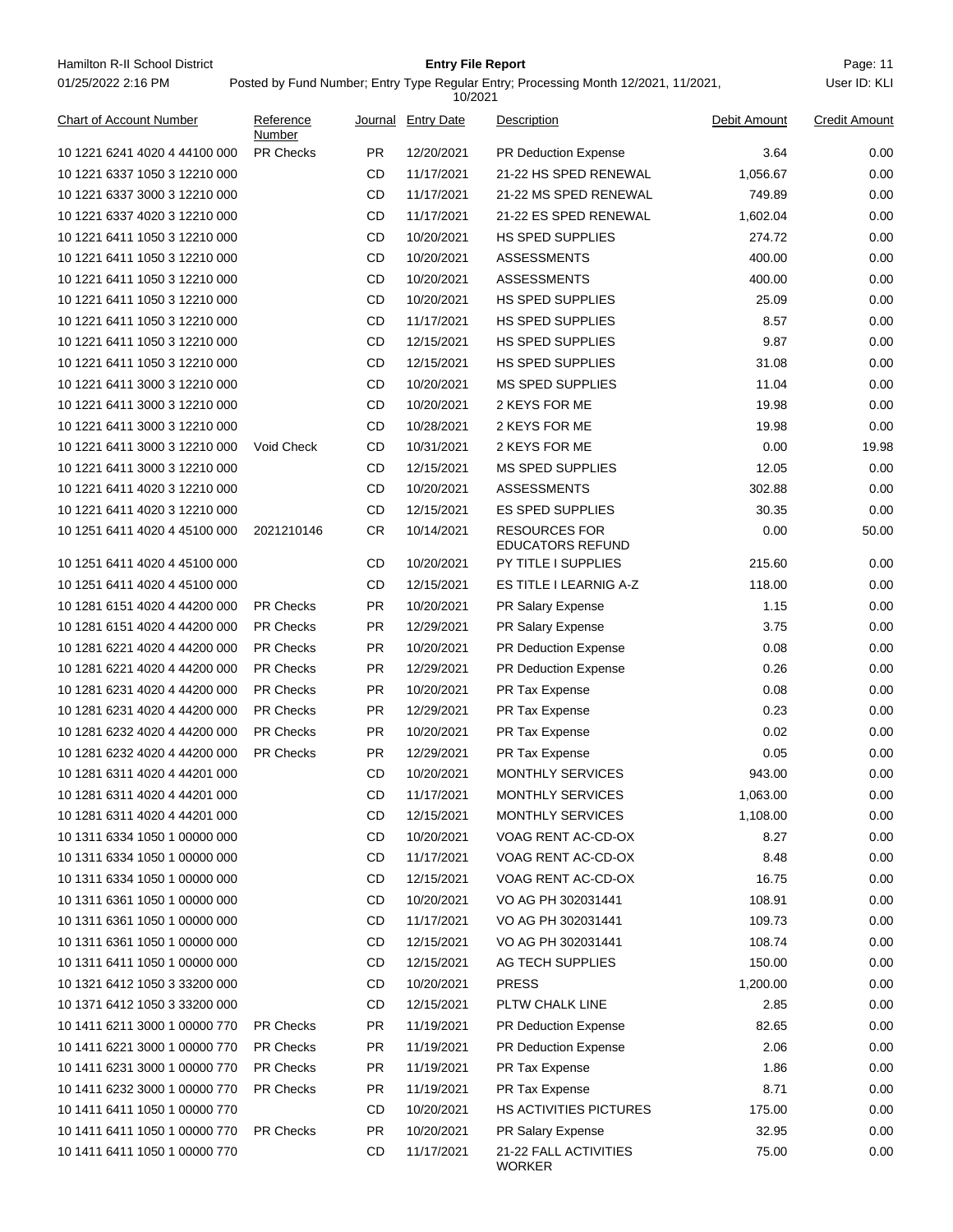| Hamilton R-II School District  |                     |           | <b>Entry File Report</b> |                                                                                     |              | Page: 12      |
|--------------------------------|---------------------|-----------|--------------------------|-------------------------------------------------------------------------------------|--------------|---------------|
| 01/25/2022 2:16 PM             |                     |           | 10/2021                  | Posted by Fund Number; Entry Type Regular Entry; Processing Month 12/2021, 11/2021, |              | User ID: KLI  |
| <b>Chart of Account Number</b> | Reference<br>Number |           | Journal Entry Date       | Description                                                                         | Debit Amount | Credit Amount |
| 10 1411 6411 1050 1 00000 770  |                     | CD        | 11/17/2021               | 21-22 FALL ACTIVITIES<br><b>WORKER</b>                                              | 45.00        | 0.00          |
| 10 1411 6411 1050 1 00000 770  |                     | CD        | 11/17/2021               | 21-22 FALL ACTIVITIES<br><b>WORKER</b>                                              | 330.00       | 0.00          |
| 10 1411 6411 1050 1 00000 770  |                     | CD        | 11/17/2021               | 21-22 FALL ACTIVITIES<br><b>WORKER</b>                                              | 353.00       | 0.00          |
| 10 1411 6411 1050 1 00000 770  |                     | CD        | 11/17/2021               | 21-22 FALL ACTIVITIES<br>WORKER                                                     | 240.00       | 0.00          |
| 10 1411 6411 1050 1 00000 770  |                     | CD        | 11/17/2021               | 21-22 FALL ACTIVITIES<br><b>WORKER</b>                                              | 45.00        | 0.00          |
| 10 1411 6411 1050 1 00000 770  |                     | CD        | 11/17/2021               | 21-22 FALL ACTIVITIES<br><b>WORKER</b>                                              | 173.00       | 0.00          |
| 10 1411 6411 1050 1 00000 770  |                     | CD        | 11/17/2021               | 21-22 ATH COOP ORDER                                                                | 1,692.70     | 0.00          |
| 10 1411 6411 1050 1 00000 770  |                     | CD        | 11/17/2021               | <b>HS ACTIVITIES PICTURES</b>                                                       | 175.00       | 0.00          |
| 10 1411 6411 1050 1 00000 770  | Void Check          | CD        | 11/18/2021               | 21-22 FALL ACTIVITIES<br><b>WORKER</b>                                              | 0.00         | 45.00         |
| 10 1411 6411 1050 1 00000 770  |                     | CD        | 11/18/2021               | 21-22 FALL ACTIVITIES<br><b>WORKER</b>                                              | 45.00        | 0.00          |
| 10 1411 6411 1050 1 00000 770  |                     | CD        | 12/15/2021               | <b>HS ACTIVITIES PICTURES</b>                                                       | 175.00       | 0.00          |
| 10 1411 6411 1050 1 00000 770  |                     | CD        | 12/15/2021               | ALL PROGRAM SUPPLIES                                                                | 630.93       | 0.00          |
| 10 1411 6411 1050 1 00000 776  |                     | CD        | 12/15/2021               | <b>REG FOR DISTRICT LDRSHP</b><br><b>CONF</b>                                       | 50.00        | 0.00          |
| 10 1411 6411 1050 1 00000 795  |                     | CD        | 12/15/2021               | 10/16/21 PARADE<br><b>COMPETITION ENTRY</b>                                         | 90.00        | 0.00          |
| 10 1411 6411 1050 1 00000 801  |                     | CD        | 10/20/2021               | 28 DIPLOMAS                                                                         | 229.98       | 0.00          |
| 10 1411 6411 1050 1 00000 801  |                     | CD        | 12/15/2021               | <b>40 DIPLOMAS</b>                                                                  | 191.77       | 0.00          |
| 10 1411 6411 3000 1 00000 770  |                     | CD        | 11/17/2021               | 21-22 ATH COOP ORDER                                                                | 911.45       | 0.00          |
| 10 1411 6411 3000 1 00000 770  | <b>PR Checks</b>    | PR.       | 11/19/2021               | PR Salary Expense                                                                   | 600.00       | 0.00          |
| 10 1411 6411 3000 1 00000 802  |                     | CD        | 12/15/2021               | <b>MS SPELLING BEE</b>                                                              | 175.00       | 0.00          |
| 10 1421 6131 1050 1 00000 738  | <b>PR Checks</b>    | PR.       | 10/20/2021               | PR Salary Expense                                                                   | 1,499.47     | 0.00          |
| 10 1421 6131 1050 1 00000 738  | 6                   | GJ        | 10/31/2021               | RECLASS LJ, SS STIPEND TO<br><b>GATE</b>                                            | 0.00         | 66.90         |
| 10 1421 6131 1050 1 00000 738  | 5                   | GJ        | 10/31/2021               | RECLASS HS FB STIPEND TO<br><b>GATE</b>                                             | 0.00         | 158.89        |
| 10 1421 6131 1050 1 00000 738  | PR Checks           | <b>PR</b> | 11/19/2021               | PR Salary Expense                                                                   | 1,365.66     | 0.00          |
| 10 1421 6131 1050 1 04283 728  | 7                   | GJ        | 10/31/2021               | RECLASS HS VB STIPEND TO<br><b>GATE</b>                                             | 64.11        | 0.00          |
| 10 1421 6131 1050 1 04283 728  | <b>PR Checks</b>    | <b>PR</b> | 11/19/2021               | PR Salary Expense                                                                   | 13.94        | 0.00          |
| 10 1421 6131 1050 1 04283 738  | 5                   | GJ        | 10/31/2021               | RECLASS HS FB STIPEND TO<br>GATE                                                    | 158.89       | 0.00          |
| 10 1421 6131 1050 1 04283 738  | <b>PR Checks</b>    | <b>PR</b> | 11/19/2021               | PR Salary Expense                                                                   | 117.08       | 0.00          |
| 10 1421 6131 1050 1 04283 738  | <b>PR Checks</b>    | PR.       | 12/20/2021               | PR Salary Expense                                                                   | 55.76        | 0.00          |
| 10 1421 6131 1050 1 04283 800  | 8                   | GJ        | 10/31/2021               | <b>RECLASS PD STIPEND TO</b><br>GATE                                                | 33.45        | 0.00          |
| 10 1421 6131 3000 1 04283 738  | <b>PR Checks</b>    | <b>PR</b> | 11/19/2021               | PR Salary Expense                                                                   | 22.30        | 0.00          |
| 10 1421 6131 3000 1 04283 800  | 9                   | GJ        | 10/31/2021               | RECLASS LW STIPEND TO<br>GATE                                                       | 19.51        | 0.00          |
| 10 1421 6151 1050 1 00000 728  | <b>PR Checks</b>    | <b>PR</b> | 10/20/2021               | PR Salary Expense                                                                   | 64.11        | 0.00          |
| 10 1421 6151 1050 1 00000 728  | 7                   | GJ        | 10/31/2021               | RECLASS HS VB STIPEND TO<br>GATE                                                    | 0.00         | 64.11         |
| 10 1421 6151 1050 1 00000 761  | <b>PR Checks</b>    | <b>PR</b> | 11/19/2021               | PR Salary Expense                                                                   | 1,246.67     | 0.00          |
| 10 1421 6151 1050 1 00000 800  | PR Checks           | PR        | 10/20/2021               | PR Salary Expense                                                                   | 13.94        | 0.00          |
| 10 1421 6151 1050 1 00000 800  | 8                   | GJ        | 10/31/2021               | RECLASS PD STIPEND TO<br>GATE                                                       | 0.00         | 13.94         |
| 10 1421 6161 1050 1 00000 761  | <b>PR Checks</b>    | <b>PR</b> | 11/19/2021               | PR Salary Expense                                                                   | 1,261.50     | 0.00          |
| 10 1421 6161 1050 1 00000 761  | PR Checks           | <b>PR</b> | 12/20/2021               | PR Salary Expense                                                                   | 1,261.50     | 0.00          |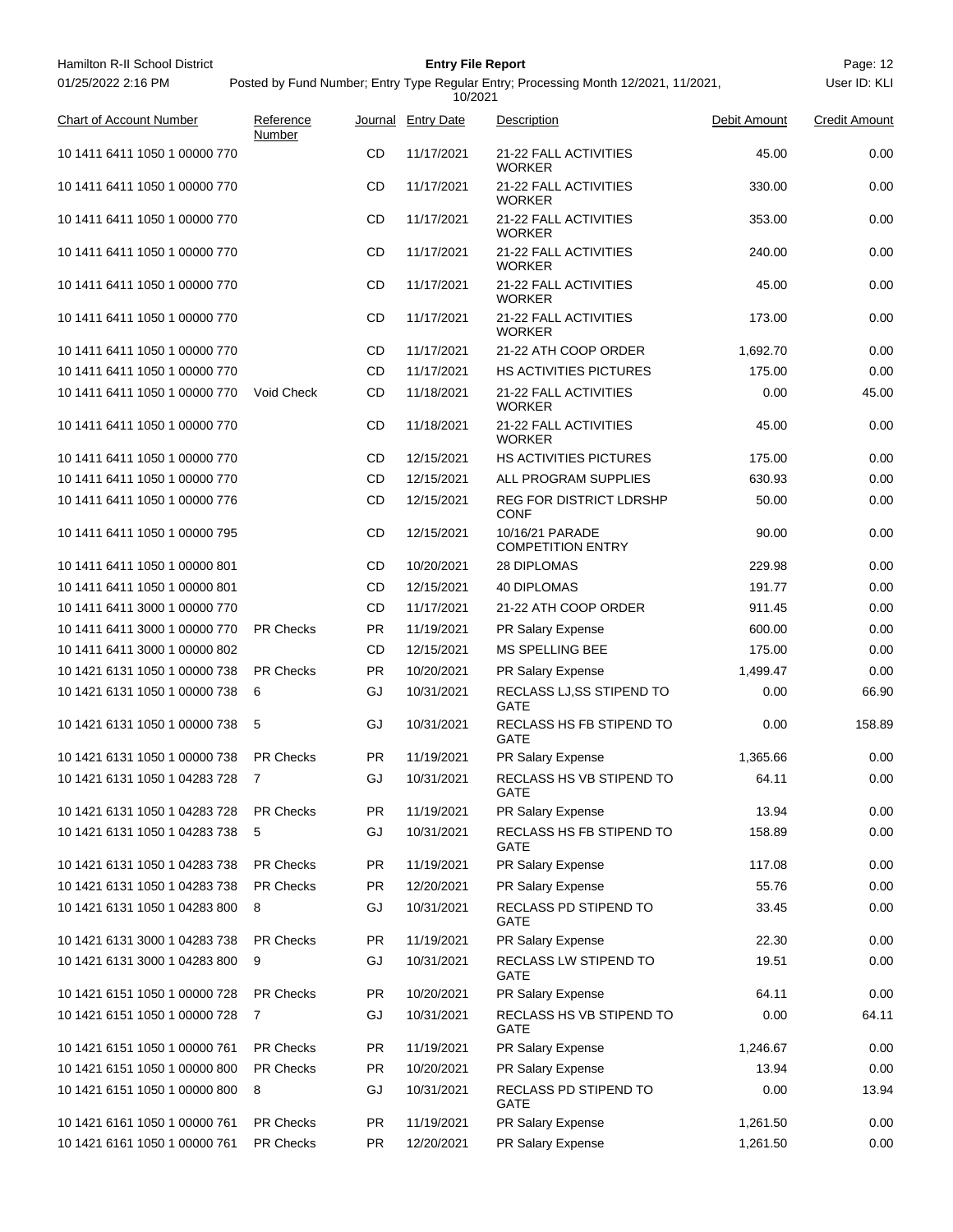Hamilton R-II School District **Entry File Report Entry File Report** Page: 13 01/25/2022 2:16 PM

## **Entry File Report**

### Posted by Fund Number; Entry Type Regular Entry; Processing Month 12/2021, 11/2021,

|                                |                     |           | 10/2021            |                             |              |                      |
|--------------------------------|---------------------|-----------|--------------------|-----------------------------|--------------|----------------------|
| <b>Chart of Account Number</b> | Reference<br>Number |           | Journal Entry Date | Description                 | Debit Amount | <b>Credit Amount</b> |
| 10 1421 6161 3000 1 00000 761  | <b>PR Checks</b>    | <b>PR</b> | 11/19/2021         | PR Salary Expense           | 373.75       | 0.00                 |
| 10 1421 6161 3000 1 00000 761  | <b>PR Checks</b>    | <b>PR</b> | 12/20/2021         | PR Salary Expense           | 373.75       | 0.00                 |
| 10 1421 6211 1050 1 00000 738  | <b>PR Checks</b>    | <b>PR</b> | 10/20/2021         | PR Deduction Expense        | 9.72         | 0.00                 |
| 10 1421 6221 1050 1 00000 728  | <b>PR Checks</b>    | <b>PR</b> | 10/20/2021         | PR Deduction Expense        | 4.39         | 0.00                 |
| 10 1421 6221 1050 1 00000 738  | <b>PR Checks</b>    | <b>PR</b> | 10/20/2021         | <b>PR Deduction Expense</b> | 4.58         | 0.00                 |
| 10 1421 6221 1050 1 00000 761  | <b>PR Checks</b>    | PR        | 11/19/2021         | <b>PR Deduction Expense</b> | 85.52        | 0.00                 |
| 10 1421 6221 1050 1 00000 800  | PR Checks           | <b>PR</b> | 10/20/2021         | PR Deduction Expense        | 0.96         | 0.00                 |
| 10 1421 6221 1050 1 04283 728  | <b>PR Checks</b>    | <b>PR</b> | 11/19/2021         | PR Deduction Expense        | 0.96         | 0.00                 |
| 10 1421 6221 1050 1 04283 738  | <b>PR Checks</b>    | <b>PR</b> | 11/19/2021         | PR Deduction Expense        | 8.02         | 0.00                 |
| 10 1421 6221 1050 1 04283 738  | <b>PR Checks</b>    | <b>PR</b> | 12/20/2021         | PR Deduction Expense        | 3.82         | 0.00                 |
| 10 1421 6221 3000 1 00000 800  | <b>PR Checks</b>    | <b>PR</b> | 10/20/2021         | PR Deduction Expense        | 1.34         | 0.00                 |
| 10 1421 6221 3000 1 04283 738  | <b>PR Checks</b>    | <b>PR</b> | 11/19/2021         | PR Deduction Expense        | 1.53         | 0.00                 |
| 10 1421 6231 1050 1 00000 728  | <b>PR Checks</b>    | <b>PR</b> | 10/20/2021         | PR Tax Expense              | 3.97         | 0.00                 |
| 10 1421 6231 1050 1 00000 738  | <b>PR Checks</b>    | <b>PR</b> | 10/20/2021         | PR Tax Expense              | 89.10        | 0.00                 |
| 10 1421 6231 1050 1 00000 738  | <b>PR Checks</b>    | <b>PR</b> | 11/19/2021         | PR Tax Expense              | 84.67        | 0.00                 |
| 10 1421 6231 1050 1 00000 761  | <b>PR Checks</b>    | <b>PR</b> | 11/19/2021         | PR Tax Expense              | 155.51       | 0.00                 |
| 10 1421 6231 1050 1 00000 761  | <b>PR Checks</b>    | <b>PR</b> | 12/20/2021         | PR Tax Expense              | 78.22        | 0.00                 |
| 10 1421 6231 1050 1 00000 800  | <b>PR Checks</b>    | <b>PR</b> | 10/20/2021         | PR Tax Expense              | 0.86         | 0.00                 |
| 10 1421 6231 1050 1 04283 728  | <b>PR Checks</b>    | <b>PR</b> | 11/19/2021         | PR Tax Expense              | 0.86         | 0.00                 |
| 10 1421 6231 1050 1 04283 738  | <b>PR Checks</b>    | <b>PR</b> | 11/19/2021         | PR Tax Expense              | 7.25         | 0.00                 |
| 10 1421 6231 1050 1 04283 738  | <b>PR Checks</b>    | <b>PR</b> | 12/20/2021         | PR Tax Expense              | 3.46         | 0.00                 |
| 10 1421 6231 3000 1 00000 761  | <b>PR Checks</b>    | <b>PR</b> | 11/19/2021         | PR Tax Expense              | 23.17        | 0.00                 |
| 10 1421 6231 3000 1 00000 761  | <b>PR Checks</b>    | <b>PR</b> | 12/20/2021         | PR Tax Expense              | 23.17        | 0.00                 |
| 10 1421 6231 3000 1 00000 800  | <b>PR Checks</b>    | <b>PR</b> | 10/20/2021         | PR Tax Expense              | 1.21         | 0.00                 |
| 10 1421 6231 3000 1 04283 738  | <b>PR Checks</b>    | <b>PR</b> | 11/19/2021         | PR Tax Expense              | 1.38         | 0.00                 |
| 10 1421 6232 1050 1 00000 728  | <b>PR Checks</b>    | <b>PR</b> | 10/20/2021         | PR Tax Expense              | 0.93         | 0.00                 |
| 10 1421 6232 1050 1 00000 738  | <b>PR Checks</b>    | <b>PR</b> | 10/20/2021         | PR Tax Expense              | 21.74        | 0.00                 |
| 10 1421 6232 1050 1 00000 738  | <b>PR Checks</b>    | <b>PR</b> | 11/19/2021         | PR Tax Expense              | 19.80        | 0.00                 |
| 10 1421 6232 1050 1 00000 761  | <b>PR Checks</b>    | <b>PR</b> | 11/19/2021         | PR Tax Expense              | 36.37        | 0.00                 |
| 10 1421 6232 1050 1 00000 761  | <b>PR Checks</b>    | <b>PR</b> | 12/20/2021         | PR Tax Expense              | 18.29        | 0.00                 |
| 10 1421 6232 1050 1 00000 800  | <b>PR Checks</b>    | PR.       | 10/20/2021         | PR Tax Expense              | 0.20         | 0.00                 |
| 10 1421 6232 1050 1 04283 728  | <b>PR Checks</b>    | PR.       | 11/19/2021         | PR Tax Expense              | 0.20         | 0.00                 |
| 10 1421 6232 1050 1 04283 738  | PR Checks           | <b>PR</b> | 11/19/2021         | PR Tax Expense              | 1.68         | 0.00                 |
| 10 1421 6232 1050 1 04283 738  | PR Checks           | <b>PR</b> | 12/20/2021         | PR Tax Expense              | 0.80         | 0.00                 |
| 10 1421 6232 3000 1 00000 761  | <b>PR Checks</b>    | <b>PR</b> | 11/19/2021         | PR Tax Expense              | 5.42         | 0.00                 |
| 10 1421 6232 3000 1 00000 761  | PR Checks           | PR.       | 12/20/2021         | PR Tax Expense              | 5.42         | 0.00                 |
| 10 1421 6232 3000 1 00000 800  | PR Checks           | <b>PR</b> | 10/20/2021         | PR Tax Expense              | 0.28         | 0.00                 |
| 10 1421 6232 3000 1 04283 738  | PR Checks           | <b>PR</b> | 11/19/2021         | PR Tax Expense              | 0.32         | 0.00                 |
| 10 1421 6319 1050 1 00000 728  |                     | CD        | 10/11/2021         | HS VOLLEYBALL 10/12/21      | 130.00       | 0.00                 |
| 10 1421 6319 1050 1 00000 728  |                     | CD        | 10/11/2021         | HS VOLLEYBALL 10/13/21      | 130.00       | 0.00                 |
| 10 1421 6319 1050 1 00000 728  |                     | CD        | 10/11/2021         | HS VOLLEYBALL 10/12/21      | 130.00       | 0.00                 |
| 10 1421 6319 1050 1 00000 728  |                     | CD        | 10/11/2021         | HS VOLLEYBALL 10/13/21      | 130.00       | 0.00                 |
| 10 1421 6319 1050 1 00000 738  |                     | CD        | 10/04/2021         | HS FOOTBALL 10/8/21         | 90.00        | 0.00                 |
| 10 1421 6319 1050 1 00000 738  |                     | CD        | 10/04/2021         | JV FOOTBALL 10/4/21         | 80.00        | 0.00                 |
| 10 1421 6319 1050 1 00000 738  |                     | CD        | 10/04/2021         | JV FOOTBALL 10/4/21         | 80.00        | 0.00                 |
| 10 1421 6319 1050 1 00000 738  |                     | CD        | 10/04/2021         | HS FOOTBALL 10/8/21         | 90.00        | 0.00                 |
| 10 1421 6319 1050 1 00000 738  |                     | CD        | 10/04/2021         | HS FOOTBALL 10/8/21         | 90.00        | 0.00                 |
| 10 1421 6319 1050 1 00000 738  |                     | CD        | 10/04/2021         | HS FOOTBALL 10/8/21         | 90.00        | 0.00                 |
| 10 1421 6319 1050 1 00000 738  |                     | CD        | 10/04/2021         | JV FOOTBALL 10/4/21         | 80.00        | 0.00                 |
|                                |                     |           |                    |                             |              |                      |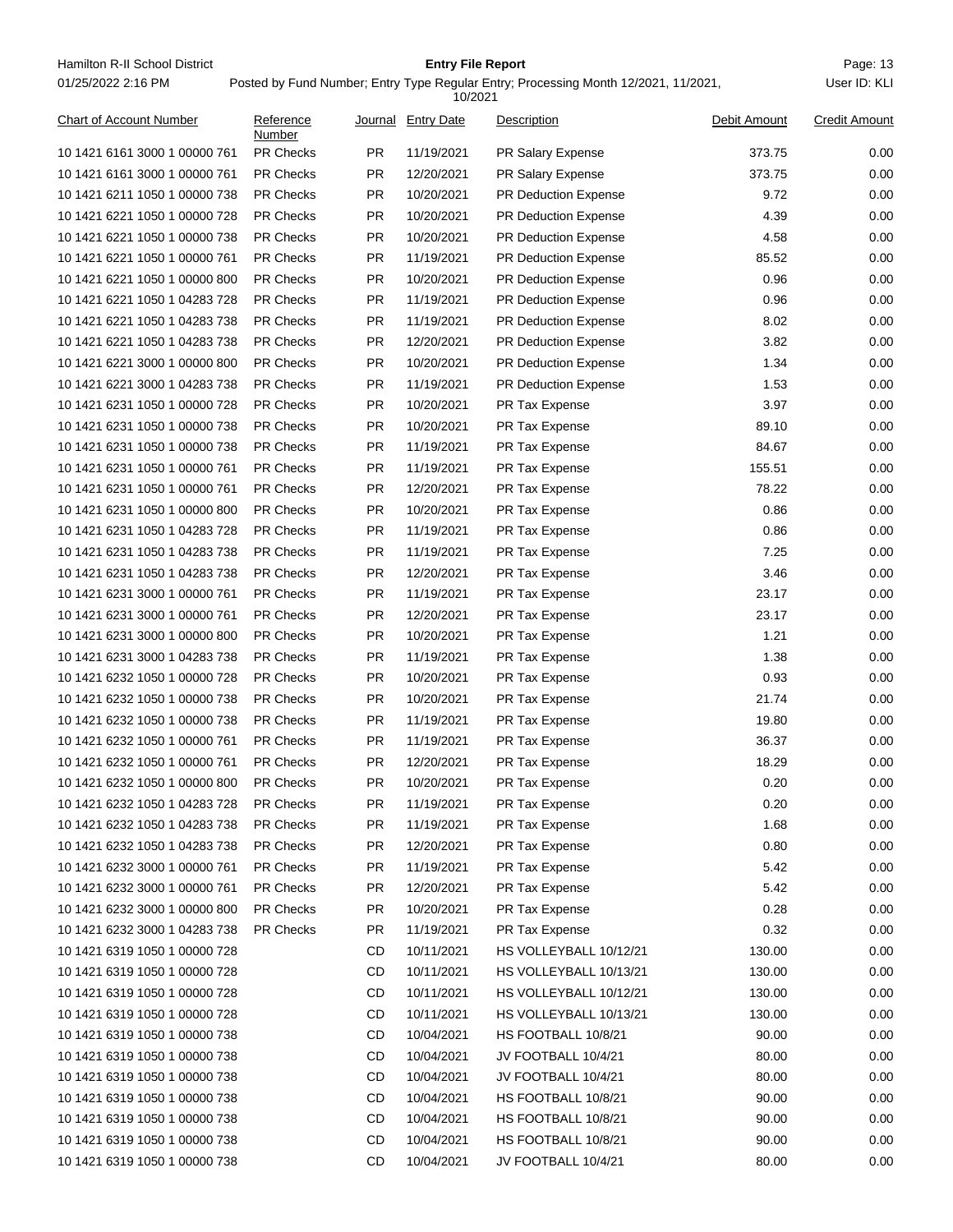| 01/25/2022 2:16 PM             |                     |    | 10/2021            | Posted by Fund Number; Entry Type Regular Entry; Processing Month 12/2021, 11/2021, |              | User ID: KLI         |
|--------------------------------|---------------------|----|--------------------|-------------------------------------------------------------------------------------|--------------|----------------------|
| <b>Chart of Account Number</b> | Reference<br>Number |    | Journal Entry Date | Description                                                                         | Debit Amount | <b>Credit Amount</b> |
| 10 1421 6319 1050 1 00000 738  |                     | CD | 10/04/2021         | HS FOOTBALL 10/8/21                                                                 | 90.00        | 0.00                 |
| 10 1421 6319 1050 1 00000 738  |                     | CD | 10/04/2021         | JV FOOTBALL 10/4/21                                                                 | 80.00        | 0.00                 |
| 10 1421 6319 1050 1 00000 738  |                     | CD | 10/11/2021         | JV FOOTBALL 10/11/21                                                                | 80.00        | 0.00                 |
| 10 1421 6319 1050 1 00000 738  |                     | CD | 10/11/2021         | JV FOOTBALL 10/11/21                                                                | 80.00        | 0.00                 |
| 10 1421 6319 1050 1 00000 738  |                     | CD | 10/11/2021         | JV FOOTBALL 10/11/21                                                                | 80.00        | 0.00                 |
| 10 1421 6319 1050 1 00000 738  |                     | CD | 10/11/2021         | JV FOOTBALL 10/11/21                                                                | 80.00        | 0.00                 |
| 10 1421 6319 1050 1 00000 738  |                     | CD | 10/28/2021         | HS FOOTBALL 10/29/21                                                                | 98.00        | 0.00                 |
| 10 1421 6319 1050 1 00000 738  |                     | CD | 10/28/2021         | HS FOOTBALL 10/29/21                                                                | 98.00        | 0.00                 |
| 10 1421 6319 1050 1 00000 738  |                     | CD | 10/28/2021         | HS FOOTBALL 10/29/21                                                                | 98.00        | 0.00                 |
| 10 1421 6319 1050 1 00000 738  |                     | CD | 10/28/2021         | HS FOOTBALL 10/29/21                                                                | 98.00        | 0.00                 |
| 10 1421 6319 1050 1 00000 738  |                     | CD | 10/28/2021         | HS FOOTBALL 10/29/21                                                                | 98.00        | 0.00                 |
| 10 1421 6319 1050 1 00000 738  | Void Check          | CD | 12/31/2021         | JV FOOTBALL 8/30/21                                                                 | 0.00         | 80.00                |
| 10 1421 6319 1050 1 00000 761  |                     | CD | 12/09/2021         | MS & HS WRESTLING 12/9/21                                                           | 149.50       | 0.00                 |
| 10 1421 6319 1050 1 00000 763  |                     | CD | 11/30/2021         | MS BASKETBALL 12/1/21                                                               | 80.00        | 0.00                 |
| 10 1421 6319 1050 1 00000 763  |                     | CD | 12/13/2021         | HS BASKETBALL 12/13/21                                                              | 120.00       | 0.00                 |
| 10 1421 6319 1050 1 00000 763  |                     | CD | 12/13/2021         | HS BASKETBALL 12/13/21                                                              | 60.00        | 0.00                 |
| 10 1421 6319 1050 1 00000 763  |                     | CD | 12/13/2021         | JV BASKETBALL 12/13/21                                                              | 100.00       | 0.00                 |
| 10 1421 6319 1050 1 00000 763  |                     | CD | 12/15/2021         | HS G BASKETBALL 12/15/21                                                            | 120.00       | 0.00                 |
| 10 1421 6319 1050 1 00000 763  |                     | CD | 12/15/2021         | HS G BASKETBALL 12/15/21                                                            | 120.00       | 0.00                 |
| 10 1421 6319 1050 1 00000 763  |                     | CD | 12/15/2021         | HS G BASKETBALL 12/15/21                                                            | 120.00       | 0.00                 |
| 10 1421 6319 1050 1 00000 763  |                     | CD | 12/15/2021         | HS BASKETBALL 12/17/21                                                              | 175.00       | 0.00                 |
| 10 1421 6319 1050 1 00000 763  |                     | CD | 12/15/2021         | HS BASKETBALL 12/17/21                                                              | 87.50        | 0.00                 |
| 10 1421 6319 1050 1 00000 763  |                     | CD | 12/15/2021         | HS BASKETBALL 12/17/21                                                              | 100.00       | 0.00                 |
| 10 1421 6319 1050 1 00000 775  |                     | CD | 11/30/2021         | MS BASKETBALL 12/1/21                                                               | 80.00        | 0.00                 |
| 10 1421 6319 1050 1 00000 775  |                     | CD | 12/13/2021         | HS BASKETBALL 12/13/21                                                              | 60.00        | 0.00                 |
| 10 1421 6319 1050 1 00000 775  |                     | CD | 12/13/2021         | JV BASKETBALL 12/13/21                                                              | 100.00       | 0.00                 |
| 10 1421 6319 1050 1 00000 775  |                     | CD | 12/13/2021         | HS BASKETBALL 12/13/21                                                              | 120.00       | 0.00                 |
| 10 1421 6319 1050 1 00000 775  |                     | CD | 12/15/2021         | HS BASKETBALL 12/17/21                                                              | 87.50        | 0.00                 |
| 10 1421 6319 1050 1 00000 775  |                     | CD | 12/15/2021         | HS BASKETBALL 12/17/21                                                              | 175.00       | 0.00                 |
| 10 1421 6319 1050 1 00000 775  |                     | CD | 12/15/2021         | HS B BASKETBALL 12/16/21                                                            | 125.00       | 0.00                 |
| 10 1421 6319 1050 1 00000 775  |                     | CD | 12/15/2021         | HS B BASKETBALL 12/16/21                                                            | 50.00        | 0.00                 |
| 10 1421 6319 1050 1 00000 775  |                     | CD | 12/15/2021         | HS BASKETBALL 12/17/21                                                              | 100.00       | 0.00                 |
| 10 1421 6319 1050 1 00000 775  |                     | CD | 12/15/2021         | HS B BASKETBALL 12/16/21                                                            | 175.00       | 0.00                 |
| 10 1421 6319 1050 1 00000 775  |                     | CD | 12/15/2021         | HS B BASKETBALL 12/16/21                                                            | 175.00       | 0.00                 |
| 10 1421 6319 1050 1 00000 775  |                     | CD | 12/30/2021         | JV B BASKETBALL 1/3/22                                                              | 100.00       | 0.00                 |
| 10 1421 6319 1050 1 00000 775  |                     | CD | 12/30/2021         | JV B BASKETBALL 1/3/22                                                              | 100.00       | 0.00                 |
| 10 1421 6319 1050 1 00000 800  |                     | CD | 10/04/2021         | HS SOFTBALL 10/4/21                                                                 | 100.00       | 0.00                 |
| 10 1421 6319 1050 1 00000 800  |                     | CD | 10/04/2021         | HS SOFTBALL 10/5/21                                                                 | 100.00       | 0.00                 |
| 10 1421 6319 1050 1 00000 800  |                     | CD | 10/04/2021         | HS SOFTBALL 10/4/21                                                                 | 100.00       | 0.00                 |
| 10 1421 6319 1050 1 00000 800  |                     | CD | 10/04/2021         | HS SOFTBALL 10/5/21                                                                 | 100.00       | 0.00                 |
|                                |                     |    |                    |                                                                                     |              |                      |
| 10 1421 6319 1050 1 00000 800  | 8                   | GJ | 10/31/2021         | RECLASS PD STIPEND TO<br>GATE                                                       | 0.00         | 19.51                |
| 10 1421 6319 3000 1 00000 728  |                     | CD | 10/04/2021         | MS VOLLEYBALL 10/5/21                                                               | 100.00       | 0.00                 |
| 10 1421 6319 3000 1 00000 728  |                     | CD | 10/11/2021         | MS VOLLEYBALL 10/12/21                                                              | 100.00       | 0.00                 |
| 10 1421 6319 3000 1 00000 738  |                     | CD | 10/04/2021         | MS FOOTBALL 10/7/21                                                                 | 100.00       | 0.00                 |
| 10 1421 6319 3000 1 00000 738  |                     | CD | 10/04/2021         | MS FOOTBALL 10/7/21                                                                 | 100.00       | 0.00                 |
| 10 1421 6319 3000 1 00000 738  |                     | CD | 10/04/2021         | MS FOOTBALL 10/7/21                                                                 | 100.00       | 0.00                 |
| 10 1421 6319 3000 1 00000 738  |                     | CD | 10/04/2021         | MS FOOTBALL 10/7/21                                                                 | 100.00       | 0.00                 |
| 10 1421 6319 3000 1 00000 738  |                     | CD | 10/11/2021         | MS FOOTBALL 10/14/21                                                                | 100.00       | 0.00                 |

Hamilton R-II School District **Entry File Report Entry File Report** Page: 14

**Entry File Report**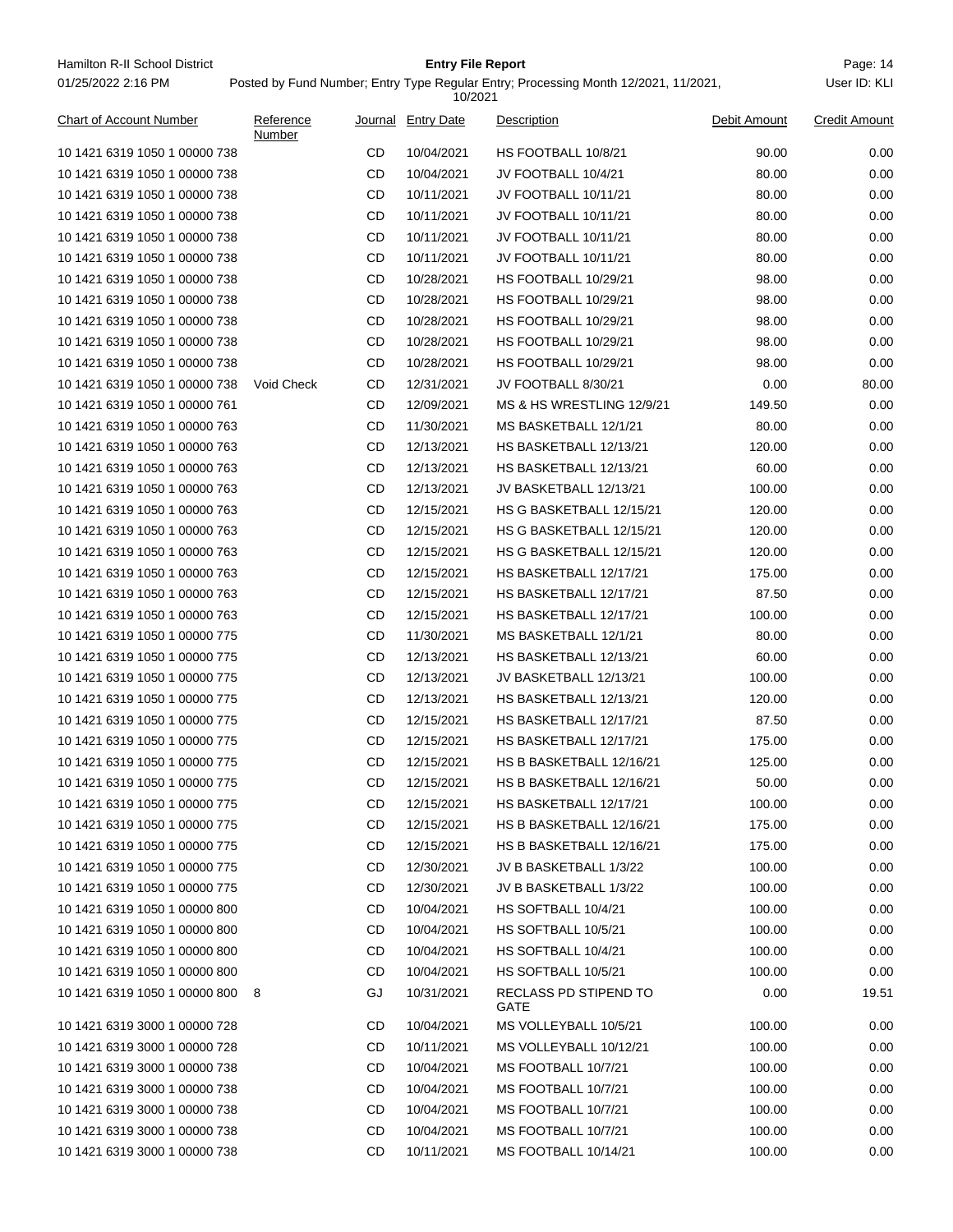| Hamilton R-II School District<br><b>Entry File Report</b><br>01/25/2022 2:16 PM<br>Posted by Fund Number; Entry Type Regular Entry; Processing Month 12/2021, 11/2021,<br>User ID: KLI |                     |           |                    |                                      |              |                      |  |  |  |
|----------------------------------------------------------------------------------------------------------------------------------------------------------------------------------------|---------------------|-----------|--------------------|--------------------------------------|--------------|----------------------|--|--|--|
|                                                                                                                                                                                        | 10/2021             |           |                    |                                      |              |                      |  |  |  |
| <b>Chart of Account Number</b>                                                                                                                                                         | Reference<br>Number |           | Journal Entry Date | Description                          | Debit Amount | <b>Credit Amount</b> |  |  |  |
| 10 1421 6319 3000 1 00000 738                                                                                                                                                          |                     | CD        | 10/11/2021         | MS FOOTBALL 10/14/21                 | 100.00       | 0.00                 |  |  |  |
| 10 1421 6319 3000 1 00000 738                                                                                                                                                          |                     | CD        | 10/11/2021         | MS FOOTBALL 10/14/21                 | 100.00       | 0.00                 |  |  |  |
| 10 1421 6319 3000 1 00000 738                                                                                                                                                          |                     | CD        | 10/11/2021         | MS FOOTBALL 10/14/21                 | 100.00       | 0.00                 |  |  |  |
| 10 1421 6319 3000 1 00000 738                                                                                                                                                          | Void Check          | CD        | 12/31/2021         | MS FOOTBALL 9/23/21                  | 0.00         | 100.00               |  |  |  |
| 10 1421 6319 3000 1 00000 761                                                                                                                                                          |                     | CD        | 11/30/2021         | MS WRESTLING QUAD 12/2/21            | 180.00       | 0.00                 |  |  |  |
| 10 1421 6319 3000 1 00000 761                                                                                                                                                          |                     | CD        | 12/09/2021         | <b>MS &amp; HS WRESTLING 12/9/21</b> | 80.50        | 0.00                 |  |  |  |
| 10 1421 6319 3000 1 00000 763                                                                                                                                                          |                     | CD        | 11/01/2021         | MS BASKETBALL 11/1/21                | 20.00        | 0.00                 |  |  |  |
| 10 1421 6319 3000 1 00000 763                                                                                                                                                          |                     | CD        | 11/01/2021         | MS BASKETBALL 11/1/21                | 160.00       | 0.00                 |  |  |  |
| 10 1421 6319 3000 1 00000 763                                                                                                                                                          |                     | CD        | 11/01/2021         | MS BASKETBALL 11/2/21                | 160.00       | 0.00                 |  |  |  |
| 10 1421 6319 3000 1 00000 763                                                                                                                                                          |                     | CD        | 11/08/2021         | <b>MS BASKETBALL</b>                 | 80.00        | 0.00                 |  |  |  |
| 10 1421 6319 3000 1 00000 763                                                                                                                                                          |                     | CD        | 11/08/2021         | MS BASKETBALL 11/9/21                | 80.00        | 0.00                 |  |  |  |
| 10 1421 6319 3000 1 00000 763                                                                                                                                                          |                     | CD        | 11/08/2021         | MS BASKETBALL 11/1/21                | 20.00        | 0.00                 |  |  |  |
| 10 1421 6319 3000 1 00000 763                                                                                                                                                          |                     | CD        | 11/17/2021         | MS BASKETBALL 11/18/21               | 160.00       | 0.00                 |  |  |  |
| 10 1421 6319 3000 1 00000 763                                                                                                                                                          |                     | CD        | 11/17/2021         | MS BASKETBALL 11/15/21               | 80.00        | 0.00                 |  |  |  |
| 10 1421 6319 3000 1 00000 763                                                                                                                                                          |                     | CD        | 11/30/2021         | MS BASKETBALL 12/1/21                | 160.00       | 0.00                 |  |  |  |
| 10 1421 6319 3000 1 00000 763                                                                                                                                                          |                     | CD        | 11/30/2021         | MS BASKETBALL 12/2/21                | 160.00       | 0.00                 |  |  |  |
| 10 1421 6319 3000 1 00000 763                                                                                                                                                          |                     | CD        | 11/30/2021         | MS BASKETBALL 12/2/21                | 80.00        | 0.00                 |  |  |  |
| 10 1421 6319 3000 1 00000 763                                                                                                                                                          |                     | CD        | 12/09/2021         | MS BASKET TOURNEY 12/11/21           | 80.00        | 0.00                 |  |  |  |
| 10 1421 6319 3000 1 00000 763                                                                                                                                                          |                     | CD        | 12/09/2021         | <b>MS BASKET TOURNEY</b><br>12/10/21 | 160.00       | 0.00                 |  |  |  |
| 10 1421 6319 3000 1 00000 763                                                                                                                                                          |                     | CD        | 12/09/2021         | MS BASKET TOURNEY 12/11/21           | 160.00       | 0.00                 |  |  |  |
| 10 1421 6319 3000 1 00000 763                                                                                                                                                          |                     | CD        | 12/09/2021         | <b>MS BASKET TOURNEY</b><br>12/10/21 | 80.00        | 0.00                 |  |  |  |
| 10 1421 6319 3000 1 00000 775                                                                                                                                                          |                     | CD        | 11/01/2021         | MS BASKETBALL 11/1/21                | 80.00        | 0.00                 |  |  |  |
| 10 1421 6319 3000 1 00000 775                                                                                                                                                          |                     | CD        | 11/01/2021         | MS BASKETBALL 11/2/21                | 160.00       | 0.00                 |  |  |  |
| 10 1421 6319 3000 1 00000 775                                                                                                                                                          |                     | CD        | 11/01/2021         | MS BASKETBALL 11/1/21                | 100.00       | 0.00                 |  |  |  |
| 10 1421 6319 3000 1 00000 775                                                                                                                                                          |                     | CD        | 11/08/2021         | MS BASKETBALL 11/9/21                | 80.00        | 0.00                 |  |  |  |
| 10 1421 6319 3000 1 00000 775                                                                                                                                                          |                     | CD        | 11/08/2021         | MS BASKETBALL 11/9/21                | 80.00        | 0.00                 |  |  |  |
| 10 1421 6319 3000 1 00000 775                                                                                                                                                          |                     | CD        | 11/08/2021         | MS BASKETBALL 11/1/21                | 20.00        | 0.00                 |  |  |  |
| 10 1421 6319 3000 1 00000 775                                                                                                                                                          |                     | <b>CD</b> | 11/17/2021         | MS BASKETBALL 11/15/21               | 80.00        | 0.00                 |  |  |  |
| 10 1421 6319 3000 1 00000 775                                                                                                                                                          |                     | CD        | 11/30/2021         | MS BASKETBALL 12/1/21                | 160.00       | 0.00                 |  |  |  |
| 10 1421 6319 3000 1 00000 775                                                                                                                                                          |                     | CD        | 11/30/2021         | MS BASKETBALL 12/2/21                | 160.00       | 0.00                 |  |  |  |
| 10 1421 6319 3000 1 00000 775                                                                                                                                                          |                     | CD        | 11/30/2021         | MS BASKETBALL 12/2/21                | 80.00        | 0.00                 |  |  |  |
| 10 1421 6319 3000 1 00000 775                                                                                                                                                          |                     | CD        | 12/09/2021         | MS BASKET TOURNEY 12/11/21           | 80.00        | 0.00                 |  |  |  |
| 10 1421 6319 3000 1 00000 775                                                                                                                                                          |                     | CD        | 12/09/2021         | <b>MS BASKET TOURNEY</b><br>12/10/21 | 80.00        | 0.00                 |  |  |  |
| 10 1421 6319 3000 1 00000 775                                                                                                                                                          |                     | CD        | 12/09/2021         | <b>MS BASKET TOURNEY</b><br>12/10/21 | 160.00       | 0.00                 |  |  |  |
| 10 1421 6319 3000 1 00000 775                                                                                                                                                          |                     | CD        | 12/09/2021         | MS BASKET TOURNEY 12/11/21           | 160.00       | 0.00                 |  |  |  |
| 10 1421 6319 3000 1 00000 800                                                                                                                                                          | <b>PR Checks</b>    | PR.       | 10/20/2021         | PR Salary Expense                    | 19.51        | 0.00                 |  |  |  |
| 10 1421 6319 3000 1 00000 800                                                                                                                                                          | 9                   | GJ        | 10/31/2021         | RECLASS LW STIPEND TO<br>GATE        | 0.00         | 19.51                |  |  |  |
| 10 1421 6319 3000 1 00000 800                                                                                                                                                          | Void Check          | CD        | 12/31/2021         | MS SOFTBALL TOURNEY<br>9/18/21       | 0.00         | 110.00               |  |  |  |
| 10 1421 6411 1050 1 00000 725                                                                                                                                                          |                     | CD        | 10/20/2021         | <b>PARTS BASEBALL</b>                | 17.34        | 0.00                 |  |  |  |
| 10 1421 6411 1050 1 00000 725                                                                                                                                                          |                     | CD        | 12/15/2021         | <b>BASEBALL SUPPLIES</b>             | 2,312.35     | 0.00                 |  |  |  |
| 10 1421 6411 1050 1 00000 725                                                                                                                                                          |                     | CD        | 12/15/2021         | FIELD CHALK & DRY                    | 75.00        | 0.00                 |  |  |  |
| 10 1421 6411 1050 1 00000 725                                                                                                                                                          |                     | CD        | 12/15/2021         | <b>BASE &amp; SOFT SCOREBOARDS</b>   | 5,669.32     | 0.00                 |  |  |  |
| 10 1421 6411 1050 1 00000 728                                                                                                                                                          |                     | CD        | 10/20/2021         | JV VOLLEYBALL TOURNEY<br>9/25/21     | 125.00       | 0.00                 |  |  |  |
| 10 1421 6411 1050 1 00000 728                                                                                                                                                          |                     | CD        | 10/20/2021         | 21 HS VOLLEYBALL DISTRICT<br>AD      | 90.00        | 0.00                 |  |  |  |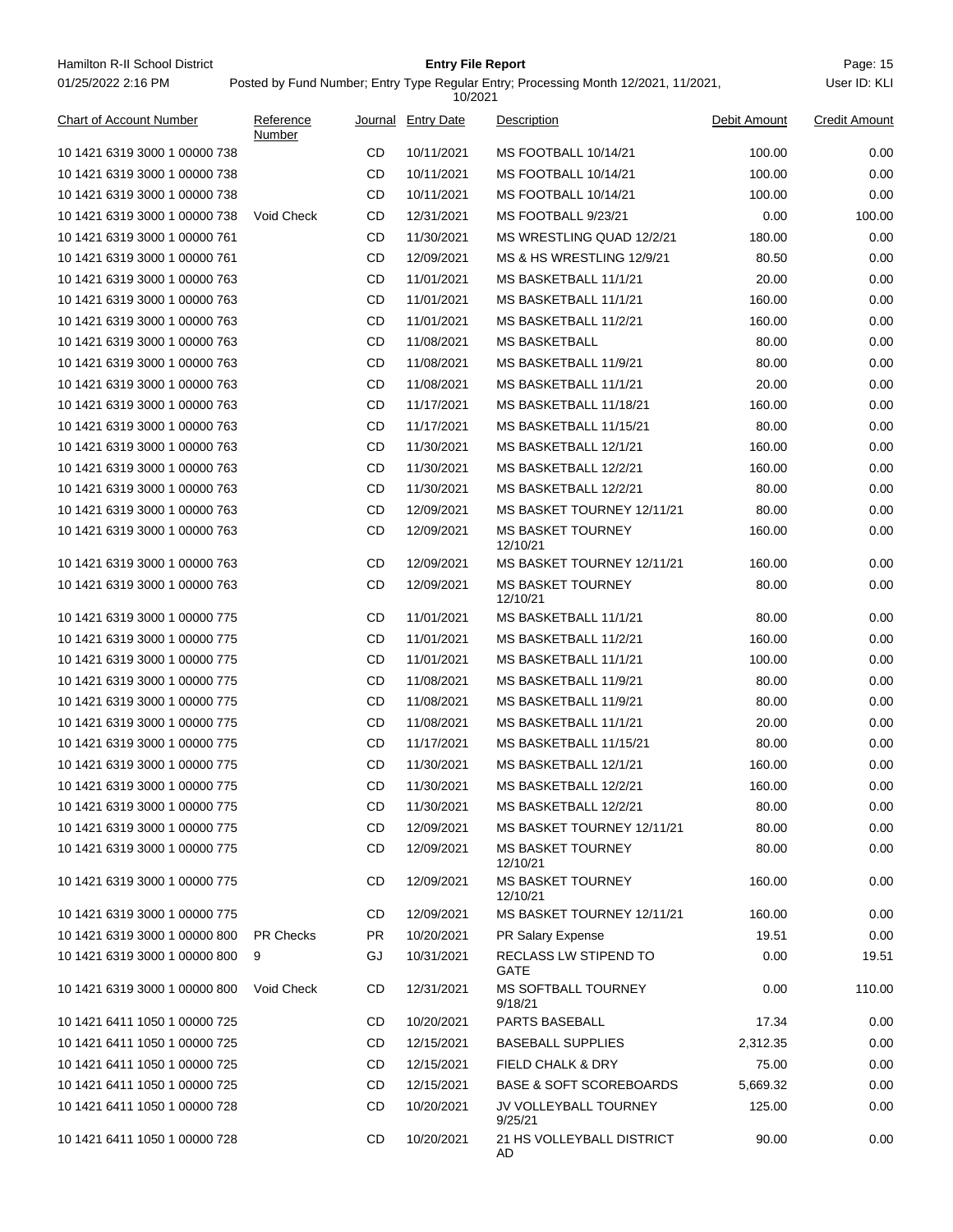| Hamilton R-II School District  |                     |     | <b>Entry File Report</b> |                                                                                     |              | Page: 16             |
|--------------------------------|---------------------|-----|--------------------------|-------------------------------------------------------------------------------------|--------------|----------------------|
| 01/25/2022 2:16 PM             |                     |     | 10/2021                  | Posted by Fund Number; Entry Type Regular Entry; Processing Month 12/2021, 11/2021, |              | User ID: KLI         |
| <b>Chart of Account Number</b> | Reference<br>Number |     | Journal Entry Date       | Description                                                                         | Debit Amount | <b>Credit Amount</b> |
| 10 1421 6411 1050 1 00000 728  |                     | CD  | 10/20/2021               | HS VOLLEYBALL TOURNEY<br>9/18/21                                                    | 125.00       | 0.00                 |
| 10 1421 6411 1050 1 00000 728  |                     | CD  | 12/15/2021               | HUDL AD PKG 12/15/21-<br>12/14/22                                                   | 1,454.90     | 0.00                 |
| 10 1421 6411 1050 1 00000 737  |                     | CD  | 10/20/2021               | CROSS COUNTRY 10/9/21                                                               | 70.00        | 0.00                 |
| 10 1421 6411 1050 1 00000 737  |                     | CD  | 10/20/2021               | CROSS COUNTRY 9/4/21                                                                | 70.00        | 0.00                 |
| 10 1421 6411 1050 1 00000 737  |                     | CD  | 10/20/2021               | CROSS COUNTRY 10/2/21                                                               | 105.00       | 0.00                 |
| 10 1421 6411 1050 1 00000 737  | <b>PR Checks</b>    | PR. | 11/03/2021               | PR Salary Expense                                                                   | 160.00       | 0.00                 |
| 10 1421 6411 1050 1 00000 737  |                     | CD  | 11/17/2021               | <b>CC MGR TICKET</b>                                                                | 9.58         | 0.00                 |
| 10 1421 6411 1050 1 00000 737  |                     | CD  | 12/15/2021               | <b>CC STATE LODGING</b>                                                             | 567.00       | 0.00                 |
| 10 1421 6411 1050 1 00000 737  |                     | CD  | 12/15/2021               | HS CROSS COUNTRY 8/31/21                                                            | 75.00        | 0.00                 |
| 10 1421 6411 1050 1 00000 738  |                     | CD  | 10/20/2021               | 21 FB ADV VS GALLATIN                                                               | 80.25        | 0.00                 |
| 10 1421 6411 1050 1 00000 738  |                     | CD  | 10/20/2021               | <b>HS FOOTBALL SUPPLIES</b>                                                         | 7.98         | 0.00                 |
| 10 1421 6411 1050 1 00000 738  |                     | CD  | 10/20/2021               | <b>HS FOOTBALL SUPPLIES</b>                                                         | 46.79        | 0.00                 |
| 10 1421 6411 1050 1 00000 738  |                     | CD  | 10/20/2021               | HS FOOTBALL                                                                         | 599.00       | 0.00                 |
| 10 1421 6411 1050 1 00000 738  | 2021210201          | CR  | 10/20/2021               | FB HELMET REIMBURSEMENT                                                             | 0.00         | 1,113.00             |
| 10 1421 6411 1050 1 00000 738  |                     | CD  | 11/17/2021               | <b>3 LRG HELMETS</b>                                                                | 945.00       | 0.00                 |
| 10 1421 6411 1050 1 00000 738  |                     | CD  | 11/17/2021               | 2 HELMETS                                                                           | 801.95       | 0.00                 |
| 10 1421 6411 1050 1 00000 738  |                     | CD  | 11/17/2021               | <b>3 HELMETS REIMB</b>                                                              | 1,113.00     | 0.00                 |
| 10 1421 6411 1050 1 00000 738  |                     | CD  | 11/17/2021               | HS FOOTBALL                                                                         | 74.13        | 0.00                 |
| 10 1421 6411 1050 1 00000 738  | <b>PR Checks</b>    | PR. | 11/19/2021               | PR Salary Expense                                                                   | 59.20        | 0.00                 |
| 10 1421 6411 1050 1 00000 738  |                     | CD  | 12/15/2021               | 21 FB SETTLEMENT                                                                    | 2,385.00     | 0.00                 |
| 10 1421 6411 1050 1 00000 738  |                     | CD  | 12/15/2021               | <b>FOOTBALL SUPPLIES</b>                                                            | 128.63       | 0.00                 |
| 10 1421 6411 1050 1 00000 738  |                     | CD  | 12/15/2021               | 21 HS FB DISTRICT ADV                                                               | 75.00        | 0.00                 |
| 10 1421 6411 1050 1 00000 738  |                     | CD  | 12/15/2021               | 12 JAW PADS                                                                         | 120.00       | 0.00                 |
| 10 1421 6411 1050 1 00000 738  |                     | CD  | 12/15/2021               | 6 GAME/PRACTICE FIELD<br><b>PAINT</b>                                               | 3,315.00     | 0.00                 |
| 10 1421 6411 1050 1 00000 738  |                     | CD  | 12/15/2021               | FB DUES & HEATER                                                                    | 582.97       | 0.00                 |
| 10 1421 6411 1050 1 00000 738  |                     | CD  | 12/15/2021               | HUDL AD PKG 12/15/21-<br>12/14/22                                                   | 3,009.80     | 0.00                 |
| 10 1421 6411 1050 1 00000 761  |                     | CD  | 11/17/2021               | <b>SCALES INSPECTION</b>                                                            | 68.00        | 0.00                 |
| 10 1421 6411 1050 1 00000 761  |                     | CD  | 11/30/2021               | <b>HS WRESTLING "BATTLE"</b><br>12/17/21                                            | 400.00       | 0.00                 |
| 10 1421 6411 1050 1 00000 763  |                     | CD  | 10/20/2021               | 21 PHS BASK TOURNEY HOSP                                                            | 500.00       | 0.00                 |
| 10 1421 6411 1050 1 00000 763  |                     | CD  | 11/17/2021               | <b>1 BLUETOOTH RECEIVER</b>                                                         | 89.50        | 0.00                 |
| 10 1421 6411 1050 1 00000 763  |                     | CD  | 11/17/2021               | <b>BISON BACKBOARD</b>                                                              | 371.80       | 0.00                 |
| 10 1421 6411 1050 1 00000 763  |                     | CD  | 11/17/2021               | G BB NET                                                                            | 54.75        | 0.00                 |
| 10 1421 6411 1050 1 00000 763  |                     | CD  | 12/15/2021               | <b>HUDL AD PKG 12/15/21-</b><br>12/14/22                                            | 1,454.90     | 0.00                 |
| 10 1421 6411 1050 1 00000 767  |                     | CD  | 10/20/2021               | <b>CHEER APPAREL</b>                                                                | 409.75       | 0.00                 |
| 10 1421 6411 1050 1 00000 767  |                     | CD  | 11/17/2021               | 18 & 19 CHEER SIGNS                                                                 | 125.00       | 0.00                 |
| 10 1421 6411 1050 1 00000 775  |                     | CD  | 10/20/2021               | 21 PHS BASK TOURNEY HOSP                                                            | 500.00       | 0.00                 |
| 10 1421 6411 1050 1 00000 775  |                     | CD  | 11/17/2021               | <b>1 BLUETOOTH RECEIVER</b>                                                         | 89.50        | 0.00                 |
| 10 1421 6411 1050 1 00000 775  |                     | CD  | 11/17/2021               | <b>BISON BACKBOARD</b>                                                              | 371.80       | 0.00                 |
| 10 1421 6411 1050 1 00000 775  |                     | CD  | 11/17/2021               | B BB NET                                                                            | 54.75        | 0.00                 |
| 10 1421 6411 1050 1 00000 775  |                     | CD  | 12/15/2021               | HUDL AD PKG 12/15/21-<br>12/14/22                                                   | 1,454.90     | 0.00                 |
| 10 1421 6411 1050 1 00000 800  |                     | CD  | 10/20/2021               | HS SOFTBALL                                                                         | 361.06       | 0.00                 |
| 10 1421 6411 1050 1 00000 800  |                     | CD  | 10/20/2021               | HS SOFTBALL TOURNEY<br>10/9/21                                                      | 150.00       | 0.00                 |
| 10 1421 6411 1050 1 00000 800  |                     | CD  | 10/20/2021               | HS SOFTBALL TOURNEY<br>9/18/21                                                      | 125.00       | 0.00                 |
| 10 1421 6411 1050 1 00000 800  |                     | CD  | 11/17/2021               | 13 SHEETS SPORTS DECALS                                                             | 75.00        | 0.00                 |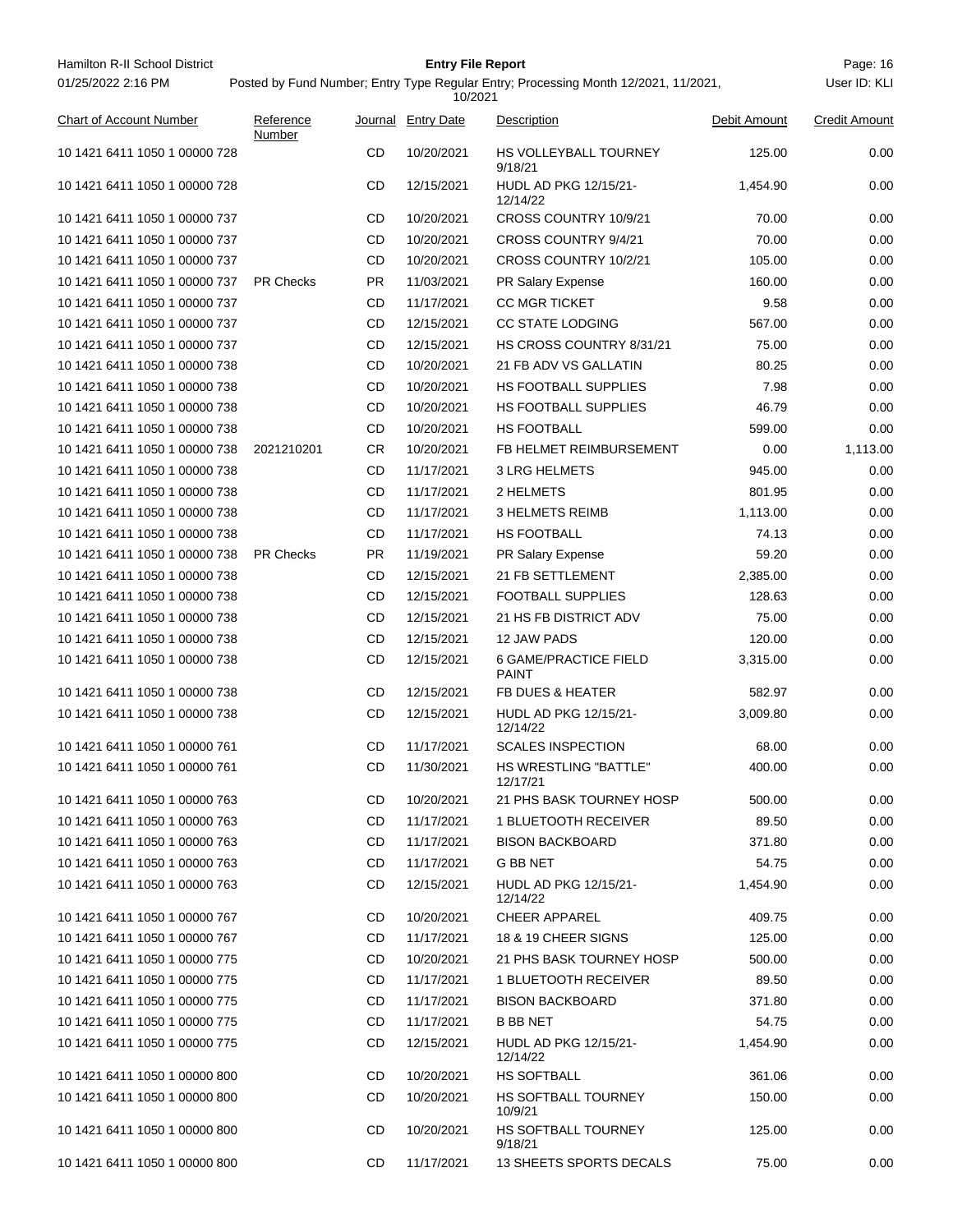| Hamilton R-II School District  |                     |           | <b>Entry File Report</b> |                                                                                     |              | Page: 17             |
|--------------------------------|---------------------|-----------|--------------------------|-------------------------------------------------------------------------------------|--------------|----------------------|
| 01/25/2022 2:16 PM             |                     |           | 10/2021                  | Posted by Fund Number; Entry Type Regular Entry; Processing Month 12/2021, 11/2021, |              | User ID: KLI         |
| <b>Chart of Account Number</b> | Reference<br>Number |           | Journal Entry Date       | Description                                                                         | Debit Amount | <b>Credit Amount</b> |
| 10 1421 6411 1050 1 00000 800  |                     | CD        | 12/15/2021               | <b>FIELD CHALK &amp; DRY</b>                                                        | 75.00        | 0.00                 |
| 10 1421 6411 1050 1 00000 800  |                     | CD        | 12/15/2021               | <b>BASE &amp; SOFT SCOREBOARDS</b>                                                  | 3,685.06     | 0.00                 |
| 10 1421 6411 1050 1 00000 804  |                     | CD        | 10/20/2021               | G GOLF TOURNEY 9/8/21                                                               | 30.00        | 0.00                 |
| 10 1421 6411 1050 1 00000 804  |                     | CD        | 11/17/2021               | 1 G GOLF DISTRICT ENTRY                                                             | 30.00        | 0.00                 |
| 10 1421 6411 1050 1 00000 804  | <b>PR Checks</b>    | PR.       | 11/19/2021               | PR Salary Expense                                                                   | 24.00        | 0.00                 |
| 10 1421 6411 3000 1 00000 728  |                     | CD        | 10/20/2021               | MS VOLLEYBALL TOURNEY<br>10/9/21                                                    | 100.00       | 0.00                 |
| 10 1421 6411 3000 1 00000 728  | <b>PR Checks</b>    | PR        | 10/20/2021               | PR Salary Expense                                                                   | 25.20        | 0.00                 |
| 10 1421 6411 3000 1 00000 738  |                     | CD        | 12/15/2021               | 2 SPEED YOUTH HELMETS                                                               | 220.95       | 0.00                 |
| 10 1421 6411 3000 1 00000 738  |                     | CD        | 12/15/2021               | 6 GAME/PRACTICE FIELD<br><b>PAINT</b>                                               | 1,785.00     | 0.00                 |
| 10 1421 6411 3000 1 00000 761  |                     | CD        | 12/02/2021               | MS WRESTLING QUAD 12/2/21                                                           | 180.00       | 0.00                 |
| 10 1421 6411 3000 1 00000 763  |                     | CD        | 11/17/2021               | <b>BISON BACKBOARD</b>                                                              | 200.20       | 0.00                 |
| 10 1421 6411 3000 1 00000 775  |                     | CD        | 11/17/2021               | <b>BISON BACKBOARD</b>                                                              | 200.20       | 0.00                 |
| 10 1421 6411 3000 1 00000 800  |                     | CD        | 11/17/2021               | <b>SB PLAQUE</b>                                                                    | 17.95        | 0.00                 |
| 10 1421 6411 3000 1 00000 800  |                     | CD        | 12/15/2021               | <b>BASE &amp; SOFT SCOREBOARDS</b>                                                  | 1,984.26     | 0.00                 |
| 10 2122 6316 1050 1 00000 000  |                     | CD        | 10/20/2021               | HS COUNSEL SUPPLIES                                                                 | 298.31       | 0.00                 |
| 10 2122 6316 3000 1 00000 000  |                     | CD        | 10/20/2021               | <b>MS COUNSEL SUPPLIES</b>                                                          | 298.31       | 0.00                 |
| 10 2122 6316 3000 1 00000 000  |                     | CD        | 10/20/2021               | <b>ISRs</b>                                                                         | 175.00       | 0.00                 |
| 10 2122 6316 4020 1 00000 000  |                     | CD        | 10/20/2021               | <b>ISRs</b>                                                                         | 175.00       | 0.00                 |
| 10 2122 6316 4020 1 00000 000  |                     | CD        | 10/20/2021               | <b>ES COUNSEL SUPPLIES</b>                                                          | 298.30       | 0.00                 |
| 10 2122 6371 1050 1 00000 000  | <b>PR Checks</b>    | PR        | 10/20/2021               | PR Salary Expense                                                                   | 50.00        | 0.00                 |
| 10 2122 6371 3000 1 00000 000  | <b>PR Checks</b>    | PR        | 10/20/2021               | PR Salary Expense                                                                   | 50.00        | 0.00                 |
| 10 2122 6371 3000 1 00000 000  |                     | CD        | 10/20/2021               | 21 FALL CONF FEE                                                                    | 165.00       | 0.00                 |
| 10 2122 6371 4020 1 00000 000  |                     | CD        | 10/20/2021               | 21 FALL CONF FEE                                                                    | 165.00       | 0.00                 |
| 10 2122 6411 1050 1 00000 000  | 2021210143          | CR        | 10/13/2021               | <b>COUNSELOR DONATION HS</b>                                                        | 0.00         | 83.33                |
| 10 2122 6411 1050 1 00000 000  |                     | CD        | 10/20/2021               | <b>BUZZ DAY YOGA</b>                                                                | 75.00        | $0.00\,$             |
| 10 2122 6411 3000 1 00000 000  | 2021210143          | CR        | 10/13/2021               | <b>COUNSELOR DONATION MS</b>                                                        | 0.00         | 83.33                |
| 10 2122 6411 3000 1 00000 000  |                     | CD        | 10/20/2021               | <b>ASSESSMENTS</b>                                                                  | 450.00       | 0.00                 |
| 10 2122 6411 3000 1 00000 000  |                     | CD        | 12/15/2021               | YOGA MS GIRLS GROUP                                                                 | 30.00        | 0.00                 |
| 10 2122 6411 4020 1 00000 000  | 2021210143          | CR.       | 10/13/2021               | <b>COUNSELOR DONATION ES</b>                                                        | 0.00         | 83.34                |
| 10 2134 6151 1050 1 00000 000  | PR Checks           | PR.       | 10/20/2021               | PR Salary Expense                                                                   | 1,706.43     | 0.00                 |
| 10 2134 6151 1050 1 00000 000  | PR Checks           | <b>PR</b> | 11/19/2021               | <b>PR Salary Expense</b>                                                            | 1,706.43     | 0.00                 |
| 10 2134 6151 1050 1 00000 000  | PR Checks           | PR        | 12/20/2021               | PR Salary Expense                                                                   | 1,706.43     | 0.00                 |
| 10 2134 6151 1050 1 00000 000  | PR Checks           | PR        | 12/29/2021               | PR Salary Expense                                                                   | 1,081.41     | 0.00                 |
| 10 2134 6151 3000 1 00000 000  | PR Checks           | PR        | 10/20/2021               | PR Salary Expense                                                                   | 1,211.02     | 0.00                 |
| 10 2134 6151 3000 1 00000 000  | PR Checks           | <b>PR</b> | 11/19/2021               | PR Salary Expense                                                                   | 1,211.02     | 0.00                 |
| 10 2134 6151 3000 1 00000 000  | PR Checks           | <b>PR</b> | 12/20/2021               | PR Salary Expense                                                                   | 1,211.02     | 0.00                 |
| 10 2134 6151 3000 1 00000 000  | PR Checks           | PR        | 12/29/2021               | PR Salary Expense                                                                   | 767.45       | 0.00                 |
| 10 2134 6151 4020 1 00000 000  | PR Checks           | PR        | 10/20/2021               | PR Salary Expense                                                                   | 2,587.18     | 0.00                 |
| 10 2134 6151 4020 1 00000 000  | PR Checks           | <b>PR</b> | 11/19/2021               | PR Salary Expense                                                                   | 2,587.18     | 0.00                 |
| 10 2134 6151 4020 1 00000 000  | PR Checks           | PR        | 12/20/2021               | PR Salary Expense                                                                   | 2,587.18     | 0.00                 |
| 10 2134 6151 4020 1 00000 000  | PR Checks           | PR        | 12/29/2021               | PR Salary Expense                                                                   | 1,639.56     | 0.00                 |
| 10 2134 6151 4020 1 00000 000  | 9                   | GJ        | 12/31/2021               | 21-22 CARES RECLASS<br><b>SALARIES KS</b>                                           | 0.00         | 284.15               |
| 10 2134 6151 4020 4 42400 000  | 9                   | GJ        | 12/31/2021               | 21-22 CARES RECLASS<br><b>SALARIES KS</b>                                           | 284.15       | 0.00                 |
| 10 2134 6153 1050 1 00000 000  | <b>PR Checks</b>    | PR        | 10/20/2021               | PR Salary Expense                                                                   | 189.57       | 0.00                 |
| 10 2134 6153 1050 1 00000 000  | PR Checks           | <b>PR</b> | 12/20/2021               | PR Salary Expense                                                                   | 55.66        | 0.00                 |
| 10 2134 6153 3000 1 00000 000  | PR Checks           | PR        | 10/20/2021               | PR Salary Expense                                                                   | 128.42       | 0.00                 |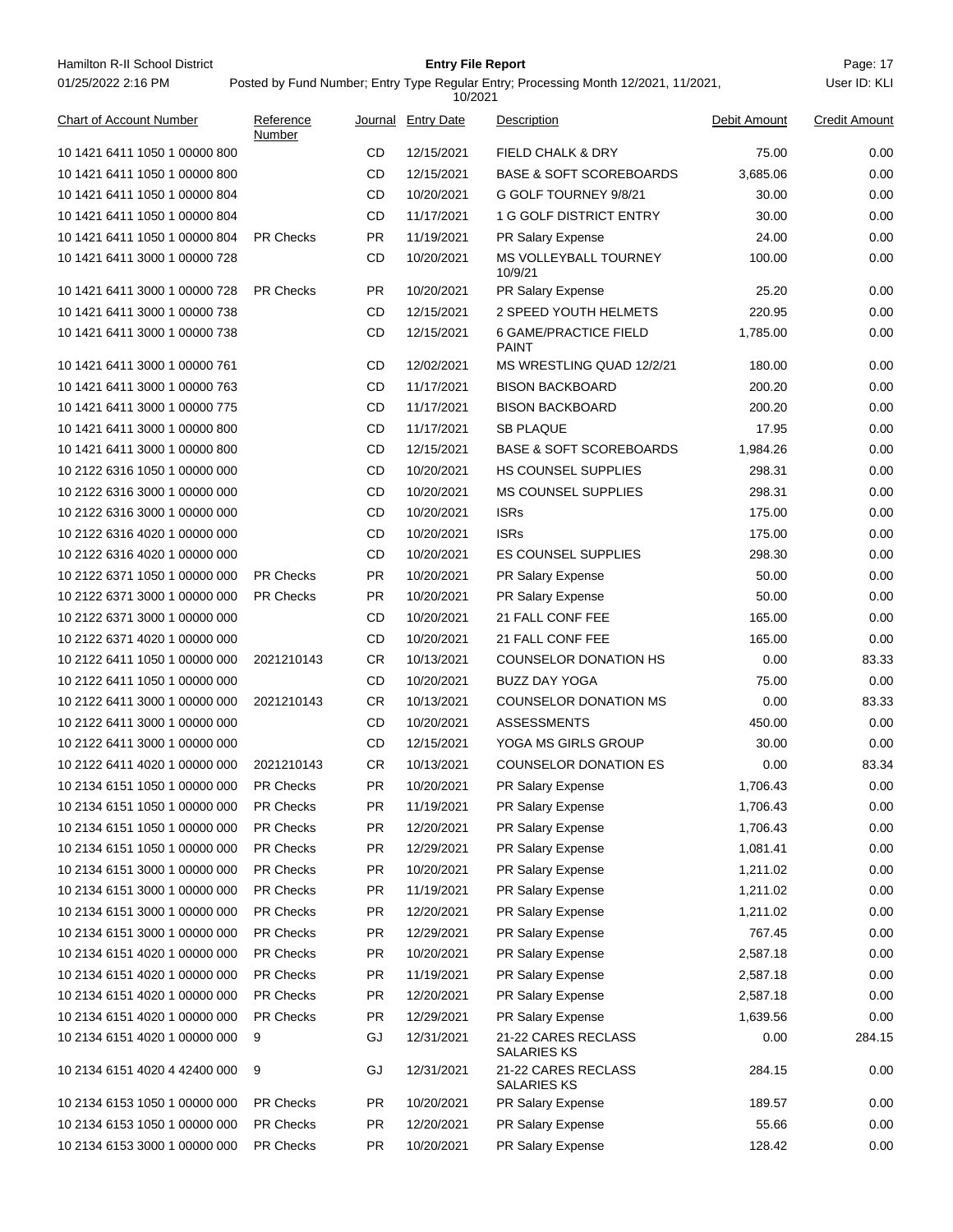Hamilton R-II School District **Entry File Report Entry File Report** Page: 18 01/25/2022 2:16 PM

## **Entry File Report**

Posted by Fund Number; Entry Type Regular Entry; Processing Month 12/2021, 11/2021,

|                                |                     |           | 10/2021            |                             |              |                      |
|--------------------------------|---------------------|-----------|--------------------|-----------------------------|--------------|----------------------|
| <b>Chart of Account Number</b> | Reference<br>Number |           | Journal Entry Date | Description                 | Debit Amount | <b>Credit Amount</b> |
| 10 2134 6153 3000 1 00000 000  | <b>PR Checks</b>    | PR.       | 12/20/2021         | PR Salary Expense           | 37.70        | 0.00                 |
| 10 2134 6153 4020 1 00000 000  | <b>PR Checks</b>    | <b>PR</b> | 10/20/2021         | PR Salary Expense           | 293.51       | 0.00                 |
| 10 2134 6153 4020 1 00000 000  | <b>PR Checks</b>    | <b>PR</b> | 12/20/2021         | PR Salary Expense           | 86.18        | 0.00                 |
| 10 2134 6221 1050 1 00000 000  | <b>PR Checks</b>    | <b>PR</b> | 10/20/2021         | <b>PR Deduction Expense</b> | 128.03       | 0.00                 |
| 10 2134 6221 1050 1 00000 000  | <b>PR Checks</b>    | PR.       | 11/19/2021         | <b>PR Deduction Expense</b> | 128.03       | 0.00                 |
| 10 2134 6221 1050 1 00000 000  | <b>PR Checks</b>    | <b>PR</b> | 12/20/2021         | <b>PR Deduction Expense</b> | 128.03       | 0.00                 |
| 10 2134 6221 1050 1 00000 000  | PR Checks           | <b>PR</b> | 12/29/2021         | PR Deduction Expense        | 71.88        | 0.00                 |
| 10 2134 6221 3000 1 00000 000  | <b>PR Checks</b>    | <b>PR</b> | 10/20/2021         | PR Deduction Expense        | 90.87        | 0.00                 |
| 10 2134 6221 3000 1 00000 000  | <b>PR Checks</b>    | <b>PR</b> | 11/19/2021         | PR Deduction Expense        | 90.87        | 0.00                 |
| 10 2134 6221 3000 1 00000 000  | <b>PR Checks</b>    | <b>PR</b> | 12/20/2021         | <b>PR Deduction Expense</b> | 90.87        | 0.00                 |
| 10 2134 6221 3000 1 00000 000  | <b>PR Checks</b>    | <b>PR</b> | 12/29/2021         | PR Deduction Expense        | 51.01        | 0.00                 |
| 10 2134 6221 4020 1 00000 000  | <b>PR Checks</b>    | <b>PR</b> | 10/20/2021         | PR Deduction Expense        | 194.13       | 0.00                 |
| 10 2134 6221 4020 1 00000 000  | <b>PR Checks</b>    | PR.       | 11/19/2021         | <b>PR Deduction Expense</b> | 194.13       | 0.00                 |
| 10 2134 6221 4020 1 00000 000  | <b>PR Checks</b>    | <b>PR</b> | 12/20/2021         | <b>PR Deduction Expense</b> | 194.13       | 0.00                 |
| 10 2134 6221 4020 1 00000 000  | PR Checks           | <b>PR</b> | 12/29/2021         | PR Deduction Expense        | 108.98       | 0.00                 |
| 10 2134 6231 1050 1 00000 000  | <b>PR Checks</b>    | <b>PR</b> | 10/20/2021         | PR Tax Expense              | 117.54       | 3.12                 |
| 10 2134 6231 1050 1 00000 000  | <b>PR Checks</b>    | <b>PR</b> | 11/19/2021         | PR Tax Expense              | 105.79       | 3.12                 |
| 10 2134 6231 1050 1 00000 000  | <b>PR Checks</b>    | <b>PR</b> | 12/20/2021         | PR Tax Expense              | 109.24       | 3.12                 |
| 10 2134 6231 1050 1 00000 000  | <b>PR Checks</b>    | <b>PR</b> | 12/29/2021         | PR Tax Expense              | 67.05        | 0.00                 |
| 10 2134 6231 3000 1 00000 000  | <b>PR Checks</b>    | <b>PR</b> | 10/20/2021         | PR Tax Expense              | 83.05        | 2.23                 |
| 10 2134 6231 3000 1 00000 000  | <b>PR Checks</b>    | PR.       | 11/19/2021         | PR Tax Expense              | 75.09        | 2.23                 |
| 10 2134 6231 3000 1 00000 000  | <b>PR Checks</b>    | <b>PR</b> | 12/20/2021         | PR Tax Expense              | 77.43        | 2.23                 |
| 10 2134 6231 3000 1 00000 000  | PR Checks           | <b>PR</b> | 12/29/2021         | PR Tax Expense              | 47.58        | 0.00                 |
| 10 2134 6231 4020 1 00000 000  | <b>PR Checks</b>    | <b>PR</b> | 10/20/2021         | PR Tax Expense              | 178.61       | 4.74                 |
| 10 2134 6231 4020 1 00000 000  | <b>PR Checks</b>    | <b>PR</b> | 11/19/2021         | PR Tax Expense              | 160.41       | 4.74                 |
| 10 2134 6231 4020 1 00000 000  | <b>PR Checks</b>    | <b>PR</b> | 12/20/2021         | PR Tax Expense              | 165.75       | 4.74                 |
| 10 2134 6231 4020 1 00000 000  | <b>PR Checks</b>    | <b>PR</b> | 12/29/2021         | PR Tax Expense              | 101.65       | 0.00                 |
| 10 2134 6232 1050 1 00000 000  | <b>PR Checks</b>    | <b>PR</b> | 10/20/2021         | PR Tax Expense              | 27.50        | 0.75                 |
| 10 2134 6232 1050 1 00000 000  | <b>PR Checks</b>    | PR.       | 11/19/2021         | PR Tax Expense              | 24.75        | 0.75                 |
| 10 2134 6232 1050 1 00000 000  | <b>PR Checks</b>    | <b>PR</b> | 12/20/2021         | PR Tax Expense              | 25.56        | 0.75                 |
| 10 2134 6232 1050 1 00000 000  | <b>PR Checks</b>    | <b>PR</b> | 12/29/2021         | PR Tax Expense              | 15.69        | 0.00                 |
| 10 2134 6232 3000 1 00000 000  | <b>PR Checks</b>    | PR.       | 10/20/2021         | PR Tax Expense              | 19.42        | 0.51                 |
| 10 2134 6232 3000 1 00000 000  | PR Checks           | <b>PR</b> | 11/19/2021         | PR Tax Expense              | 17.56        | 0.51                 |
| 10 2134 6232 3000 1 00000 000  | PR Checks           | <b>PR</b> | 12/20/2021         | PR Tax Expense              | 18.11        | 0.51                 |
| 10 2134 6232 3000 1 00000 000  | <b>PR Checks</b>    | <b>PR</b> | 12/29/2021         | PR Tax Expense              | 11.12        | 0.00                 |
| 10 2134 6232 4020 1 00000 000  | PR Checks           | <b>PR</b> | 10/20/2021         | PR Tax Expense              | 41.78        | 1.11                 |
| 10 2134 6232 4020 1 00000 000  | <b>PR Checks</b>    | <b>PR</b> | 11/19/2021         | PR Tax Expense              | 37.52        | 1.11                 |
| 10 2134 6232 4020 1 00000 000  | PR Checks           | <b>PR</b> | 12/20/2021         | PR Tax Expense              | 38.76        | 1.11                 |
| 10 2134 6232 4020 1 00000 000  | PR Checks           | <b>PR</b> | 12/29/2021         | PR Tax Expense              | 23.77        | 0.00                 |
| 10 2134 6241 1050 1 00000 000  | PR Checks           | <b>PR</b> | 10/20/2021         | PR Deduction Expense        | 162.31       | 0.00                 |
| 10 2134 6241 1050 1 00000 000  | PR Checks           | <b>PR</b> | 11/19/2021         | PR Deduction Expense        | 162.31       | 0.00                 |
| 10 2134 6241 1050 1 00000 000  | PR Checks           | <b>PR</b> | 12/20/2021         | PR Deduction Expense        | 162.31       | 0.00                 |
| 10 2134 6241 3000 1 00000 000  | <b>PR Checks</b>    | <b>PR</b> | 10/20/2021         | PR Deduction Expense        | 115.19       | 0.00                 |
| 10 2134 6241 3000 1 00000 000  | PR Checks           | <b>PR</b> | 11/19/2021         | PR Deduction Expense        | 115.19       | 0.00                 |
| 10 2134 6241 3000 1 00000 000  | PR Checks           | <b>PR</b> | 12/20/2021         | PR Deduction Expense        | 115.19       | 0.00                 |
| 10 2134 6241 4020 1 00000 000  | PR Checks           | <b>PR</b> | 10/20/2021         | PR Deduction Expense        | 246.09       | 0.00                 |
| 10 2134 6241 4020 1 00000 000  | PR Checks           | <b>PR</b> | 11/19/2021         | PR Deduction Expense        | 246.09       | 0.00                 |
| 10 2134 6241 4020 1 00000 000  | PR Checks           | <b>PR</b> | 12/20/2021         | PR Deduction Expense        | 246.09       | 0.00                 |
| 10 2134 6411 4020 1 00000 000  |                     | CD        | 11/17/2021         | <b>NURSE SUPPLIES</b>       | 119.87       | 0.00                 |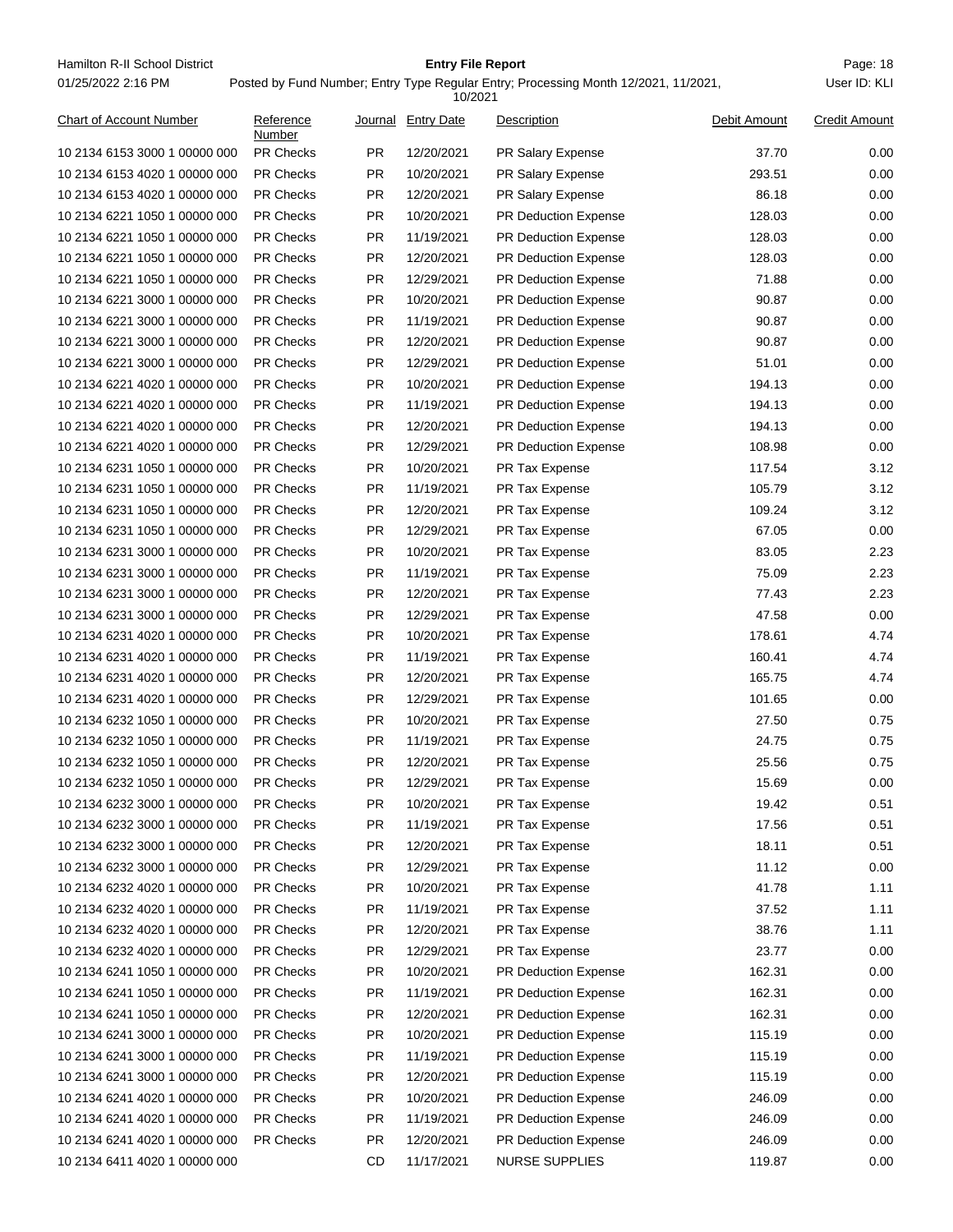Hamilton R-II School District **Entry File Report Entry File Report** Page: 19 01/25/2022 2:16 PM

## **Entry File Report**

|                                |                     |           | 10/2021            |                                                      |              |                      |
|--------------------------------|---------------------|-----------|--------------------|------------------------------------------------------|--------------|----------------------|
| <b>Chart of Account Number</b> | Reference<br>Number |           | Journal Entry Date | Description                                          | Debit Amount | <b>Credit Amount</b> |
| 10 2152 6151 4020 3 12210 000  | <b>PR Checks</b>    | PR.       | 10/20/2021         | PR Salary Expense                                    | 5,425.21     | 0.00                 |
| 10 2152 6151 4020 3 12210 000  | <b>PR Checks</b>    | <b>PR</b> | 11/19/2021         | <b>PR Salary Expense</b>                             | 6,425.21     | 0.00                 |
| 10 2152 6151 4020 3 12210 000  | <b>PR Checks</b>    | PR.       | 12/20/2021         | PR Salary Expense                                    | 5,425.21     | 0.00                 |
| 10 2152 6153 4020 3 12210 000  | <b>PR Checks</b>    | <b>PR</b> | 11/19/2021         | PR Salary Expense                                    | 150.00       | 0.00                 |
| 10 2152 6221 4020 3 12210 000  | <b>PR Checks</b>    | PR.       | 10/20/2021         | <b>PR Deduction Expense</b>                          | 407.59       | 0.00                 |
| 10 2152 6221 4020 3 12210 000  | <b>PR Checks</b>    | <b>PR</b> | 11/19/2021         | <b>PR Deduction Expense</b>                          | 476.19       | 0.00                 |
| 10 2152 6221 4020 3 12210 000  | PR Checks           | <b>PR</b> | 12/20/2021         | PR Deduction Expense                                 | 407.59       | 0.00                 |
| 10 2152 6231 4020 3 12210 000  | <b>PR Checks</b>    | PR.       | 10/20/2021         | PR Tax Expense                                       | 336.36       | 18.60                |
| 10 2152 6231 4020 3 12210 000  | <b>PR Checks</b>    | PR.       | 11/19/2021         | PR Tax Expense                                       | 407.66       | 18.60                |
| 10 2152 6231 4020 3 12210 000  | <b>PR Checks</b>    | <b>PR</b> | 12/20/2021         | PR Tax Expense                                       | 336.36       | 18.60                |
| 10 2152 6232 4020 3 12210 000  | <b>PR Checks</b>    | PR.       | 10/20/2021         | PR Tax Expense                                       | 78.67        | 4.35                 |
| 10 2152 6232 4020 3 12210 000  | <b>PR Checks</b>    | PR.       | 11/19/2021         | PR Tax Expense                                       | 95.35        | 4.35                 |
| 10 2152 6232 4020 3 12210 000  | <b>PR Checks</b>    | PR.       | 12/20/2021         | PR Tax Expense                                       | 78.67        | 4.35                 |
| 10 2152 6241 4020 3 12210 000  | <b>PR Checks</b>    | PR.       | 10/20/2021         | <b>PR Deduction Expense</b>                          | 519.82       | 0.00                 |
| 10 2152 6241 4020 3 12210 000  | <b>PR Checks</b>    | PR.       | 11/19/2021         | <b>PR Deduction Expense</b>                          | 519.82       | 0.00                 |
| 10 2152 6241 4020 3 12210 000  | <b>PR Checks</b>    | PR.       | 12/20/2021         | <b>PR Deduction Expense</b>                          | 519.82       | 0.00                 |
| 10 2162 6311 1050 3 12210 000  |                     | CD        | 10/20/2021         | HS SPED OT SERVICES DC                               | 1,013.95     | 0.00                 |
| 10 2162 6311 1050 3 12210 000  |                     | CD        | 11/17/2021         | HS ECSE OT SERVICES DC                               | 320.95       | 0.00                 |
| 10 2162 6311 1050 3 12210 000  |                     | CD        | 12/15/2021         | HS ECSE OT SERVICES DC                               | 858.35       | 0.00                 |
| 10 2162 6311 3000 3 12210 000  |                     | CD        | 10/20/2021         | MS SPED OT SERVICES DC                               | 1,141.30     | 0.00                 |
| 10 2162 6311 3000 3 12210 000  |                     | CD        | 11/17/2021         | MS SPED OT SERVICES DC                               | 1,393.30     | 0.00                 |
| 10 2162 6311 3000 3 12210 000  |                     | <b>CD</b> | 12/15/2021         | MS SPED OT SERVICES DC                               | 491.55       | 0.00                 |
| 10 2162 6311 4020 3 12210 000  |                     | <b>CD</b> | 10/20/2021         | ES SPED OT SERVICES DC                               | 5,632.05     | 0.00                 |
| 10 2162 6311 4020 3 12210 000  |                     | CD        | 11/17/2021         | ES SPED OT SERVICES DC                               | 7,291.20     | 0.00                 |
| 10 2162 6311 4020 3 12210 000  |                     | CD        | 12/15/2021         | ES SPED OT SERVICES DC                               | 4,935.40     | 0.00                 |
| 10 2162 6311 4020 3 12810 000  |                     | <b>CD</b> | 10/20/2021         | ECSE SPED OT SERVICES DC                             | 497.75       | 0.00                 |
| 10 2162 6311 4020 3 12810 000  |                     | CD        | 11/17/2021         | ES ECSE OT SERVICES DC                               | 1,036.90     | 0.00                 |
| 10 2162 6311 4020 3 12810 000  |                     | CD        | 12/15/2021         | ES ECSE OT SERVICES DC                               | 483.50       | 0.00                 |
| 10 2172 6311 3000 3 12210 000  |                     | CD        | 10/20/2021         | <b>MS PT SERVICES</b>                                | 146.00       | 0.00                 |
| 10 2172 6311 3000 3 12210 000  |                     | <b>CD</b> | 11/17/2021         | <b>MS PT SERVICES</b>                                | 365.00       | 0.00                 |
| 10 2172 6311 4020 3 12210 000  |                     | <b>CD</b> | 10/20/2021         | <b>ES PT SERVICES</b>                                | 182.50       | 0.00                 |
| 10 2213 6411 0000 4 46500 000  |                     | CD        | 10/20/2021         | <b>T2A DISTRICT</b>                                  | 134.59       | 0.00                 |
| 10 2213 6411 0000 4 46500 000  |                     | CD        | 11/17/2021         | <b>CURRICULUM &amp; SPED BOOT</b><br><b>CAMP TRS</b> | 90.00        | 0.00                 |
| 10 2213 6411 0000 4 46500 000  |                     | CD        | 11/17/2021         | <b>T2A SUPPLIES</b>                                  | 9.47         | 0.00                 |
| 10 2213 6411 0000 4 46500 000  |                     | CD        | 11/17/2021         | <b>T2A DISTRICT</b>                                  | 436.93       | 0.00                 |
| 10 2213 6411 1050 4 46500 000  |                     | CD        | 11/17/2021         | <b>T2A HS SUPPLIES</b>                               | 273.42       | 0.00                 |
| 10 2213 6411 1050 4 46500 000  |                     | CD        | 11/17/2021         | <b>T2A HS SUPPLIES</b>                               | 48.68        | 0.00                 |
| 10 2213 6411 1050 4 46500 000  |                     | CD        | 12/15/2021         | <b>T2A SUPPLIES</b>                                  | 7.97         | 0.00                 |
| 10 2213 6411 3000 4 46500 000  |                     | CD        | 11/17/2021         | <b>T2A MS SUPPLIES</b>                               | 188.38       | 0.00                 |
| 10 2213 6411 3000 4 46500 000  |                     | CD        | 11/17/2021         | <b>T2A MS SUPPLIES</b>                               | 21.14        | 0.00                 |
| 10 2213 6411 4020 4 46500 000  |                     | CD        | 12/15/2021         | T2A ES                                               | 324.75       | 0.00                 |
| 10 2213 6411 4020 4 46500 000  | Void Check          | CD        | 12/27/2021         | T <sub>2</sub> A ES                                  | 0.00         | 324.75               |
| 10 2213 6411 4020 4 46500 000  |                     | CD        | 12/30/2021         | T <sub>2</sub> A ES                                  | 324.75       | 0.00                 |
| 10 2214 6319 1050 3 00000 000  |                     | CD        | 10/20/2021         | MAP-A TRAINING DIXON-<br>LASHER                      | 100.00       | 0.00                 |
| 10 2214 6319 3000 3 00000 000  |                     | CD        | 11/17/2021         | MS SPED BOOT CAMP TM                                 | 100.00       | 0.00                 |
| 10 2214 6319 3000 3 00000 000  |                     | CD        | 12/15/2021         | <b>MS PDC MCTM FALL CONF</b><br><b>GRANELL-LEWIS</b> | 250.00       | 0.00                 |
| 10 2214 6319 4020 3 00000 000  |                     | CD        | 11/17/2021         | ES SPED BOOT CAMP MP                                 | 100.00       | 0.00                 |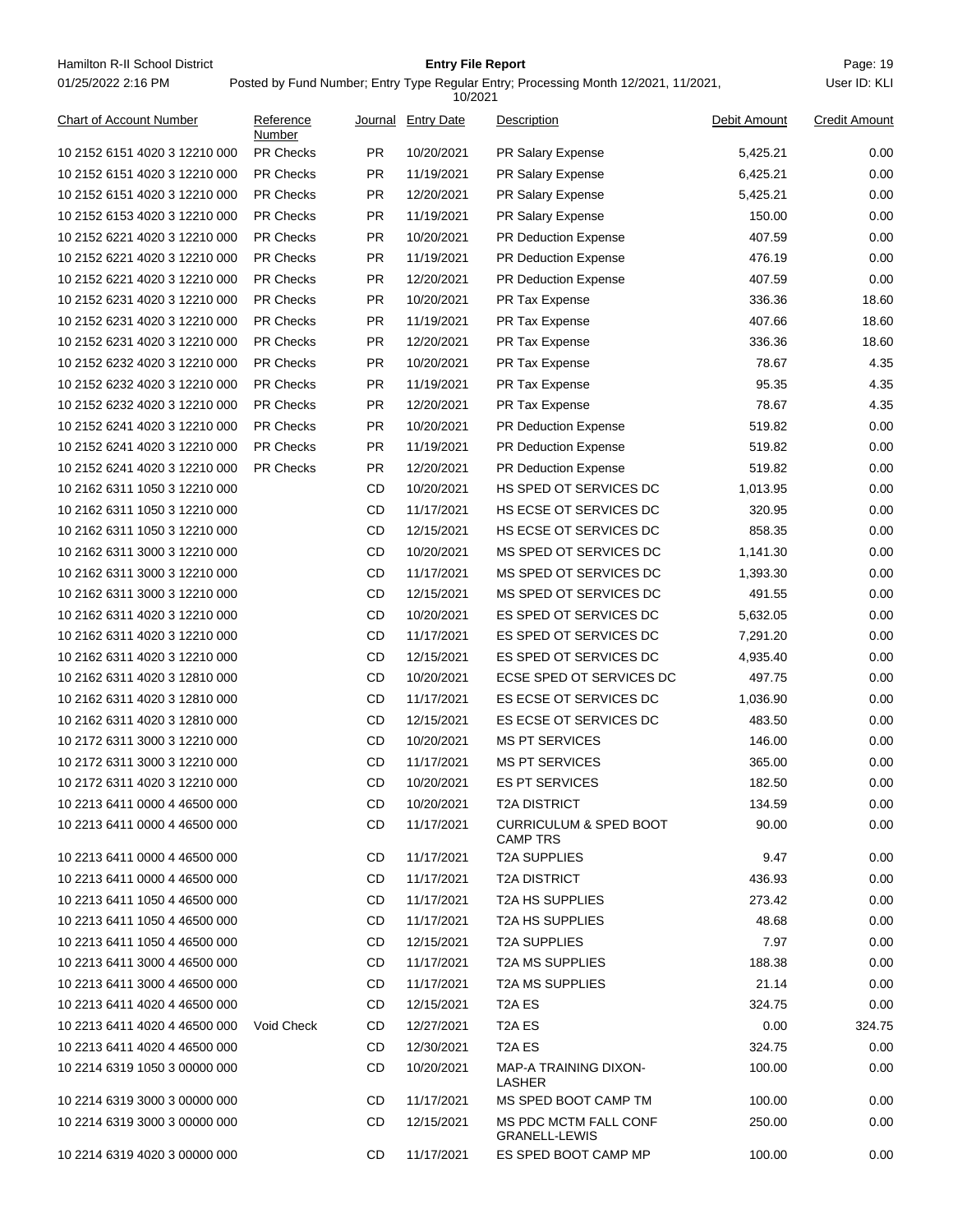10 2214 6319 4020 3 00000 000 CD 11/17/2021 PTR 5 DAY LEVEL 1 TRAINING 998.00 0.00 10 2214 6343 0000 3 00000 000 CD 10/20/2021 PDC TRAVEL 17.06 17.06 0.00 10 2214 6343 3000 3 00000 000 CD 10/20/2021 MO CASE CONF LODGING 229.82 0.00 10 2214 6343 3000 3 00000 000 12/15/2021 MS PDC LODGING 110.06 0.00 WILKERSON CD 10 2214 6343 3000 3 00000 000 PR Checks PR 12/20/2021 PR Salary Expense 155.84 0.00 10 2214 6411 0000 3 00000 000 CD 10/20/2021 PDC DISTRICT 270.53 0.00 10 2214 6411 0000 3 00000 000 10/20/2021 NEW TEACHER BOOK & 377.50 0.00 **WORKSHOP** CD 10 2214 6411 0000 3 00000 000 CD 10/20/2021 PDC SUPPLIES 125.04 125.04 0.00 10 2214 6411 0000 3 00000 000 CD 11/17/2021 PDC SUPPLIES 35.92 0.00 10 2214 6411 0000 3 00000 000 CD 12/15/2021 PDC SUPPLIES 7.02 0.00 10 2214 6411 0000 3 00000 000 CD 12/30/2021 PDC SUPPLIES 105.00 105.00 0.00 10 2214 6411 1050 3 00000 000 CD 10/20/2021 HS PDC SUPPLIES 12.17 12.17 0.00 10 2214 6411 1050 3 00000 000 11/17/2021 BEGINNING TEACHER 92.00 0.00 MEETING ONLINE CD 10 2214 6411 3000 3 00000 000 CD 10/20/2021 MS PDC SUPPLIES 24.34 0.00 10 2222 6151 3000 1 00000 000 PR Checks PR 10/20/2021 PR Salary Expense 1,932.97 0.00 10 2222 6151 3000 1 00000 000 PR Checks PR 11/19/2021 PR Salary Expense 1,984.84 0.00 10 2222 6151 3000 1 00000 000 PR Checks PR 12/20/2021 PR Salary Expense 1,710.80 0.00 10 2222 6151 4020 1 00000 000 PR Checks PR 10/20/2021 PR Salary Expense 1,556.64 17.89 10 2222 6151 4020 1 00000 000 PR Checks PR 11/19/2021 PR Salary Expense 1,569.08 0.00 10 2222 6151 4020 1 00000 000 PR Checks PR 12/20/2021 PR Salary Expense 1,556.64 43.65 10 2222 6153 4020 1 00000 000 PR Checks PR 10/20/2021 PR Salary Expense 100.00 100.00 0.00 10 2222 6153 4020 1 00000 000 PR Checks PR 11/19/2021 PR Salary Expense 150.00 0.00 10 2222 6221 4020 1 00000 000 PR Checks PR 10/20/2021 PR Deduction Expense 142.62 1.64 10 2222 6221 4020 1 00000 000 PR Checks PR 11/19/2021 PR Deduction Expense 143.06 0.00 10 2222 6221 4020 1 00000 000 PR Checks PR 12/20/2021 PR Deduction Expense 142.21 3.00 10 2222 6231 3000 1 00000 000 PR Checks PR 10/20/2021 PR Tax Expense 119.84 119.84 0.00 10 2222 6231 3000 1 00000 000 PR Checks PR 11/19/2021 PR Tax Expense 123.06 123.06 0.00 10 2222 6231 3000 1 00000 000 PR Checks PR 12/20/2021 PR Tax Expense 106.07 106.07 0.00 10 2222 6231 4020 1 00000 000 PR Checks PR 10/20/2021 PR Tax Expense 103.29 51.71 10 2222 6231 4020 1 00000 000 PR Checks PR 11/19/2021 PR Tax Expense 106.58 106.58 50.02 10 2222 6231 4020 1 00000 000 PR Checks PR 12/20/2021 PR Tax Expense 96.50 52.72 10 2222 6232 3000 1 00000 000 PR Checks PR 10/20/2021 PR Tax Expense 28.02 0.00 10 2222 6232 3000 1 00000 000 PR Checks PR 11/19/2021 PR Tax Expense 28.78 0.00 10 2222 6232 3000 1 00000 000 PR Checks PR 12/20/2021 PR Tax Expense 24.81 0.00 10 2222 6232 4020 1 00000 000 PR Checks PR 10/20/2021 PR Tax Expense 24.15 12.09 10 2222 6232 4020 1 00000 000 PR Checks PR 11/19/2021 PR Tax Expense 24.92 11.70 10 2222 6232 4020 1 00000 000 PR Checks PR 12/20/2021 PR Tax Expense 22.57 12.33 10 2222 6241 4020 1 00000 000 PR Checks PR 10/20/2021 PR Deduction Expense 525.99 6.04 10 2222 6241 4020 1 00000 000 PR Checks PR 11/19/2021 PR Deduction Expense 519.95 0.00 10 2222 6241 4020 1 00000 000 PR Checks PR 12/20/2021 PR Deduction Expense 519.95 0.00 10 2222 6411 1050 1 00000 000 CD 12/15/2021 HS LIBRARY SUPPLIES 69.90 0.00 10 2222 6441 1050 1 00000 000 CD 11/17/2021 ES & HS LIBRARY BOOKS 145.43 0.00 10 2222 6441 4020 1 00000 000 CD 11/17/2021 ES & HS LIBRARY BOOKS 246.61 0.00 10 2222 6451 1050 1 00000 000 11/17/2021 21 HS CC NEWS 27.38 0.00 **SUBSCRIPTIONS** CD 10 2222 6451 1050 1 00000 000 CD 11/17/2021 HS PAPER 72.03 0.00 10 2222 6451 3000 1 00000 000 CD 11/17/2021 MS PAPER 72.03 0.00 01/25/2022 2:16 PM Posted by Fund Number; Entry Type Regular Entry; Processing Month 12/2021, 11/2021, 10/2021 User ID: KLI **Reference** Number Chart of Account Number **Chart Account Account Credit Amount Reference Journal Entry Date Description Credit Amount Credit Amount** 

Hamilton R-II School District **Example 20 Entry File Report Contained Account 20 File Report** Page: 20

**Entry File Report**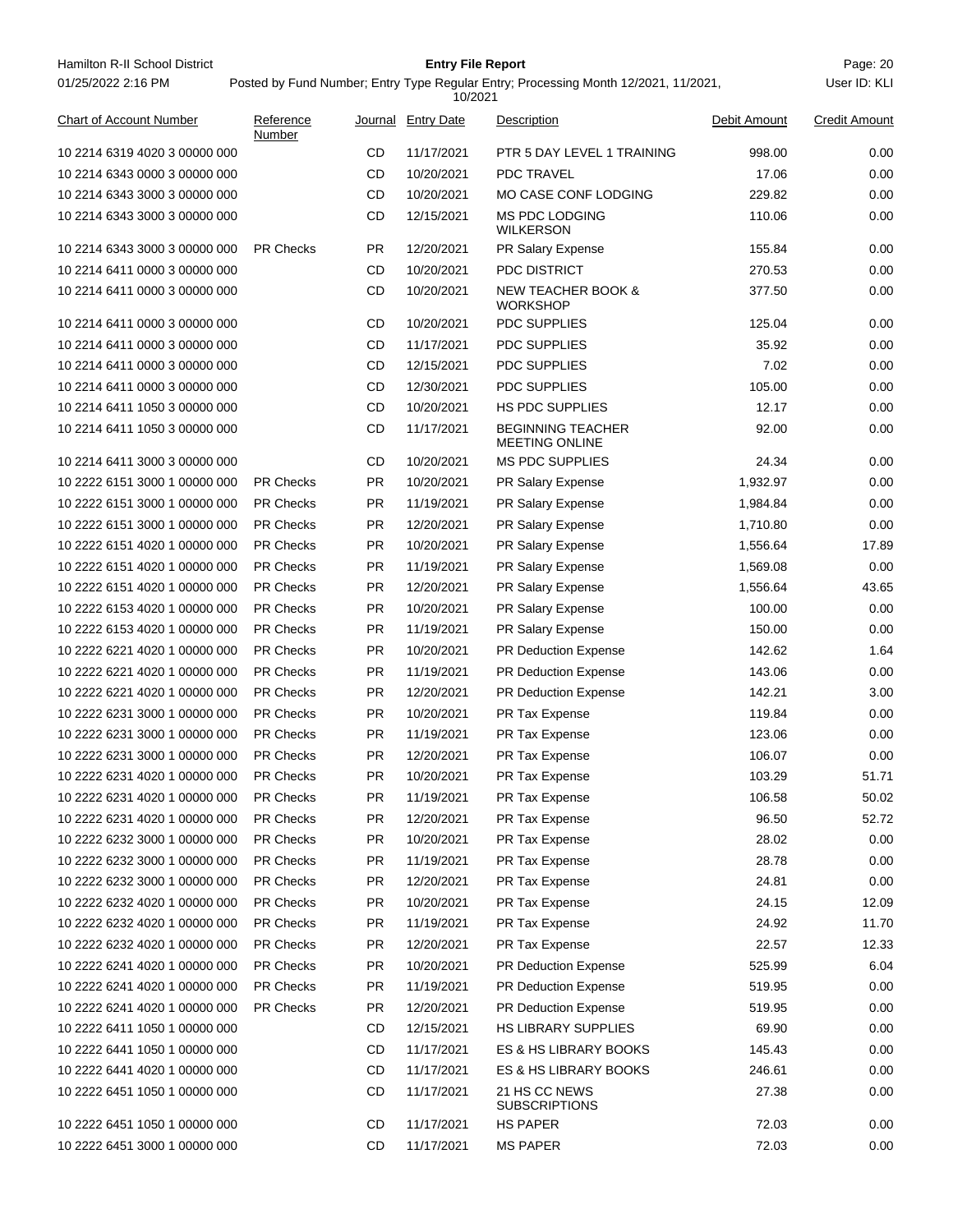| Hamilton R-II School District                                  |                               |           | <b>Entry File Report</b> |                                                                                     |                | Page: 21             |
|----------------------------------------------------------------|-------------------------------|-----------|--------------------------|-------------------------------------------------------------------------------------|----------------|----------------------|
| 01/25/2022 2:16 PM                                             |                               |           | 10/2021                  | Posted by Fund Number; Entry Type Regular Entry; Processing Month 12/2021, 11/2021, |                | User ID: KLI         |
| <b>Chart of Account Number</b>                                 | Reference<br>Number           |           | Journal Entry Date       | Description                                                                         | Debit Amount   | <b>Credit Amount</b> |
| 10 2222 6451 3000 1 00000 000                                  |                               | CD        | 11/17/2021               | 21 MS CC NEWS<br><b>SUBSCRIPTIONS</b>                                               | 27.38          | 0.00                 |
| 10 2222 6451 4020 1 00000 000                                  |                               | CD        | 11/17/2021               | 21 ES CC NEWS<br><b>SUBSCRIPTIONS</b>                                               | 27.38          | 0.00                 |
| 10 2222 6451 4020 1 00000 000                                  |                               | CD        | 11/17/2021               | <b>ES PAPER</b>                                                                     | 72.03          | 0.00                 |
| 10 2225 6316 0000 1 00000 000                                  |                               | CD        | 10/20/2021               | MONTHLY COPIER USAGE                                                                | 167.88         | 0.00                 |
| 10 2225 6316 0000 1 00000 000                                  |                               | CD        | 10/20/2021               | CO MONTHLY SERVICES                                                                 | 270.00         | 0.00                 |
| 10 2225 6316 0000 1 00000 000                                  |                               | CD        | 11/17/2021               | CO MONTHLY SERVICES                                                                 | 270.00         | 0.00                 |
| 10 2225 6316 0000 1 00000 000                                  |                               | CD        | 11/17/2021               | MONTHLY COPIER USAGE                                                                | 154.81         | 0.00                 |
| 10 2225 6316 0000 1 00000 000                                  |                               | CD        | 12/15/2021               | CO MONTHLY SERVICES                                                                 | 270.00         | 0.00                 |
| 10 2225 6316 0000 1 00000 000                                  |                               | CD        | 12/15/2021               | MONTHLY COPIER USAGE                                                                | 161.90         | 0.00                 |
| 10 2225 6316 1050 1 00000 000                                  |                               | CD        | 10/20/2021               | <b>HS MONTHLY SERVICES</b>                                                          | 870.00         | 0.00                 |
| 10 2225 6316 1050 1 00000 000                                  |                               | CD        | 10/20/2021               | <b>MONTHLY COPIER USAGE</b>                                                         | 540.96         | 0.00                 |
| 10 2225 6316 1050 1 00000 000                                  |                               | CD        | 11/17/2021               | <b>HS MONTHLY SERVICES</b>                                                          | 870.00         | 0.00                 |
| 10 2225 6316 1050 1 00000 000                                  |                               | CD        | 11/17/2021               | MONTHLY COPIER USAGE                                                                | 498.84         | 0.00                 |
| 10 2225 6316 1050 1 00000 000                                  |                               | CD        | 12/15/2021               | MONTHLY COPIER USAGE                                                                | 521.69         | 0.00                 |
| 10 2225 6316 1050 1 00000 000                                  |                               | CD        | 12/15/2021               | <b>HS MONTHLY SERVICES</b>                                                          | 870.00         | 0.00                 |
| 10 2225 6316 3000 1 00000 000                                  |                               | CD        | 10/20/2021               | MONTHLY COPIER USAGE                                                                | 335.77         | 0.00                 |
| 10 2225 6316 3000 1 00000 000                                  |                               | CD        | 10/20/2021               | <b>MS MONTHLY SERVICES</b>                                                          | 540.00         | 0.00                 |
| 10 2225 6316 3000 1 00000 000                                  |                               | CD        | 11/17/2021               | <b>MS MONTHLY SERVICES</b>                                                          | 540.00         | 0.00                 |
| 10 2225 6316 3000 1 00000 000                                  |                               | CD        | 11/17/2021               | MONTHLY COPIER USAGE                                                                | 309.62         | 0.00                 |
| 10 2225 6316 3000 1 00000 000                                  |                               | CD        | 12/15/2021               | <b>MS MONTHLY SERVICES</b>                                                          | 540.00         | 0.00                 |
| 10 2225 6316 3000 1 00000 000                                  |                               | CD        | 12/15/2021               | MONTHLY COPIER USAGE                                                                | 323.81         | 0.00                 |
| 10 2225 6316 4020 1 00000 000                                  |                               | CD        | 10/20/2021               | <b>ES MONTHLY SERVICES</b>                                                          | 1,320.00       | 0.00                 |
| 10 2225 6316 4020 1 00000 000                                  |                               | CD        | 10/20/2021               | MONTHLY COPIER USAGE                                                                | 820.77         | 0.00                 |
| 10 2225 6316 4020 1 00000 000                                  |                               | CD        | 11/17/2021               | <b>ES MONTHLY SERVICES</b>                                                          | 1,320.00       | 0.00                 |
| 10 2225 6316 4020 1 00000 000                                  |                               | CD        | 11/17/2021               | MONTHLY COPIER USAGE                                                                | 756.85         | 0.00                 |
| 10 2225 6316 4020 1 00000 000                                  |                               | CD        | 12/15/2021               | MONTHLY COPIER USAGE                                                                | 791.53         | 0.00                 |
| 10 2225 6316 4020 1 00000 000                                  |                               | CD        | 12/15/2021               | <b>ES MONTHLY SERVICES</b>                                                          | 1,320.00       | 0.00                 |
| 10 2311 6151 0000 1 00000 000                                  | <b>PR Checks</b>              | <b>PR</b> | 10/20/2021               | PR Salary Expense                                                                   | 778.25         | 0.00                 |
| 10 2311 6151 0000 1 00000 000                                  | PR Checks                     | <b>PR</b> | 11/19/2021               | PR Salary Expense                                                                   | 778.25         | 0.00                 |
| 10 2311 6151 0000 1 00000 000                                  | PR Checks                     | PR        | 12/20/2021               | PR Salary Expense                                                                   | 778.26         | 0.00                 |
| 10 2311 6221 0000 1 00000 000                                  | <b>PR Checks</b>              | PR        | 10/20/2021               | PR Deduction Expense                                                                | 60.47          | 0.00                 |
| 10 2311 6221 0000 1 00000 000                                  | <b>PR Checks</b>              |           | 11/19/2021               | PR Deduction Expense                                                                | 60.47          | 0.00                 |
|                                                                |                               | PR        |                          |                                                                                     |                |                      |
| 10 2311 6221 0000 1 00000 000<br>10 2311 6231 0000 1 00000 000 | PR Checks                     | PR        | 12/20/2021<br>10/20/2021 | PR Deduction Expense                                                                | 60.47          | 0.00                 |
| 10 2311 6231 0000 1 00000 000                                  | PR Checks<br><b>PR Checks</b> | PR<br>PR  | 11/19/2021               | PR Tax Expense                                                                      | 48.25<br>48.25 | 6.54<br>6.54         |
| 10 2311 6231 0000 1 00000 000                                  |                               |           |                          | PR Tax Expense                                                                      |                |                      |
|                                                                | <b>PR Checks</b>              | PR        | 12/20/2021               | PR Tax Expense                                                                      | 48.25          | 6.54                 |
| 10 2311 6232 0000 1 00000 000                                  | PR Checks                     | PR        | 10/20/2021               | PR Tax Expense                                                                      | 11.29          | 1.52                 |
| 10 2311 6232 0000 1 00000 000                                  | PR Checks                     | PR        | 11/19/2021               | PR Tax Expense                                                                      | 11.29          | 1.52                 |
| 10 2311 6232 0000 1 00000 000                                  | PR Checks                     | PR        | 12/20/2021               | PR Tax Expense                                                                      | 11.29          | 1.52                 |
| 10 2311 6241 0000 1 00000 000                                  | 1021 UHC                      | GJ        | 10/10/2021               | UHC RETIREE FEES                                                                    | 0.00           | 90.00                |
| 10 2311 6241 0000 1 00000 000                                  | PR Checks                     | <b>PR</b> | 10/20/2021               | PR Deduction Expense                                                                | 103.94         | 0.00                 |
| 10 2311 6241 0000 1 00000 000                                  | 22                            | GJ        | 10/31/2021               | RECORD JUL-SEP UHC NON<br>ELG                                                       | 134.75         | 0.00                 |
| 10 2311 6241 0000 1 00000 000                                  | <b>1121 UHC</b>               | GJ        | 11/10/2021               | UHC RETIREE FEES                                                                    | 0.00           | 99.00                |
| 10 2311 6241 0000 1 00000 000                                  | PR Checks                     | <b>PR</b> | 11/19/2021               | PR Deduction Expense                                                                | 103.94         | 0.00                 |
| 10 2311 6241 0000 1 00000 000                                  | <b>1221 UHC</b>               | GJ        | 12/10/2021               | UHC RETIREE FEES                                                                    | 0.00           | 94.50                |
| 10 2311 6241 0000 1 00000 000                                  | PR Checks                     | PR        | 12/20/2021               | PR Deduction Expense                                                                | 103.94         | 0.00                 |
| 10 2311 6271 0000 1 00000 000                                  | 3                             | GJ        | 11/03/2021               | 21 UNEMPLOY CLAIMS                                                                  | 318.00         | 0.00                 |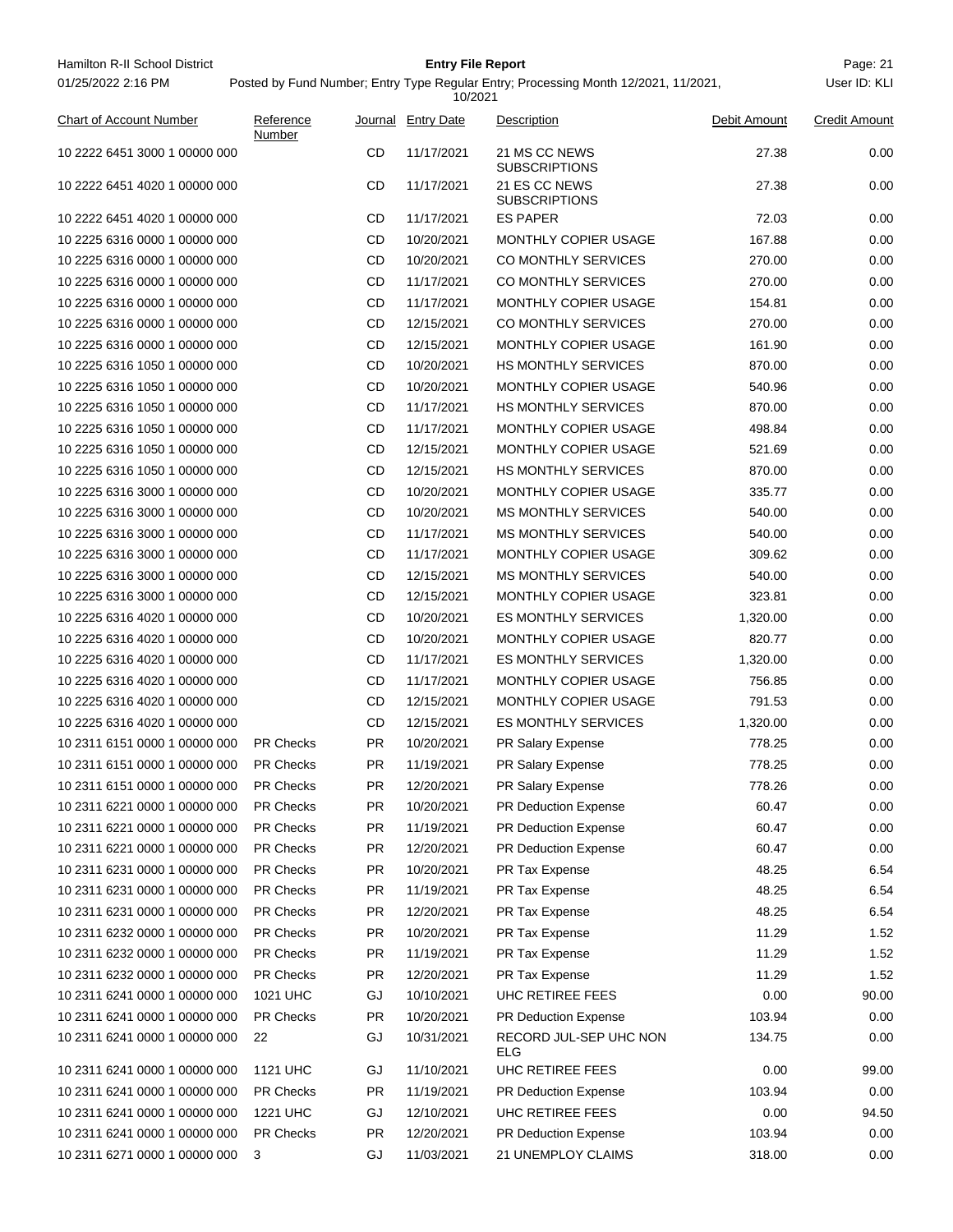| Hamilton R-II School District<br>01/25/2022 2:16 PM |                               |                  | <b>Entry File Report</b>      | Posted by Fund Number; Entry Type Regular Entry; Processing Month 12/2021, 11/2021, |              | Page: 22<br>User ID: KLI |
|-----------------------------------------------------|-------------------------------|------------------|-------------------------------|-------------------------------------------------------------------------------------|--------------|--------------------------|
| <b>Chart of Account Number</b>                      | Reference                     |                  | 10/2021<br>Journal Entry Date | Description                                                                         | Debit Amount | <b>Credit Amount</b>     |
|                                                     | Number                        |                  |                               |                                                                                     |              |                          |
| 10 2311 6315 0000 1 00000 000                       |                               | CD               | 10/20/2021                    | 9/30/21 FIELDWORK & PREP                                                            | 2,950.00     | 0.00                     |
| 10 2311 6317 0000 1 00000 000                       |                               | CD               | 10/20/2021                    | 991021 CORRESPONDENCE &<br>PH CONF                                                  | 94.00        | 0.00                     |
| 10 2311 6317 0000 1 00000 000                       |                               | CD               | 10/20/2021                    | <b>SEP ATTY FEES</b>                                                                | 687.50       | 0.00                     |
| 10 2311 6317 0000 1 00000 000                       |                               | CD               | 12/15/2021                    | <b>OCT &amp; NOV ATTY FEES</b>                                                      | 1,112.50     | 0.00                     |
| 10 2311 6319 0000 1 00000 000                       |                               | CD               | 10/20/2021                    | <b>SDAC QTR 2 2021</b>                                                              | 346.71       | 0.00                     |
| 10 2311 6352 0000 1 00000 000                       |                               | CD               | 12/15/2021                    | <b>BOARD LIAB INS</b>                                                               | 5,447.70     | 0.00                     |
| 10 2311 6353 0000 1 00000 000                       |                               | CD               | 12/15/2021                    | <b>TREASURERS BOND</b>                                                              | 90.00        | 0.00                     |
| 10 2311 6362 0000 1 00000 000                       |                               | CD               | 11/17/2021                    | <b>BUS DRIVER &amp; ADMIN ASST</b><br>ADS SEP & OCT                                 | 246.00       | 0.00                     |
| 10 2311 6362 0000 1 00000 000                       |                               | CD               | 11/17/2021                    | 21 504 & FAPE PUBLIC<br><b>NOTICES</b>                                              | 126.25       | 0.00                     |
| 10 2311 6362 0000 1 00000 000                       |                               | CD               | 12/15/2021                    | SNOW REMOVAL BID & BOE<br><b>FILING ADS</b>                                         | 121.25       | 0.00                     |
| 10 2311 6362 0000 1 00000 000                       |                               | CD               | 12/15/2021                    | 21 BOE FILING AD                                                                    | 28.00        | 0.00                     |
| 10 2311 6391 0000 1 00000 000                       | 1021 MDR FEE                  | CR.              | 10/29/2021                    | <b>MDR FEE</b>                                                                      | 0.50         | 0.00                     |
| 10 2311 6391 0000 1 00000 000                       |                               | CD               | 11/17/2021                    | <b>BOE MEAL PKG JO</b>                                                              | 65.00        | 0.00                     |
| 10 2311 6391 0000 1 00000 000                       | <b>1121 MDR FEE</b>           | CR.              | 11/24/2021                    | <b>MDR FEE</b>                                                                      | 0.50         | 0.00                     |
| 10 2311 6391 0000 1 00000 000                       |                               | CD               | 12/15/2021                    | 21-22 FULL POLICY<br><b>MAINTENANCE</b>                                             | 3,339.00     | 0.00                     |
| 10 2311 6391 0000 1 00000 000                       | <b>1121 MDR FEE</b>           | CR.              | 12/24/2021                    | <b>MDR FEE</b>                                                                      | 0.50         | 0.00                     |
| 10 2311 6411 0000 1 00000 000                       | 17                            | GJ               | 10/04/2021                    | 2 GCS BOE APP                                                                       | 50.00        | 0.00                     |
| 10 2311 6411 0000 1 00000 000                       | 1                             | GJ               | 10/08/2021                    | SYMPATHY GIFT A J FORD                                                              | 40.00        | 0.00                     |
| 10 2311 6411 0000 1 00000 000                       | 2                             | GJ               | 10/15/2021                    | SYMPATHY GIFT B BOLLING                                                             | 40.00        | 0.00                     |
| 10 2311 6411 0000 1 00000 000                       | $\mathbf{1}$                  | GJ               | 11/04/2021                    | SYMPATHY GIFT R ROSS                                                                | 40.00        | 0.00                     |
| 10 2311 6411 0000 1 00000 000                       | 4                             | GJ               | 11/12/2021                    | 1 GC BOE APP                                                                        | 25.00        | 0.00                     |
| 10 2311 6411 0000 1 00000 000                       | 2                             | GJ               | 11/23/2021                    | SYMPATHY GIFT J WILLIAMS                                                            | 40.00        | 0.00                     |
| 10 2311 6411 0000 1 00000 000                       |                               | CD               | 12/15/2021                    | <b>BOE SUPPLIES</b>                                                                 | 167.93       | 0.00                     |
| 10 2311 6411 0000 1 00000 000                       | Void Check                    | CD               | 12/27/2021                    | <b>BOE SUPPLIES</b>                                                                 | 0.00         | 167.93                   |
| 10 2311 6411 0000 1 00000 000                       |                               | CD               | 12/30/2021                    | <b>BOE SUPPLIES</b>                                                                 | 167.93       | 0.00                     |
| 10 2311 6411 0000 1 00000 000                       | 5                             | GJ               | 12/31/2021                    | SYMPATHY GIFT T DIXON                                                               | 40.00        | 0.00                     |
| 10 2311 6411 0000 1 00000 000                       | 5                             | GJ               | 12/31/2021                    | SYMPATHY GIFT L WINTON                                                              | 40.00        | 0.00                     |
| 10 2321 6151 0000 1 00000 000                       |                               |                  | 10/20/2021                    |                                                                                     | 220.09       | 0.00                     |
| 10 2321 6151 0000 1 00000 000                       | <b>PR Checks</b><br>PR Checks | PR.<br><b>PR</b> | 11/19/2021                    | PR Salary Expense                                                                   |              | 28.50                    |
|                                                     |                               |                  |                               | PR Salary Expense                                                                   | 1,524.75     |                          |
| 10 2321 6151 0000 1 00000 000                       | PR Checks                     | <b>PR</b>        | 12/20/2021                    | PR Salary Expense                                                                   | 1,239.75     | 0.00                     |
| 10 2321 6153 0000 1 00000 000                       | <b>PR Checks</b>              | PR.              | 10/20/2021                    | PR Salary Expense                                                                   | 1,094.21     | 0.00                     |
| 10 2321 6153 0000 1 00000 000                       | <b>PR Checks</b>              | <b>PR</b>        | 11/19/2021                    | PR Salary Expense                                                                   | 1,769.51     | 0.00                     |
| 10 2321 6153 0000 1 00000 000                       | PR Checks                     | PR.              | 12/20/2021                    | PR Salary Expense                                                                   | 1,137.33     | 0.00                     |
| 10 2321 6211 0000 1 00000 000                       | PR Checks                     | <b>PR</b>        | 10/20/2021                    | <b>PR Deduction Expense</b>                                                         | 13.79        | 0.00                     |
| 10 2321 6221 0000 1 00000 000                       | <b>PR Checks</b>              | PR.              | 11/19/2021                    | <b>PR Deduction Expense</b>                                                         | 104.60       | 1.96                     |
| 10 2321 6221 0000 1 00000 000                       | PR Checks                     | PR.              | 12/20/2021                    | PR Deduction Expense                                                                | 85.05        | 0.00                     |
| 10 2321 6231 0000 1 00000 000                       | PR Checks                     | PR.              | 10/20/2021                    | PR Tax Expense                                                                      | 81.48        | 0.00                     |
| 10 2321 6231 0000 1 00000 000                       | PR Checks                     | <b>PR</b>        | 11/19/2021                    | PR Tax Expense                                                                      | 204.25       | 1.77                     |
| 10 2321 6231 0000 1 00000 000                       | <b>PR Checks</b>              | <b>PR</b>        | 12/20/2021                    | PR Tax Expense                                                                      | 147.37       | 0.00                     |
| 10 2321 6232 0000 1 00000 000                       | <b>PR Checks</b>              | <b>PR</b>        | 10/20/2021                    | PR Tax Expense                                                                      | 19.04        | 0.00                     |
| 10 2321 6232 0000 1 00000 000                       | PR Checks                     | PR.              | 11/19/2021                    | PR Tax Expense                                                                      | 47.77        | 0.41                     |
| 10 2321 6232 0000 1 00000 000                       | PR Checks                     | <b>PR</b>        | 12/20/2021                    | PR Tax Expense                                                                      | 36.64        | 0.00                     |
| 10 2321 6241 0000 1 00000 000                       | <b>PR Checks</b>              | PR.              | 10/20/2021                    | <b>PR Deduction Expense</b>                                                         | 1.82         | 0.00                     |
| 10 2321 6241 0000 1 00000 000                       | <b>PR Checks</b>              | PR.              | 11/19/2021                    | PR Deduction Expense                                                                | 1.86         | 0.04                     |
| 10 2321 6241 0000 1 00000 000                       | PR Checks                     | PR.              | 12/20/2021                    | PR Deduction Expense                                                                | 1.82         | 0.00                     |
| 10 2321 6319 0000 1 00000 000                       | PR Checks                     | <b>PR</b>        | 11/19/2021                    | PR Salary Expense                                                                   | 41.75        | 0.00                     |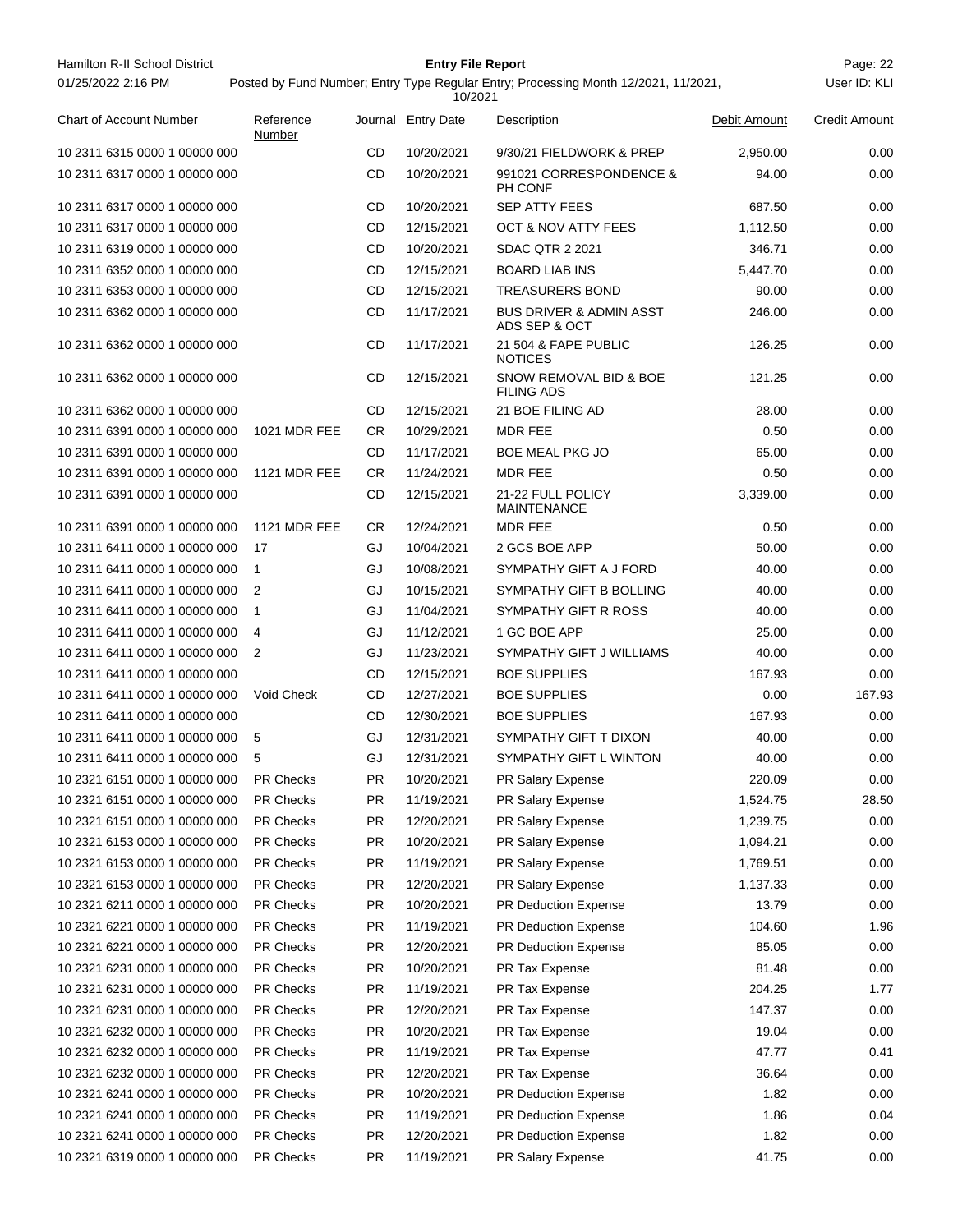Hamilton R-II School District **Entry File Report Entry File Report** Page: 23 01/25/2022 2:16 PM

## **Entry File Report**

Posted by Fund Number; Entry Type Regular Entry; Processing Month 12/2021, 11/2021,

|                                |                     |           | 10/2021            |                                         |              |                      |
|--------------------------------|---------------------|-----------|--------------------|-----------------------------------------|--------------|----------------------|
| <b>Chart of Account Number</b> | Reference<br>Number |           | Journal Entry Date | Description                             | Debit Amount | <b>Credit Amount</b> |
| 10 2321 6337 0000 1 00000 000  |                     | CD        | 11/17/2021         | 11/2 TRAINING                           | 150.00       | 0.00                 |
| 10 2321 6343 0000 1 00000 000  | <b>PR Checks</b>    | <b>PR</b> | 12/20/2021         | PR Salary Expense                       | 150.00       | 0.00                 |
| 10 2321 6361 0000 1 00000 000  |                     | CD        | 10/20/2021         | PH SYSTEM LABOR                         | 346.50       | 0.00                 |
| 10 2321 6361 0000 1 00000 000  |                     | CD        | 10/20/2021         | SUPT PH 302031441                       | 217.83       | 0.00                 |
| 10 2321 6361 0000 1 00000 000  |                     | CD        | 11/17/2021         | <b>HIVAC POSTAGE EXP</b>                | 40.00        | 0.00                 |
| 10 2321 6361 0000 1 00000 000  |                     | CD        | 11/17/2021         | SUPT PH 302031441                       | 219.48       | 0.00                 |
| 10 2321 6361 0000 1 00000 000  |                     | CD        | 11/18/2021         | <b>HIVAC POSTAGE EXP</b>                | 40.00        | 0.00                 |
| 10 2321 6361 0000 1 00000 000  | Void Check          | CD        | 11/18/2021         | <b>HIVAC POSTAGE EXP</b>                | 0.00         | 40.00                |
| 10 2321 6361 0000 1 00000 000  |                     | CD        | 12/15/2021         | SUPT PH 302031441                       | 217.49       | 0.00                 |
| 10 2321 6411 0000 1 00000 000  |                     | CD        | 10/20/2021         | <b>COFFEE SERVICE HIVAC</b>             | 120.65       | 0.00                 |
| 10 2321 6411 0000 1 00000 000  |                     | CD        | 10/20/2021         | <b>SUPT OFFICE SUPPLIES</b>             | 41.42        | 0.00                 |
| 10 2321 6411 0000 1 00000 000  |                     | CD        | 10/20/2021         | <b>SUPT OFFICE SUPPLIES</b>             | 7.85         | 0.00                 |
| 10 2321 6411 0000 1 00000 000  |                     | CD        | 10/20/2021         | <b>SUPT HORNET FLAG</b>                 | 32.00        | 0.00                 |
| 10 2321 6411 0000 1 00000 000  |                     | CD        | 10/20/2021         | <b>INTEREST AND LATE FEES</b>           | 0.00         | 42.77                |
| 10 2321 6411 0000 1 00000 000  |                     | CD        | 11/17/2021         | <b>SUPT OFFICE SUPPLIES</b>             | 231.69       | 0.00                 |
| 10 2321 6411 0000 1 00000 000  |                     | CD        | 11/17/2021         | 21 ED COUNSEL LEGAL GUIDE               | 25.00        | 0.00                 |
| 10 2321 6411 0000 1 00000 000  |                     | CD        | 11/17/2021         | 21 SUPT CC NEWS<br><b>SUBSCRIPTIONS</b> | 27.38        | 0.00                 |
| 10 2321 6411 0000 1 00000 000  |                     | CD        | 11/17/2021         | <b>COFFEE SERVICE HIVAC</b>             | 46.15        | 0.00                 |
| 10 2321 6411 0000 1 00000 000  |                     | CD        | 12/15/2021         | SUPT OFFICE SUPPLIES                    | 89.92        | 0.00                 |
| 10 2321 6411 0000 1 00000 000  |                     | CD        | 12/15/2021         | COFFEE SERVICE HIVAC                    | 49.45        | 0.00                 |
| 10 2321 6412 0000 1 00000 000  |                     | CD        | 11/17/2021         | <b>CO STAPLES</b>                       | 97.52        | 0.00                 |
| 10 2321 6412 0000 1 00000 000  |                     | CD        | 12/15/2021         | CO TECH SUPPLIES                        | 66.99        | 0.00                 |
| 10 2411 6151 1050 1 00000 000  | <b>PR Checks</b>    | PR.       | 10/20/2021         | PR Salary Expense                       | 3,868.57     | 0.00                 |
| 10 2411 6151 1050 1 00000 000  | <b>PR Checks</b>    | PR.       | 11/19/2021         | <b>PR Salary Expense</b>                | 3,980.78     | 0.00                 |
| 10 2411 6151 1050 1 00000 000  | <b>PR Checks</b>    | PR.       | 12/20/2021         | <b>PR Salary Expense</b>                | 3,862.93     | 39.04                |
| 10 2411 6151 1050 1 00000 000  | <b>PR Checks</b>    | PR.       | 12/29/2021         | <b>PR Salary Expense</b>                | 6,962.93     | 0.00                 |
| 10 2411 6151 3000 1 00000 000  | <b>PR Checks</b>    | PR.       | 10/20/2021         | PR Salary Expense                       | 1,735.31     | 0.00                 |
| 10 2411 6151 3000 1 00000 000  | <b>PR Checks</b>    | PR.       | 11/19/2021         | PR Salary Expense                       | 1,707.17     | 24.12                |
| 10 2411 6151 3000 1 00000 000  | <b>PR Checks</b>    | <b>PR</b> | 12/20/2021         | PR Salary Expense                       | 1,685.76     | 0.00                 |
| 10 2411 6151 4020 1 00000 000  | <b>PR Checks</b>    | <b>PR</b> | 10/20/2021         | PR Salary Expense                       | 3,210.38     | 0.00                 |
| 10 2411 6151 4020 1 00000 000  | <b>PR Checks</b>    | PR.       | 11/19/2021         | PR Salary Expense                       | 2,862.98     | 0.00                 |
| 10 2411 6151 4020 1 00000 000  | <b>PR Checks</b>    | <b>PR</b> | 12/20/2021         | PR Salary Expense                       | 2,658.94     | 0.00                 |
| 10 2411 6153 1050 1 00000 000  | PR Checks           | PR        | 10/20/2021         | PR Salary Expense                       | 150.15       | 0.00                 |
| 10 2411 6153 1050 1 00000 000  | <b>PR Checks</b>    | <b>PR</b> | 11/19/2021         | PR Salary Expense                       | 100.00       | 0.00                 |
| 10 2411 6153 1050 1 00000 000  | PR Checks           | <b>PR</b> | 12/20/2021         | PR Salary Expense                       | 710.86       | 0.00                 |
| 10 2411 6153 4020 1 00000 000  | PR Checks           | <b>PR</b> | 11/19/2021         | PR Salary Expense                       | 275.00       | 0.00                 |
| 10 2411 6161 1050 1 00000 000  | PR Checks           | <b>PR</b> | 10/20/2021         | PR Salary Expense                       | 28.56        | 0.00                 |
| 10 2411 6161 3000 1 00000 000  | <b>PR Checks</b>    | <b>PR</b> | 11/19/2021         | PR Salary Expense                       | 64.56        | 0.00                 |
| 10 2411 6221 1050 1 00000 000  | PR Checks           | <b>PR</b> | 10/20/2021         | PR Deduction Expense                    | 302.76       | 0.00                 |
| 10 2411 6221 1050 1 00000 000  | PR Checks           | <b>PR</b> | 11/19/2021         | PR Deduction Expense                    | 308.50       | 0.00                 |
| 10 2411 6221 1050 1 00000 000  | PR Checks           | <b>PR</b> | 12/20/2021         | PR Deduction Expense                    | 300.41       | 2.68                 |
| 10 2411 6221 1050 1 00000 000  | <b>PR Checks</b>    | <b>PR</b> | 12/29/2021         | PR Deduction Expense                    | 16.01        | 0.00                 |
| 10 2411 6221 3000 1 00000 000  | PR Checks           | <b>PR</b> | 10/20/2021         | PR Deduction Expense                    | 154.46       | 0.00                 |
| 10 2411 6221 3000 1 00000 000  | PR Checks           | <b>PR</b> | 11/19/2021         | PR Deduction Expense                    | 157.48       | 2.17                 |
| 10 2411 6221 3000 1 00000 000  | PR Checks           | <b>PR</b> | 12/20/2021         | PR Deduction Expense                    | 151.06       | 0.00                 |
| 10 2411 6221 4020 1 00000 000  | <b>PR Checks</b>    | <b>PR</b> | 10/20/2021         | PR Deduction Expense                    | 250.51       | 0.00                 |
| 10 2411 6221 4020 1 00000 000  | PR Checks           | <b>PR</b> | 11/19/2021         | PR Deduction Expense                    | 231.83       | 0.00                 |
| 10 2411 6221 4020 1 00000 000  | PR Checks           | PR        | 12/20/2021         | PR Deduction Expense                    | 235.54       | 0.00                 |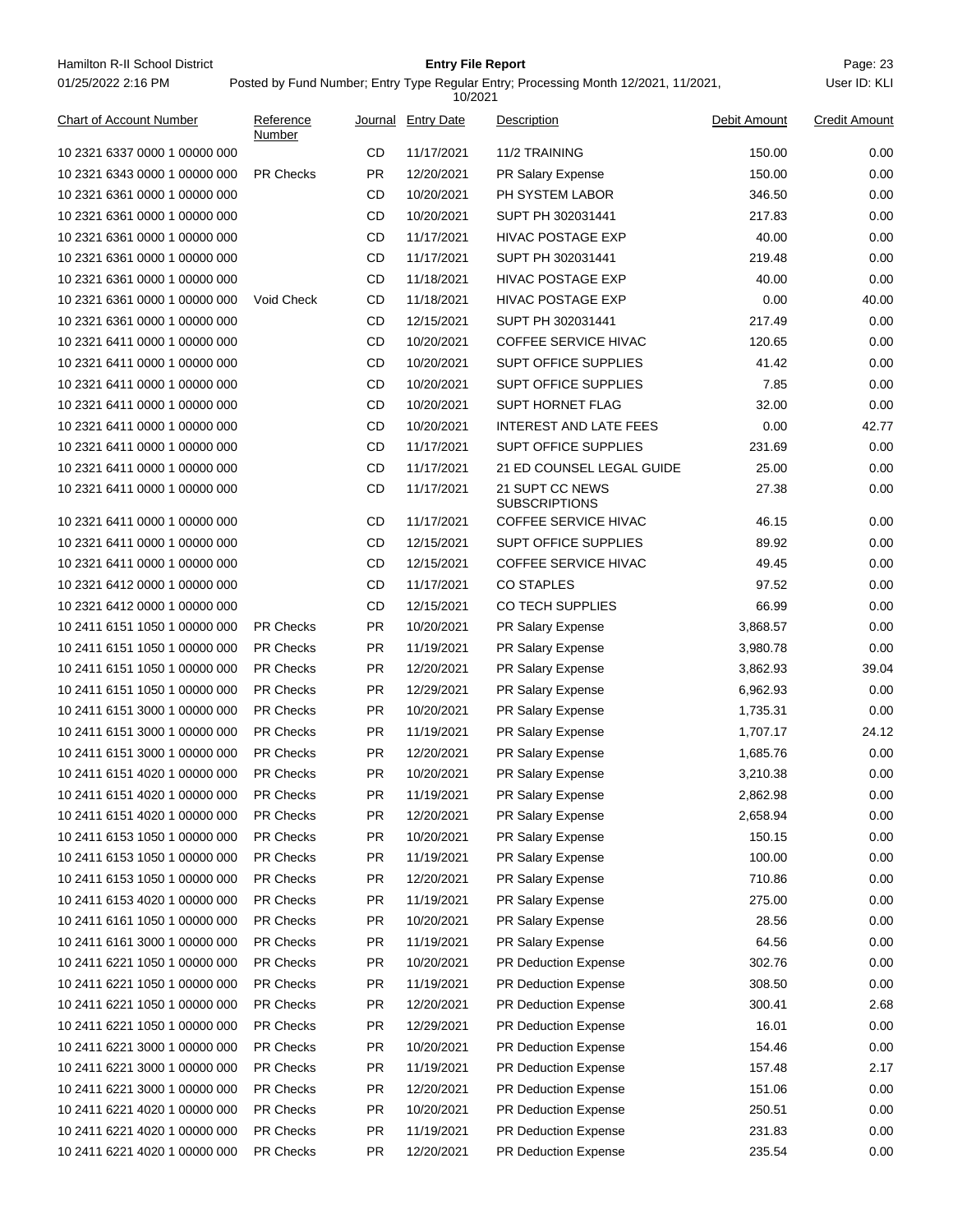Hamilton R-II School District **Entry File Report Entry File Report** Page: 24 01/25/2022 2:16 PM

## **Entry File Report**

Posted by Fund Number; Entry Type Regular Entry; Processing Month 12/2021, 11/2021,

|                                |                     |           | 10/2021            |                             |              |                      |
|--------------------------------|---------------------|-----------|--------------------|-----------------------------|--------------|----------------------|
| <b>Chart of Account Number</b> | Reference<br>Number |           | Journal Entry Date | Description                 | Debit Amount | <b>Credit Amount</b> |
| 10 2411 6231 1050 1 00000 000  | PR Checks           | PR.       | 10/20/2021         | <b>PR Tax Expense</b>       | 252.49       | 16.33                |
| 10 2411 6231 1050 1 00000 000  | <b>PR Checks</b>    | <b>PR</b> | 11/19/2021         | PR Tax Expense              | 254.55       | 16.32                |
| 10 2411 6231 1050 1 00000 000  | <b>PR Checks</b>    | <b>PR</b> | 12/20/2021         | PR Tax Expense              | 285.13       | 18.74                |
| 10 2411 6231 1050 1 00000 000  | <b>PR Checks</b>    | <b>PR</b> | 12/29/2021         | PR Tax Expense              | 431.70       | 0.00                 |
| 10 2411 6231 3000 1 00000 000  | <b>PR Checks</b>    | <b>PR</b> | 10/20/2021         | PR Tax Expense              | 107.60       | 61.10                |
| 10 2411 6231 3000 1 00000 000  | <b>PR Checks</b>    | <b>PR</b> | 11/19/2021         | <b>PR Tax Expense</b>       | 110.77       | 63.50                |
| 10 2411 6231 3000 1 00000 000  | <b>PR Checks</b>    | <b>PR</b> | 12/20/2021         | PR Tax Expense              | 104.53       | 61.10                |
| 10 2411 6231 4020 1 00000 000  | <b>PR Checks</b>    | <b>PR</b> | 10/20/2021         | PR Tax Expense              | 199.02       | 78.56                |
| 10 2411 6231 4020 1 00000 000  | <b>PR Checks</b>    | <b>PR</b> | 11/19/2021         | PR Tax Expense              | 194.53       | 78.56                |
| 10 2411 6231 4020 1 00000 000  | <b>PR Checks</b>    | <b>PR</b> | 12/20/2021         | PR Tax Expense              | 164.85       | 90.58                |
| 10 2411 6232 1050 1 00000 000  | <b>PR Checks</b>    | <b>PR</b> | 10/20/2021         | PR Tax Expense              | 59.40        | 3.81                 |
| 10 2411 6232 1050 1 00000 000  | <b>PR Checks</b>    | <b>PR</b> | 11/19/2021         | PR Tax Expense              | 59.87        | 3.80                 |
| 10 2411 6232 1050 1 00000 000  | <b>PR Checks</b>    | <b>PR</b> | 12/20/2021         | PR Tax Expense              | 67.06        | 4.39                 |
| 10 2411 6232 1050 1 00000 000  | <b>PR Checks</b>    | <b>PR</b> | 12/29/2021         | <b>PR Tax Expense</b>       | 100.96       | 0.00                 |
| 10 2411 6232 3000 1 00000 000  | PR Checks           | <b>PR</b> | 10/20/2021         | PR Tax Expense              | 25.49        | 14.26                |
| 10 2411 6232 3000 1 00000 000  | <b>PR Checks</b>    | <b>PR</b> | 11/19/2021         | PR Tax Expense              | 26.28        | 14.86                |
| 10 2411 6232 3000 1 00000 000  | <b>PR Checks</b>    | <b>PR</b> | 12/20/2021         | PR Tax Expense              | 24.82        | 14.30                |
| 10 2411 6232 4020 1 00000 000  | <b>PR Checks</b>    | <b>PR</b> | 10/20/2021         | PR Tax Expense              | 46.91        | 18.37                |
| 10 2411 6232 4020 1 00000 000  | <b>PR Checks</b>    | <b>PR</b> | 11/19/2021         | PR Tax Expense              | 45.85        | 18.36                |
| 10 2411 6232 4020 1 00000 000  | <b>PR Checks</b>    | <b>PR</b> | 12/20/2021         | PR Tax Expense              | 38.93        | 21.19                |
| 10 2411 6241 1050 1 00000 000  | <b>PR Checks</b>    | <b>PR</b> | 10/20/2021         | <b>PR Deduction Expense</b> | 519.82       | 0.00                 |
| 10 2411 6241 1050 1 00000 000  | <b>PR Checks</b>    | <b>PR</b> | 11/19/2021         | <b>PR Deduction Expense</b> | 519.82       | 0.00                 |
| 10 2411 6241 1050 1 00000 000  | <b>PR Checks</b>    | <b>PR</b> | 12/20/2021         | PR Deduction Expense        | 519.82       | 0.00                 |
| 10 2411 6241 3000 1 00000 000  | <b>PR Checks</b>    | <b>PR</b> | 10/20/2021         | PR Deduction Expense        | 519.95       | 0.00                 |
| 10 2411 6241 3000 1 00000 000  | <b>PR Checks</b>    | <b>PR</b> | 11/19/2021         | PR Deduction Expense        | 527.58       | 7.63                 |
| 10 2411 6241 3000 1 00000 000  | <b>PR Checks</b>    | <b>PR</b> | 12/20/2021         | PR Deduction Expense        | 519.95       | 0.00                 |
| 10 2411 6241 4020 1 00000 000  | <b>PR Checks</b>    | <b>PR</b> | 10/20/2021         | PR Deduction Expense        | 521.77       | 0.00                 |
| 10 2411 6241 4020 1 00000 000  | <b>PR Checks</b>    | <b>PR</b> | 11/19/2021         | PR Deduction Expense        | 519.95       | 0.00                 |
| 10 2411 6241 4020 1 00000 000  | <b>PR Checks</b>    | PR.       | 12/20/2021         | PR Deduction Expense        | 779.93       | 0.00                 |
| 10 2411 6261 1050 1 07380 000  |                     | CD        | 12/15/2021         | HS PRIN WC BD               | 1,573.28     | 0.00                 |
| 10 2411 6261 1050 1 08868 000  |                     | <b>CD</b> | 12/15/2021         | <b>HS PRIN WC PC</b>        | 4,256.42     | 0.00                 |
| 10 2411 6261 1050 1 09101 000  |                     | CD        | 12/15/2021         | HS PRIN WC OTH              | 1,942.68     | 0.00                 |
| 10 2411 6261 3000 1 00000 000  |                     | CD        | 12/15/2021         | MS PRIN WC OTH              | 1,378.67     | 0.00                 |
| 10 2411 6261 3000 1 07380 000  |                     | CD        | 12/15/2021         | MS PRIN WC BD               | 1,116.52     | 0.00                 |
| 10 2411 6261 3000 1 08868 000  |                     | CD        | 12/15/2021         | MS PRIN WC PC               | 3,020.69     | 0.00                 |
| 10 2411 6261 4020 1 07380 000  |                     | CD        | 12/15/2021         | ES PRIN WC BD               | 2,385.30     | 0.00                 |
| 10 2411 6261 4020 1 08868 000  |                     | CD        | 12/15/2021         | ES PRIN WC PC               | 6,453.29     | 0.00                 |
| 10 2411 6261 4020 1 09101 000  |                     | CD        | 12/15/2021         | ES PRIN WC OTH              | 2,945.35     | 0.00                 |
| 10 2411 6319 1050 1 00000 000  |                     | CD        | 11/17/2021         | RESTRAINT TRAINING TD       | 1,450.00     | 0.00                 |
| 10 2411 6337 1050 1 00000 000  |                     | CD        | 11/17/2021         | HS WEB FILTER               | 3,605.83     | 0.00                 |
| 10 2411 6337 3000 1 00000 000  |                     | CD        | 11/17/2021         | <b>MS WEB FILTER</b>        | 3,605.83     | 0.00                 |
| 10 2411 6337 4020 1 00000 000  |                     | CD        | 11/17/2021         | ES WEB FILTER               | 3,605.84     | 0.00                 |
| 10 2411 6343 1050 1 00000 000  | PR Checks           | <b>PR</b> | 10/20/2021         | PR Salary Expense           | 41.75        | 0.00                 |
| 10 2411 6343 1050 1 00000 000  | <b>PR Checks</b>    | PR.       | 12/20/2021         | PR Salary Expense           | 1,036.15     | 0.00                 |
| 10 2411 6343 3000 1 00000 000  |                     | CD        | 11/17/2021         | <b>MS PRIN TRAVEL</b>       | 224.30       | 0.00                 |
| 10 2411 6343 3000 1 00000 000  | <b>PR Checks</b>    | <b>PR</b> | 11/19/2021         | PR Salary Expense           | 28.78        | 0.00                 |
| 10 2411 6361 1050 1 00000 000  | PR Checks           | <b>PR</b> | 10/20/2021         | PR Salary Expense           | 50.00        | 0.00                 |
| 10 2411 6361 1050 1 00000 000  |                     | CD        | 10/20/2021         | HHS PH 302031442,663,2527   | 446.30       | 0.00                 |
| 10 2411 6361 1050 1 00000 000  |                     | CD        | 11/17/2021         | HHS PH 302031442,663,2527   | 466.30       | 0.00                 |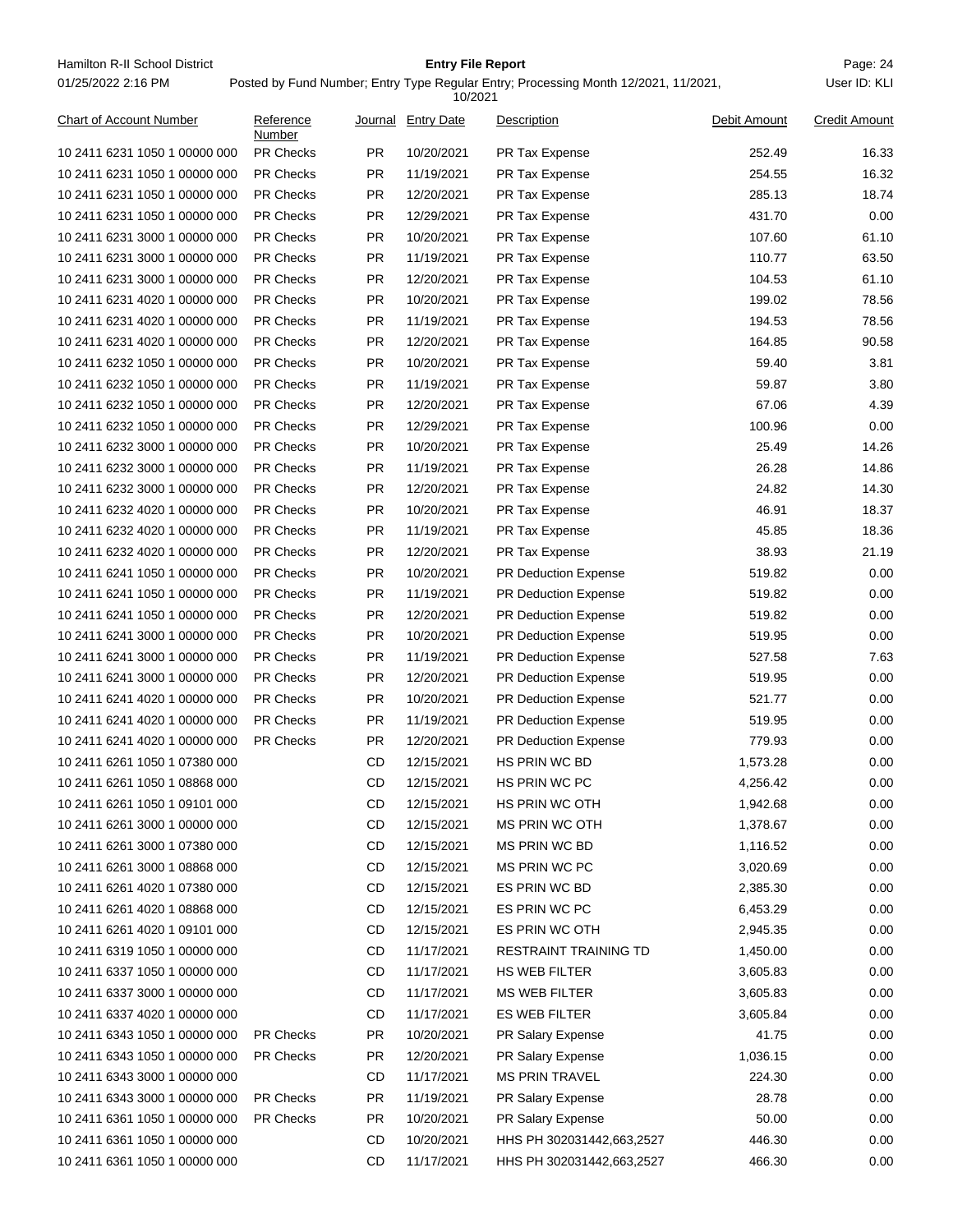Hamilton R-II School District **Entry File Report Entry File Report** Page: 25 01/25/2022 2:16 PM

## **Entry File Report**

Posted by Fund Number; Entry Type Regular Entry; Processing Month 12/2021, 11/2021,

|                               |                     |           | 10/2021            |                           |              |                      |
|-------------------------------|---------------------|-----------|--------------------|---------------------------|--------------|----------------------|
| Chart of Account Number       | Reference<br>Number |           | Journal Entry Date | Description               | Debit Amount | <b>Credit Amount</b> |
| 10 2411 6361 1050 1 00000 000 |                     | CD        | 11/17/2021         | <b>HS POSTAGE EXP</b>     | 100.00       | 0.00                 |
| 10 2411 6361 1050 1 00000 000 | Void Check          | CD        | 11/18/2021         | <b>HS POSTAGE EXP</b>     | 0.00         | 100.00               |
| 10 2411 6361 1050 1 00000 000 | <b>PR Checks</b>    | PR.       | 11/19/2021         | <b>PR Salary Expense</b>  | 50.00        | 0.00                 |
| 10 2411 6361 1050 1 00000 000 |                     | CD        | 12/15/2021         | HHS PH 302031442,663,2527 | 446.30       | 0.00                 |
| 10 2411 6361 1050 1 00000 000 | <b>PR Checks</b>    | <b>PR</b> | 12/20/2021         | <b>PR Salary Expense</b>  | 50.00        | 0.00                 |
| 10 2411 6361 3000 1 00000 000 |                     | CD        | 10/20/2021         | HMS PH 302031442          | 315.04       | 0.00                 |
| 10 2411 6361 3000 1 00000 000 | <b>PR Checks</b>    | <b>PR</b> | 10/20/2021         | PR Salary Expense         | 25.00        | 0.00                 |
| 10 2411 6361 3000 1 00000 000 |                     | CD        | 11/17/2021         | MS POSTAGE EXP            | 180.00       | 0.00                 |
| 10 2411 6361 3000 1 00000 000 |                     | CD        | 11/17/2021         | HMS PH 302031442          | 327.04       | 0.00                 |
| 10 2411 6361 3000 1 00000 000 | Void Check          | CD        | 11/18/2021         | <b>MS POSTAGE EXP</b>     | 0.00         | 180.00               |
| 10 2411 6361 3000 1 00000 000 | <b>PR Checks</b>    | <b>PR</b> | 11/19/2021         | <b>PR Salary Expense</b>  | 25.00        | 0.00                 |
| 10 2411 6361 3000 1 00000 000 |                     | CD        | 12/15/2021         | HMS PH 302031442          | 315.04       | 0.00                 |
| 10 2411 6361 3000 1 00000 000 | <b>PR Checks</b>    | <b>PR</b> | 12/20/2021         | <b>PR Salary Expense</b>  | 25.00        | 0.00                 |
| 10 2411 6361 4020 1 00000 000 |                     | CD        | 10/20/2021         | HES PH 302032178          | 381.69       | 0.00                 |
| 10 2411 6361 4020 1 00000 000 | <b>PR Checks</b>    | <b>PR</b> | 10/20/2021         | PR Salary Expense         | 25.00        | 0.00                 |
| 10 2411 6361 4020 1 00000 000 |                     | CD        | 11/17/2021         | HES PH 302032178          | 381.69       | 0.00                 |
| 10 2411 6361 4020 1 00000 000 |                     | CD        | 11/17/2021         | <b>ES POSTAGE EXP</b>     | 80.00        | 0.00                 |
| 10 2411 6361 4020 1 00000 000 | Void Check          | CD        | 11/18/2021         | <b>ES POSTAGE EXP</b>     | 0.00         | 80.00                |
| 10 2411 6361 4020 1 00000 000 | <b>PR Checks</b>    | PR.       | 11/19/2021         | <b>PR Salary Expense</b>  | 25.00        | 0.00                 |
| 10 2411 6361 4020 1 00000 000 |                     | CD        | 12/15/2021         | HES PH 302032178          | 381.69       | 0.00                 |
| 10 2411 6361 4020 1 00000 000 | <b>PR Checks</b>    | PR.       | 12/20/2021         | PR Salary Expense         | 25.00        | 0.00                 |
| 10 2411 6411 1050 1 00000 000 |                     | CD        | 10/20/2021         | <b>COFFEE SERVICE HS</b>  | 403.40       | 0.00                 |
| 10 2411 6411 1050 1 00000 000 |                     | CD        | 11/17/2021         | COFFEE SERVICE HS         | 255.15       | 0.00                 |
| 10 2411 6411 3000 1 00000 000 |                     | CD        | 10/20/2021         | COFFEE SERVICE MS         | 143.50       | 0.00                 |
| 10 2411 6411 3000 1 00000 000 |                     | CD        | 11/17/2021         | <b>COFFEE SERVICE MS</b>  | 4.90         | 0.00                 |
| 10 2411 6411 3000 1 00000 000 |                     | CD        | 11/17/2021         | <b>MS NAMEPLATE</b>       | 14.80        | 0.00                 |
| 10 2411 6411 4020 1 00000 000 |                     | CD        | 10/20/2021         | <b>COFFEE SERVICE ES</b>  | 209.28       | 0.00                 |
| 10 2411 6411 4020 1 00000 000 |                     | CD        | 11/17/2021         | <b>COFFEE SERVICE ES</b>  | 205.53       | 0.00                 |
| 10 2523 6151 0000 1 00000 000 | <b>PR Checks</b>    | PR.       | 10/20/2021         | PR Salary Expense         | 778.27       | 0.00                 |
| 10 2523 6151 0000 1 00000 000 | <b>PR Checks</b>    | PR.       | 11/19/2021         | <b>PR Salary Expense</b>  | 778.27       | 0.00                 |
| 10 2523 6151 0000 1 00000 000 | PR Checks           | PR.       | 12/20/2021         | PR Salary Expense         | 778.27       | 0.00                 |
| 10 2523 6153 0000 1 00000 000 | <b>PR Checks</b>    | PR        | 10/20/2021         | PR Salary Expense         | 714.00       | 0.00                 |
| 10 2523 6153 0000 1 00000 000 | PR Checks           | <b>PR</b> | 11/19/2021         | PR Salary Expense         | 859.60       | 0.00                 |
| 10 2523 6153 0000 1 00000 000 | PR Checks           | <b>PR</b> | 12/20/2021         | PR Salary Expense         | 686.00       | 0.00                 |
| 10 2523 6161 0000 1 00000 000 | <b>PR Checks</b>    | <b>PR</b> | 10/20/2021         | PR Salary Expense         | 471.36       | 0.00                 |
| 10 2523 6161 0000 1 00000 000 | <b>PR Checks</b>    | <b>PR</b> | 11/19/2021         | PR Salary Expense         | 515.86       | 0.00                 |
| 10 2523 6161 0000 1 00000 000 | <b>PR Checks</b>    | PR.       | 12/20/2021         | PR Salary Expense         | 581.14       | 0.00                 |
| 10 2523 6221 0000 1 00000 000 | <b>PR Checks</b>    | <b>PR</b> | 10/20/2021         | PR Deduction Expense      | 92.81        | 0.00                 |
| 10 2523 6221 0000 1 00000 000 | <b>PR Checks</b>    | <b>PR</b> | 11/19/2021         | PR Deduction Expense      | 95.86        | 0.00                 |
| 10 2523 6221 0000 1 00000 000 | PR Checks           | <b>PR</b> | 12/20/2021         | PR Deduction Expense      | 100.33       | 0.00                 |
| 10 2523 6231 0000 1 00000 000 | PR Checks           | PR.       | 10/20/2021         | PR Tax Expense            | 121.74       | 6.54                 |
| 10 2523 6231 0000 1 00000 000 | PR Checks           | <b>PR</b> | 11/19/2021         | PR Tax Expense            | 133.53       | 6.54                 |
| 10 2523 6231 0000 1 00000 000 | <b>PR Checks</b>    | <b>PR</b> | 12/20/2021         | PR Tax Expense            | 126.82       | 6.54                 |
| 10 2523 6232 0000 1 00000 000 | <b>PR Checks</b>    | <b>PR</b> | 10/20/2021         | PR Tax Expense            | 28.48        | 1.52                 |
| 10 2523 6232 0000 1 00000 000 | <b>PR Checks</b>    | <b>PR</b> | 11/19/2021         | PR Tax Expense            | 31.23        | 1.52                 |
| 10 2523 6232 0000 1 00000 000 | <b>PR Checks</b>    | <b>PR</b> | 12/20/2021         | PR Tax Expense            | 29.66        | 1.52                 |
| 10 2523 6241 0000 1 00000 000 | <b>PR Checks</b>    | <b>PR</b> | 10/20/2021         | PR Deduction Expense      | 103.94       | 0.00                 |
| 10 2523 6241 0000 1 00000 000 | PR Checks           | PR        | 11/19/2021         | PR Deduction Expense      | 103.94       | 0.00                 |
| 10 2523 6241 0000 1 00000 000 | PR Checks           | PR        | 12/20/2021         | PR Deduction Expense      | 103.94       | 0.00                 |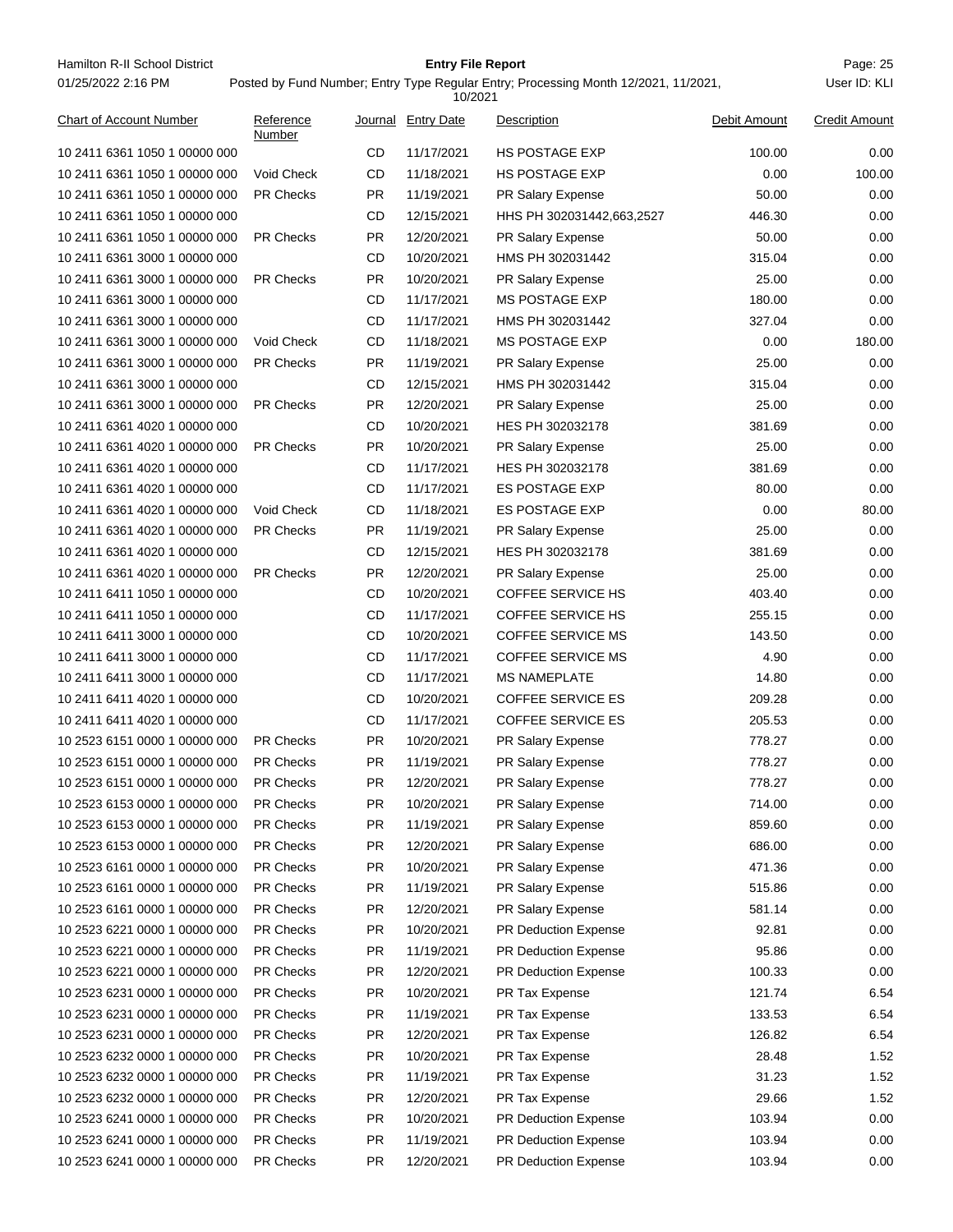Hamilton R-II School District **Entry File Report Entry File Report** Page: 26 01/25/2022 2:16 PM

## **Entry File Report**

### Posted by Fund Number; Entry Type Regular Entry; Processing Month 12/2021, 11/2021,

|                               |                     |           | 10/2021            |                             |              |                      |
|-------------------------------|---------------------|-----------|--------------------|-----------------------------|--------------|----------------------|
| Chart of Account Number       | Reference<br>Number |           | Journal Entry Date | Description                 | Debit Amount | <b>Credit Amount</b> |
| 10 2524 6151 0000 1 00000 000 | PR Checks           | PR.       | 10/20/2021         | PR Salary Expense           | 778.27       | 0.00                 |
| 10 2524 6151 0000 1 00000 000 | <b>PR Checks</b>    | <b>PR</b> | 11/19/2021         | <b>PR Salary Expense</b>    | 778.27       | 0.00                 |
| 10 2524 6151 0000 1 00000 000 | <b>PR Checks</b>    | PR.       | 12/20/2021         | PR Salary Expense           | 778.27       | 0.00                 |
| 10 2524 6221 0000 1 00000 000 | <b>PR Checks</b>    | <b>PR</b> | 10/20/2021         | PR Salary Expense           | 41.66        | 0.00                 |
| 10 2524 6221 0000 1 00000 000 | <b>PR Checks</b>    | PR.       | 10/20/2021         | <b>PR Deduction Expense</b> | 63.33        | 0.00                 |
| 10 2524 6221 0000 1 00000 000 | <b>PR Checks</b>    | <b>PR</b> | 11/19/2021         | <b>PR Salary Expense</b>    | 41.66        | 0.00                 |
| 10 2524 6221 0000 1 00000 000 | <b>PR Checks</b>    | <b>PR</b> | 11/19/2021         | PR Deduction Expense        | 63.33        | 0.00                 |
| 10 2524 6221 0000 1 00000 000 | <b>PR Checks</b>    | PR.       | 12/20/2021         | PR Salary Expense           | 41.66        | 0.00                 |
| 10 2524 6221 0000 1 00000 000 | <b>PR Checks</b>    | <b>PR</b> | 12/20/2021         | PR Deduction Expense        | 63.33        | 0.00                 |
| 10 2524 6231 0000 1 00000 000 | <b>PR Checks</b>    | <b>PR</b> | 10/20/2021         | PR Tax Expense              | 50.83        | 6.54                 |
| 10 2524 6231 0000 1 00000 000 | <b>PR Checks</b>    | PR.       | 11/19/2021         | PR Tax Expense              | 50.83        | 6.54                 |
| 10 2524 6231 0000 1 00000 000 | <b>PR Checks</b>    | <b>PR</b> | 12/20/2021         | PR Tax Expense              | 50.83        | 6.54                 |
| 10 2524 6232 0000 1 00000 000 | <b>PR Checks</b>    | PR.       | 10/20/2021         | PR Tax Expense              | 11.89        | 1.52                 |
| 10 2524 6232 0000 1 00000 000 | <b>PR Checks</b>    | <b>PR</b> | 11/19/2021         | PR Tax Expense              | 11.89        | 1.52                 |
| 10 2524 6232 0000 1 00000 000 | <b>PR Checks</b>    | <b>PR</b> | 12/20/2021         | PR Tax Expense              | 11.89        | 1.52                 |
| 10 2524 6241 0000 1 00000 000 | <b>PR Checks</b>    | PR.       | 10/20/2021         | PR Deduction Expense        | 103.94       | 0.00                 |
| 10 2524 6241 0000 1 00000 000 | <b>PR Checks</b>    | PR.       | 11/19/2021         | PR Deduction Expense        | 103.94       | 0.00                 |
| 10 2524 6241 0000 1 00000 000 | <b>PR Checks</b>    | <b>PR</b> | 12/20/2021         | <b>PR Deduction Expense</b> | 103.94       | 0.00                 |
| 10 2525 6151 0000 1 00000 000 | <b>PR Checks</b>    | PR.       | 10/20/2021         | PR Salary Expense           | 778.27       | 0.00                 |
| 10 2525 6151 0000 1 00000 000 | <b>PR Checks</b>    | <b>PR</b> | 11/19/2021         | PR Salary Expense           | 778.27       | 0.00                 |
| 10 2525 6151 0000 1 00000 000 | <b>PR Checks</b>    | PR.       | 12/20/2021         | PR Salary Expense           | 778.27       | 0.00                 |
| 10 2525 6221 0000 1 00000 000 | <b>PR Checks</b>    | <b>PR</b> | 10/20/2021         | <b>PR Deduction Expense</b> | 60.47        | 0.00                 |
| 10 2525 6221 0000 1 00000 000 | <b>PR Checks</b>    | <b>PR</b> | 11/19/2021         | PR Deduction Expense        | 60.47        | 0.00                 |
| 10 2525 6221 0000 1 00000 000 | <b>PR Checks</b>    | PR.       | 12/20/2021         | PR Deduction Expense        | 60.47        | 0.00                 |
| 10 2525 6231 0000 1 00000 000 | <b>PR Checks</b>    | <b>PR</b> | 10/20/2021         | PR Tax Expense              | 48.25        | 6.54                 |
| 10 2525 6231 0000 1 00000 000 | <b>PR Checks</b>    | <b>PR</b> | 11/19/2021         | PR Tax Expense              | 48.25        | 6.54                 |
| 10 2525 6231 0000 1 00000 000 | <b>PR Checks</b>    | PR.       | 12/20/2021         | PR Tax Expense              | 48.25        | 6.54                 |
| 10 2525 6232 0000 1 00000 000 | <b>PR Checks</b>    | PR.       | 10/20/2021         | PR Tax Expense              | 11.29        | 1.52                 |
| 10 2525 6232 0000 1 00000 000 | <b>PR Checks</b>    | PR.       | 11/19/2021         | PR Tax Expense              | 11.29        | 1.52                 |
| 10 2525 6232 0000 1 00000 000 | <b>PR Checks</b>    | <b>PR</b> | 12/20/2021         | PR Tax Expense              | 11.29        | 1.52                 |
| 10 2525 6241 0000 1 00000 000 | <b>PR Checks</b>    | <b>PR</b> | 10/20/2021         | PR Deduction Expense        | 103.94       | 0.00                 |
| 10 2525 6241 0000 1 00000 000 | PR Checks           | PR.       | 11/19/2021         | <b>PR Deduction Expense</b> | 103.94       | 0.00                 |
| 10 2525 6241 0000 1 00000 000 | PR Checks           | PR        | 12/20/2021         | PR Deduction Expense        | 103.94       | 0.00                 |
| 10 2542 6151 0000 1 00000 000 | PR Checks           | PR        | 10/20/2021         | PR Salary Expense           | 19,950.35    | 0.00                 |
| 10 2542 6151 0000 1 00000 000 | PR Checks           | PR        | 11/19/2021         | PR Salary Expense           | 19,328.26    | 181.28               |
| 10 2542 6151 0000 1 00000 000 | PR Checks           | <b>PR</b> | 12/20/2021         | PR Salary Expense           | 19,374.05    | 0.00                 |
| 10 2542 6161 0000 1 00000 000 | PR Checks           | <b>PR</b> | 10/20/2021         | PR Salary Expense           | 307.09       | 0.00                 |
| 10 2542 6161 0000 1 00000 000 | PR Checks           | <b>PR</b> | 11/19/2021         | PR Salary Expense           | 310.32       | 0.00                 |
| 10 2542 6161 0000 1 00000 000 | PR Checks           | PR        | 12/20/2021         | PR Salary Expense           | 297.39       | 0.00                 |
| 10 2542 6221 0000 1 00000 000 | PR Checks           | <b>PR</b> | 10/20/2021         | PR Deduction Expense        | 1,616.51     | 0.00                 |
| 10 2542 6221 0000 1 00000 000 | PR Checks           | <b>PR</b> | 10/20/2021         | PR Salary Expense           | 34.68        | 0.00                 |
| 10 2542 6221 0000 1 00000 000 | PR Checks           | <b>PR</b> | 11/19/2021         | PR Deduction Expense        | 1,573.86     | 12.44                |
| 10 2542 6221 0000 1 00000 000 | PR Checks           | <b>PR</b> | 12/20/2021         | PR Deduction Expense        | 1,576.99     | 0.00                 |
| 10 2542 6231 0000 1 00000 000 | PR Checks           | <b>PR</b> | 10/20/2021         | PR Tax Expense              | 1,259.05     | 35.75                |
| 10 2542 6231 0000 1 00000 000 | PR Checks           | <b>PR</b> | 11/19/2021         | PR Tax Expense              | 1,220.68     | 46.99                |
| 10 2542 6231 0000 1 00000 000 | PR Checks           | <b>PR</b> | 12/20/2021         | PR Tax Expense              | 1,222.72     | 35.75                |
| 10 2542 6232 0000 1 00000 000 | PR Checks           | <b>PR</b> | 10/20/2021         | PR Tax Expense              | 294.45       | 8.35                 |
| 10 2542 6232 0000 1 00000 000 | PR Checks           | <b>PR</b> | 11/19/2021         | PR Tax Expense              | 285.48       | 10.98                |
| 10 2542 6232 0000 1 00000 000 | PR Checks           | <b>PR</b> | 12/20/2021         | PR Tax Expense              | 285.97       | 8.37                 |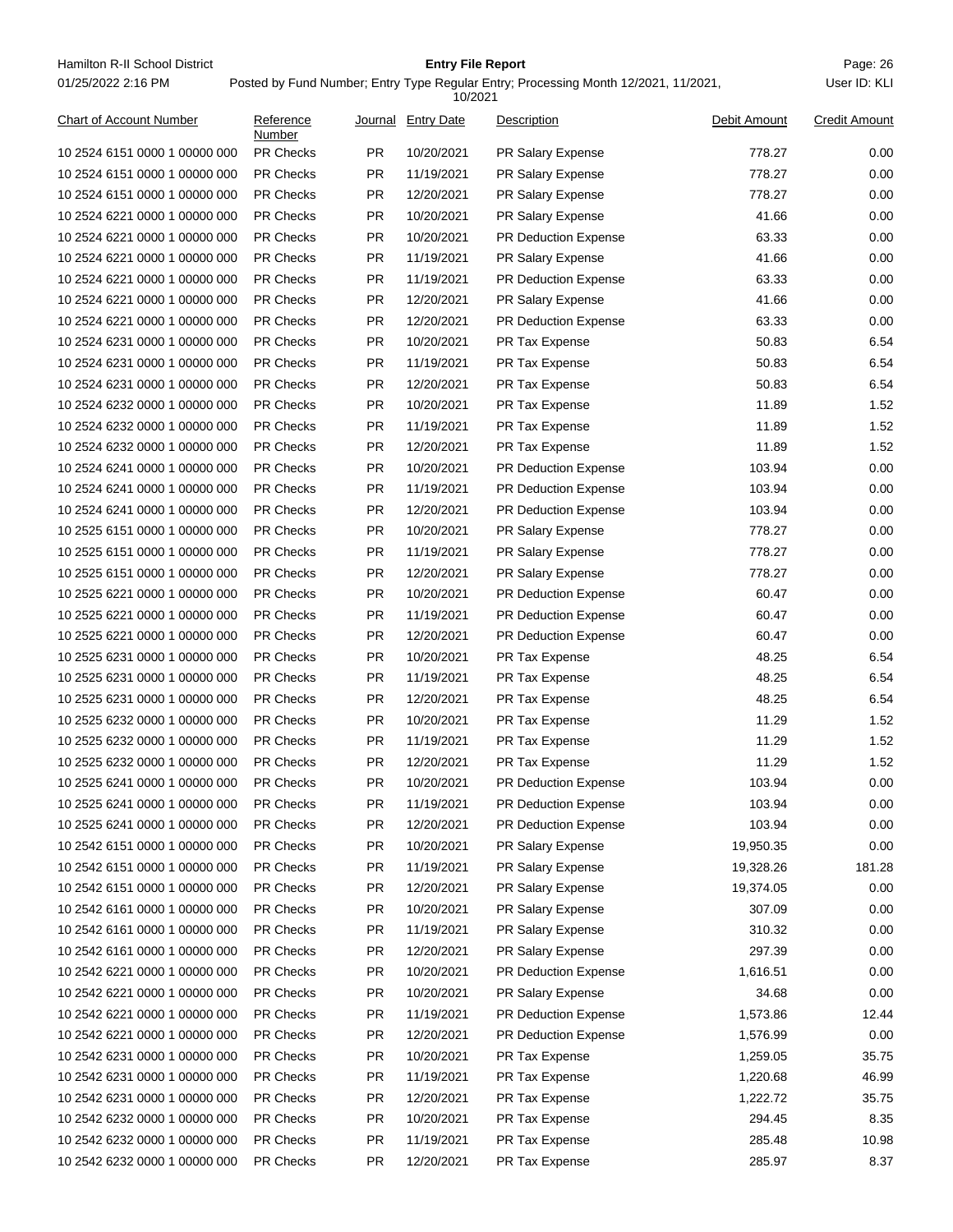Hamilton R-II School District **Entry File Report Entry File Report** Page: 27 01/25/2022 2:16 PM

## **Entry File Report**

Posted by Fund Number; Entry Type Regular Entry; Processing Month 12/2021, 11/2021,

|                                |                     |           | 10/2021            |                                             |              |                      |
|--------------------------------|---------------------|-----------|--------------------|---------------------------------------------|--------------|----------------------|
| <b>Chart of Account Number</b> | Reference<br>Number |           | Journal Entry Date | Description                                 | Debit Amount | <b>Credit Amount</b> |
| 10 2542 6241 0000 1 00000 000  | <b>PR Checks</b>    | PR.       | 10/20/2021         | <b>PR Deduction Expense</b>                 | 3,641.47     | 0.00                 |
| 10 2542 6241 0000 1 00000 000  | <b>PR Checks</b>    | PR        | 11/19/2021         | <b>PR Deduction Expense</b>                 | 3,641.47     | 0.00                 |
| 10 2542 6241 0000 1 00000 000  | <b>PR Checks</b>    | PR.       | 12/20/2021         | <b>PR Deduction Expense</b>                 | 3,641.47     | 0.00                 |
| 10 2542 6332 0000 1 00000 000  |                     | CD        | 10/20/2021         | 1/2 MASONRY ON STADIUM -<br><b>NORTH</b>    | 3,425.00     | 0.00                 |
| 10 2542 6332 0000 1 00000 000  |                     | CD        | 10/20/2021         | <b>PARTS &amp; REPAIRS</b>                  | 519.80       | 0.00                 |
| 10 2542 6332 0000 1 00000 000  |                     | CD        | 10/20/2021         | <b>OVEN PARTS &amp; REPAIRS</b>             | 556.25       | 0.00                 |
| 10 2542 6332 0000 1 00000 000  |                     | CD        | 11/17/2021         | <b>GAS FOR LAWN/TRUCK</b>                   | 289.77       | 0.00                 |
| 10 2542 6332 0000 1 00000 000  |                     | CD        | 11/17/2021         | 8/23/21 SERVICE CALL                        | 169.00       | 0.00                 |
| 10 2542 6332 0000 1 00000 000  |                     | CD        | 11/17/2021         | 2 TRIP/SERVICE CHARGES<br>8/26 & 10/7       | 400.00       | 0.00                 |
| 10 2542 6332 0000 1 00000 000  |                     | CD        | 11/17/2021         | 9/15/21 - SERVICE                           | 267.00       | 0.00                 |
| 10 2542 6332 0000 1 00000 000  |                     | CD        | 12/15/2021         | FINAL MASONRY ON STADIUM<br>- NORTH         | 3,425.00     | 0.00                 |
| 10 2542 6332 0000 1 00000 000  |                     | CD        | 12/15/2021         | <b>ES DUCT CLEANING</b>                     | 3,476.00     | 0.00                 |
| 10 2542 6332 0000 1 00000 000  |                     | CD        | 12/15/2021         | <b>MS UNIT 4</b>                            | 80.00        | 0.00                 |
| 10 2542 6332 0000 1 00000 000  |                     | CD        | 12/15/2021         | <b>GAS FOR LAWN/TRUCK</b>                   | 74.10        | 0.00                 |
| 10 2542 6332 0000 1 00000 000  |                     | CD        | 12/15/2021         | MOVE 2 SMART SYSTEMS                        | 595.00       | 0.00                 |
| 10 2542 6332 0000 1 00000 000  |                     | CD        | 12/15/2021         | <b>STADIUM GUTTERING</b>                    | 2,835.00     | 0.00                 |
| 10 2542 6335 0000 1 00000 061  |                     | CD        | 10/20/2021         | <b>HES - 6052500 - WATER</b>                | 877.54       | 0.00                 |
| 10 2542 6335 0000 1 00000 061  |                     | CD        | 11/17/2021         | <b>HES - 6052500 - WATER</b>                | 969.60       | 0.00                 |
| 10 2542 6335 0000 1 00000 061  |                     | CD        | 12/15/2021         | <b>HES - 6052500 - WATER</b>                | 467.91       | 0.00                 |
| 10 2542 6335 0000 1 00000 071  |                     | CD        | 10/20/2021         | HIVAC - 2113000 - WATER *<br>60%            | 47.66        | 0.00                 |
| 10 2542 6335 0000 1 00000 071  |                     | CD        | 11/17/2021         | HIVAC - 2113000 - WATER *<br>60%            | 192.46       | 0.00                 |
| 10 2542 6335 0000 1 00000 071  |                     | CD        | 12/15/2021         | HIVAC - 2113000 - WATER *<br>60%            | 62.23        | 0.00                 |
| 10 2542 6335 0000 1 00000 081  |                     | CD        | 10/20/2021         | HHS 6043000, 2000 - T * 50%,<br>6051000 - T | 964.18       | 0.00                 |
| 10 2542 6335 0000 1 00000 081  |                     | CD        | 11/17/2021         | HHS 6043000, 2000 - T * 50%,<br>6051000 - T | 933.50       | 0.00                 |
| 10 2542 6335 0000 1 00000 081  |                     | CD        | 12/15/2021         | HHS 6043000, 2000 - T * 50%,<br>6051000 - T | 546.95       | 0.00                 |
| 10 2542 6335 0000 1 00000 091  |                     | CD        | 10/20/2021         | HMS - 6042000 - WATER * 50%                 | 648.20       | 0.00                 |
| 10 2542 6335 0000 1 00000 091  |                     | CD        | 11/17/2021         | HMS - 6042000 - WATER * 50%                 | 620.58       | 0.00                 |
| 10 2542 6335 0000 1 00000 091  |                     | CD        | 12/15/2021         | HMS - 6042000 - WATER * 50%                 | 362.90       | 0.00                 |
| 10 2542 6336 0000 1 00000 000  |                     | CD        | 10/20/2021         | ALL TRASH LESS BUS BARN                     | 935.00       | 0.00                 |
| 10 2542 6336 0000 1 00000 000  |                     | CD        | 11/17/2021         | ALL TRASH LESS BUS BARN                     | 935.00       | 0.00                 |
| 10 2542 6336 0000 1 00000 000  |                     | CD        | 12/15/2021         | ALL TRASH LESS BUS BARN                     | 935.00       | 0.00                 |
| 10 2542 6339 0000 1 00000 000  |                     | CD        | 10/20/2021         | MONTHLY PEST CONTROL                        | 135.00       | 0.00                 |
| 10 2542 6339 0000 1 00000 000  |                     | CD        | 11/17/2021         | MONTHLY PEST CONTROL                        | 135.00       | 0.00                 |
| 10 2542 6339 0000 1 00000 000  |                     | CD        | 12/15/2021         | MONTHLY PEST CONTROL                        | 135.00       | 0.00                 |
| 10 2542 6351 0000 1 00000 000  |                     | CD        | 12/15/2021         | PROP & EQUIP INS                            | 34,045.70    | 0.00                 |
| 10 2542 6352 0000 1 00000 000  |                     | CD        | 12/15/2021         | <b>GEN LIAB INS</b>                         | 28,597.50    | 0.00                 |
| 10 2542 6361 0000 1 00000 000  | <b>PR Checks</b>    | PR        | 10/20/2021         | PR Salary Expense                           | 50.00        | 0.00                 |
| 10 2542 6361 0000 1 00000 000  | PR Checks           | PR        | 11/19/2021         | PR Salary Expense                           | 50.00        | 0.00                 |
| 10 2542 6361 0000 1 00000 000  | <b>PR Checks</b>    | <b>PR</b> | 12/20/2021         | PR Salary Expense                           | 50.00        | 0.00                 |
| 10 2542 6411 0000 1 00000 000  |                     | CD        | 10/20/2021         | <b>HKEEPING SUPPLIES</b>                    | 553.02       | 0.00                 |
| 10 2542 6411 0000 1 00000 000  |                     | CD        | 10/20/2021         | <b>HKEEP/MAINT SUPPLIES</b>                 | 617.02       | 0.00                 |
| 10 2542 6411 0000 1 00000 000  |                     | CD        | 10/20/2021         | <b>HKEEP/MAINT SUPPLIES</b>                 | 212.75       | 0.00                 |
| 10 2542 6411 0000 1 00000 000  |                     | CD        | 10/20/2021         | <b>OVEN PARTS &amp; REPAIRS</b>             | 14.00        | 0.00                 |
| 10 2542 6411 0000 1 00000 000  |                     | CD        | 10/20/2021         | <b>HKEEPING SUPPLIES</b>                    | 97.50        | 0.00                 |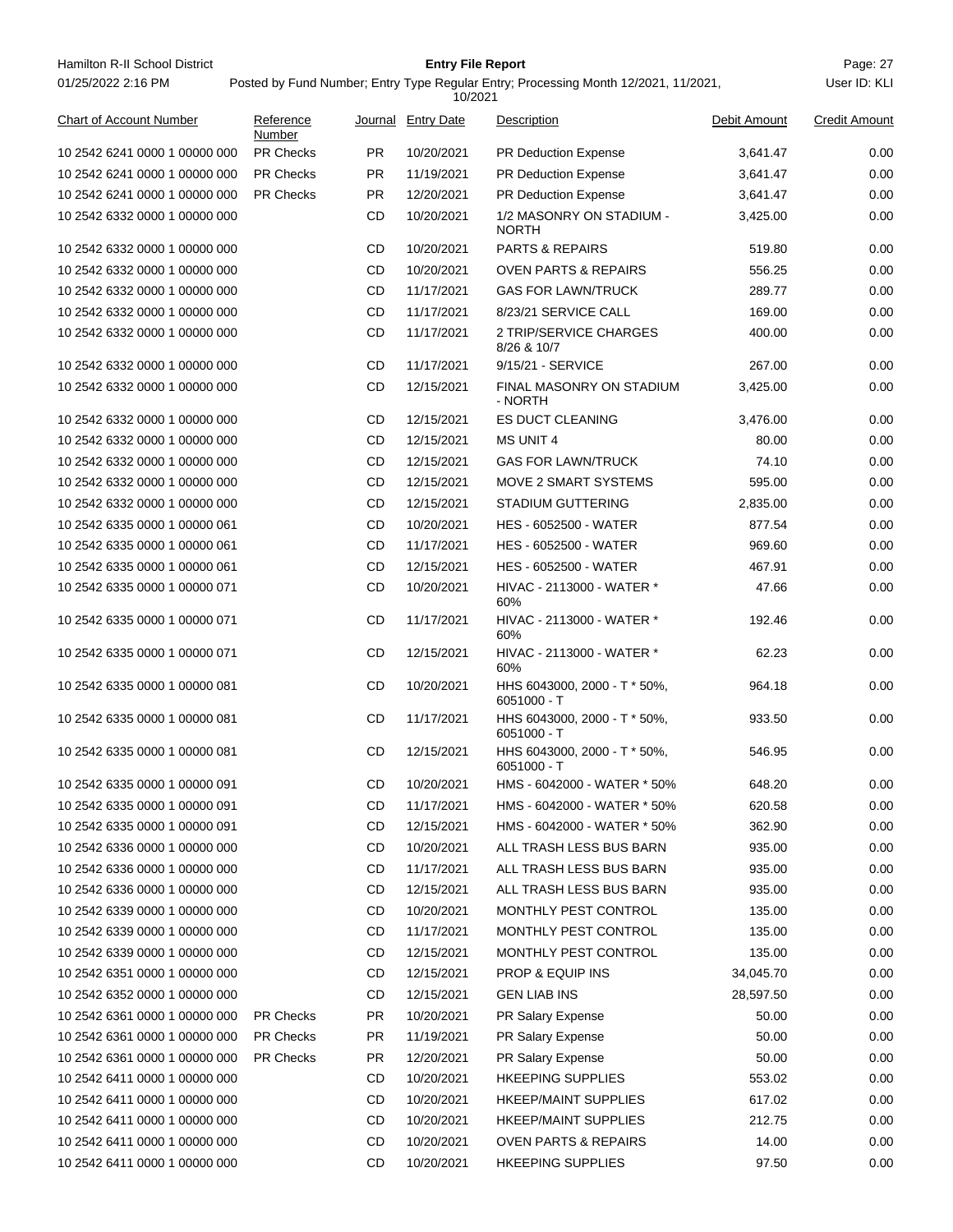Hamilton R-II School District **Entry File Report Entry File Report** Page: 28 01/25/2022 2:16 PM

## **Entry File Report**

10/2021

Posted by Fund Number; Entry Type Regular Entry; Processing Month 12/2021, 11/2021,

| <b>Chart of Account Number</b> | Reference<br>Number |    | Journal Entry Date | Description                         | Debit Amount | <b>Credit Amount</b> |
|--------------------------------|---------------------|----|--------------------|-------------------------------------|--------------|----------------------|
| 10 2542 6411 0000 1 00000 000  |                     | CD | 10/20/2021         | <b>PARTS &amp; REPAIRS</b>          | 153.75       | 0.00                 |
| 10 2542 6411 0000 1 00000 000  |                     | CD | 10/20/2021         | <b>PARTS</b>                        | 240.92       | 0.00                 |
| 10 2542 6411 0000 1 00000 000  |                     | CD | 10/20/2021         | <b>MAINT SUPPLIES</b>               | 385.74       | 0.00                 |
| 10 2542 6411 0000 1 00000 000  |                     | CD | 10/20/2021         | <b>GAS FOR LAWN/TRUCK</b>           | 299.16       | 0.00                 |
| 10 2542 6411 0000 1 00000 000  |                     | CD | 11/17/2021         | 9/15/21 - PARTS                     | 349.80       | 0.00                 |
| 10 2542 6411 0000 1 00000 000  |                     | CD | 11/17/2021         | <b>MAINT SUPPLIES</b>               | 387.11       | 0.00                 |
| 10 2542 6411 0000 1 00000 000  |                     | CD | 11/17/2021         | 2 VOLEX POWER CORDS                 | 45.00        | 0.00                 |
| 10 2542 6411 0000 1 00000 000  |                     | CD | 11/17/2021         | <b>HKEEP/MAINT SUPPLIES</b>         | 818.59       | 0.00                 |
| 10 2542 6411 0000 1 00000 000  |                     | CD | 11/17/2021         | <b>HKEEP/MAINT SUPPLIES</b>         | 431.82       | 0.00                 |
| 10 2542 6411 0000 1 00000 000  |                     | CD | 11/17/2021         | <b>HKEEP &amp; MAINT SUPPLIES</b>   | 208.05       | 0.00                 |
| 10 2542 6411 0000 1 00000 000  |                     | CD | 11/17/2021         | <b>MAINT PARTS</b>                  | 41.62        | 0.00                 |
| 10 2542 6411 0000 1 00000 000  |                     | CD | 11/17/2021         | <b>MAINT SUPPLIES</b>               | 110.92       | 0.00                 |
| 10 2542 6411 0000 1 00000 000  |                     | CD | 11/17/2021         | <b>HKEEP/MAINT SUPPLIES</b>         | 162.95       | 0.00                 |
| 10 2542 6411 0000 1 00000 000  |                     | CD | 12/15/2021         | <b>MS UNIT 4</b>                    | 1,945.00     | 0.00                 |
| 10 2542 6411 0000 1 00000 000  |                     | CD | 12/15/2021         | <b>HKEEP/MAINT SUPPLIES</b>         | 851.72       | 0.00                 |
| 10 2542 6411 0000 1 00000 000  |                     | CD | 12/15/2021         | <b>HKEEP/MAINT SUPPLIES</b>         | 131.60       | 0.00                 |
| 10 2542 6411 0000 1 00000 000  |                     | CD | 12/15/2021         | <b>HKEEP SUPPLIES</b>               | 52.27        | 0.00                 |
| 10 2542 6411 0000 1 00000 000  |                     | CD | 12/15/2021         | PADS, PUMP & LINERS                 | 374.50       | 0.00                 |
| 10 2542 6411 0000 1 00000 000  |                     | CD | 12/15/2021         | <b>MAINT LIGHT CONTROL</b>          | 14.49        | 0.00                 |
| 10 2542 6411 0000 1 00000 000  |                     | CD | 12/15/2021         | 50 CASES TOWELS                     | 1,118.00     | 0.00                 |
| 10 2542 6411 0000 1 00000 000  |                     | CD | 12/15/2021         | ARSENAL & TOWELS                    | 1,345.65     | 0.00                 |
| 10 2542 6411 0000 1 00000 000  |                     | CD | 12/15/2021         | <b>MAINT BALLASTS &amp; FILLER</b>  | 851.30       | 0.00                 |
| 10 2542 6411 0000 1 00000 000  | Void Check          | CD | 12/27/2021         | <b>HKEEP/MAINT SUPPLIES</b>         | 0.00         | 851.72               |
| 10 2542 6411 0000 1 00000 000  |                     | CD | 12/30/2021         | <b>HKEEP/MAINT SUPPLIES</b>         | 851.72       | 0.00                 |
| 10 2542 6481 0000 1 00000 061  |                     | CD | 10/20/2021         | ES ELECT 0155121024                 | 8,363.32     | 0.00                 |
| 10 2542 6481 0000 1 00000 061  |                     | CD | 11/17/2021         | ES ELECT 0155121024                 | 3,601.95     | 0.00                 |
| 10 2542 6481 0000 1 00000 061  |                     | CD | 12/15/2021         | ES ELECT 0155121024                 | 2,452.83     | 0.00                 |
| 10 2542 6481 0000 1 00000 061  | Void Check          | CD | 12/29/2021         | ES ELECT 0155121024                 | 0.00         | 2,452.83             |
| 10 2542 6481 0000 1 00000 061  |                     | CD | 12/30/2021         | ES ELECT 0155121024                 | 47.15        | 0.00                 |
| 10 2542 6481 0000 1 00000 071  |                     | CD | 10/20/2021         | HIVAC ELECT 9859200115              | 357.23       | 0.00                 |
| 10 2542 6481 0000 1 00000 071  |                     | CD | 11/17/2021         | HIVAC ELECT 9859200115              | 204.10       | 0.00                 |
| 10 2542 6481 0000 1 00000 071  |                     | CD | 12/15/2021         | HIVAC ELECT 9859200115              | 186.75       | 0.00                 |
| 10 2542 6481 0000 1 00000 071  | <b>Void Check</b>   | CD | 12/29/2021         | <b>HIVAC ELECT 9859200115</b>       | 0.00         | 186.75               |
| 10 2542 6481 0000 1 00000 071  |                     | CD | 12/30/2021         | <b>HIVAC ELECT 9859200115</b>       | 186.75       | 0.00                 |
| 10 2542 6481 0000 1 00000 081  |                     | CD | 10/20/2021         | HS ELECT                            | 3,963.90     | 0.00                 |
| 10 2542 6481 0000 1 00000 081  |                     | CD | 11/17/2021         | HS ELECT                            | 2,361.00     | 0.00                 |
| 10 2542 6481 0000 1 00000 081  |                     | CD | 12/15/2021         | HS ELECT                            | 1,700.97     | 0.00                 |
| 10 2542 6481 0000 1 00000 081  | Void Check          | CD | 12/29/2021         | HS ELECT                            | 0.00         | 1,700.97             |
| 10 2542 6481 0000 1 00000 081  |                     | CD | 12/30/2021         | HS ELECT                            | 200.18       | 0.00                 |
| 10 2542 6481 0000 1 00000 091  |                     | CD | 10/20/2021         | <b>MS ELECT</b>                     | 3,833.72     | 0.00                 |
| 10 2542 6481 0000 1 00000 091  |                     | CD | 11/17/2021         | MS ELECT                            | 2,273.10     | 0.00                 |
| 10 2542 6481 0000 1 00000 091  |                     | CD | 12/15/2021         | MS ELECT                            | 1,636.59     | 0.00                 |
| 10 2542 6481 0000 1 00000 091  | Void Check          | CD | 12/29/2021         | MS ELECT                            | 0.00         | 1,636.59             |
| 10 2542 6481 0000 1 00000 091  |                     | CD | 12/30/2021         | MS ELECT                            | 115.10       | 0.00                 |
| 10 2542 6482 0000 1 00000 061  |                     | CD | 10/20/2021         | NATURAL GAS AT HES 2054333          | 223.01       | 0.00                 |
| 10 2542 6482 0000 1 00000 061  |                     | CD | 11/17/2021         | NATURAL GAS AT HES 2054333          | 276.56       | 0.00                 |
| 10 2542 6482 0000 1 00000 061  |                     | CD | 12/15/2021         | NATURAL GAS AT HES 2054333          | 1,175.91     | 0.00                 |
| 10 2542 6482 0000 1 00000 071  |                     | CD | 10/20/2021         | NATURAL GAS AT HIVAC<br>2053197 60% | 25.88        | 0.00                 |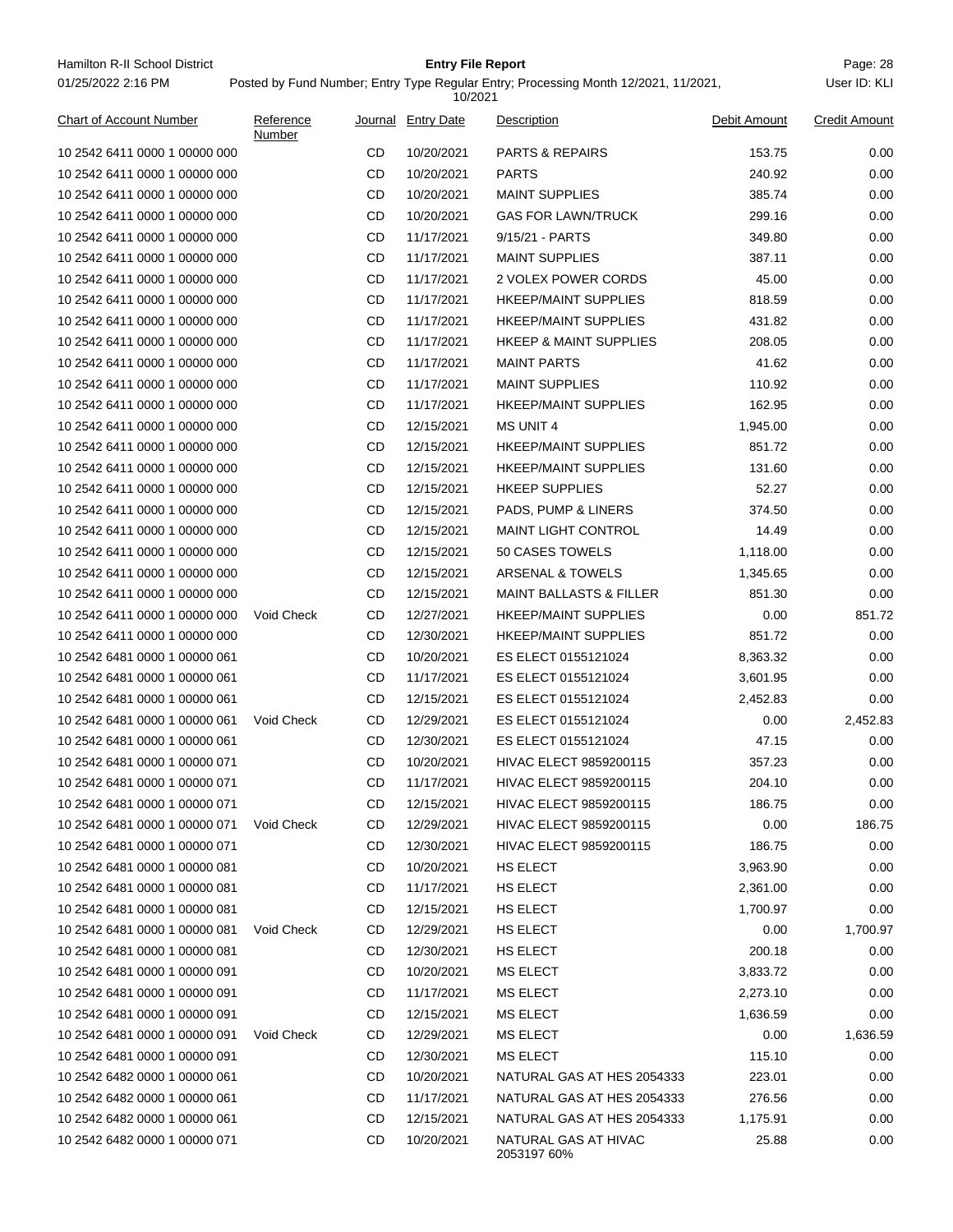| Hamilton R-II School District  |                                                                                                |           | <b>Entry File Report</b> |                                              |              | Page: 29             |  |  |
|--------------------------------|------------------------------------------------------------------------------------------------|-----------|--------------------------|----------------------------------------------|--------------|----------------------|--|--|
| 01/25/2022 2:16 PM             | Posted by Fund Number; Entry Type Regular Entry; Processing Month 12/2021, 11/2021,<br>10/2021 |           |                          |                                              |              |                      |  |  |
| <b>Chart of Account Number</b> | Reference<br>Number                                                                            |           | Journal Entry Date       | Description                                  | Debit Amount | <b>Credit Amount</b> |  |  |
| 10 2542 6482 0000 1 00000 071  |                                                                                                | CD        | 11/17/2021               | NATURAL GAS AT HIVAC<br>2053197 60%          | 59.84        | 0.00                 |  |  |
| 10 2542 6482 0000 1 00000 071  |                                                                                                | CD        | 12/15/2021               | NATURAL GAS AT HIVAC<br>2053197 60%          | 361.16       | 0.00                 |  |  |
| 10 2542 6482 0000 1 00000 081  |                                                                                                | CD        | 10/20/2021               | NATURAL GAS AT HHS 2053195<br>50%            | 106.96       | 0.00                 |  |  |
| 10 2542 6482 0000 1 00000 081  |                                                                                                | CD        | 11/17/2021               | NATURAL GAS AT HHS 2053195<br>50%            | 85.23        | 0.00                 |  |  |
| 10 2542 6482 0000 1 00000 081  |                                                                                                | CD        | 12/15/2021               | NATURAL GAS AT HHS 2053195<br>50%            | 1,311.47     | 0.00                 |  |  |
| 10 2542 6482 0000 1 00000 091  |                                                                                                | CD        | 10/20/2021               | NATURAL GAS AT HMS<br>2053195 50%            | 106.95       | 0.00                 |  |  |
| 10 2542 6482 0000 1 00000 091  |                                                                                                | CD        | 11/17/2021               | NATURAL GAS AT HMS<br>2053195 50%            | 85.23        | 0.00                 |  |  |
| 10 2542 6482 0000 1 00000 091  |                                                                                                | CD        | 12/15/2021               | NATURAL GAS AT HMS<br>2053195 50%            | 1,311.47     | 0.00                 |  |  |
| 10 2542 6491 0000 1 00000 000  |                                                                                                | CD        | 10/20/2021               | MOP/RUG                                      | 1,184.74     | 0.00                 |  |  |
| 10 2542 6491 0000 1 00000 000  |                                                                                                | CD        | 11/17/2021               | <b>MOP/RUG</b>                               | 1,308.94     | 0.00                 |  |  |
| 10 2542 6491 0000 1 00000 000  |                                                                                                | CD        | 12/15/2021               | <b>MOP/RUG</b>                               | 1,624.74     | 0.00                 |  |  |
| 10 2543 6332 0000 1 00000 000  |                                                                                                | CD        | 10/20/2021               | POLE SAW PARTS & REPAIRS                     | 45.00        | 0.00                 |  |  |
| 10 2543 6332 0000 1 00000 000  |                                                                                                | CD        | 10/20/2021               | <b>TRUCK RENTAL</b>                          | 800.00       | 0.00                 |  |  |
| 10 2543 6332 0000 1 00000 000  |                                                                                                | CD        | 10/20/2021               | <b>H2O LINE REPAIR SUPT</b><br><b>OFFICE</b> | 250.00       | 0.00                 |  |  |
| 10 2543 6332 0000 1 00000 000  |                                                                                                | CD        | 12/15/2021               | FIX RUTS, DIRT & SEED                        | 425.00       | 0.00                 |  |  |
| 10 2543 6332 0000 1 00000 000  |                                                                                                | CD        | 12/15/2021               | FIX H2O LEAK CENTRAL<br><b>OFFICE</b>        | 250.00       | 0.00                 |  |  |
| 10 2543 6332 0000 1 00000 000  |                                                                                                | CD        | 12/15/2021               | <b>REMOVE 2 STUMPS</b>                       | 450.00       | 0.00                 |  |  |
| 10 2543 6411 0000 1 00000 000  |                                                                                                | CD        | 10/20/2021               | <b>H2O LINE REPAIR SUPT</b><br><b>OFFICE</b> | 104.12       | 0.00                 |  |  |
| 10 2543 6411 0000 1 00000 000  |                                                                                                | CD        | 10/20/2021               | POLE SAW PARTS & REPAIRS                     | 25.55        | 0.00                 |  |  |
| 10 2543 6411 0000 1 00000 000  |                                                                                                | CD        | 12/30/2021               | <b>GROUND SUPPLIES</b>                       | 132.59       | 0.00                 |  |  |
| 10 2552 6112 0000 1 00000 000  | <b>PR Checks</b>                                                                               | PR.       | 10/20/2021               | PR Salary Expense                            | 93.65        | 0.00                 |  |  |
| 10 2552 6112 0000 1 00000 000  | <b>PR Checks</b>                                                                               | PR.       | 11/19/2021               | PR Salary Expense                            | 32.00        | 0.00                 |  |  |
| 10 2552 6112 0000 1 00000 000  | <b>PR Checks</b>                                                                               | <b>PR</b> | 12/20/2021               | PR Salary Expense                            | 32.00        | 0.00                 |  |  |
| 10 2552 6151 0000 1 00000 000  | PR Checks                                                                                      | PR        | 10/20/2021               | PR Salary Expense                            | 2,066.44     | 0.00                 |  |  |
| 10 2552 6151 0000 1 00000 000  | PR Checks                                                                                      | PR        | 11/19/2021               | PR Salary Expense                            | 2,079.63     | 28.50                |  |  |
| 10 2552 6151 0000 1 00000 000  | PR Checks                                                                                      | PR        | 12/20/2021               | PR Salary Expense                            | 2,363.31     | 0.00                 |  |  |
| 10 2552 6153 0000 1 00000 000  | PR Checks                                                                                      | PR        | 10/20/2021               | PR Salary Expense                            | 1,943.18     | 0.00                 |  |  |
| 10 2552 6153 0000 1 00000 000  | PR Checks                                                                                      | PR        | 11/19/2021               | PR Salary Expense                            | 2,471.26     | 0.00                 |  |  |
| 10 2552 6153 0000 1 00000 000  | PR Checks                                                                                      | PR        | 12/20/2021               | PR Salary Expense                            | 1,696.00     | 0.00                 |  |  |
| 10 2552 6153 0000 1 00000 000  | PR Checks                                                                                      | PR        | 12/20/2021               | PR Salary Expense                            | 192.00       | 0.00                 |  |  |
| 10 2552 6161 0000 1 00000 000  | PR Checks                                                                                      | PR        | 10/20/2021               | PR Salary Expense                            | 10,797.78    | 304.64               |  |  |
| 10 2552 6161 0000 1 00000 000  | PR Checks                                                                                      | PR        | 11/19/2021               | PR Salary Expense                            | 9,170.30     | 158.69               |  |  |
| 10 2552 6161 0000 1 00000 000  | PR Checks                                                                                      | PR        | 12/20/2021               | PR Salary Expense                            | 8,111.68     | 61.71                |  |  |
| 10 2552 6211 0000 1 00000 000  | PR Checks                                                                                      | PR        | 10/20/2021               | PR Deduction Expense                         | 27.37        | 0.00                 |  |  |
| 10 2552 6211 0000 1 00000 000  | PR Checks                                                                                      | PR        | 11/19/2021               | PR Deduction Expense                         | 4.64         | 0.00                 |  |  |
|                                |                                                                                                |           |                          |                                              |              |                      |  |  |
| 10 2552 6211 0000 1 00000 000  | PR Checks                                                                                      | PR        | 12/20/2021               | PR Deduction Expense                         | 4.64         | 0.00                 |  |  |
| 10 2552 6221 0000 1 00000 000  | PR Checks                                                                                      | PR        | 10/20/2021               | PR Deduction Expense                         | 393.50       | 9.07                 |  |  |
| 10 2552 6221 0000 1 00000 000  | PR Checks                                                                                      | PR        | 11/19/2021               | PR Deduction Expense                         | 392.80       | 3.77                 |  |  |
| 10 2552 6221 0000 1 00000 000  | PR Checks                                                                                      | PR        | 12/20/2021               | PR Deduction Expense                         | 372.23       | 1.81                 |  |  |
| 10 2552 6231 0000 1 00000 000  | PR Checks                                                                                      | PR        | 10/20/2021               | PR Tax Expense                               | 919.64       | 21.82                |  |  |
| 10 2552 6231 0000 1 00000 000  | PR Checks                                                                                      | PR        | 11/19/2021               | PR Tax Expense                               | 852.30       | 14.55                |  |  |
| 10 2552 6231 0000 1 00000 000  | PR Checks                                                                                      | PR        | 12/20/2021               | PR Tax Expense                               | 11.91        | 0.00                 |  |  |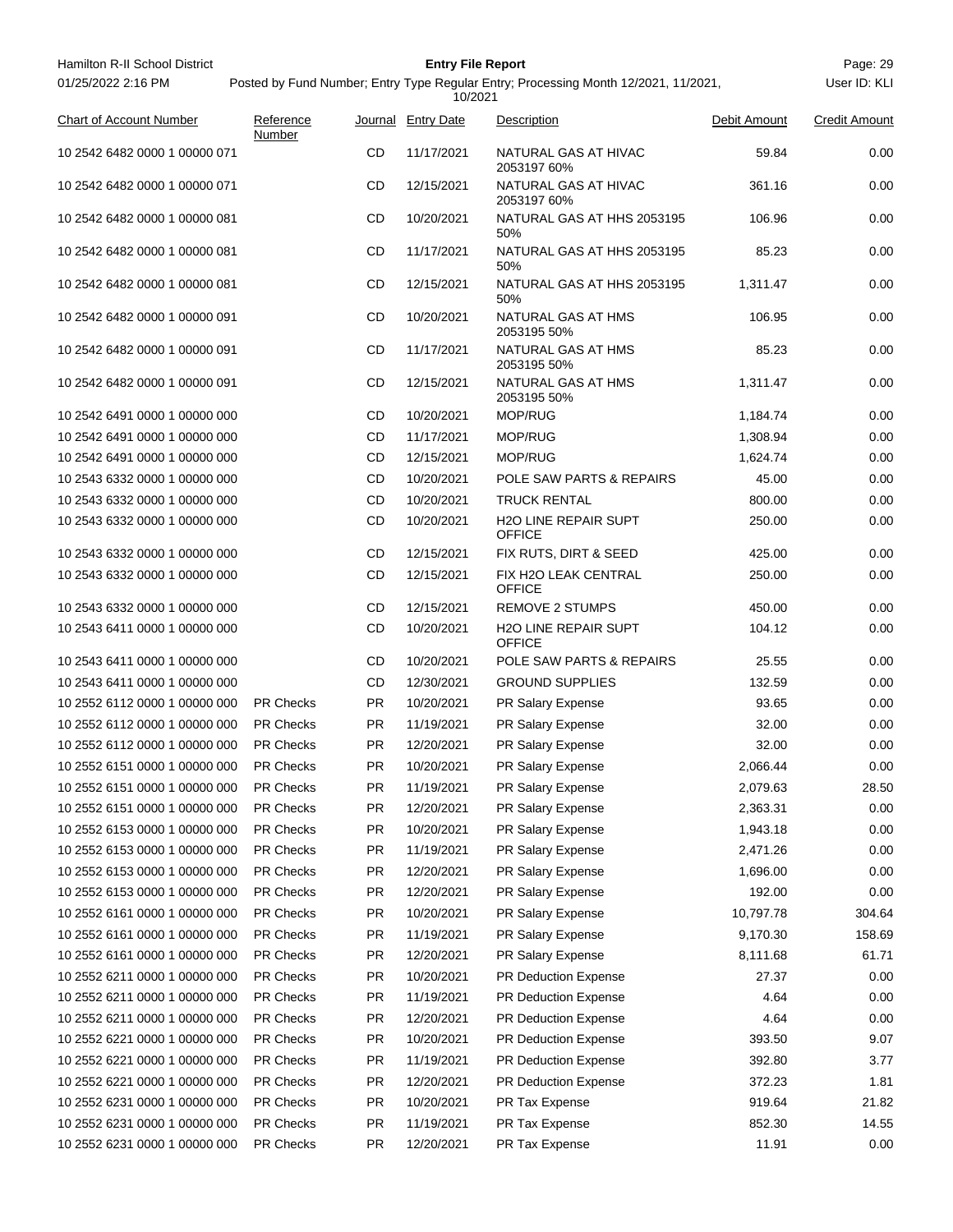Hamilton R-II School District **Entry File Report Entry File Report** Page: 30 01/25/2022 2:16 PM

## **Entry File Report**

Posted by Fund Number; Entry Type Regular Entry; Processing Month 12/2021, 11/2021,

|                                |                     |           | 10/2021            |                                     |              |                      |
|--------------------------------|---------------------|-----------|--------------------|-------------------------------------|--------------|----------------------|
| <b>Chart of Account Number</b> | Reference<br>Number |           | Journal Entry Date | Description                         | Debit Amount | <b>Credit Amount</b> |
| 10 2552 6231 0000 1 00000 000  | <b>PR Checks</b>    | PR.       | 12/20/2021         | PR Tax Expense                      | 756.15       | 6.77                 |
| 10 2552 6232 0000 1 00000 000  | <b>PR Checks</b>    | PR.       | 10/20/2021         | PR Tax Expense                      | 216.78       | 5.10                 |
| 10 2552 6232 0000 1 00000 000  | <b>PR Checks</b>    | PR.       | 11/19/2021         | PR Tax Expense                      | 200.16       | 3.41                 |
| 10 2552 6232 0000 1 00000 000  | <b>PR Checks</b>    | <b>PR</b> | 12/20/2021         | PR Tax Expense                      | 177.67       | 1.58                 |
| 10 2552 6232 0000 1 00000 000  | <b>PR Checks</b>    | PR.       | 12/20/2021         | PR Tax Expense                      | 2.79         | 0.00                 |
| 10 2552 6241 0000 1 00000 000  | <b>PR Checks</b>    | PR.       | 10/20/2021         | <b>PR Deduction Expense</b>         | 521.77       | 0.00                 |
| 10 2552 6241 0000 1 00000 000  | <b>PR Checks</b>    | PR.       | 11/19/2021         | PR Deduction Expense                | 521.81       | 0.04                 |
| 10 2552 6241 0000 1 00000 000  | <b>PR Checks</b>    | PR.       | 12/20/2021         | <b>PR Deduction Expense</b>         | 521.77       | 0.00                 |
| 10 2552 6314 0000 1 00000 000  | <b>PR Checks</b>    | PR.       | 10/20/2021         | <b>PR Salary Expense</b>            | 41.75        | 0.00                 |
| 10 2552 6314 0000 1 00000 000  |                     | CD        | 10/20/2021         | <b>TRAN SUPPLIES</b>                | 13.82        | 0.00                 |
| 10 2552 6314 0000 1 00000 000  |                     | CD        | 10/28/2021         | BD PHYSICAL 7/15/21                 | 27.00        | 0.00                 |
| 10 2552 6314 0000 1 00000 000  |                     | CD        | 11/17/2021         | 10/27 TRAINING & 11/3 RDT<br>MC.TN  | 149.00       | 0.00                 |
| 10 2552 6314 0000 1 00000 000  |                     | CD        | 12/15/2021         | BD PHYSICAL 8/10/21                 | 27.00        | 0.00                 |
| 10 2552 6319 0000 1 00000 000  |                     | CD        | 10/20/2021         | 9/27/21 WEBINAR                     | 390.00       | 0.00                 |
| 10 2552 6319 0000 1 00000 000  |                     | CD        | 11/17/2021         | 8/12/21 BD PHYSICAL MC              | 75.00        | 0.00                 |
| 10 2552 6319 0000 1 00000 000  |                     | CD        | 11/17/2021         | 10/27 TRAINING & 11/3 RDT<br>MC,TN  | 99.00        | 0.00                 |
| 10 2552 6319 0000 1 00000 000  | <b>PR Checks</b>    | PR.       | 11/19/2021         | PR Salary Expense                   | 10.00        | 0.00                 |
| 10 2552 6332 0000 1 00000 000  |                     | CD        | 12/15/2021         | BUS 15 USED TIRE + LABOR            | 40.00        | 0.00                 |
| 10 2552 6332 0000 1 00000 000  |                     | CD        | 12/15/2021         | 2015 FLINER BUS                     | 250.00       | 0.00                 |
| 10 2552 6334 0000 1 00000 000  |                     | CD        | 10/20/2021         | BUS BARN RENT AC-CD-OX              | 11.43        | 0.00                 |
| 10 2552 6334 0000 1 00000 000  |                     | CD        | 11/17/2021         | BUS BARN RENT AC-CD-OX              | 11.71        | 0.00                 |
| 10 2552 6334 0000 1 00000 000  |                     | CD        | 12/15/2021         | BUS BARN RENT AC-CD-OX              | 23.14        | 0.00                 |
| 10 2552 6335 0000 1 00000 000  |                     | CD        | 10/20/2021         | BUS BARN - 2113000 - WATER *<br>40% | 31.78        | 0.00                 |
| 10 2552 6335 0000 1 00000 000  |                     | CD        | 11/17/2021         | BUS BARN - 2113000 - WATER *<br>40% | 128.31       | 0.00                 |
| 10 2552 6335 0000 1 00000 000  |                     | CD        | 12/15/2021         | BUS BARN - 2113000 - WATER *<br>40% | 41.49        | 0.00                 |
| 10 2552 6336 0000 1 00000 000  |                     | CD        | 10/20/2021         | <b>BUS BARN TRASH</b>               | 165.00       | 0.00                 |
| 10 2552 6336 0000 1 00000 000  |                     | CD        | 11/17/2021         | <b>BUS BARN TRASH</b>               | 165.00       | 0.00                 |
| 10 2552 6336 0000 1 00000 000  |                     | <b>CD</b> | 12/15/2021         | <b>BUS BARN TRASH</b>               | 165.00       | 0.00                 |
| 10 2552 6343 0000 1 00000 000  | <b>PR Checks</b>    | <b>PR</b> | 10/20/2021         | PR Salary Expense                   | 165.00       | 0.00                 |
| 10 2552 6343 0000 1 00000 000  | PR Checks           | <b>PR</b> | 11/19/2021         | PR Salary Expense                   | 105.00       | 0.00                 |
| 10 2552 6343 0000 1 00000 000  | PR Checks           | <b>PR</b> | 12/20/2021         | PR Salary Expense                   | 55.00        | 0.00                 |
| 10 2552 6351 0000 1 00000 000  |                     | CD        | 12/15/2021         | <b>BUS INSURANCE</b>                | 6,462.90     | 0.00                 |
| 10 2552 6361 0000 1 00000 000  | PR Checks           | <b>PR</b> | 10/20/2021         | PR Salary Expense                   | 50.00        | 0.00                 |
| 10 2552 6361 0000 1 00000 000  |                     | CD        | 10/20/2021         | BUS BARN PH 302031441               | 108.91       | 0.00                 |
| 10 2552 6361 0000 1 00000 000  |                     | CD        | 10/20/2021         | <b>MOTONET</b>                      | 220.50       | 0.00                 |
| 10 2552 6361 0000 1 00000 000  |                     | CD        | 11/17/2021         | BUS BARN PH 302031441               | 109.74       | 0.00                 |
| 10 2552 6361 0000 1 00000 000  |                     | CD        | 11/17/2021         | <b>MOTONET</b>                      | 220.50       | 0.00                 |
| 10 2552 6361 0000 1 00000 000  | <b>PR Checks</b>    | <b>PR</b> | 11/19/2021         | PR Salary Expense                   | 50.00        | 0.00                 |
| 10 2552 6361 0000 1 00000 000  |                     | CD        | 12/15/2021         | BUS BARN PH 302031441               | 108.75       | 0.00                 |
| 10 2552 6361 0000 1 00000 000  |                     | CD        | 12/15/2021         | <b>MOTONET</b>                      | 220.50       | 0.00                 |
| 10 2552 6361 0000 1 00000 000  | <b>PR Checks</b>    | <b>PR</b> | 12/20/2021         | PR Salary Expense                   | 50.00        | 0.00                 |
| 10 2552 6411 0000 1 00000 000  |                     | CD        | 10/20/2021         | <b>SWITCH</b>                       | 96.28        | 0.00                 |
| 10 2552 6411 0000 1 00000 000  |                     | CD        | 10/20/2021         | <b>TRAN SUPPLIES</b>                | 88.69        | 0.00                 |
| 10 2552 6411 0000 1 00000 000  |                     | CD        | 10/20/2021         | <b>GAS FOR VANS</b>                 | 517.00       | 0.00                 |
| 10 2552 6411 0000 1 00000 000  |                     | CD        | 11/17/2021         | <b>GAS FOR VANS</b>                 | 449.88       | 0.00                 |
| 10 2552 6411 0000 1 00000 000  |                     | CD        | 11/17/2021         | <b>TRAN PARTS</b>                   | 592.28       | 0.00                 |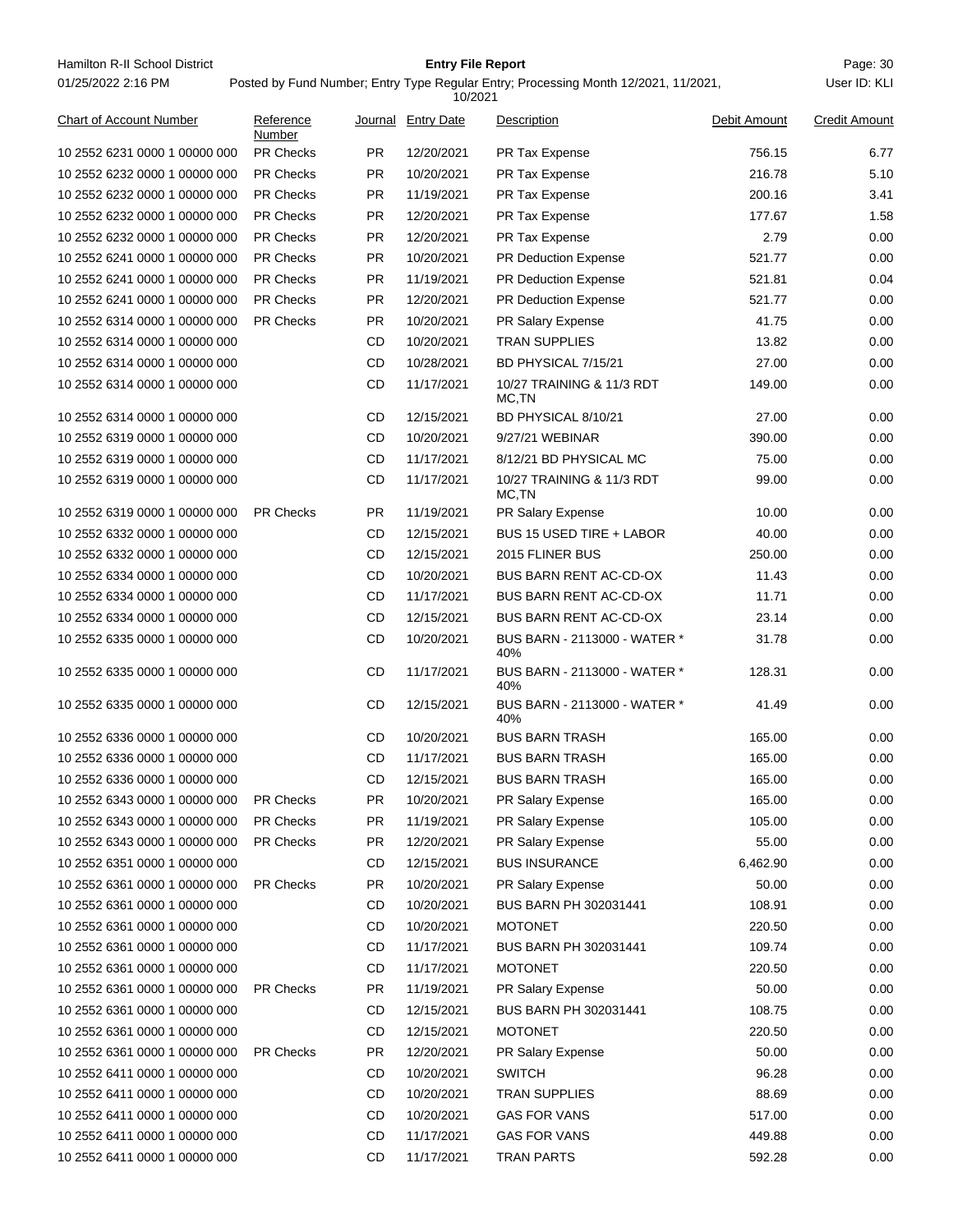| Hamilton R-II School District<br>01/25/2022 2:16 PM |                     |           | <b>Entry File Report</b><br>10/2021 | Posted by Fund Number; Entry Type Regular Entry; Processing Month 12/2021, 11/2021, |              | Page: 31<br>User ID: KLI |
|-----------------------------------------------------|---------------------|-----------|-------------------------------------|-------------------------------------------------------------------------------------|--------------|--------------------------|
| <b>Chart of Account Number</b>                      | Reference<br>Number |           | Journal Entry Date                  | Description                                                                         | Debit Amount | <b>Credit Amount</b>     |
| 10 2552 6411 0000 1 00000 000                       |                     | CD        | 11/17/2021                          | <b>TRANS SUPPLIES</b>                                                               | 54.15        | 0.00                     |
| 10 2552 6411 0000 1 00000 000                       |                     | CD        | 11/17/2021                          | <b>TRANS SUPPLIES</b>                                                               | 22.80        | 0.00                     |
| 10 2552 6411 0000 1 00000 000                       |                     | CD        | 11/17/2021                          | <b>TRANS SUPPLIES</b>                                                               | 33.88        | 0.00                     |
| 10 2552 6411 0000 1 00000 000                       | <b>PR Checks</b>    | <b>PR</b> | 11/19/2021                          | <b>PR Salary Expense</b>                                                            | 37.74        | 0.00                     |
| 10 2552 6411 0000 1 00000 000                       |                     | CD        | 12/15/2021                          | PARTS FOR BUS 2 CAMERA<br><b>SYSTEM</b>                                             | 377.00       | 0.00                     |
| 10 2552 6411 0000 1 00000 000                       |                     | CD        | 12/15/2021                          | <b>GAS FOR VANS</b>                                                                 | 359.37       | 0.00                     |
| 10 2552 6411 0000 1 00000 000                       |                     | CD        | 12/15/2021                          | <b>TRANS SUPPLIES</b>                                                               | 220.23       | 0.00                     |
| 10 2552 6411 0000 1 00000 000                       |                     | CD        | 12/15/2021                          | 2015 FLINER BUS                                                                     | 514.63       | 0.00                     |
| 10 2552 6411 0000 1 00000 000                       |                     | CD        | 12/15/2021                          | BUS 15 USED TIRE + LABOR                                                            | 125.00       | 0.00                     |
| 10 2552 6411 0000 1 00000 000                       |                     | CD        | 12/15/2021                          | <b>TRAN 4 BATTERIES</b>                                                             | 464.40       | 0.00                     |
| 10 2552 6411 0000 1 00000 000                       | <b>PR Checks</b>    | <b>PR</b> | 12/20/2021                          | PR Salary Expense                                                                   | 50.00        | 0.00                     |
| 10 2552 6411 0000 1 00000 000                       | Void Check          | CD        | 12/27/2021                          | <b>TRANS SUPPLIES</b>                                                               | 0.00         | 220.23                   |
| 10 2552 6411 0000 1 00000 000                       | 8                   | GJ        | 01/17/2022                          | <b>RECLASS MWTRANSIT</b><br><b>TRANSMISSION</b>                                     | 1,897.69     | 0.00                     |
| 10 2552 6481 0000 1 00000 000                       |                     | CD        | 10/20/2021                          | <b>BUS BARN ELECT 9859200115</b>                                                    | 106.71       | 0.00                     |
| 10 2552 6481 0000 1 00000 000                       |                     | CD        | 11/17/2021                          | <b>BUS BARN ELECT 9859200115</b>                                                    | 60.96        | 0.00                     |
| 10 2552 6481 0000 1 00000 000                       |                     | CD        | 12/15/2021                          | <b>BUS BARN ELECT 9859200115</b>                                                    | 55.78        | 0.00                     |
| 10 2552 6481 0000 1 00000 000                       | Void Check          | CD        | 12/29/2021                          | <b>BUS BARN ELECT 9859200115</b>                                                    | 0.00         | 55.78                    |
| 10 2552 6481 0000 1 00000 000                       |                     | CD        | 12/30/2021                          | <b>BUS BARN ELECT 9859200115</b>                                                    | 55.78        | 0.00                     |
| 10 2552 6482 0000 1 00000 000                       |                     | CD        | 10/20/2021                          | NATURAL GAS AT BUS BARN<br>205319740%                                               | 17.25        | 0.00                     |
| 10 2552 6482 0000 1 00000 000                       |                     | CD        | 11/17/2021                          | NATURAL GAS AT BUS BARN<br>205319740%                                               | 39.89        | 0.00                     |
| 10 2552 6482 0000 1 00000 000                       |                     | CD        | 12/15/2021                          | NATURAL GAS AT BUS BARN<br>2053197 40%                                              | 240.78       | 0.00                     |
| 10 2552 6486 0000 1 00000 008                       |                     | CD        | 10/20/2021                          | <b>DIESEL FOR BUSES</b>                                                             | 3,697.80     | 0.00                     |
| 10 2552 6486 0000 1 00000 008                       | <b>PR Checks</b>    | PR.       | 10/20/2021                          | <b>PR Salary Expense</b>                                                            | 24.41        | 0.00                     |
| 10 2552 6486 0000 1 00000 008                       |                     | CD        | 11/17/2021                          | DIESEL FOR BUSES                                                                    | 4,087.55     | 0.00                     |
| 10 2552 6486 0000 1 00000 008                       |                     | CD        | 12/15/2021                          | <b>DIESEL FOR BUSES</b>                                                             | 2,690.31     | 0.00                     |
| 10 2552 6491 0000 1 00000 000                       |                     | CD        | 10/20/2021                          | <b>TRAN SUPPLIES</b>                                                                | 62.25        | 0.00                     |
| 10 2554 6161 0000 1 00000 000                       | <b>PR Checks</b>    | PR        | 12/20/2021                          | PR Salary Expense                                                                   | 356.25       | 0.00                     |
| 10 2554 6221 0000 1 00000 000                       | PR Checks           | PR        | 12/20/2021                          | <b>PR Deduction Expense</b>                                                         | 24.44        | 0.00                     |
| 10 2554 6231 0000 1 00000 000                       | PR Checks           | PR        | 12/20/2021                          | PR Tax Expense                                                                      | 22.09        | 0.00                     |
| 10 2554 6232 0000 1 00000 000                       | PR Checks           | PR        | 12/20/2021                          | PR Tax Expense                                                                      | 5.17         | 0.00                     |
| 10 2559 6161 4020 3 12810 000                       | PR Checks           | PR        | 10/20/2021                          | <b>PR Salary Expense</b>                                                            | 640.00       | 0.00                     |
| 10 2559 6161 4020 3 12810 000                       | PR Checks           | PR        | 11/19/2021                          | PR Salary Expense                                                                   | 640.00       | 0.00                     |
| 10 2559 6161 4020 3 12810 000                       | PR Checks           | PR        | 12/20/2021                          | PR Salary Expense                                                                   | 640.00       | 0.00                     |
| 10 2559 6231 4020 3 12810 000                       | PR Checks           | PR        | 10/20/2021                          | PR Tax Expense                                                                      | 39.68        | 0.00                     |
| 10 2559 6231 4020 3 12810 000                       | PR Checks           | PR        | 11/19/2021                          | PR Tax Expense                                                                      | 39.68        | 0.00                     |
| 10 2559 6231 4020 3 12810 000                       | PR Checks           | PR        | 12/20/2021                          | PR Tax Expense                                                                      | 39.68        | 0.00                     |
| 10 2559 6232 4020 3 12810 000                       | PR Checks           | PR        | 10/20/2021                          | PR Tax Expense                                                                      | 9.28         | 0.00                     |
| 10 2559 6232 4020 3 12810 000                       | PR Checks           | PR        | 11/19/2021                          | PR Tax Expense                                                                      | 9.28         | 0.00                     |
| 10 2559 6232 4020 3 12810 000                       | PR Checks           | PR        | 12/20/2021                          | <b>PR Tax Expense</b>                                                               | 9.28         | 0.00                     |
| 10 2559 6341 4020 3 12810 000                       | PR Checks           | PR        | 10/20/2021                          | PR Salary Expense                                                                   | 400.00       | 0.00                     |
| 10 2559 6341 4020 3 12810 000                       | PR Checks           | PR        | 11/19/2021                          | PR Salary Expense                                                                   | 880.00       | 0.00                     |
| 10 2559 6341 4020 3 12810 000                       | PR Checks           | PR        | 12/20/2021                          | PR Salary Expense                                                                   | 640.00       | 0.00                     |
| 10 2561 6161 0000 1 00000 000                       | <b>PR Checks</b>    | PR        | 10/20/2021                          | PR Salary Expense                                                                   | 707.04       | 0.00                     |
| 10 2561 6161 0000 1 00000 000                       | PR Checks           | PR        | 11/19/2021                          | PR Salary Expense                                                                   | 773.78       | 0.00                     |
| 10 2561 6161 0000 1 00000 000                       | PR Checks           | PR        | 12/20/2021                          | PR Salary Expense                                                                   | 871.70       | 0.00                     |
| 10 2561 6221 0000 1 00000 000                       | PR Checks           | PR        | 10/20/2021                          | PR Deduction Expense                                                                | 48.50        | 0.00                     |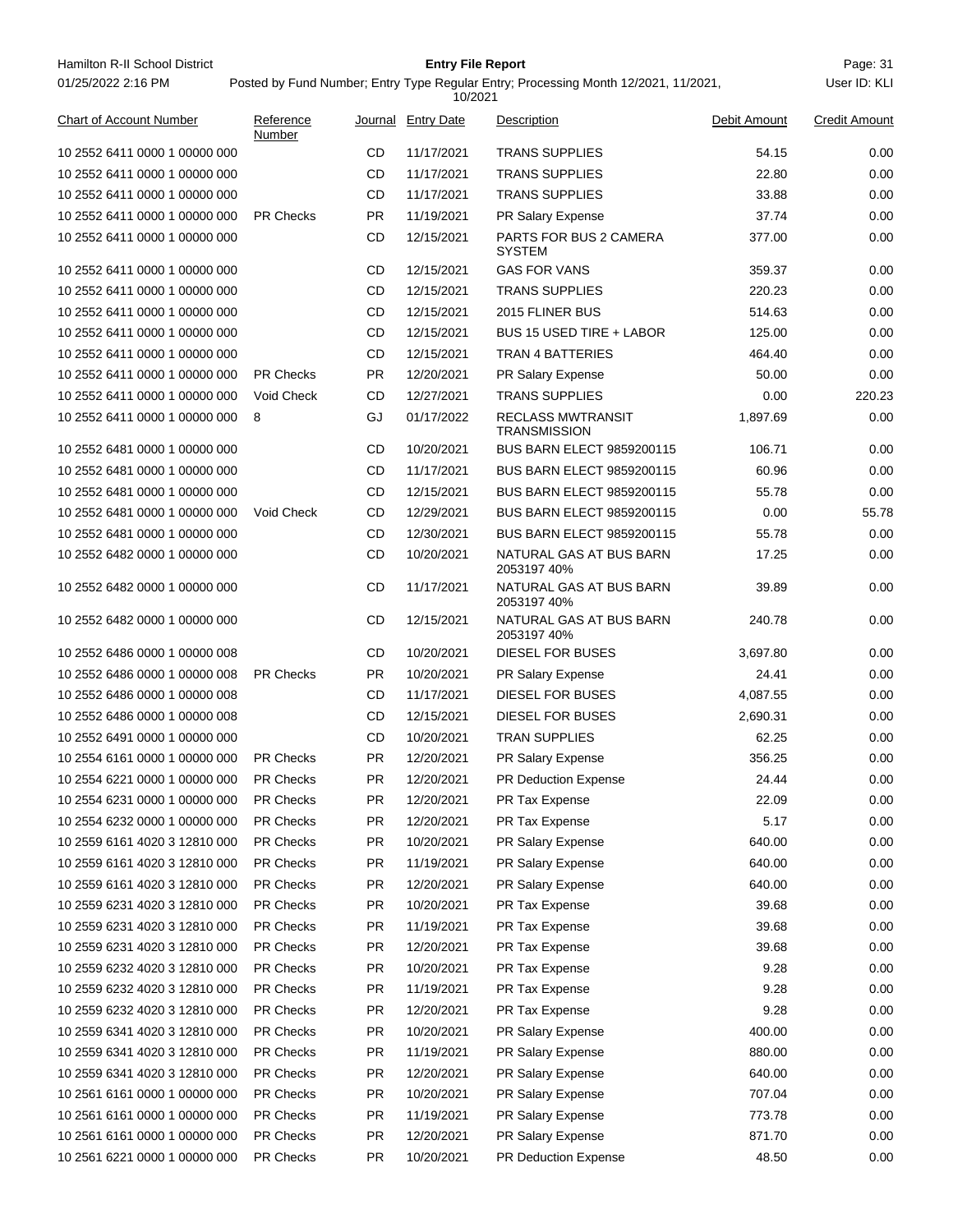Hamilton R-II School District **Entry File Report Entry File Report** Page: 32 01/25/2022 2:16 PM

## **Entry File Report**

|                                |                     |           | 10/2021            |                                                  |              |                      |
|--------------------------------|---------------------|-----------|--------------------|--------------------------------------------------|--------------|----------------------|
| <b>Chart of Account Number</b> | Reference<br>Number |           | Journal Entry Date | Description                                      | Debit Amount | <b>Credit Amount</b> |
| 10 2561 6221 0000 1 00000 000  | <b>PR Checks</b>    | PR.       | 11/19/2021         | <b>PR Deduction Expense</b>                      | 53.08        | 0.00                 |
| 10 2561 6221 0000 1 00000 000  | <b>PR Checks</b>    | <b>PR</b> | 12/20/2021         | <b>PR Deduction Expense</b>                      | 59.80        | 0.00                 |
| 10 2561 6231 0000 1 00000 000  | <b>PR Checks</b>    | PR.       | 10/20/2021         | PR Tax Expense                                   | 43.84        | 0.00                 |
| 10 2561 6231 0000 1 00000 000  | <b>PR Checks</b>    | PR.       | 11/19/2021         | PR Tax Expense                                   | 47.97        | 0.00                 |
| 10 2561 6231 0000 1 00000 000  | <b>PR Checks</b>    | PR.       | 12/20/2021         | PR Tax Expense                                   | 54.05        | 0.00                 |
| 10 2561 6232 0000 1 00000 000  | <b>PR Checks</b>    | PR.       | 10/20/2021         | PR Tax Expense                                   | 10.25        | 0.00                 |
| 10 2561 6232 0000 1 00000 000  | <b>PR Checks</b>    | PR.       | 11/19/2021         | <b>PR Tax Expense</b>                            | 11.22        | 0.00                 |
| 10 2561 6232 0000 1 00000 000  | <b>PR Checks</b>    | PR.       | 12/20/2021         | PR Tax Expense                                   | 12.64        | 0.00                 |
| 10 2561 6332 0000 1 00000 000  |                     | CD        | 11/17/2021         | 10/20/21 LABOR & SERVICE                         | 421.25       | 0.00                 |
| 10 2561 6391 0000 1 00000 000  |                     | CD        | 10/20/2021         | SS CONTRACTED FOOD<br><b>SERVICE FOOD</b>        | 47,948.38    | 0.00                 |
| 10 2561 6391 0000 1 00000 000  |                     | CD        | 11/17/2021         | <b>SS CONTRACTED FOOD</b><br><b>SERVICE FOOD</b> | 48,228.56    | 0.00                 |
| 10 2561 6391 0000 1 00000 000  |                     | CD        | 12/15/2021         | <b>SS CONTRACTED FOOD</b><br><b>SERVICE FOOD</b> | 40,038.36    | 0.00                 |
| 10 2561 6411 0000 1 00000 000  |                     | CD        | 11/17/2021         | <b>FOOD SERVICES SUPPLIES</b>                    | 149.95       | 0.00                 |
| 10 2643 6151 0000 1 00000 000  | <b>PR Checks</b>    | <b>PR</b> | 10/20/2021         | PR Salary Expense                                | 819.94       | 0.00                 |
| 10 2643 6151 0000 1 00000 000  | <b>PR Checks</b>    | PR.       | 11/19/2021         | <b>PR Salary Expense</b>                         | 819.94       | 0.00                 |
| 10 2643 6151 0000 1 00000 000  | <b>PR Checks</b>    | PR.       | 12/20/2021         | <b>PR Salary Expense</b>                         | 819.94       | 0.00                 |
| 10 2643 6221 0000 1 00000 000  | <b>PR Checks</b>    | PR.       | 10/20/2021         | <b>PR Deduction Expense</b>                      | 63.34        | 0.00                 |
| 10 2643 6221 0000 1 00000 000  | <b>PR Checks</b>    | PR.       | 11/19/2021         | <b>PR Deduction Expense</b>                      | 63.34        | 0.00                 |
| 10 2643 6221 0000 1 00000 000  | <b>PR Checks</b>    | PR.       | 12/20/2021         | <b>PR Deduction Expense</b>                      | 63.34        | 0.00                 |
| 10 2643 6231 0000 1 00000 000  | <b>PR Checks</b>    | PR.       | 10/20/2021         | PR Tax Expense                                   | 50.82        | 6.54                 |
| 10 2643 6231 0000 1 00000 000  | <b>PR Checks</b>    | PR.       | 11/19/2021         | PR Tax Expense                                   | 50.82        | 6.54                 |
| 10 2643 6231 0000 1 00000 000  | <b>PR Checks</b>    | PR.       | 12/20/2021         | PR Tax Expense                                   | 50.82        | 6.54                 |
| 10 2643 6232 0000 1 00000 000  | <b>PR Checks</b>    | PR.       | 10/20/2021         | PR Tax Expense                                   | 11.82        | 1.52                 |
| 10 2643 6232 0000 1 00000 000  | <b>PR Checks</b>    | PR.       | 11/19/2021         | PR Tax Expense                                   | 11.82        | 1.52                 |
| 10 2643 6232 0000 1 00000 000  | <b>PR Checks</b>    | PR.       | 12/20/2021         | PR Tax Expense                                   | 11.82        | 1.52                 |
| 10 2643 6241 0000 1 00000 000  | <b>PR Checks</b>    | PR.       | 10/20/2021         | PR Deduction Expense                             | 103.93       | 0.00                 |
| 10 2643 6241 0000 1 00000 000  | <b>PR Checks</b>    | PR.       | 11/19/2021         | <b>PR Deduction Expense</b>                      | 103.93       | 0.00                 |
| 10 2643 6241 0000 1 00000 000  | <b>PR Checks</b>    | PR.       | 12/20/2021         | <b>PR Deduction Expense</b>                      | 103.93       | 0.00                 |
| 10 3511 6161 4020 3 32400 000  | <b>PR Checks</b>    | <b>PR</b> | 10/20/2021         | PR Salary Expense                                | 924.83       | 0.00                 |
| 10 3511 6161 4020 3 32400 000  | <b>PR Checks</b>    | <b>PR</b> | 11/19/2021         | PR Salary Expense                                | 924.83       | 0.00                 |
| 10 3511 6161 4020 3 32400 000  | PR Checks           | <b>PR</b> | 12/20/2021         | PR Salary Expense                                | 924.83       | 0.00                 |
| 10 3511 6231 4020 3 32400 000  | PR Checks           | <b>PR</b> | 10/20/2021         | PR Tax Expense                                   | 57.34        | 0.00                 |
| 10 3511 6231 4020 3 32400 000  | PR Checks           | <b>PR</b> | 11/19/2021         | PR Tax Expense                                   | 57.34        | 0.00                 |
| 10 3511 6231 4020 3 32400 000  | PR Checks           | <b>PR</b> | 12/20/2021         | PR Tax Expense                                   | 57.34        | 0.00                 |
| 10 3511 6232 4020 3 32400 000  | <b>PR Checks</b>    | PR        | 10/20/2021         | PR Tax Expense                                   | 13.41        | 0.00                 |
| 10 3511 6232 4020 3 32400 000  | PR Checks           | <b>PR</b> | 11/19/2021         | PR Tax Expense                                   | 13.41        | 0.00                 |
| 10 3511 6232 4020 3 32400 000  | <b>PR Checks</b>    | <b>PR</b> | 12/20/2021         | PR Tax Expense                                   | 13.41        | 0.00                 |
| 10 3511 6411 4020 3 32400 000  |                     | CD        | 10/20/2021         | <b>ASSESSMENTS</b>                               | 50.00        | 0.00                 |
| 10 3511 6411 4020 3 32400 000  |                     | <b>CD</b> | 10/20/2021         | <b>VIRTUAL TRAINING PHILLIPS</b>                 | 650.00       | 0.00                 |
| 10 3512 6151 4020 1 00000 000  | PR Checks           | <b>PR</b> | 10/20/2021         | PR Salary Expense                                | 1,571.67     | 0.00                 |
| 10 3512 6151 4020 1 00000 000  | PR Checks           | <b>PR</b> | 11/19/2021         | PR Salary Expense                                | 1,523.45     | 0.00                 |
| 10 3512 6151 4020 1 00000 000  | PR Checks           | <b>PR</b> | 12/20/2021         | PR Salary Expense                                | 1,549.95     | 0.00                 |
| 10 3512 6153 4020 3 00000 000  | PR Checks           | <b>PR</b> | 10/20/2021         | PR Salary Expense                                | 50.00        | 0.00                 |
| 10 3512 6153 4020 3 00000 000  | <b>PR Checks</b>    | <b>PR</b> | 11/19/2021         | PR Salary Expense                                | 300.00       | 0.00                 |
| 10 3512 6153 4020 3 00000 000  | PR Checks           | <b>PR</b> | 12/20/2021         | PR Salary Expense                                | 200.00       | 0.00                 |
| 10 3512 6221 4020 1 00000 000  | PR Checks           | <b>PR</b> | 10/20/2021         | PR Deduction Expense                             | 143.24       | 0.00                 |
| 10 3512 6221 4020 1 00000 000  | PR Checks           | <b>PR</b> | 11/19/2021         | PR Deduction Expense                             | 139.93       | 0.00                 |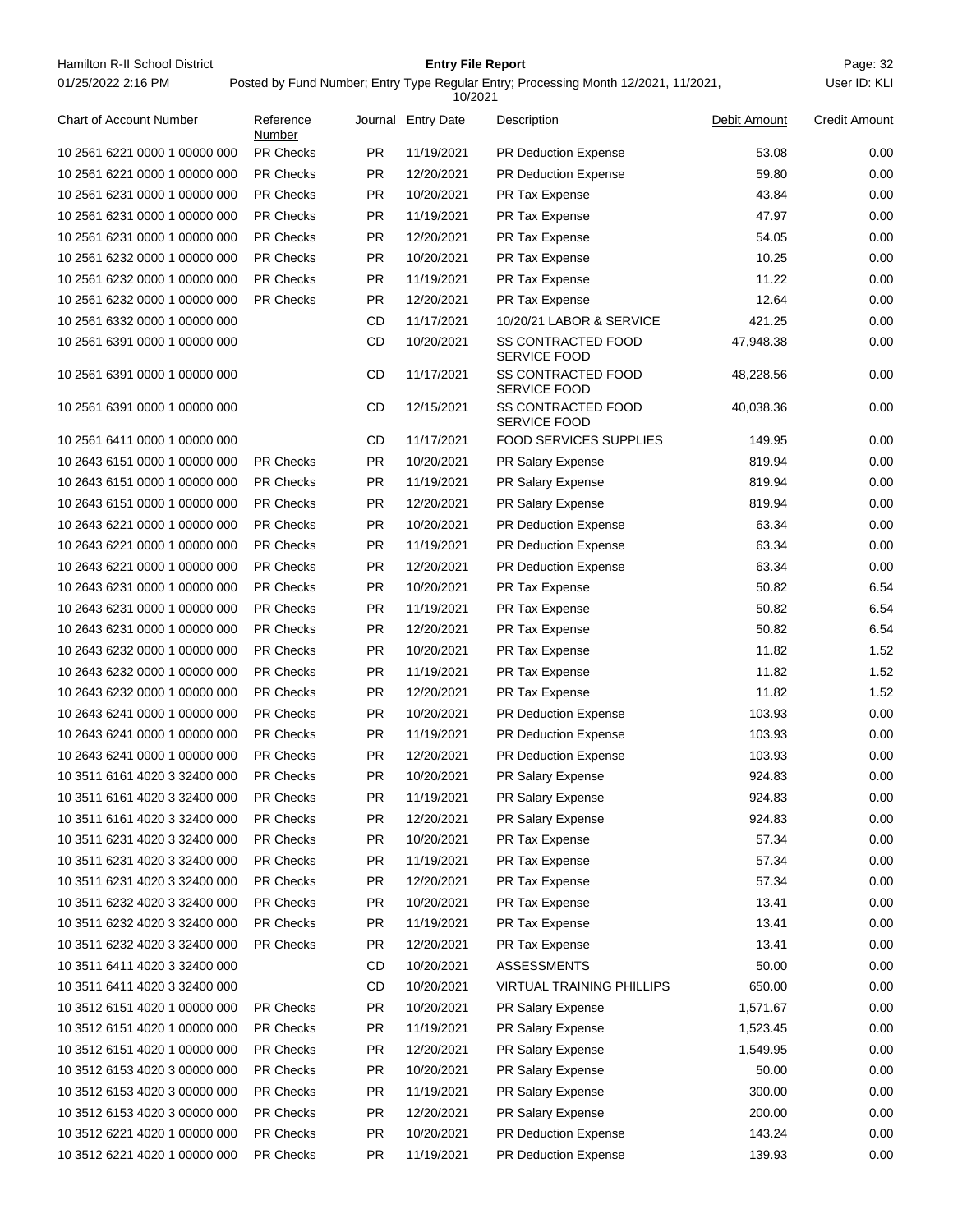| Hamilton R-II School District  |                      |           | <b>Entry File Report</b> |             |                                                                                     |              | Page: 33             |
|--------------------------------|----------------------|-----------|--------------------------|-------------|-------------------------------------------------------------------------------------|--------------|----------------------|
| 01/25/2022 2:16 PM             |                      |           | 10/2021                  |             | Posted by Fund Number; Entry Type Regular Entry; Processing Month 12/2021, 11/2021, |              | User ID: KLI         |
| <b>Chart of Account Number</b> | Reference<br>Number  |           | Journal Entry Date       | Description |                                                                                     | Debit Amount | <b>Credit Amount</b> |
| 10 3512 6221 4020 1 00000 000  | <b>PR Checks</b>     | PR.       | 12/20/2021               |             | <b>PR Deduction Expense</b>                                                         | 141.75       | 0.00                 |
| 10 3512 6231 4020 1 00000 000  | <b>PR Checks</b>     | <b>PR</b> | 10/20/2021               |             | PR Tax Expense                                                                      | 97.44        | 13.37                |
| 10 3512 6231 4020 1 00000 000  | <b>PR Checks</b>     | PR.       | 11/19/2021               |             | PR Tax Expense                                                                      | 94.45        | 13.37                |
| 10 3512 6231 4020 1 00000 000  | <b>PR Checks</b>     | <b>PR</b> | 12/20/2021               |             | PR Tax Expense                                                                      | 96.10        | 13.37                |
| 10 3512 6231 4020 3 00000 000  | <b>PR Checks</b>     | <b>PR</b> | 10/20/2021               |             | PR Tax Expense                                                                      | 3.10         | 0.00                 |
| 10 3512 6231 4020 3 00000 000  | <b>PR Checks</b>     | PR.       | 11/19/2021               |             | PR Tax Expense                                                                      | 18.60        | 0.00                 |
| 10 3512 6231 4020 3 00000 000  | <b>PR Checks</b>     | PR.       | 12/20/2021               |             | PR Tax Expense                                                                      | 12.40        | 0.00                 |
| 10 3512 6232 4020 1 00000 000  | <b>PR Checks</b>     | <b>PR</b> | 10/20/2021               |             | PR Tax Expense                                                                      | 22.78        | 3.12                 |
| 10 3512 6232 4020 1 00000 000  | <b>PR Checks</b>     | PR        | 11/19/2021               |             | PR Tax Expense                                                                      | 22.09        | 3.13                 |
| 10 3512 6232 4020 1 00000 000  | <b>PR Checks</b>     | <b>PR</b> | 12/20/2021               |             | PR Tax Expense                                                                      | 22.48        | 3.13                 |
| 10 3512 6232 4020 3 00000 000  | <b>PR Checks</b>     | <b>PR</b> | 10/20/2021               |             | PR Tax Expense                                                                      | 0.72         | 0.00                 |
| 10 3512 6232 4020 3 00000 000  | PR Checks            | <b>PR</b> | 11/19/2021               |             | PR Tax Expense                                                                      | 4.35         | 0.00                 |
| 10 3512 6232 4020 3 00000 000  | <b>PR Checks</b>     | <b>PR</b> | 12/20/2021               |             | PR Tax Expense                                                                      | 2.90         | 0.00                 |
| 10 3512 6241 4020 1 00000 000  | <b>PR Checks</b>     | <b>PR</b> | 10/20/2021               |             | PR Deduction Expense                                                                | 519.95       | 0.00                 |
| 10 3512 6241 4020 1 00000 000  | <b>PR Checks</b>     | PR        | 11/19/2021               |             | PR Deduction Expense                                                                | 519.95       | 0.00                 |
| 10 3512 6241 4020 1 00000 000  | <b>PR Checks</b>     | <b>PR</b> | 12/20/2021               |             | <b>PR Deduction Expense</b>                                                         | 519.95       | 0.00                 |
| 10 3512 6332 4020 1 00000 000  |                      | <b>CD</b> | 11/17/2021               |             | 21 ANNUAL ACCREDITATION                                                             | 475.00       | 0.00                 |
| 10 3512 6332 4020 1 00000 000  | <b>PR Checks</b>     | <b>PR</b> | 11/19/2021               |             | PR Salary Expense                                                                   | 41.75        | 0.00                 |
| 10 3512 6411 4020 1 00000 000  |                      | CD        | 10/20/2021               |             | PRE K SUPPLIES                                                                      | 455.51       | 0.00                 |
| 10 3512 6411 4020 1 00000 000  |                      | <b>CD</b> | 12/15/2021               |             | PRE K SUPPLIES                                                                      | 400.45       | 0.00                 |
| 10 3512 6411 4020 1 00000 000  |                      | CD        | 12/15/2021               |             | PRE K SNACKS                                                                        | 219.04       | 0.00                 |
|                                |                      |           |                          | Fund Total: | 10                                                                                  | 1,703,502.61 | 1,703,502.61         |
| Proof Totals:                  |                      |           |                          |             |                                                                                     |              |                      |
| Journal Code Description       |                      |           | Debit Amount             |             | <b>Credit Amount</b>                                                                |              |                      |
| Cash Disbursements Journal     |                      |           | 537,196.89               |             | 537,196.89                                                                          |              |                      |
| Cash Receipts Journal          |                      |           | 620,376.01               |             | 620,376.01                                                                          |              |                      |
| General Journal                |                      |           | 36,577.97                |             | 36,577.97                                                                           |              |                      |
| Payroll Journal                |                      |           | 509,351.74               |             | 509,351.74                                                                          |              |                      |
|                                | <b>Grand Totals:</b> |           | 1,703,502.61             |             | 1,703,502.61                                                                        |              |                      |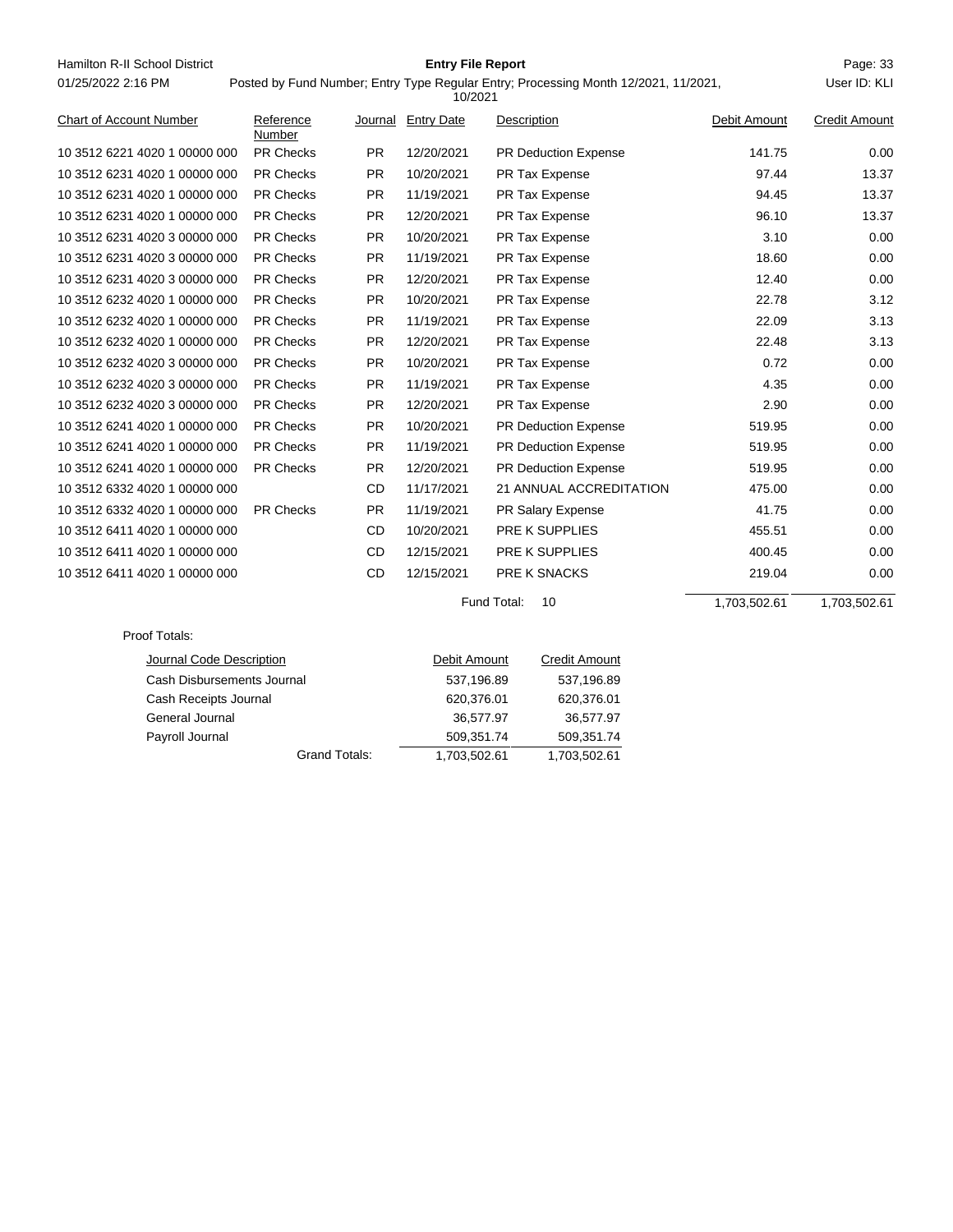Hamilton R-II School District **Entry File Report Entry File Report** Page: 34 01/25/2022 2:16 PM

## **Entry File Report**

User ID: KLI

# Posted by Fund Number; Entry Type Regular Entry; Processing Month 12/2021, 11/2021,

| <b>Chart of Account Number</b> | Reference<br>Number  | Journal   | <b>Entry Date</b> | Description                 | Debit Amount | <b>Credit Amount</b> |
|--------------------------------|----------------------|-----------|-------------------|-----------------------------|--------------|----------------------|
| Fund:<br>20                    | <b>TEACHERS FUND</b> |           |                   |                             |              |                      |
| 20 1111                        |                      | CR        | 10/04/2021        | 10/04/2021 Receipts         | 877.50       | 0.00                 |
| 20 1111                        |                      | <b>CR</b> | 10/11/2021        | 10/11/2021 Receipts         | 0.00         | 208.00               |
| 20 1111                        |                      | CR        | 10/12/2021        | 10/12/2021 Receipts         | 234.00       | 0.00                 |
| 20 1111                        | Check                | CD        | 10/20/2021        | <b>AP Checks</b>            | 0.00         | 43,558.50            |
| 20 1111                        | <b>DirDep</b>        | <b>PR</b> | 10/20/2021        | PR Employee Direct Deposits | 0.00         | 185,708.41           |
| 20 1111                        | AutoPay              | <b>PR</b> | 10/20/2021        | PR Payee Automatic Payments | 0.00         | 162,795.25           |
| 20 1111                        | Check                | <b>PR</b> | 10/20/2021        | PR Payee Checks             | 0.00         | 985.50               |
| 20 1111                        | DirDep               | <b>PR</b> | 10/20/2021        | PR Payee Direct Deposits    | 0.00         | 5,286.26             |
| 20 1111                        | Check                | <b>PR</b> | 10/20/2021        | PR Employee Checks          | 0.00         | 941.97               |
| 20 1111                        | AutoPay              | PR.       | 10/20/2021        | PR Payee Automatic Payments | 0.00         | 156.06               |
| 20 1111                        |                      | CR        | 10/21/2021        | 10/21/2021 Receipts         | 302,851.55   | 0.00                 |
| 20 1111                        |                      | <b>CR</b> | 10/21/2021        | 10/21/2021 Receipts         | 234.00       | 0.00                 |
| 20 1111                        | 1021 DESE            | GJ        | 10/28/2021        | 1021 DEBT SERVICE PAYMENT   | 0.00         | 0.00                 |
| 20 1111                        | Check                | CD        | 10/28/2021        | <b>AP Checks</b>            | 0.00         | 3,688.00             |
| 20 1111                        |                      | CR        | 10/29/2021        | 10/29/2021 Receipts         | 631.00       | 0.00                 |
| 20 1111                        | 20                   | GJ        | 10/31/2021        | TEMP TFR ENTRY 263.00 TW    | 0.00         | 263.00               |
| 20 1111                        |                      | CR        | 11/01/2021        | 11/01/2021 Receipts         | 887.00       | 0.00                 |
| 20 1111                        |                      | <b>CR</b> | 11/05/2021        | 11/05/2021 Receipts         | 273.00       | 0.00                 |
| 20 1111                        | Check                | CD        | 11/17/2021        | <b>AP Checks</b>            | 0.00         | 7,471.27             |
| 20 1111                        | DirDep               | CD        | 11/17/2021        | <b>AP Direct Deposits</b>   | 0.00         | 3,692.00             |
| 20 1111                        | DirDep               | PR.       | 11/19/2021        | PR Employee Direct Deposits | 0.00         | 191,368.83           |
| 20 1111                        | AutoPay              | PR.       | 11/19/2021        | PR Payee Automatic Payments | 0.00         | 163,228.61           |
| 20 1111                        | Check                | <b>PR</b> | 11/19/2021        | PR Payee Checks             | 0.00         | 985.50               |
| 20 1111                        | DirDep               | PR.       | 11/19/2021        | PR Payee Direct Deposits    | 0.00         | 5,284.88             |
| 20 1111                        |                      | CR        | 11/19/2021        | 11/19/2021 Receipts         | 1,478.00     | 0.00                 |
| 20 1111                        |                      | <b>CR</b> | 11/21/2021        | 11/21/2021 Receipts         | 239,065.16   | 0.00                 |
| 20 1111                        |                      | CR        | 11/22/2021        | 11/22/2021 Receipts         | 85,455.33    | 0.00                 |
| 20 1111                        | 1121 DESE            | GJ        | 11/28/2021        | 1121 DEBT SERVICE PAYMENT   | 0.00         | 0.00                 |
| 20 1111                        |                      | CR        | 11/30/2021        | 11/30/2021 Receipts         | 4,639.49     | 0.00                 |
| 20 1111                        |                      | <b>CR</b> | 12/07/2021        | 12/07/2021 Receipts         | 955.00       | 0.00                 |
| 20 1111                        |                      | <b>CR</b> | 12/09/2021        | 12/09/2021 Receipts         | 694.00       | 0.00                 |
| 20 1111                        |                      | <b>CR</b> | 12/14/2021        | 12/14/2021 Receipts         | 117.00       | 0.00                 |
| 20 1111                        | Check                | CD        | 12/15/2021        | <b>AP Checks</b>            | 0.00         | 3,380.56             |
| 20 1111                        |                      | CR        | 12/16/2021        | 12/16/2021 Receipts         | 214.50       | 0.00                 |
| 20 1111                        | Check                | <b>PR</b> | 12/20/2021        | PR Employee Checks          | 0.00         | 1,212.62             |
| 20 1111                        | AutoPay              | <b>PR</b> | 12/20/2021        | PR Payee Automatic Payments | 0.00         | 454.76               |
| 20 1111                        | DirDep               | <b>PR</b> | 12/20/2021        | PR Employee Direct Deposits | 0.00         | 186,044.81           |
| 20 1111                        | AutoPay              | <b>PR</b> | 12/20/2021        | PR Payee Automatic Payments | 0.00         | 163,732.47           |
| 20 1111                        | Check                | <b>PR</b> | 12/20/2021        | PR Payee Checks             | 0.00         | 985.50               |
| 20 1111                        | DirDep               | <b>PR</b> | 12/20/2021        | PR Payee Direct Deposits    | 0.00         | 5,284.34             |
| 20 1111                        |                      | CR.       | 12/21/2021        | 12/21/2021 Receipts         | 292,702.50   | 0.00                 |
| 20 1111                        |                      | CR.       | 12/21/2021        | 12/21/2021 Receipts         | 1,583.00     | 0.00                 |
| 20 1111                        |                      | <b>CR</b> | 12/22/2021        | 12/22/2021 Receipts         | 63,455.89    | 0.00                 |
| 20 1111                        | 1221 DESE            | GJ        | 12/28/2021        | 1221 DEBT SERVICE PAYMENT   | 0.00         | 0.00                 |
| 20 1111                        | Check                | <b>PR</b> | 12/29/2021        | PR Employee Checks          | 0.00         | 92.35                |
| 20 1111                        | AutoPay              | <b>PR</b> | 12/29/2021        | PR Payee Automatic Payments | 0.00         | 15.30                |
| 20 1111                        | Check                | <b>PR</b> | 12/29/2021        | PR Employee Checks          | 0.00         | 4,991.56             |
| 20 1111                        | AutoPay              | <b>PR</b> | 12/29/2021        | PR Payee Automatic Payments | 0.00         | 3,314.69             |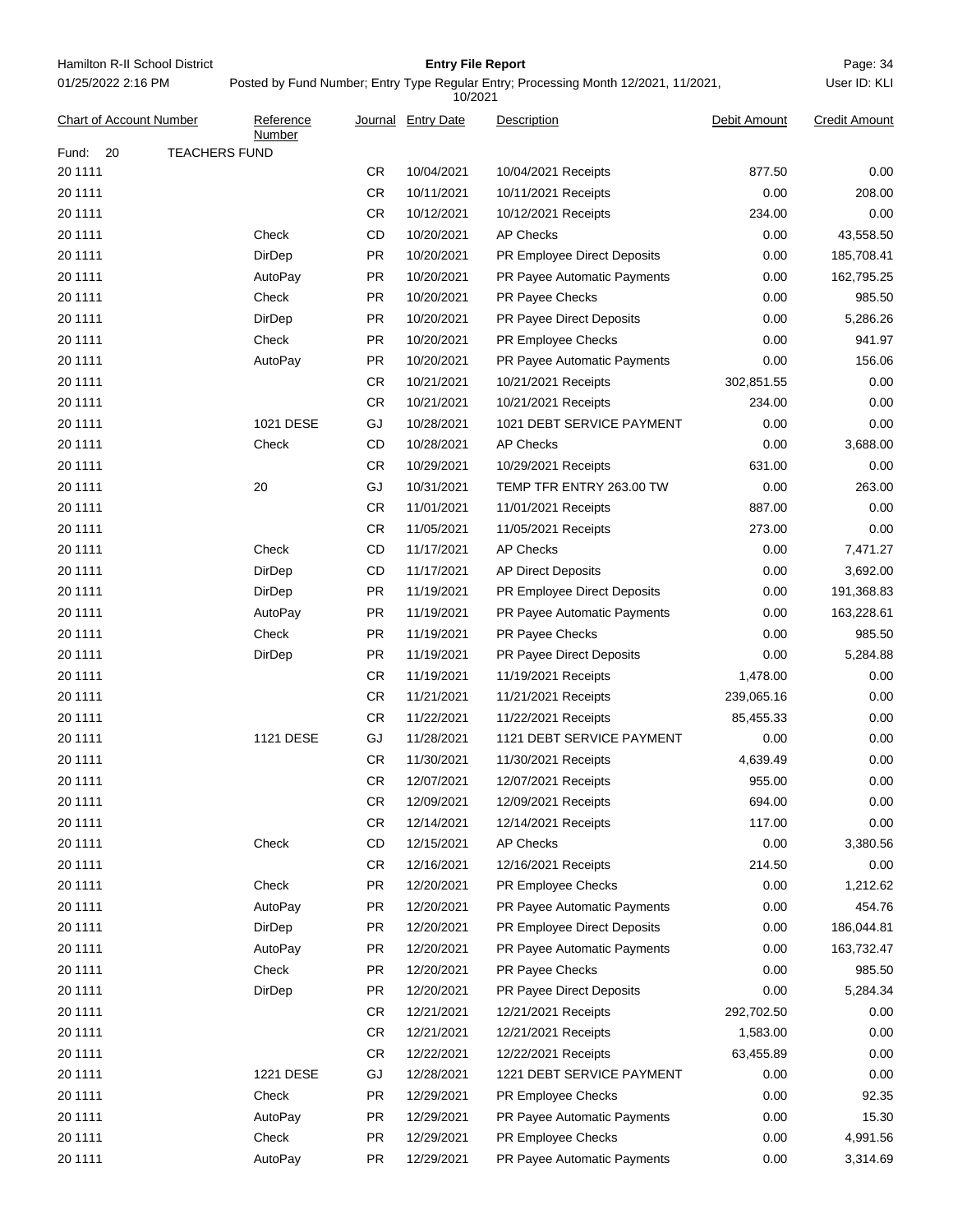| 01/25/2022 2:16 PM<br>Posted by Fund Number; Entry Type Regular Entry; Processing Month 12/2021, 11/2021,<br>10/2021<br><b>Chart of Account Number</b><br>Reference<br>Journal Entry Date<br>Description<br>Debit Amount | User ID: KLI<br><b>Credit Amount</b> |
|--------------------------------------------------------------------------------------------------------------------------------------------------------------------------------------------------------------------------|--------------------------------------|
|                                                                                                                                                                                                                          |                                      |
| Number                                                                                                                                                                                                                   |                                      |
| 20 21 51<br><b>PR Checks</b><br><b>PR</b><br>10/20/2021<br>PR Tax Payable<br>3,982.66                                                                                                                                    | 19,374.69                            |
| PR Checks<br>20 2151<br>PR.<br>10/20/2021<br>PR Payee Payable<br>15,392.03                                                                                                                                               | 0.00                                 |
| PR Checks<br>20 21 51<br>PR.<br>11/19/2021<br>PR Tax Payable<br>3,968.15                                                                                                                                                 | 19,544.62                            |
| 20 2151<br><b>PR Checks</b><br><b>PR</b><br>11/19/2021<br>PR Payee Payable<br>15,576.47                                                                                                                                  | 0.00                                 |
| 20 21 51<br>PR Checks<br>PR<br>12/20/2021<br>15,588.68<br>PR Payee Payable                                                                                                                                               | 0.00                                 |
| 20 21 51<br><b>PR Checks</b><br>PR<br>12/20/2021<br>PR Tax Payable<br>4,030.35                                                                                                                                           | 19,619.03                            |
| PR<br>20 21 51<br>PR Checks<br>12/29/2021<br>PR Tax Payable<br>136.68                                                                                                                                                    | 1,014.51                             |
| 20 2151<br><b>PR Checks</b><br>PR<br>12/29/2021<br>PR Payee Payable<br>877.83                                                                                                                                            | 0.00                                 |
| 20 2152<br>PR Checks<br>PR<br>10/20/2021<br>858.82<br>PR Payee Payable                                                                                                                                                   | 0.00                                 |
| PR Checks<br>20 2152<br>PR.<br>10/20/2021<br>PR Tax Payable<br>356.26                                                                                                                                                    | 1,215.08                             |
| 20 2152<br><b>PR Checks</b><br>PR<br>10/20/2021<br>PR Tax Payable<br>0.00                                                                                                                                                | 126.48                               |
| 20 2152<br><b>PR Checks</b><br><b>PR</b><br>10/20/2021<br>PR Payee Payable<br>126.48                                                                                                                                     | 0.00                                 |
| 20 2152<br>PR Checks<br>PR<br>11/19/2021<br>1,742.10<br>PR Payee Payable                                                                                                                                                 | 0.00                                 |
| 20 2152<br><b>PR Checks</b><br>PR<br>11/19/2021<br>PR Tax Payable<br>0.30                                                                                                                                                | 1,742.40                             |
| PR<br>0.00<br>20 2152<br>PR Checks<br>12/20/2021<br>PR Tax Payable                                                                                                                                                       | 1,058.14                             |
| 20 2152<br><b>PR Checks</b><br>PR<br>12/20/2021<br>1,058.14<br>PR Payee Payable                                                                                                                                          | 0.00                                 |
| 20 2152<br>PR Checks<br>PR<br>12/20/2021<br>PR Tax Payable<br>0.00                                                                                                                                                       | 19.84                                |
| 20 2152<br><b>PR Checks</b><br>PR.<br>12/20/2021<br>PR Payee Payable<br>19.84                                                                                                                                            | 0.00                                 |
| 20 2152<br><b>PR Checks</b><br>PR<br>12/29/2021<br>PR Tax Payable<br>0.00                                                                                                                                                | 12.40                                |
| 20 2152<br><b>PR Checks</b><br>PR<br>12/29/2021<br>PR Payee Payable<br>12.40                                                                                                                                             | 0.00                                 |
| 20 2153<br>PR Checks<br>PR<br>10/20/2021<br>29.58<br>PR Payee Payable                                                                                                                                                    | 0.00                                 |
| 0.00<br>20 2153<br><b>PR Checks</b><br>PR<br>10/20/2021<br>PR Tax Payable                                                                                                                                                | 29.58                                |
| PR<br>20 2153<br>PR Checks<br>10/20/2021<br>PR Tax Payable<br>443.90                                                                                                                                                     | 7,974.70                             |
| 20 2153<br><b>PR Checks</b><br>PR<br>10/20/2021<br>7,530.80<br>PR Payee Payable                                                                                                                                          | 0.00                                 |
| 20 2153<br>PR Checks<br>PR<br>11/19/2021<br>PR Tax Payable<br>443.70                                                                                                                                                     | 8,047.50                             |
| 20 2153<br>PR Checks<br>PR.<br>11/19/2021<br>PR Payee Payable<br>7,603.80                                                                                                                                                | 0.00                                 |
| 20 2153<br>PR Checks<br>PR<br>12/20/2021<br>PR Payee Payable<br>41.76                                                                                                                                                    | 0.00                                 |
| 0.00<br>20 2153<br>PR Checks<br>PR<br>12/20/2021<br>PR Tax Payable                                                                                                                                                       | 41.76                                |
| <b>PR</b><br><b>PR Checks</b><br>12/20/2021<br>7,562.20<br>20 2153<br>PR Payee Payable                                                                                                                                   | 0.00                                 |
| 443.68<br>20 2153<br>PR Checks<br>PR<br>12/20/2021<br>PR Tax Payable                                                                                                                                                     | 8,005.88                             |
| PR Checks<br>PR<br>2.90<br>20 2153<br>12/29/2021<br>PR Payee Payable                                                                                                                                                     | 0.00                                 |
| 0.00<br>20 2153<br>PR Checks<br>PR<br>12/29/2021<br>PR Tax Payable                                                                                                                                                       | 2.90                                 |
| 20 2153<br>PR Checks<br>PR<br>12/29/2021<br>PR Payee Payable<br>210.74                                                                                                                                                   | 0.00                                 |
| PR Checks<br>0.00<br>20 2153<br>PR<br>12/29/2021<br>PR Tax Payable                                                                                                                                                       | 210.74                               |
| PR Checks<br>PR<br>20 2155<br>10/20/2021<br>PR Payee Payable<br>6,180.18                                                                                                                                                 | 0.00                                 |
| 20 2155<br><b>PR Checks</b><br>PR<br>10/20/2021<br>PR Tax Payable<br>1,663.86                                                                                                                                            | 7,844.04                             |
| 20 2155<br>PR Checks<br>PR<br>11/19/2021<br>PR Payee Payable<br>6,191.17                                                                                                                                                 | 0.00                                 |
| PR Checks<br>20 2155<br>PR<br>11/19/2021<br>PR Tax Payable<br>1,652.34                                                                                                                                                   | 7,843.51                             |
| PR Checks<br>20 2155<br>PR<br>12/20/2021<br>PR Tax Payable<br>1,688.46                                                                                                                                                   | 7,934.52                             |
| 20 2155<br>PR Checks<br>PR<br>12/20/2021<br>PR Payee Payable<br>6,246.06                                                                                                                                                 | 0.00                                 |
| 20 2155<br>PR Checks<br>PR<br>12/29/2021<br>PR Tax Payable<br>41.73                                                                                                                                                      | 309.73                               |
| PR Checks<br>20 2155<br>PR<br>12/29/2021<br>PR Payee Payable<br>268.00                                                                                                                                                   | 0.00                                 |
| PR Checks<br>PR<br>20 2156<br>10/20/2021<br>PR Payee Payable<br>41,648.05                                                                                                                                                | 0.00                                 |
| 0.00<br>20 2156<br><b>PR Checks</b><br>PR<br>10/20/2021<br>PR Deduction Payable                                                                                                                                          | 41,648.05                            |
| 20 2156<br>PR Checks<br>PR<br>11/19/2021<br>PR Deduction Payable<br>0.00                                                                                                                                                 | 41,613.43                            |
| PR Checks<br>20 2156<br>PR<br>11/19/2021<br>PR Payee Payable<br>41,613.43                                                                                                                                                | 0.00                                 |
| PR Checks<br>20 2156<br>PR<br>12/20/2021<br>PR Payee Payable<br>41,599.91                                                                                                                                                | 0.00                                 |
| 20 2156<br>PR Checks<br>0.00<br>PR<br>12/20/2021<br>PR Deduction Payable                                                                                                                                                 | 41,599.91                            |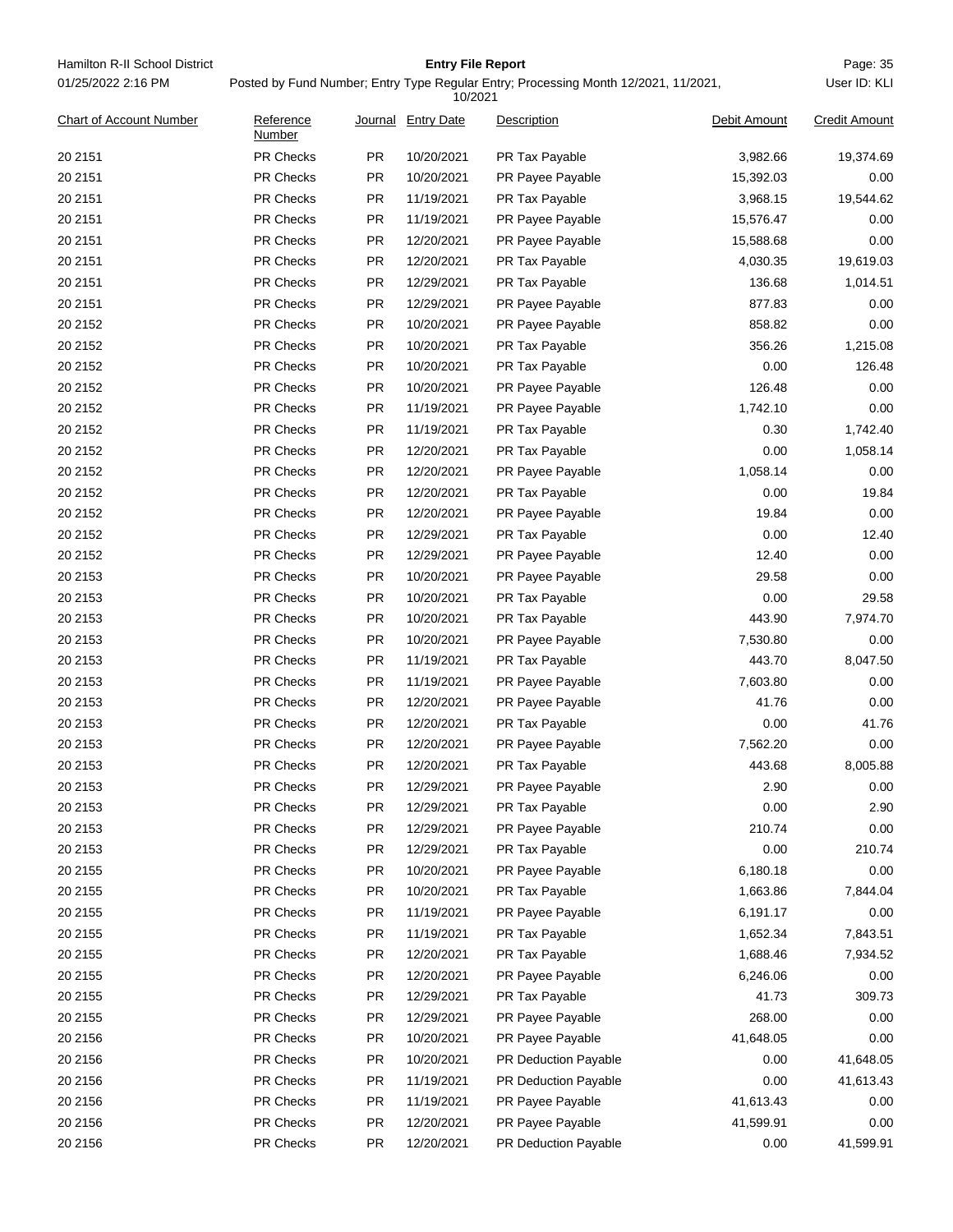| Hamilton R-II School District  |                                                                                                |           | <b>Entry File Report</b> |                                   |              | Page: 36             |  |
|--------------------------------|------------------------------------------------------------------------------------------------|-----------|--------------------------|-----------------------------------|--------------|----------------------|--|
| 01/25/2022 2:16 PM             | Posted by Fund Number; Entry Type Regular Entry; Processing Month 12/2021, 11/2021,<br>10/2021 |           |                          |                                   |              |                      |  |
| <b>Chart of Account Number</b> | Reference<br>Number                                                                            |           | Journal Entry Date       | Description                       | Debit Amount | <b>Credit Amount</b> |  |
| 20 2158                        | PR Checks                                                                                      | <b>PR</b> | 10/20/2021               | PR Deduction Payable              | 0.00         | 86,351.30            |  |
| 20 2158                        | <b>PR Checks</b>                                                                               | <b>PR</b> | 10/20/2021               | PR Payee Payable                  | 86,351.30    | 0.00                 |  |
| 20 2158                        | 20                                                                                             | GJ        | 10/31/2021               | TEMP TFR ENTRY 263.00 TW          | 263.00       | 0.00                 |  |
| 20 2158                        | PR Checks                                                                                      | <b>PR</b> | 11/19/2021               | PR Payee Payable                  | 85,680.44    | 0.00                 |  |
| 20 2158                        | <b>PR Checks</b>                                                                               | <b>PR</b> | 11/19/2021               | PR Deduction Payable              | 0.00         | 85,680.44            |  |
| 20 2158                        | PR Checks                                                                                      | <b>PR</b> | 12/20/2021               | PR Deduction Payable              | 0.00         | 86,864.60            |  |
| 20 2158                        | PR Checks                                                                                      | PR        | 12/20/2021               | PR Payee Payable                  | 86,864.60    | 0.00                 |  |
| 20 2158                        | PR Checks                                                                                      | PR        | 12/20/2021               | <b>PR Deduction Payable</b>       | 0.00         | 371.20               |  |
| 20 2158                        | PR Checks                                                                                      | <b>PR</b> | 12/20/2021               | PR Payee Payable                  | 371.20       | 0.00                 |  |
| 20 2158                        | PR Checks                                                                                      | <b>PR</b> | 12/29/2021               | PR Payee Payable                  | 1,958.12     | 0.00                 |  |
| 20 2158                        | PR Checks                                                                                      | PR        | 12/29/2021               | PR Deduction Payable              | 0.00         | 1,958.12             |  |
| 20 2159                        | PR Checks                                                                                      | PR        | 10/20/2021               | PR Payee Payable                  | 20.92        | 0.00                 |  |
| 20 2159                        | <b>PR Checks</b>                                                                               | <b>PR</b> | 10/20/2021               | PR Deduction Payable              | 0.00         | 20.92                |  |
| 20 2159                        | PR Checks                                                                                      | <b>PR</b> | 11/19/2021               | PR Deduction Payable              | 0.00         | 8.24                 |  |
| 20 2159                        | PR Checks                                                                                      | PR        | 11/19/2021               | PR Payee Payable                  | 8.24         | 0.00                 |  |
| 20 2159                        | PR Checks                                                                                      | PR        | 12/20/2021               | PR Payee Payable                  | 21.96        | 0.00                 |  |
| 20 2159                        | PR Checks                                                                                      | <b>PR</b> | 12/20/2021               | PR Deduction Payable              | 0.00         | 21.96                |  |
| 20 21 61                       | PR Checks                                                                                      | <b>PR</b> | 10/20/2021               | PR Deduction Payable              | 0.00         | 8,369.91             |  |
| 20 21 61                       | PR Checks                                                                                      | PR        | 10/20/2021               | PR Payee Payable                  | 8,369.91     | 0.00                 |  |
| 20 21 61                       | PR Checks                                                                                      | PR        | 11/19/2021               | PR Payee Payable                  | 8,368.34     | 0.00                 |  |
| 20 21 61                       | <b>PR Checks</b>                                                                               | <b>PR</b> | 11/19/2021               | PR Deduction Payable              | 0.00         | 8,368.34             |  |
| 20 21 61                       | PR Checks                                                                                      | <b>PR</b> | 12/20/2021               | PR Payee Payable                  | 8,367.72     | 0.00                 |  |
| 20 21 61                       | PR Checks                                                                                      | PR        | 12/20/2021               | PR Deduction Payable              | 0.00         | 8,367.72             |  |
| 20 21 61                       | PR Checks                                                                                      | PR        | 12/29/2021               | PR Deduction Payable              | 0.00         | 45.30                |  |
| 20 21 62                       | PR Checks                                                                                      | <b>PR</b> | 10/20/2021               | PR Payee Payable                  | 2,715.00     | 0.00                 |  |
| 20 21 62                       | PR Checks                                                                                      | <b>PR</b> | 10/20/2021               | PR Deduction Payable              | 0.00         | 2,715.00             |  |
| 20 21 62                       | PR Checks                                                                                      | <b>PR</b> | 11/19/2021               | PR Deduction Payable              | 0.00         | 2,715.00             |  |
| 20 21 62                       | PR Checks                                                                                      | <b>PR</b> | 11/19/2021               | PR Payee Payable                  | 2,715.00     | 0.00                 |  |
| 20 21 62                       | PR Checks                                                                                      | PR.       | 12/20/2021               | PR Payee Payable                  | 2,715.00     | 0.00                 |  |
| 20 21 62                       | <b>PR Checks</b>                                                                               | PR.       | 12/20/2021               | PR Deduction Payable              | 0.00         | 2,715.00             |  |
| 20 3119                        | 6                                                                                              | GJ        | 10/31/2021               | RECLASS LJ, SS STIPEND TO<br>GATE | 0.00         | 66.90                |  |
| 20 5113 0000 000 00000         | 1021-5112                                                                                      | CR        | 10/21/2021               | PROP C MONEY                      | 0.00         | 60,215.55            |  |
| 20 5113 0000 000 00000         | 1121-5112                                                                                      | CR        | 11/22/2021               | <b>PROP C MONEY</b>               | 0.00         | 85,455.33            |  |
| 20 5113 0000 000 00000         | 1221-5112                                                                                      | CR        | 12/22/2021               | PROP C MONEY                      | 0.00         | 63,455.89            |  |
| 20 5182 4020 000 00000         | 2021210045                                                                                     | CR        | 10/04/2021               | PK TUITION 10/1/21                | 0.00         | 877.50               |  |
| 20 5182 4020 000 00000         | 2021210112                                                                                     | CR.       | 10/11/2021               | PK REFUND BRINGUS FOR<br>MILLER   | 208.00       | 0.00                 |  |
| 20 5182 4020 000 00000         | 2021210124                                                                                     | CR        | 10/12/2021               | PK TUITION 10/4/21                | 0.00         | 234.00               |  |
| 20 5182 4020 000 00000         | 2021210212                                                                                     | CR        | 10/21/2021               | PK TUITION                        | 0.00         | 234.00               |  |
| 20 5182 4020 000 00000         | 2021210291                                                                                     | CR.       | 10/29/2021               | PK TUITION                        | 0.00         | 631.00               |  |
| 20 5182 4020 000 00000         | 2021211014                                                                                     | CR        | 11/01/2021               | PK TUITION                        | 0.00         | 887.00               |  |
| 20 5182 4020 000 00000         | 2021211051                                                                                     | CR        | 11/05/2021               | PK TUITION                        | 0.00         | 273.00               |  |
| 20 5182 4020 000 00000         | 2021211195                                                                                     | CR        | 11/19/2021               | PK TUITION                        | 0.00         | 189.00               |  |
| 20 5182 4020 000 00000         | 2021211196                                                                                     | CR        | 11/19/2021               | PK TUITION                        | 0.00         | 611.00               |  |
| 20 5182 4020 000 00000         | 2021211193                                                                                     | CR        | 11/19/2021               | PK TUITION                        | 0.00         | 410.50               |  |
| 20 5182 4020 000 00000         | 2021211191                                                                                     | CR        | 11/19/2021               | PK TUITION                        | 0.00         | 267.50               |  |
| 20 5182 4020 000 00000         | 2021211301                                                                                     | CR.       | 11/30/2021               | PK TUITION                        | 0.00         | 195.00               |  |
| 20 5182 4020 000 00000         | 2021212071                                                                                     | CR.       | 12/07/2021               | PK TUITION                        | 0.00         | 955.00               |  |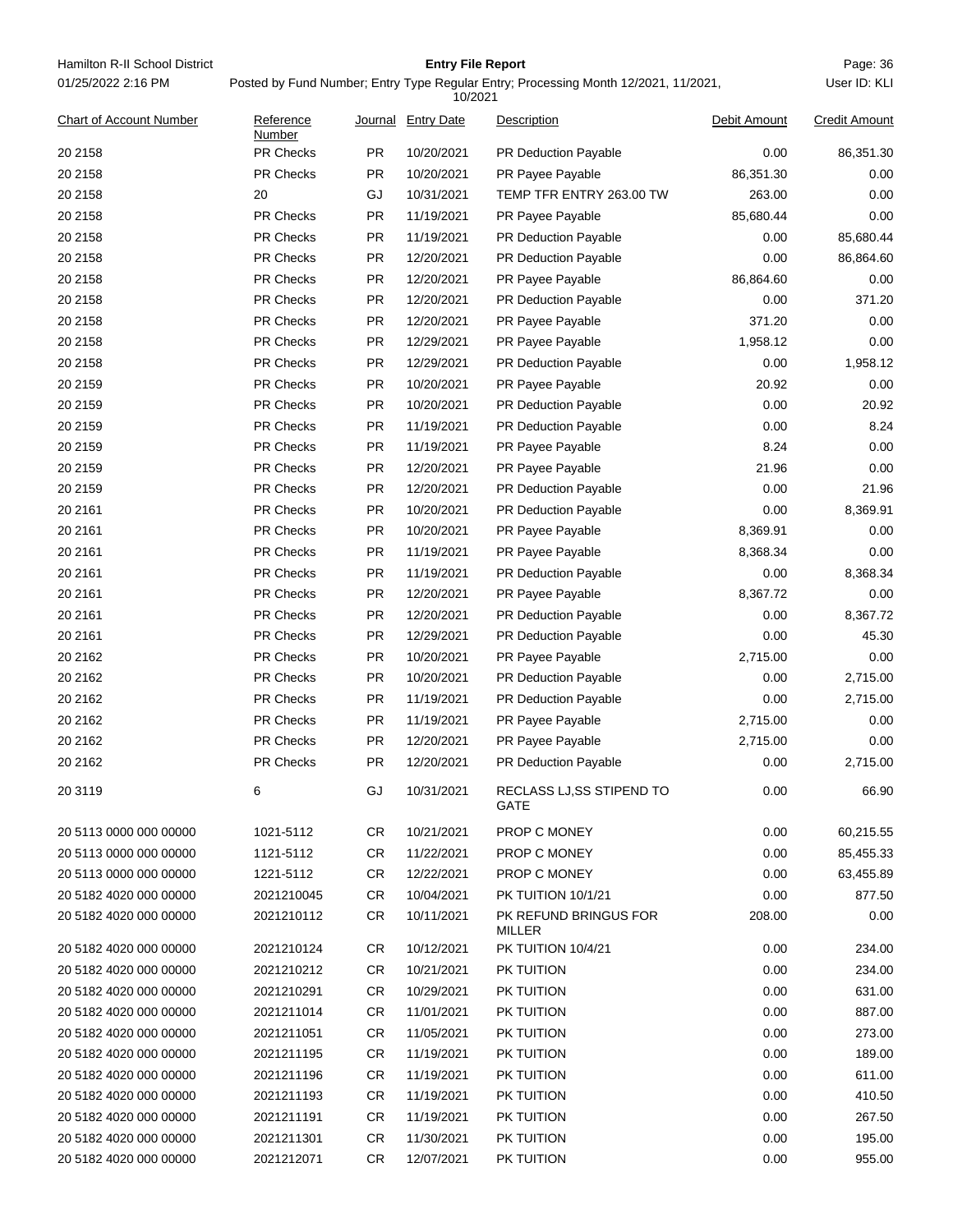Hamilton R-II School District **Entry File Report Entry File Report** Page: 37 01/25/2022 2:16 PM

## **Entry File Report**

Posted by Fund Number; Entry Type Regular Entry; Processing Month 12/2021, 11/2021,

|                               |                     |           | 10/2021            |                             |              |                      |
|-------------------------------|---------------------|-----------|--------------------|-----------------------------|--------------|----------------------|
| Chart of Account Number       | Reference<br>Number |           | Journal Entry Date | Description                 | Debit Amount | <b>Credit Amount</b> |
| 20 5182 4020 000 00000        | 2021212093          | CR.       | 12/09/2021         | PK TUITION                  | 0.00         | 234.00               |
| 20 5182 4020 000 00000        | 2021212092          | <b>CR</b> | 12/09/2021         | PK TUITION                  | 0.00         | 460.00               |
| 20 5182 4020 000 00000        | 2021212145          | <b>CR</b> | 12/14/2021         | PK TUITION                  | 0.00         | 117.00               |
| 20 5182 4020 000 00000        | 2021212161          | CR        | 12/16/2021         | PK TUITION                  | 0.00         | 214.50               |
| 20 5182 4020 000 00000        | 2021212213          | <b>CR</b> | 12/21/2021         | PK TUITION                  | 0.00         | 784.00               |
| 20 5182 4020 000 00000        | 2021212214          | CR.       | 12/21/2021         | PK TUITION                  | 0.00         | 799.00               |
| 20 5311 0000 000 00000        | 1021-5310           | <b>CR</b> | 10/21/2021         | <b>BASIC FORMULA STATE</b>  | 0.00         | 242,636.00           |
| 20 5311 0000 000 00000        | 1021 DESE           | GJ        | 10/28/2021         | 1021 DEBT SERVICE PAYMENT   | 0.00         | 0.00                 |
| 20 5311 0000 000 00000        | 1121-5310           | <b>CR</b> | 11/21/2021         | <b>BASIC FORMULA STATE</b>  | 0.00         | 239,065.16           |
| 20 5311 0000 000 00000        | 1121 DESE           | GJ        | 11/28/2021         | 1121 DEBT SERVICE PAYMENT   | 0.00         | 0.00                 |
| 20 5311 0000 000 00000        | 1221-5310           | <b>CR</b> | 12/21/2021         | <b>BASIC FORMULA STATE</b>  | 0.00         | 249,292.00           |
| 20 5311 0000 000 00000        | 1221 DESE           | GJ        | 12/28/2021         | 1221 DEBT SERVICE PAYMENT   | 0.00         | 0.00                 |
| 20 5451 0000 000 45100        | 1021-5451           | <b>CR</b> | 10/21/2021         | <b>TITLE I MONEY</b>        | 0.00         | 0.00                 |
| 20 5451 0000 000 45100        | 1021-5451           | CR.       | 11/21/2021         | <b>TITLE I MONEY</b>        | 0.00         | 0.00                 |
| 20 5451 0000 000 45100        | 1221-5451           | <b>CR</b> | 12/21/2021         | <b>TITLE I MONEY</b>        | 0.00         | 40,307.22            |
| 20 5461 0000 000 46100        | 1021-5461           | <b>CR</b> | 10/21/2021         | <b>TITLE IV.A MONEY</b>     | 0.00         | 0.00                 |
| 20 5461 0000 000 46100        | 1021-5461           | <b>CR</b> | 11/21/2021         | TITLE IV.A MONEY            | 0.00         | 0.00                 |
| 20 5461 0000 000 46100        | 1221-5461           | CR        | 12/21/2021         | TITLE IV.A MONEY            | 0.00         | 3,103.28             |
| 20 5811 3000 000 00000        | 2021211304          | <b>CR</b> | 11/30/2021         | <b>CLINTON R3 TAX</b>       | 0.00         | 4,444.49             |
| 20 1111 6111 4020 3 00000 000 | <b>PR Checks</b>    | <b>PR</b> | 10/20/2021         | PR Salary Expense           | 67,274.12    | 0.00                 |
| 20 1111 6111 4020 3 00000 000 | <b>PR Checks</b>    | PR.       | 11/19/2021         | PR Salary Expense           | 67,274.12    | 0.00                 |
| 20 1111 6111 4020 3 00000 000 | <b>PR Checks</b>    | <b>PR</b> | 12/20/2021         | PR Salary Expense           | 67,274.12    | 0.00                 |
| 20 1111 6121 4020 3 00000 000 | <b>PR Checks</b>    | <b>PR</b> | 10/20/2021         | PR Salary Expense           | 1,550.00     | 0.00                 |
| 20 1111 6121 4020 3 00000 000 | <b>PR Checks</b>    | <b>PR</b> | 11/19/2021         | PR Salary Expense           | 1,000.00     | 0.00                 |
| 20 1111 6121 4020 3 00000 000 | <b>PR Checks</b>    | <b>PR</b> | 12/20/2021         | PR Salary Expense           | 1,400.00     | 0.00                 |
| 20 1111 6211 4020 3 00000 000 | <b>PR Checks</b>    | <b>PR</b> | 10/20/2021         | <b>PR Deduction Expense</b> | 11,147.21    | 0.00                 |
| 20 1111 6211 4020 3 00000 000 | <b>PR Checks</b>    | <b>PR</b> | 11/19/2021         | <b>PR Deduction Expense</b> | 11,147.22    | 0.00                 |
| 20 1111 6211 4020 3 00000 000 | PR Checks           | <b>PR</b> | 12/20/2021         | PR Deduction Expense        | 11,147.22    | 0.00                 |
| 20 1111 6231 4020 3 00000 000 | <b>PR Checks</b>    | <b>PR</b> | 10/20/2021         | PR Tax Expense              | 96.10        | 0.00                 |
| 20 1111 6231 4020 3 00000 000 | <b>PR Checks</b>    | <b>PR</b> | 11/19/2021         | PR Tax Expense              | 62.00        | 0.00                 |
| 20 1111 6231 4020 3 00000 000 | PR Checks           | <b>PR</b> | 12/20/2021         | PR Tax Expense              | 86.80        | 0.00                 |
| 20 1111 6232 4020 3 00000 000 | PR Checks           | <b>PR</b> | 10/20/2021         | PR Tax Expense              | 998.01       | 90.33                |
| 20 1111 6232 4020 3 00000 000 | PR Checks           | <b>PR</b> | 11/19/2021         | PR Tax Expense              | 990.01       | 90.32                |
| 20 1111 6232 4020 3 00000 000 | PR Checks           | <b>PR</b> | 12/20/2021         | PR Tax Expense              | 995.83       | 90.33                |
| 20 1111 6241 4020 3 00000 000 | <b>PR Checks</b>    | <b>PR</b> | 10/20/2021         | <b>PR Deduction Expense</b> | 9,676.77     | 0.00                 |
| 20 1111 6241 4020 3 00000 000 | PR Checks           | <b>PR</b> | 11/19/2021         | PR Deduction Expense        | 9,676.77     | 0.00                 |
| 20 1111 6241 4020 3 00000 000 | PR Checks           | <b>PR</b> | 12/20/2021         | PR Deduction Expense        | 9,676.77     | 0.00                 |
| 20 1131 6111 3000 3 00000 000 | PR Checks           | <b>PR</b> | 10/20/2021         | PR Salary Expense           | 29,741.28    | 0.00                 |
| 20 1131 6111 3000 3 00000 000 | <b>PR Checks</b>    | <b>PR</b> | 11/19/2021         | PR Salary Expense           | 29,825.03    | 0.00                 |
| 20 1131 6111 3000 3 00000 000 | PR Checks           | <b>PR</b> | 12/20/2021         | PR Salary Expense           | 29,938.78    | 0.00                 |
| 20 1131 6121 3000 3 00000 000 | PR Checks           | <b>PR</b> | 10/20/2021         | PR Salary Expense           | 100.00       | 0.00                 |
| 20 1131 6121 3000 3 00000 000 | PR Checks           | <b>PR</b> | 11/19/2021         | PR Salary Expense           | 1,050.00     | 0.00                 |
| 20 1131 6121 3000 3 00000 000 | <b>PR Checks</b>    | <b>PR</b> | 12/20/2021         | PR Salary Expense           | 600.00       | 0.00                 |
| 20 1131 6211 3000 3 00000 000 | PR Checks           | <b>PR</b> | 10/20/2021         | PR Deduction Expense        | 4,898.29     | 0.00                 |
| 20 1131 6211 3000 3 00000 000 | PR Checks           | PR        | 11/19/2021         | PR Deduction Expense        | 4,910.47     | 0.00                 |
| 20 1131 6211 3000 3 00000 000 | PR Checks           | <b>PR</b> | 12/20/2021         | PR Deduction Expense        | 4,926.97     | 0.00                 |
| 20 1131 6231 3000 3 00000 000 | PR Checks           | <b>PR</b> | 10/20/2021         | PR Tax Expense              | 32.87        | 133.20               |
| 20 1131 6231 3000 3 00000 000 | PR Checks           | <b>PR</b> | 11/19/2021         | PR Tax Expense              | 65.10        | 0.00                 |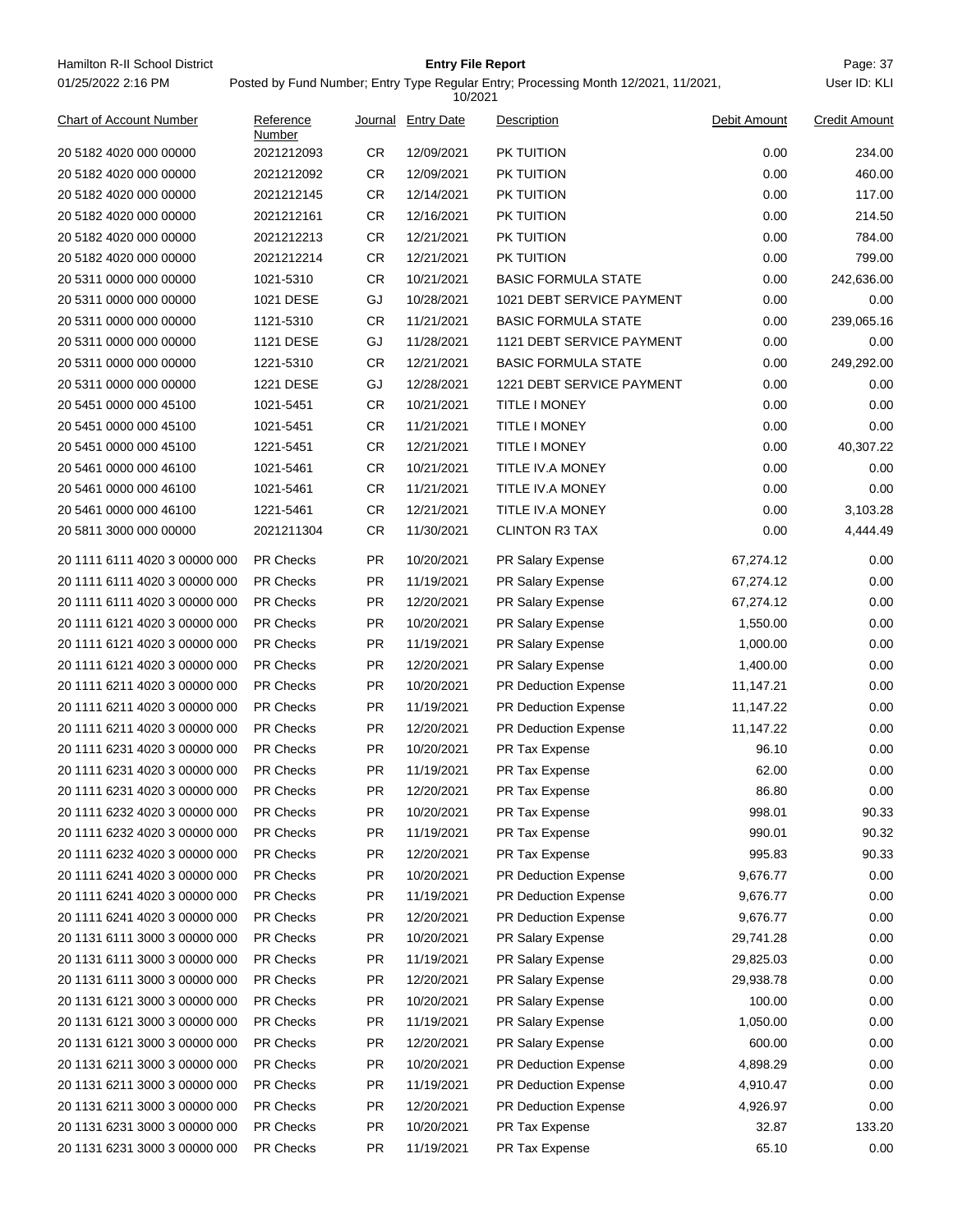Hamilton R-II School District **Entry File Report Entry File Report** Page: 38 01/25/2022 2:16 PM

## **Entry File Report**

# Posted by Fund Number; Entry Type Regular Entry; Processing Month 12/2021, 11/2021,

|                                |                     |           | 10/2021           |                             |              |                      |
|--------------------------------|---------------------|-----------|-------------------|-----------------------------|--------------|----------------------|
| <b>Chart of Account Number</b> | Reference<br>Number | Journal   | <b>Entry Date</b> | Description                 | Debit Amount | <b>Credit Amount</b> |
| 20 1131 6231 3000 3 00000 000  | <b>PR Checks</b>    | <b>PR</b> | 12/20/2021        | PR Tax Expense              | 37.20        | 0.00                 |
| 20 1131 6232 3000 3 00000 000  | <b>PR Checks</b>    | <b>PR</b> | 10/20/2021        | PR Tax Expense              | 432.68       | 17.57                |
| 20 1131 6232 3000 3 00000 000  | <b>PR Checks</b>    | <b>PR</b> | 11/19/2021        | PR Tax Expense              | 447.70       | 17.56                |
| 20 1131 6232 3000 3 00000 000  | <b>PR Checks</b>    | PR.       | 12/20/2021        | PR Tax Expense              | 442.79       | 17.56                |
| 20 1131 6241 3000 3 00000 000  | <b>PR Checks</b>    | PR.       | 10/20/2021        | <b>PR Deduction Expense</b> | 4,071.12     | 0.00                 |
| 20 1131 6241 3000 3 00000 000  | <b>PR Checks</b>    | PR        | 11/19/2021        | <b>PR Deduction Expense</b> | 4,071.12     | 0.00                 |
| 20 1131 6241 3000 3 00000 000  | <b>PR Checks</b>    | <b>PR</b> | 12/20/2021        | PR Deduction Expense        | 4,071.12     | 0.00                 |
| 20 1151 6111 1050 3 00000 000  | <b>PR Checks</b>    | <b>PR</b> | 10/20/2021        | PR Salary Expense           | 50,949.89    | 0.00                 |
| 20 1151 6111 1050 3 00000 000  | <b>PR Checks</b>    | <b>PR</b> | 11/19/2021        | PR Salary Expense           | 50,872.39    | 0.00                 |
| 20 1151 6111 1050 3 00000 000  | <b>PR Checks</b>    | PR        | 12/20/2021        | PR Salary Expense           | 50,837.39    | 0.00                 |
| 20 1151 6111 1050 3 00062 000  | <b>PR Checks</b>    | <b>PR</b> | 10/20/2021        | PR Salary Expense           | 1,306.42     | 0.00                 |
| 20 1151 6111 1050 3 00062 000  | <b>PR Checks</b>    | <b>PR</b> | 11/19/2021        | PR Salary Expense           | 1,306.42     | 0.00                 |
| 20 1151 6111 1050 3 00062 000  | <b>PR Checks</b>    | <b>PR</b> | 12/20/2021        | PR Salary Expense           | 1,306.42     | 0.00                 |
| 20 1151 6121 1050 3 00000 000  | <b>PR Checks</b>    | <b>PR</b> | 10/20/2021        | PR Salary Expense           | 950.00       | 0.00                 |
| 20 1151 6121 1050 3 00000 000  | <b>PR Checks</b>    | <b>PR</b> | 11/19/2021        | PR Salary Expense           | 800.00       | 0.00                 |
| 20 1151 6121 1050 3 00000 000  | <b>PR Checks</b>    | <b>PR</b> | 12/20/2021        | PR Salary Expense           | 550.00       | 0.00                 |
| 20 1151 6121 1050 3 00000 000  | <b>PR Checks</b>    | <b>PR</b> | 12/29/2021        | PR Salary Expense           | 100.00       | 0.00                 |
| 20 1151 6211 1050 3 00000 000  | <b>PR Checks</b>    | PR        | 10/20/2021        | PR Deduction Expense        | 8,115.49     | 0.00                 |
| 20 1151 6211 1050 3 00000 000  | <b>PR Checks</b>    | <b>PR</b> | 11/19/2021        | <b>PR Deduction Expense</b> | 8,105.82     | 0.00                 |
| 20 1151 6211 1050 3 00000 000  | PR Checks           | <b>PR</b> | 12/20/2021        | PR Deduction Expense        | 8,100.76     | 0.00                 |
| 20 1151 6211 1050 3 00062 000  | <b>PR Checks</b>    | <b>PR</b> | 10/20/2021        | <b>PR Deduction Expense</b> | 200.66       | 0.00                 |
| 20 1151 6211 1050 3 00062 000  | <b>PR Checks</b>    | <b>PR</b> | 11/19/2021        | <b>PR Deduction Expense</b> | 200.68       | 0.00                 |
| 20 1151 6211 1050 3 00062 000  | <b>PR Checks</b>    | <b>PR</b> | 12/20/2021        | PR Deduction Expense        | 200.68       | 0.00                 |
| 20 1151 6231 1050 3 00000 000  | <b>PR Checks</b>    | <b>PR</b> | 10/20/2021        | PR Tax Expense              | 157.58       | 0.00                 |
| 20 1151 6231 1050 3 00000 000  | <b>PR Checks</b>    | <b>PR</b> | 11/19/2021        | PR Tax Expense              | 148.28       | 0.00                 |
| 20 1151 6231 1050 3 00000 000  | <b>PR Checks</b>    | PR        | 12/20/2021        | PR Tax Expense              | 132.78       | 0.00                 |
| 20 1151 6231 1050 3 00000 000  | <b>PR Checks</b>    | <b>PR</b> | 12/29/2021        | PR Tax Expense              | 6.20         | 0.00                 |
| 20 1151 6232 1050 3 00000 000  | PR Checks           | <b>PR</b> | 10/20/2021        | PR Tax Expense              | 752.55       | 45.12                |
| 20 1151 6232 1050 3 00000 000  | <b>PR Checks</b>    | <b>PR</b> | 11/19/2021        | PR Tax Expense              | 749.24       | 45.35                |
| 20 1151 6232 1050 3 00000 000  | <b>PR Checks</b>    | PR        | 12/20/2021        | PR Tax Expense              | 745.12       | 45.36                |
| 20 1151 6232 1050 3 00000 000  | <b>PR Checks</b>    | <b>PR</b> | 12/29/2021        | <b>PR Tax Expense</b>       | 1.45         | 0.00                 |
| 20 1151 6232 1050 3 00062 000  | <b>PR Checks</b>    | <b>PR</b> | 10/20/2021        | PR Tax Expense              | 18.94        | 0.40                 |
| 20 1151 6232 1050 3 00062 000  | PR Checks           | <b>PR</b> | 11/19/2021        | PR Tax Expense              | 18.93        | 0.40                 |
| 20 1151 6232 1050 3 00062 000  | PR Checks           | <b>PR</b> | 12/20/2021        | PR Tax Expense              | 18.93        | 0.40                 |
| 20 1151 6241 1050 3 00000 000  | <b>PR Checks</b>    | <b>PR</b> | 10/20/2021        | PR Deduction Expense        | 6,659.56     | 0.00                 |
| 20 1151 6241 1050 3 00000 000  | 4                   | GJ        | 10/31/2021        | RECLASS AK SB TO HS EXP     | 11.11        | 0.00                 |
| 20 1151 6241 1050 3 00000 000  | PR Checks           | <b>PR</b> | 11/19/2021        | PR Deduction Expense        | 6,670.67     | 0.00                 |
| 20 1151 6241 1050 3 00000 000  | PR Checks           | <b>PR</b> | 12/20/2021        | PR Deduction Expense        | 6,670.67     | 0.00                 |
| 20 1151 6241 1050 3 00062 000  | <b>PR Checks</b>    | <b>PR</b> | 10/20/2021        | PR Deduction Expense        | 77.98        | 0.00                 |
| 20 1151 6241 1050 3 00062 000  | PR Checks           | <b>PR</b> | 11/19/2021        | PR Deduction Expense        | 77.98        | 0.00                 |
| 20 1151 6241 1050 3 00062 000  | PR Checks           | <b>PR</b> | 12/20/2021        | PR Deduction Expense        | 77.98        | 0.00                 |
| 20 1221 6111 1050 3 12210 000  | PR Checks           | <b>PR</b> | 10/20/2021        | PR Salary Expense           | 6,458.33     | 0.00                 |
| 20 1221 6111 1050 3 12210 000  | <b>PR Checks</b>    | <b>PR</b> | 11/19/2021        | PR Salary Expense           | 6,458.33     | 0.00                 |
| 20 1221 6111 1050 3 12210 000  | PR Checks           | <b>PR</b> | 12/20/2021        | PR Salary Expense           | 6,458.33     | 0.00                 |
| 20 1221 6111 3000 3 12210 000  | PR Checks           | <b>PR</b> | 10/20/2021        | PR Salary Expense           | 7,612.50     | 0.00                 |
| 20 1221 6111 3000 3 12210 000  | PR Checks           | PR        | 11/19/2021        | PR Salary Expense           | 7,612.50     | 0.00                 |
| 20 1221 6111 3000 3 12210 000  | <b>PR Checks</b>    | <b>PR</b> | 12/20/2021        | PR Salary Expense           | 7,612.50     | 0.00                 |
| 20 1221 6111 4020 3 12210 000  | PR Checks           | <b>PR</b> | 10/20/2021        | PR Salary Expense           | 7,651.88     | 0.00                 |
| 20 1221 6111 4020 3 12210 000  | PR Checks           | PR        | 11/19/2021        | PR Salary Expense           | 7,651.88     | 0.00                 |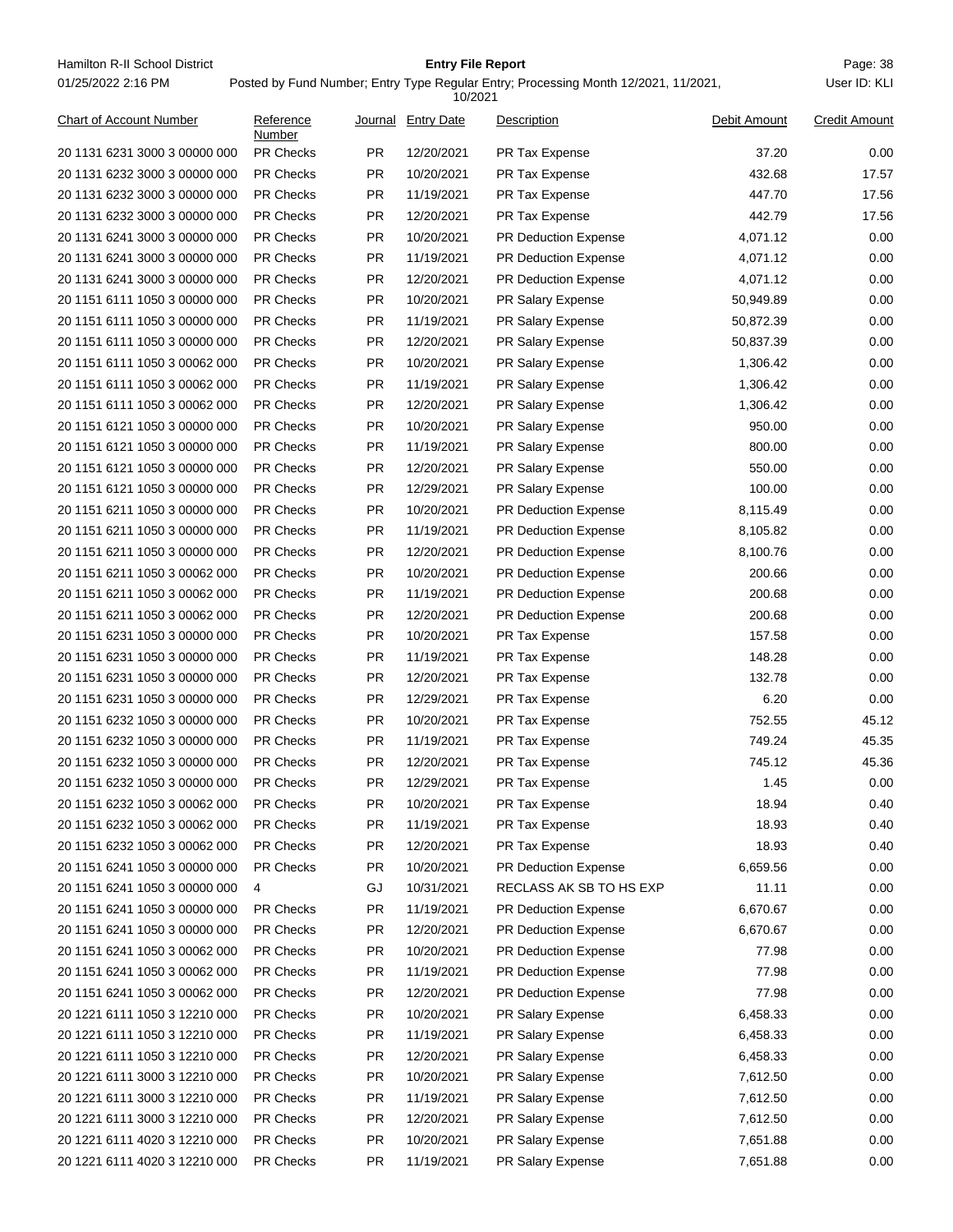Hamilton R-II School District **Entry File Report Entry File Report** Page: 39 01/25/2022 2:16 PM

## **Entry File Report**

Posted by Fund Number; Entry Type Regular Entry; Processing Month 12/2021, 11/2021,

|                                |                     |           | 10/2021            |                             |              |                      |
|--------------------------------|---------------------|-----------|--------------------|-----------------------------|--------------|----------------------|
| <b>Chart of Account Number</b> | Reference<br>Number |           | Journal Entry Date | Description                 | Debit Amount | <b>Credit Amount</b> |
| 20 1221 6111 4020 3 12210 000  | <b>PR Checks</b>    | <b>PR</b> | 12/20/2021         | PR Salary Expense           | 7,651.88     | 0.00                 |
| 20 1221 6111 4020 3 12210 000  | <b>PR Checks</b>    | <b>PR</b> | 12/29/2021         | <b>PR Salary Expense</b>    | 7,267.12     | 0.00                 |
| 20 1221 6121 1050 3 12210 000  | <b>PR Checks</b>    | <b>PR</b> | 11/19/2021         | PR Salary Expense           | 200.00       | 0.00                 |
| 20 1221 6121 1050 3 12210 000  | <b>PR Checks</b>    | <b>PR</b> | 12/20/2021         | PR Salary Expense           | 100.00       | 0.00                 |
| 20 1221 6121 3000 3 12210 000  | <b>PR Checks</b>    | <b>PR</b> | 11/19/2021         | PR Salary Expense           | 600.00       | 0.00                 |
| 20 1221 6121 3000 3 12210 000  | <b>PR Checks</b>    | <b>PR</b> | 12/20/2021         | PR Salary Expense           | 500.00       | 0.00                 |
| 20 1221 6121 4020 3 12210 000  | <b>PR Checks</b>    | <b>PR</b> | 10/20/2021         | PR Salary Expense           | 450.00       | 0.00                 |
| 20 1221 6121 4020 3 12210 000  | <b>PR Checks</b>    | <b>PR</b> | 11/19/2021         | PR Salary Expense           | 450.00       | 0.00                 |
| 20 1221 6121 4020 3 12210 000  | <b>PR Checks</b>    | <b>PR</b> | 12/20/2021         | PR Salary Expense           | 350.00       | 0.00                 |
| 20 1221 6211 1050 3 12210 000  | PR Checks           | <b>PR</b> | 10/20/2021         | <b>PR Deduction Expense</b> | 1,086.19     | 0.00                 |
| 20 1221 6211 1050 3 12210 000  | <b>PR Checks</b>    | <b>PR</b> | 11/19/2021         | <b>PR Deduction Expense</b> | 1,086.19     | 0.00                 |
| 20 1221 6211 1050 3 12210 000  | <b>PR Checks</b>    | <b>PR</b> | 12/20/2021         | <b>PR Deduction Expense</b> | 1,086.18     | 0.00                 |
| 20 1221 6211 3000 3 12210 000  | <b>PR Checks</b>    | <b>PR</b> | 10/20/2021         | <b>PR Deduction Expense</b> | 1,253.54     | 0.00                 |
| 20 1221 6211 3000 3 12210 000  | <b>PR Checks</b>    | <b>PR</b> | 11/19/2021         | <b>PR Deduction Expense</b> | 1,253.54     | 0.00                 |
| 20 1221 6211 3000 3 12210 000  | PR Checks           | <b>PR</b> | 12/20/2021         | PR Deduction Expense        | 1,253.52     | 0.00                 |
| 20 1221 6211 4020 3 12210 000  | <b>PR Checks</b>    | <b>PR</b> | 10/20/2021         | <b>PR Deduction Expense</b> | 1,194.87     | 0.00                 |
| 20 1221 6211 4020 3 12210 000  | <b>PR Checks</b>    | <b>PR</b> | 11/19/2021         | PR Deduction Expense        | 1,194.87     | 0.00                 |
| 20 1221 6211 4020 3 12210 000  | PR Checks           | <b>PR</b> | 12/20/2021         | <b>PR Deduction Expense</b> | 1,194.87     | 0.00                 |
| 20 1221 6211 4020 3 12210 000  | <b>PR Checks</b>    | <b>PR</b> | 12/29/2021         | <b>PR Deduction Expense</b> | 979.06       | 0.00                 |
| 20 1221 6231 1050 3 12210 000  | PR Checks           | <b>PR</b> | 11/19/2021         | PR Tax Expense              | 12.40        | 0.00                 |
| 20 1221 6231 1050 3 12210 000  | <b>PR Checks</b>    | <b>PR</b> | 12/20/2021         | PR Tax Expense              | 6.20         | 0.00                 |
| 20 1221 6231 3000 3 12210 000  | <b>PR Checks</b>    | <b>PR</b> | 11/19/2021         | PR Tax Expense              | 37.20        | 0.00                 |
| 20 1221 6231 3000 3 12210 000  | <b>PR Checks</b>    | <b>PR</b> | 12/20/2021         | PR Tax Expense              | 31.00        | 0.00                 |
| 20 1221 6231 4020 3 12210 000  | <b>PR Checks</b>    | <b>PR</b> | 10/20/2021         | PR Tax Expense              | 27.90        | 0.00                 |
| 20 1221 6231 4020 3 12210 000  | <b>PR Checks</b>    | <b>PR</b> | 11/19/2021         | PR Tax Expense              | 27.90        | 0.00                 |
| 20 1221 6231 4020 3 12210 000  | PR Checks           | <b>PR</b> | 12/20/2021         | PR Tax Expense              | 21.70        | 0.00                 |
| 20 1221 6232 1050 3 12210 000  | <b>PR Checks</b>    | <b>PR</b> | 10/20/2021         | PR Tax Expense              | 93.65        | 0.80                 |
| 20 1221 6232 1050 3 12210 000  | PR Checks           | <b>PR</b> | 11/19/2021         | PR Tax Expense              | 96.55        | 0.80                 |
| 20 1221 6232 1050 3 12210 000  | <b>PR Checks</b>    | <b>PR</b> | 12/20/2021         | PR Tax Expense              | 95.10        | 0.80                 |
| 20 1221 6232 3000 3 12210 000  | <b>PR Checks</b>    | <b>PR</b> | 10/20/2021         | PR Tax Expense              | 110.39       | 11.92                |
| 20 1221 6232 3000 3 12210 000  | <b>PR Checks</b>    | <b>PR</b> | 11/19/2021         | PR Tax Expense              | 119.09       | 11.92                |
| 20 1221 6232 3000 3 12210 000  | <b>PR Checks</b>    | <b>PR</b> | 12/20/2021         | PR Tax Expense              | 117.63       | 11.92                |
| 20 1221 6232 4020 3 12210 000  | PR Checks           | <b>PR</b> | 10/20/2021         | PR Tax Expense              | 117.49       | 2.29                 |
| 20 1221 6232 4020 3 12210 000  | PR Checks           | <b>PR</b> | 11/19/2021         | PR Tax Expense              | 117.48       | 2.29                 |
| 20 1221 6232 4020 3 12210 000  | <b>PR Checks</b>    | <b>PR</b> | 12/20/2021         | PR Tax Expense              | 116.03       | 2.29                 |
| 20 1221 6232 4020 3 12210 000  | PR Checks           | <b>PR</b> | 12/29/2021         | PR Tax Expense              | 105.37       | 0.00                 |
| 20 1221 6241 1050 3 12210 000  | PR Checks           | <b>PR</b> | 10/20/2021         | PR Deduction Expense        | 1,039.64     | 0.00                 |
| 20 1221 6241 1050 3 12210 000  | <b>PR Checks</b>    | <b>PR</b> | 11/19/2021         | <b>PR Deduction Expense</b> | 1,039.64     | 0.00                 |
| 20 1221 6241 1050 3 12210 000  | <b>PR Checks</b>    | <b>PR</b> | 12/20/2021         | PR Deduction Expense        | 1,039.64     | 0.00                 |
| 20 1221 6241 3000 3 12210 000  | PR Checks           | <b>PR</b> | 10/20/2021         | PR Deduction Expense        | 1,039.77     | 0.00                 |
| 20 1221 6241 3000 3 12210 000  | PR Checks           | <b>PR</b> | 11/19/2021         | PR Deduction Expense        | 1,039.77     | 0.00                 |
| 20 1221 6241 3000 3 12210 000  | PR Checks           | <b>PR</b> | 12/20/2021         | <b>PR Deduction Expense</b> | 1,039.77     | 0.00                 |
| 20 1221 6241 4020 3 12210 000  | <b>PR Checks</b>    | <b>PR</b> | 10/20/2021         | PR Deduction Expense        | 595.86       | 0.00                 |
| 20 1221 6241 4020 3 12210 000  | PR Checks           | PR.       | 11/19/2021         | PR Deduction Expense        | 595.86       | 0.00                 |
| 20 1221 6241 4020 3 12210 000  | PR Checks           | <b>PR</b> | 12/20/2021         | PR Deduction Expense        | 595.86       | 0.00                 |
| 20 1251 6111 3000 4 45100 000  | <b>PR Checks</b>    | <b>PR</b> | 10/20/2021         | PR Salary Expense           | 1,957.56     | 0.00                 |
| 20 1251 6111 3000 4 45100 000  | <b>PR Checks</b>    | <b>PR</b> | 11/19/2021         | PR Salary Expense           | 1,957.56     | 0.00                 |
| 20 1251 6111 3000 4 45100 000  | PR Checks           | <b>PR</b> | 12/20/2021         | PR Salary Expense           | 1,957.56     | 0.00                 |
| 20 1251 6111 4020 4 45100 000  | PR Checks           | <b>PR</b> | 10/20/2021         | PR Salary Expense           | 6,289.58     | 0.00                 |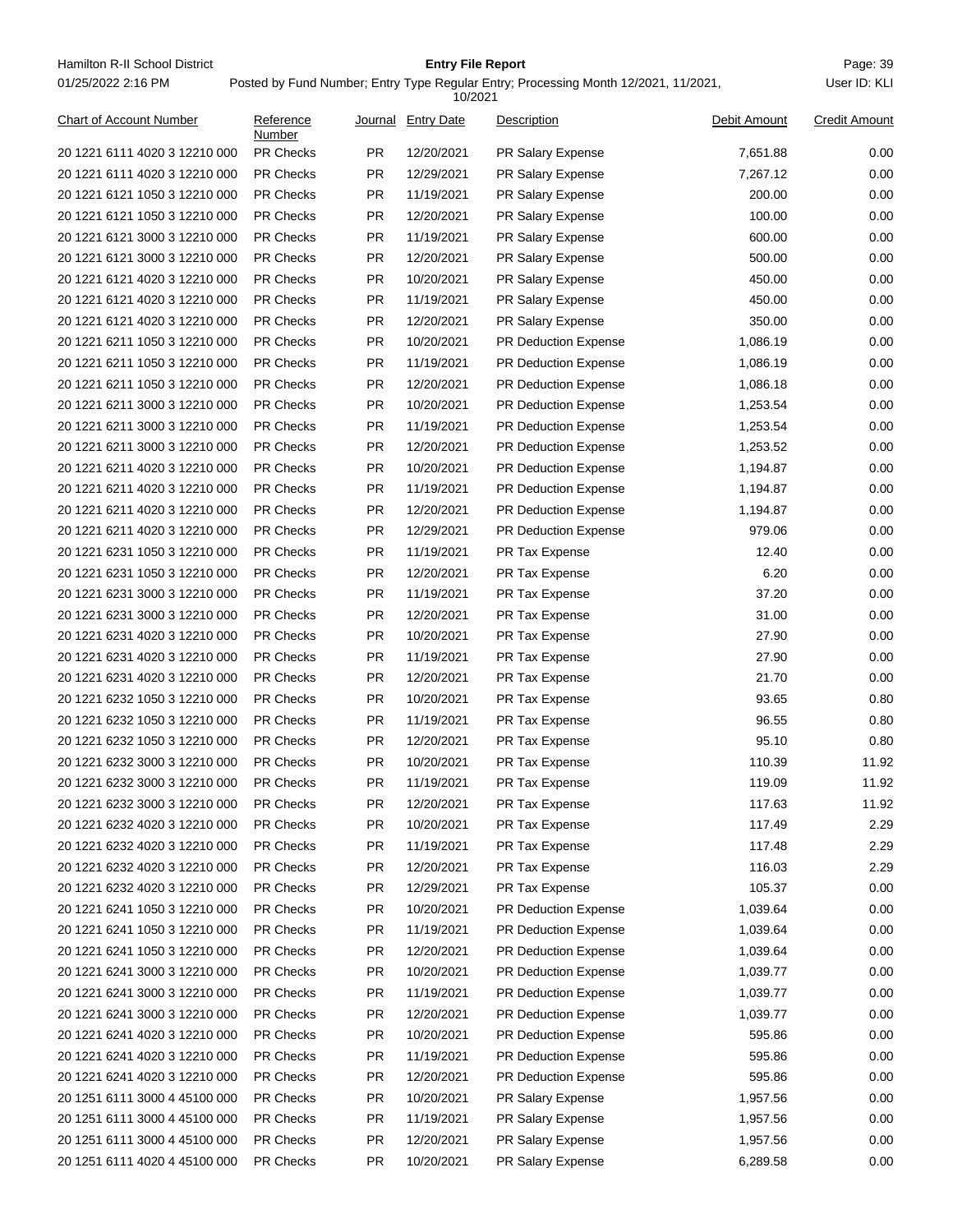Hamilton R-II School District **Entry File Report Entry File Report** Page: 40 01/25/2022 2:16 PM

## **Entry File Report**

Posted by Fund Number; Entry Type Regular Entry; Processing Month 12/2021, 11/2021,

|                                                                |                     |           | 10/2021           |                             |              |                      |
|----------------------------------------------------------------|---------------------|-----------|-------------------|-----------------------------|--------------|----------------------|
| Chart of Account Number                                        | Reference<br>Number | Journal   | <b>Entry Date</b> | Description                 | Debit Amount | <b>Credit Amount</b> |
| 20 1251 6111 4020 4 45100 000                                  | <b>PR Checks</b>    | <b>PR</b> | 11/19/2021        | PR Salary Expense           | 6,289.58     | 0.00                 |
| 20 1251 6111 4020 4 45100 000                                  | <b>PR Checks</b>    | <b>PR</b> | 12/20/2021        | PR Salary Expense           | 6,289.58     | 0.00                 |
| 20 1251 6211 3000 4 45100 000                                  | <b>PR Checks</b>    | PR.       | 10/20/2021        | PR Deduction Expense        | 311.91       | 0.00                 |
| 20 1251 6211 3000 4 45100 000                                  | <b>PR Checks</b>    | PR.       | 11/19/2021        | PR Deduction Expense        | 311.92       | 0.00                 |
| 20 1251 6211 3000 4 45100 000                                  | <b>PR Checks</b>    | PR.       | 12/20/2021        | <b>PR Deduction Expense</b> | 311.91       | 0.00                 |
| 20 1251 6211 4020 4 45100 000                                  | <b>PR Checks</b>    | <b>PR</b> | 10/20/2021        | <b>PR Deduction Expense</b> | 1,061.71     | 0.00                 |
| 20 1251 6211 4020 4 45100 000                                  | <b>PR Checks</b>    | <b>PR</b> | 11/19/2021        | PR Deduction Expense        | 1,061.71     | 0.00                 |
| 20 1251 6211 4020 4 45100 000                                  | <b>PR Checks</b>    | <b>PR</b> | 12/20/2021        | PR Deduction Expense        | 1,061.71     | 0.00                 |
| 20 1251 6231 3000 4 45100 000                                  | <b>PR Checks</b>    | <b>PR</b> | 10/20/2021        | PR Tax Expense              | 8.89         | 44.40                |
| 20 1251 6232 3000 4 45100 000                                  | <b>PR Checks</b>    | <b>PR</b> | 10/20/2021        | PR Tax Expense              | 28.38        | 1.06                 |
| 20 1251 6232 3000 4 45100 000                                  | <b>PR Checks</b>    | <b>PR</b> | 11/19/2021        | PR Tax Expense              | 28.38        | 1.07                 |
| 20 1251 6232 3000 4 45100 000                                  | <b>PR Checks</b>    | PR.       | 12/20/2021        | PR Tax Expense              | 28.38        | 1.06                 |
| 20 1251 6232 4020 4 45100 000                                  | <b>PR Checks</b>    | PR.       | 10/20/2021        | PR Tax Expense              | 91.20        | 2.32                 |
| 20 1251 6232 4020 4 45100 000                                  | <b>PR Checks</b>    | PR.       | 11/19/2021        | PR Tax Expense              | 91.20        | 2.32                 |
| 20 1251 6232 4020 4 45100 000                                  | <b>PR Checks</b>    | <b>PR</b> | 12/20/2021        | PR Tax Expense              | 91.20        | 2.33                 |
| 20 1251 6241 3000 4 45100 000                                  | <b>PR Checks</b>    | PR.       | 10/20/2021        | PR Deduction Expense        | 195.80       | 0.00                 |
| 20 1251 6241 3000 4 45100 000                                  | <b>PR Checks</b>    | <b>PR</b> | 11/19/2021        | PR Deduction Expense        | 195.80       | 0.00                 |
| 20 1251 6241 3000 4 45100 000                                  | <b>PR Checks</b>    | <b>PR</b> | 12/20/2021        | <b>PR Deduction Expense</b> | 195.80       | 0.00                 |
| 20 1251 6241 4020 4 45100 000                                  | <b>PR Checks</b>    | PR.       | 10/20/2021        | PR Deduction Expense        | 1,039.51     | 0.00                 |
| 20 1251 6241 4020 4 45100 000                                  | <b>PR Checks</b>    | PR.       | 11/19/2021        | PR Deduction Expense        | 1,039.51     | 0.00                 |
| 20 1251 6241 4020 4 45100 000                                  | <b>PR Checks</b>    | PR.       | 12/20/2021        | <b>PR Deduction Expense</b> | 1,039.51     | 0.00                 |
| 20 1281 6111 4020 3 12810 000                                  | <b>PR Checks</b>    | <b>PR</b> | 10/20/2021        | PR Salary Expense           | 2,929.37     | 0.00                 |
| 20 1281 6111 4020 3 12810 000                                  | <b>PR Checks</b>    | <b>PR</b> | 11/19/2021        | PR Salary Expense           | 2,929.37     | 0.00                 |
| 20 1281 6111 4020 3 12810 000                                  | <b>PR Checks</b>    | <b>PR</b> | 12/20/2021        | PR Salary Expense           | 2,929.37     | 0.00                 |
| 20 1281 6211 4020 3 12810 000                                  | <b>PR Checks</b>    | <b>PR</b> | 10/20/2021        | PR Deduction Expense        | 489.14       | 0.00                 |
| 20 1281 6211 4020 3 12810 000                                  | <b>PR Checks</b>    | <b>PR</b> | 11/19/2021        | PR Deduction Expense        | 489.14       | 0.00                 |
| 20 1281 6211 4020 3 12810 000                                  | <b>PR Checks</b>    | PR.       | 12/20/2021        | <b>PR Deduction Expense</b> | 489.14       | 0.00                 |
| 20 1281 6232 4020 3 12810 000                                  | <b>PR Checks</b>    | PR.       | 10/20/2021        | PR Tax Expense              | 42.48        | 3.99                 |
| 20 1281 6232 4020 3 12810 000                                  | <b>PR Checks</b>    | PR.       | 11/19/2021        | PR Tax Expense              | 42.48        | 3.99                 |
| 20 1281 6232 4020 3 12810 000                                  | <b>PR Checks</b>    | <b>PR</b> | 12/20/2021        | PR Tax Expense              | 42.48        | 3.99                 |
| 20 1281 6241 4020 3 12810 000                                  | PR Checks           | <b>PR</b> | 10/20/2021        |                             | 447.16       | 0.00                 |
|                                                                |                     | <b>PR</b> |                   | <b>PR Deduction Expense</b> | 447.16       | 0.00                 |
| 20 1281 6241 4020 3 12810 000<br>20 1281 6241 4020 3 12810 000 | <b>PR Checks</b>    |           | 11/19/2021        | PR Deduction Expense        |              |                      |
|                                                                | PR Checks           | <b>PR</b> | 12/20/2021        | PR Deduction Expense        | 447.16       | 0.00                 |
| 20 1311 6111 1050 3 00000 000                                  | PR Checks           | <b>PR</b> | 10/20/2021        | PR Salary Expense           | 3,456.25     | 0.00                 |
| 20 1311 6111 1050 3 00000 000                                  | <b>PR Checks</b>    | <b>PR</b> | 11/19/2021        | PR Salary Expense           | 3,456.25     | 0.00                 |
| 20 1311 6111 1050 3 00000 000                                  | PR Checks           | <b>PR</b> | 12/20/2021        | PR Salary Expense           | 3,456.25     | 0.00                 |
| 20 1311 6121 1050 3 00000 000                                  | PR Checks           | <b>PR</b> | 10/20/2021        | PR Salary Expense           | 200.00       | 0.00                 |
| 20 1311 6121 1050 3 00000 000                                  | PR Checks           | <b>PR</b> | 11/19/2021        | PR Salary Expense           | 500.00       | 0.00                 |
| 20 1311 6211 1050 3 00000 000                                  | <b>PR Checks</b>    | <b>PR</b> | 10/20/2021        | PR Deduction Expense        | 576.03       | 0.00                 |
| 20 1311 6211 1050 3 00000 000                                  | PR Checks           | <b>PR</b> | 11/19/2021        | PR Deduction Expense        | 576.03       | 0.00                 |
| 20 1311 6211 1050 3 00000 000                                  | PR Checks           | <b>PR</b> | 12/20/2021        | PR Deduction Expense        | 576.03       | 0.00                 |
| 20 1311 6231 1050 3 00000 000                                  | PR Checks           | <b>PR</b> | 10/20/2021        | PR Tax Expense              | 12.40        | 0.00                 |
| 20 1311 6231 1050 3 00000 000                                  | <b>PR Checks</b>    | <b>PR</b> | 11/19/2021        | PR Tax Expense              | 31.00        | 0.00                 |
| 20 1311 6232 1050 3 00000 000                                  | PR Checks           | <b>PR</b> | 10/20/2021        | PR Tax Expense              | 53.01        | 0.58                 |
| 20 1311 6232 1050 3 00000 000                                  | PR Checks           | <b>PR</b> | 11/19/2021        | PR Tax Expense              | 57.36        | 0.58                 |
| 20 1311 6232 1050 3 00000 000                                  | <b>PR Checks</b>    | <b>PR</b> | 12/20/2021        | PR Tax Expense              | 50.11        | 0.58                 |
| 20 1311 6241 1050 3 00000 000                                  | <b>PR Checks</b>    | <b>PR</b> | 10/20/2021        | PR Deduction Expense        | 519.95       | 0.00                 |
| 20 1311 6241 1050 3 00000 000                                  | PR Checks           | <b>PR</b> | 11/19/2021        | PR Deduction Expense        | 519.95       | 0.00                 |
| 20 1311 6241 1050 3 00000 000                                  | PR Checks           | <b>PR</b> | 12/20/2021        | PR Deduction Expense        | 519.95       | 0.00                 |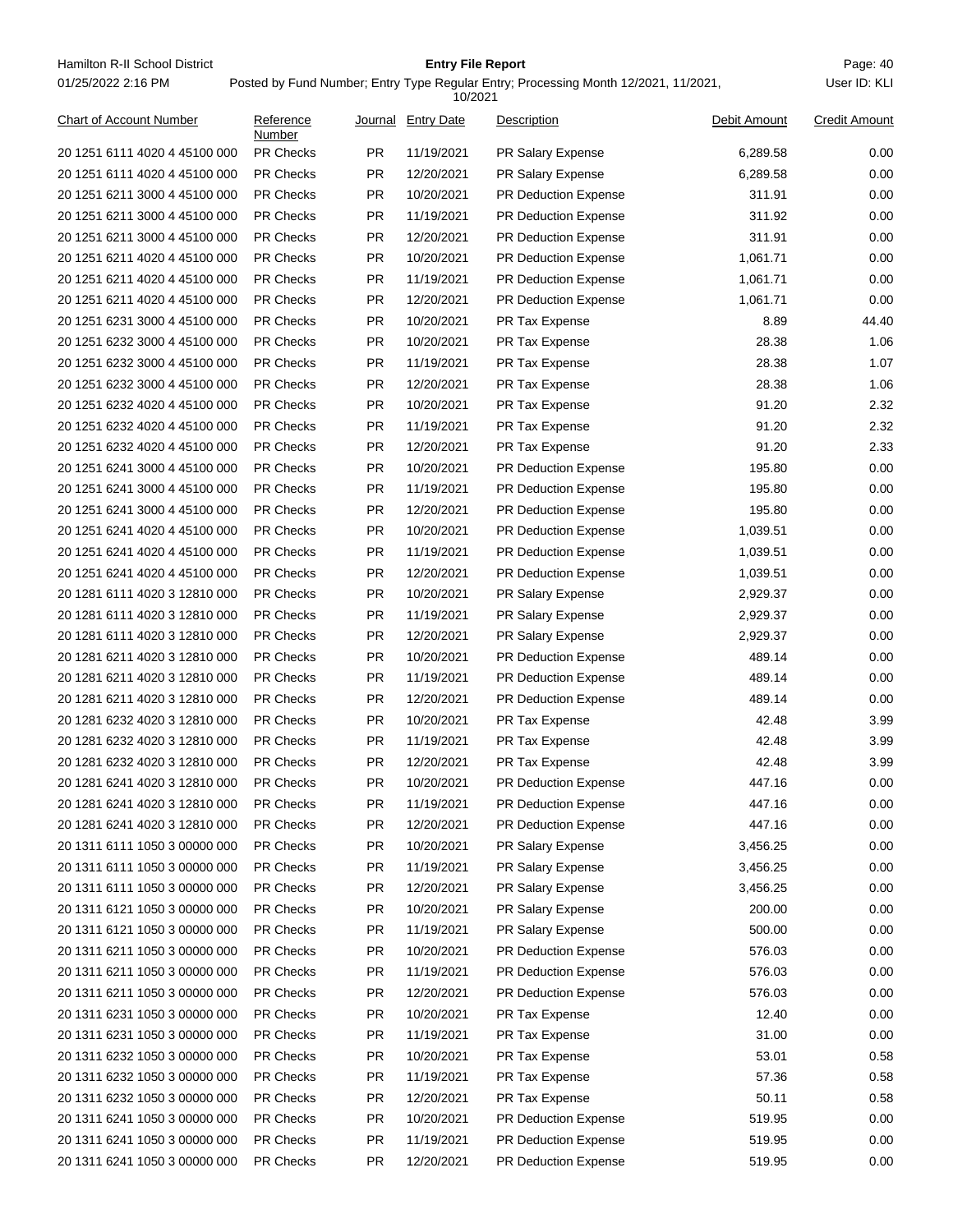Hamilton R-II School District **Entry File Report Entry File Report** Page: 41 01/25/2022 2:16 PM

## **Entry File Report**

Posted by Fund Number; Entry Type Regular Entry; Processing Month 12/2021, 11/2021,

|                               |                     |           | 10/2021                  |                             |              |                      |
|-------------------------------|---------------------|-----------|--------------------------|-----------------------------|--------------|----------------------|
| Chart of Account Number       | Reference<br>Number |           | Journal Entry Date       | Description                 | Debit Amount | <b>Credit Amount</b> |
| 20 1321 6111 1050 3 00000 000 | PR Checks           | PR.       | 10/20/2021               | PR Salary Expense           | 6,452.08     | 0.00                 |
| 20 1321 6111 1050 3 00000 000 | <b>PR Checks</b>    | <b>PR</b> | 11/19/2021               | PR Salary Expense           | 6,538.33     | 0.00                 |
| 20 1321 6111 1050 3 00000 000 | <b>PR Checks</b>    | PR.       | 12/20/2021               | PR Salary Expense           | 6,452.08     | 0.00                 |
| 20 1321 6121 1050 3 00000 000 | <b>PR Checks</b>    | PR.       | 10/20/2021               | PR Salary Expense           | 200.00       | 0.00                 |
| 20 1321 6121 1050 3 00000 000 | <b>PR Checks</b>    | PR.       | 12/20/2021               | PR Salary Expense           | 300.00       | 0.00                 |
| 20 1321 6211 1050 3 00000 000 | <b>PR Checks</b>    | <b>PR</b> | 10/20/2021               | <b>PR Deduction Expense</b> | 1,085.28     | 0.00                 |
| 20 1321 6211 1050 3 00000 000 | PR Checks           | <b>PR</b> | 11/19/2021               | PR Deduction Expense        | 1,097.79     | 0.00                 |
| 20 1321 6211 1050 3 00000 000 | <b>PR Checks</b>    | <b>PR</b> | 12/20/2021               | PR Deduction Expense        | 1,085.28     | 0.00                 |
| 20 1321 6231 1050 3 00000 000 | <b>PR Checks</b>    | <b>PR</b> | 10/20/2021               | PR Tax Expense              | 12.40        | 0.00                 |
| 20 1321 6231 1050 3 00000 000 | <b>PR Checks</b>    | <b>PR</b> | 12/20/2021               | PR Tax Expense              | 18.60        | 0.00                 |
| 20 1321 6232 1050 3 00000 000 | PR Checks           | <b>PR</b> | 10/20/2021               | PR Tax Expense              | 96.46        | 1.94                 |
| 20 1321 6232 1050 3 00000 000 | <b>PR Checks</b>    | <b>PR</b> | 11/19/2021               | PR Tax Expense              | 94.82        | 1.94                 |
| 20 1321 6232 1050 3 00000 000 | <b>PR Checks</b>    | <b>PR</b> | 12/20/2021               | PR Tax Expense              | 97.89        | 1.94                 |
| 20 1321 6241 1050 3 00000 000 | <b>PR Checks</b>    | <b>PR</b> | 10/20/2021               | <b>PR Deduction Expense</b> | 1,039.38     | 0.00                 |
| 20 1321 6241 1050 3 00000 000 | PR Checks           | <b>PR</b> | 11/19/2021               | PR Deduction Expense        | 1,039.38     | 0.00                 |
| 20 1321 6241 1050 3 00000 000 | <b>PR Checks</b>    | <b>PR</b> | 12/20/2021               | PR Deduction Expense        | 1,039.38     | 0.00                 |
| 20 1371 6111 1050 3 00000 000 | <b>PR Checks</b>    | <b>PR</b> | 10/20/2021               | PR Salary Expense           | 1,634.38     | 0.00                 |
| 20 1371 6111 1050 3 00000 000 | <b>PR Checks</b>    | <b>PR</b> | 11/19/2021               | PR Salary Expense           | 1,634.38     | 0.00                 |
| 20 1371 6111 1050 3 00000 000 | <b>PR Checks</b>    | PR.       | 12/20/2021               | PR Salary Expense           | 1,634.38     | 0.00                 |
| 20 1371 6111 3000 3 00000 000 | <b>PR Checks</b>    | PR.       | 10/20/2021               | PR Salary Expense           | 428.13       | 0.00                 |
| 20 1371 6111 3000 3 00000 000 | <b>PR Checks</b>    | PR.       | 11/19/2021               | PR Salary Expense           | 428.13       | 0.00                 |
| 20 1371 6111 3000 3 00000 000 | <b>PR Checks</b>    | <b>PR</b> | 12/20/2021               | PR Salary Expense           | 428.13       | 0.00                 |
| 20 1371 6211 1050 3 00000 000 | PR Checks           | <b>PR</b> | 10/20/2021               | PR Deduction Expense        | 274.42       | 0.00                 |
| 20 1371 6211 1050 3 00000 000 | <b>PR Checks</b>    | <b>PR</b> | 11/19/2021               | PR Deduction Expense        | 274.42       | 0.00                 |
| 20 1371 6211 1050 3 00000 000 | <b>PR Checks</b>    | <b>PR</b> | 12/20/2021               | PR Deduction Expense        | 274.42       | 0.00                 |
| 20 1371 6211 3000 3 00000 000 | <b>PR Checks</b>    | <b>PR</b> | 10/20/2021               | PR Deduction Expense        | 71.44        | 0.00                 |
| 20 1371 6211 3000 3 00000 000 | <b>PR Checks</b>    | PR.       | 11/19/2021               | PR Deduction Expense        | 71.44        | 0.00                 |
| 20 1371 6211 3000 3 00000 000 | <b>PR Checks</b>    | PR.       | 12/20/2021               | PR Deduction Expense        | 71.44        | 0.00                 |
| 20 1371 6232 1050 3 00000 000 | <b>PR Checks</b>    | PR.       | 10/20/2021               | PR Tax Expense              | 23.70        | 1.06                 |
| 20 1371 6232 1050 3 00000 000 | <b>PR Checks</b>    | <b>PR</b> | 11/19/2021               | PR Tax Expense              | 23.70        | 1.06                 |
| 20 1371 6232 1050 3 00000 000 | <b>PR Checks</b>    | <b>PR</b> | 12/20/2021               | PR Tax Expense              | 23.70        | 1.06                 |
| 20 1371 6232 3000 3 00000 000 | <b>PR Checks</b>    | PR        | 10/20/2021               | PR Tax Expense              | 6.21         | 0.43                 |
| 20 1371 6232 3000 3 00000 000 | PR Checks           | <b>PR</b> | 11/19/2021               | PR Tax Expense              | 6.21         | 0.43                 |
| 20 1371 6232 3000 3 00000 000 | PR Checks           | <b>PR</b> | 12/20/2021               | PR Tax Expense              | 6.21         | 0.43                 |
| 20 1371 6241 1050 3 00000 000 | PR Checks           | <b>PR</b> | 10/20/2021               | PR Deduction Expense        | 259.78       | 0.00                 |
| 20 1371 6241 1050 3 00000 000 | <b>PR Checks</b>    | <b>PR</b> | 11/19/2021               | PR Deduction Expense        | 259.78       | 0.00                 |
| 20 1371 6241 1050 3 00000 000 | PR Checks           | <b>PR</b> | 12/20/2021               | PR Deduction Expense        | 259.78       | 0.00                 |
| 20 1371 6241 3000 3 00000 000 | PR Checks           | <b>PR</b> | 10/20/2021               | PR Deduction Expense        | 65.00        | 0.00                 |
| 20 1371 6241 3000 3 00000 000 | <b>PR Checks</b>    | PR        | 11/19/2021               | PR Deduction Expense        | 65.00        | 0.00                 |
|                               | PR Checks           |           |                          |                             | 65.00        | 0.00                 |
| 20 1371 6241 3000 3 00000 000 | PR Checks           | PR        | 12/20/2021<br>10/20/2021 | PR Deduction Expense        |              | 0.00                 |
| 20 1411 6131 1050 3 00000 752 |                     | PR        |                          | PR Salary Expense           | 351.01       |                      |
| 20 1411 6131 1050 3 00000 752 | 3                   | GJ        | 10/31/2021               | RECLASS CH SR TO JR EXP     | 0.00         | 318.34               |
| 20 1411 6131 1050 3 00000 752 | PR Checks           | <b>PR</b> | 11/19/2021               | PR Salary Expense           | 191.84       | 0.00                 |
| 20 1411 6131 1050 3 00000 752 | PR Checks           | <b>PR</b> | 12/20/2021               | PR Salary Expense           | 191.84       | 0.00                 |
| 20 1411 6131 1050 3 00000 753 | PR Checks           | PR        | 10/20/2021               | PR Salary Expense           | 406.92       | 0.00                 |
| 20 1411 6131 1050 3 00000 753 | 3                   | GJ        | 10/31/2021               | RECLASS CH SR TO JR EXP     | 318.34       | 0.00                 |
| 20 1411 6131 1050 3 00000 753 | PR Checks           | <b>PR</b> | 11/19/2021               | PR Salary Expense           | 566.09       | 0.00                 |
| 20 1411 6131 1050 3 00000 753 | PR Checks           | PR        | 12/20/2021               | PR Salary Expense           | 566.09       | 0.00                 |
| 20 1411 6131 1050 3 00000 754 | PR Checks           | <b>PR</b> | 10/20/2021               | PR Salary Expense           | 131.00       | 0.00                 |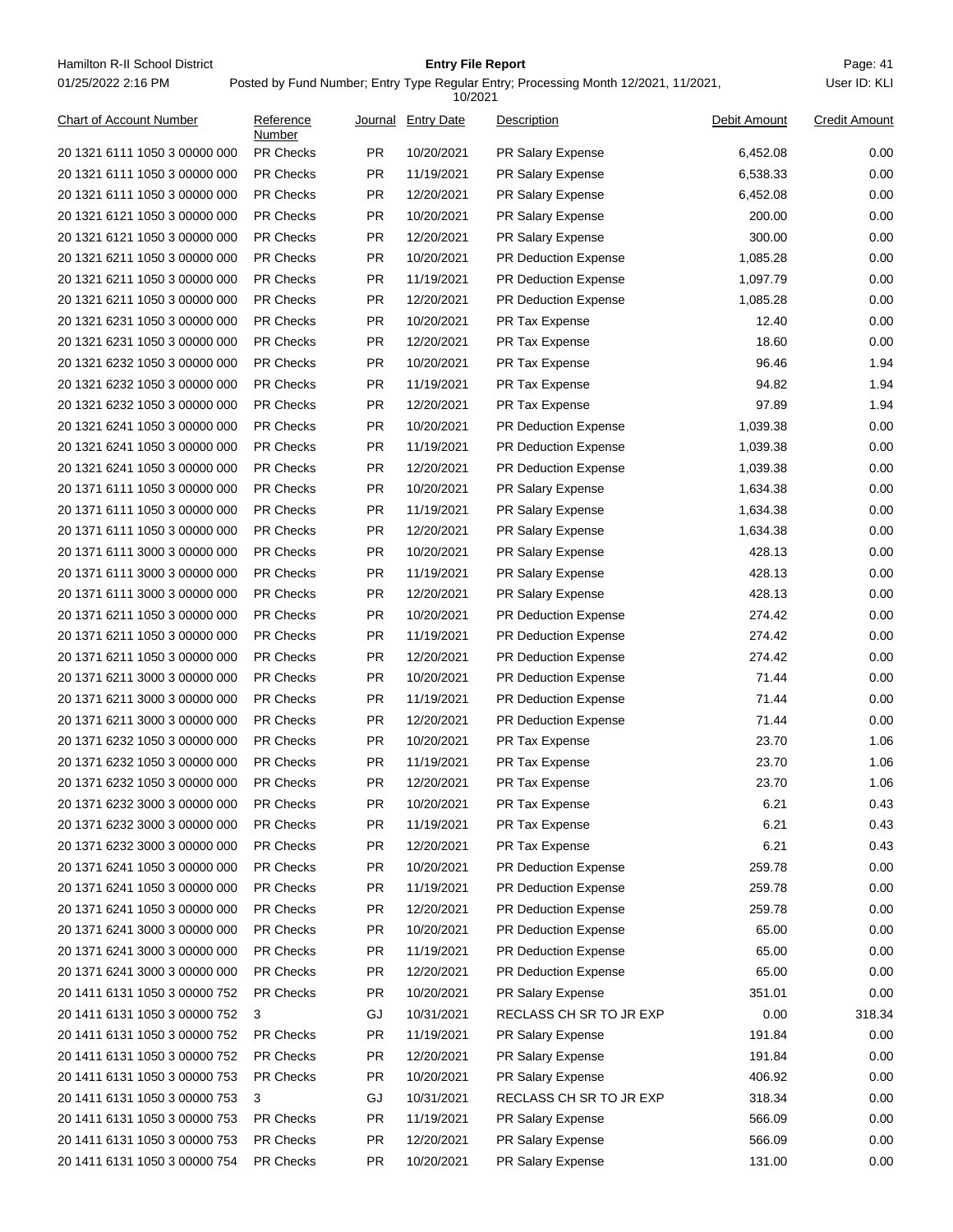Hamilton R-II School District **Entry File Report Entry File Report** Page: 42 01/25/2022 2:16 PM

## **Entry File Report**

### Posted by Fund Number; Entry Type Regular Entry; Processing Month 12/2021, 11/2021,

|                                |                     |           | 10/2021            |                             |              |                      |
|--------------------------------|---------------------|-----------|--------------------|-----------------------------|--------------|----------------------|
| <b>Chart of Account Number</b> | Reference<br>Number |           | Journal Entry Date | Description                 | Debit Amount | <b>Credit Amount</b> |
| 20 1411 6131 1050 3 00000 754  | <b>PR Checks</b>    | <b>PR</b> | 11/19/2021         | PR Salary Expense           | 131.00       | 0.00                 |
| 20 1411 6131 1050 3 00000 754  | <b>PR Checks</b>    | <b>PR</b> | 12/20/2021         | PR Salary Expense           | 131.00       | 0.00                 |
| 20 1411 6131 1050 3 00000 755  | <b>PR Checks</b>    | PR.       | 10/20/2021         | PR Salary Expense           | 147.17       | 0.00                 |
| 20 1411 6131 1050 3 00000 755  | <b>PR Checks</b>    | PR.       | 11/19/2021         | PR Salary Expense           | 147.17       | 0.00                 |
| 20 1411 6131 1050 3 00000 755  | <b>PR Checks</b>    | PR.       | 12/20/2021         | PR Salary Expense           | 147.17       | 0.00                 |
| 20 1411 6131 1050 3 00000 762  | <b>PR Checks</b>    | PR.       | 10/20/2021         | <b>PR Salary Expense</b>    | 1,808.67     | 0.00                 |
| 20 1411 6131 1050 3 00000 762  | <b>PR Checks</b>    | <b>PR</b> | 11/19/2021         | PR Salary Expense           | 1,808.67     | 0.00                 |
| 20 1411 6131 1050 3 00000 762  | <b>PR Checks</b>    | <b>PR</b> | 12/20/2021         | PR Salary Expense           | 1,808.67     | 0.00                 |
| 20 1411 6131 1050 3 00000 766  | <b>PR Checks</b>    | PR.       | 10/20/2021         | PR Salary Expense           | 1,020.00     | 0.00                 |
| 20 1411 6131 1050 3 00000 776  | <b>PR Checks</b>    | <b>PR</b> | 10/20/2021         | PR Salary Expense           | 106.67       | 0.00                 |
| 20 1411 6131 1050 3 00000 776  | <b>PR Checks</b>    | <b>PR</b> | 11/19/2021         | PR Salary Expense           | 106.67       | 0.00                 |
| 20 1411 6131 1050 3 00000 776  | <b>PR Checks</b>    | PR.       | 12/20/2021         | PR Salary Expense           | 106.67       | 0.00                 |
| 20 1411 6131 1050 3 00000 777  | <b>PR Checks</b>    | <b>PR</b> | 10/20/2021         | <b>PR Salary Expense</b>    | 82.50        | 0.00                 |
| 20 1411 6131 1050 3 00000 777  | <b>PR Checks</b>    | <b>PR</b> | 11/19/2021         | PR Salary Expense           | 82.50        | 0.00                 |
| 20 1411 6131 1050 3 00000 777  | <b>PR Checks</b>    | <b>PR</b> | 12/20/2021         | PR Salary Expense           | 82.50        | 0.00                 |
| 20 1411 6131 1050 3 00000 785  | <b>PR Checks</b>    | <b>PR</b> | 10/20/2021         | PR Salary Expense           | 173.50       | 0.00                 |
| 20 1411 6131 1050 3 00000 785  | <b>PR Checks</b>    | <b>PR</b> | 11/19/2021         | PR Salary Expense           | 173.50       | 0.00                 |
| 20 1411 6131 1050 3 00000 785  | <b>PR Checks</b>    | PR        | 12/20/2021         | PR Salary Expense           | 173.50       | 0.00                 |
| 20 1411 6131 1050 3 00000 795  | <b>PR Checks</b>    | <b>PR</b> | 10/20/2021         | PR Salary Expense           | 311.67       | 0.00                 |
| 20 1411 6131 1050 3 00000 795  | PR Checks           | PR.       | 11/19/2021         | PR Salary Expense           | 311.67       | 0.00                 |
| 20 1411 6131 1050 3 00000 795  | <b>PR Checks</b>    | PR.       | 12/20/2021         | PR Salary Expense           | 311.67       | 0.00                 |
| 20 1411 6131 1050 3 00000 799  | <b>PR Checks</b>    | <b>PR</b> | 10/20/2021         | PR Salary Expense           | 227.67       | 0.00                 |
| 20 1411 6131 1050 3 00000 799  | <b>PR Checks</b>    | <b>PR</b> | 11/19/2021         | PR Salary Expense           | 227.67       | 0.00                 |
| 20 1411 6131 1050 3 00000 799  | <b>PR Checks</b>    | <b>PR</b> | 12/20/2021         | PR Salary Expense           | 227.67       | 0.00                 |
| 20 1411 6131 1050 3 00000 802  | <b>PR Checks</b>    | <b>PR</b> | 10/20/2021         | PR Salary Expense           | 98.08        | 0.00                 |
| 20 1411 6131 1050 3 00000 802  | <b>PR Checks</b>    | <b>PR</b> | 11/19/2021         | PR Salary Expense           | 98.08        | 0.00                 |
| 20 1411 6131 1050 3 00000 802  | <b>PR Checks</b>    | <b>PR</b> | 12/20/2021         | PR Salary Expense           | 98.08        | 0.00                 |
| 20 1411 6131 3000 3 00000 780  | PR Checks           | PR.       | 10/20/2021         | PR Salary Expense           | 221.50       | 0.00                 |
| 20 1411 6131 3000 3 00000 780  | <b>PR Checks</b>    | <b>PR</b> | 11/19/2021         | PR Salary Expense           | 221.50       | 0.00                 |
| 20 1411 6131 3000 3 00000 780  | <b>PR Checks</b>    | <b>PR</b> | 12/20/2021         | PR Salary Expense           | 221.50       | 0.00                 |
| 20 1411 6131 3000 3 00000 795  | PR Checks           | <b>PR</b> | 10/20/2021         | PR Salary Expense           | 85.00        | 0.00                 |
| 20 1411 6131 3000 3 00000 795  | <b>PR Checks</b>    | PR        | 11/19/2021         | PR Salary Expense           | 85.00        | 0.00                 |
| 20 1411 6131 3000 3 00000 795  | PR Checks           | <b>PR</b> | 12/20/2021         | PR Salary Expense           | 85.00        | 0.00                 |
| 20 1411 6131 3000 3 00000 799  | PR Checks           | <b>PR</b> | 10/20/2021         | PR Salary Expense           | 97.58        | 0.00                 |
| 20 1411 6131 3000 3 00000 799  | <b>PR Checks</b>    | <b>PR</b> | 11/19/2021         | PR Salary Expense           | 97.58        | 0.00                 |
| 20 1411 6131 3000 3 00000 799  | PR Checks           | <b>PR</b> | 12/20/2021         | PR Salary Expense           | 97.58        | 0.00                 |
| 20 1411 6131 4020 3 00000 799  | <b>PR Checks</b>    | <b>PR</b> | 10/20/2021         | PR Salary Expense           | 65.08        | 0.00                 |
| 20 1411 6131 4020 3 00000 799  | <b>PR Checks</b>    | <b>PR</b> | 11/19/2021         | PR Salary Expense           | 65.08        | 0.00                 |
| 20 1411 6131 4020 3 00000 799  | <b>PR Checks</b>    | <b>PR</b> | 12/20/2021         | PR Salary Expense           | 65.08        | 0.00                 |
| 20 1411 6211 1050 3 00000 752  | PR Checks           | <b>PR</b> | 10/20/2021         | PR Deduction Expense        | 50.89        | 0.00                 |
| 20 1411 6211 1050 3 00000 752  | 3                   | GJ        | 10/31/2021         | RECLASS CH SR TO JR EXP     | 0.00         | 46.16                |
| 20 1411 6211 1050 3 00000 752  | PR Checks           | <b>PR</b> | 11/19/2021         | <b>PR Deduction Expense</b> | 27.81        | 0.00                 |
| 20 1411 6211 1050 3 00000 752  | <b>PR Checks</b>    | <b>PR</b> | 12/20/2021         | PR Deduction Expense        | 27.81        | 0.00                 |
| 20 1411 6211 1050 3 00000 753  | PR Checks           | <b>PR</b> | 10/20/2021         | PR Deduction Expense        | 59.01        | 0.00                 |
| 20 1411 6211 1050 3 00000 753  | 3                   | GJ        | 10/31/2021         | RECLASS CH SR TO JR EXP     | 46.16        | 0.00                 |
| 20 1411 6211 1050 3 00000 753  | <b>PR Checks</b>    | <b>PR</b> | 11/19/2021         | PR Deduction Expense        | 82.08        | 0.00                 |
| 20 1411 6211 1050 3 00000 753  | <b>PR Checks</b>    | <b>PR</b> | 12/20/2021         | PR Deduction Expense        | 82.09        | 0.00                 |
| 20 1411 6211 1050 3 00000 754  | PR Checks           | <b>PR</b> | 10/20/2021         | PR Deduction Expense        | 19.00        | 0.00                 |
| 20 1411 6211 1050 3 00000 754  | PR Checks           | <b>PR</b> | 11/19/2021         | PR Deduction Expense        | 19.00        | 0.00                 |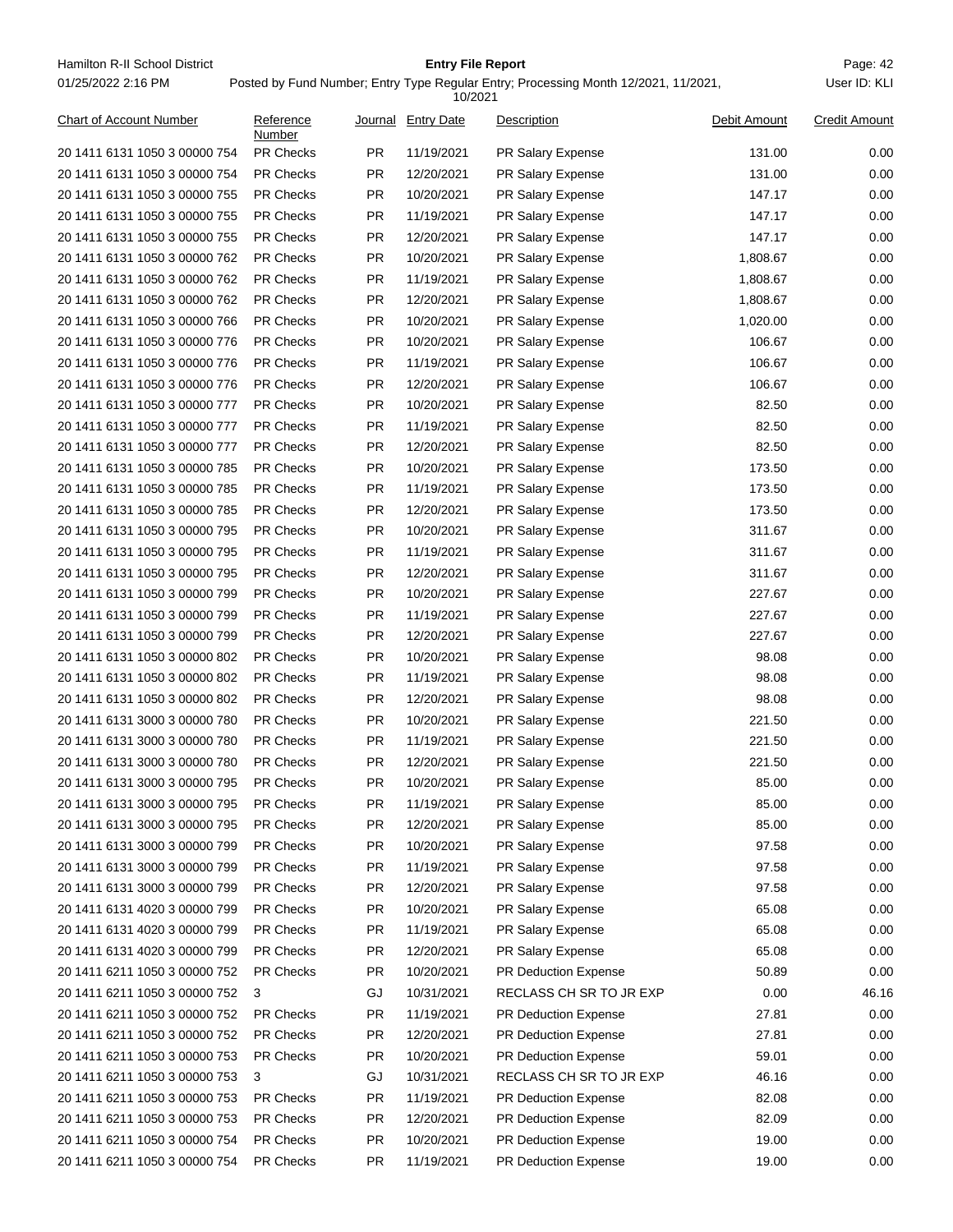Hamilton R-II School District **Entry File Report Entry File Report** Page: 43 01/25/2022 2:16 PM

## **Entry File Report**

#### Posted by Fund Number; Entry Type Regular Entry; Processing Month 12/2021, 11/2021,

|                                |                     |           | 10/2021            |                             |              |                      |
|--------------------------------|---------------------|-----------|--------------------|-----------------------------|--------------|----------------------|
| <b>Chart of Account Number</b> | Reference<br>Number |           | Journal Entry Date | Description                 | Debit Amount | <b>Credit Amount</b> |
| 20 1411 6211 1050 3 00000 754  | <b>PR Checks</b>    | PR.       | 12/20/2021         | <b>PR Deduction Expense</b> | 19.00        | 0.00                 |
| 20 1411 6211 1050 3 00000 755  | <b>PR Checks</b>    | <b>PR</b> | 10/20/2021         | <b>PR Deduction Expense</b> | 21.34        | 0.00                 |
| 20 1411 6211 1050 3 00000 755  | <b>PR Checks</b>    | PR.       | 11/19/2021         | PR Deduction Expense        | 21.34        | 0.00                 |
| 20 1411 6211 1050 3 00000 755  | <b>PR Checks</b>    | <b>PR</b> | 12/20/2021         | <b>PR Deduction Expense</b> | 21.34        | 0.00                 |
| 20 1411 6211 1050 3 00000 762  | <b>PR Checks</b>    | PR.       | 10/20/2021         | <b>PR Deduction Expense</b> | 262.25       | 0.00                 |
| 20 1411 6211 1050 3 00000 762  | <b>PR Checks</b>    | PR.       | 11/19/2021         | <b>PR Deduction Expense</b> | 262.25       | 0.00                 |
| 20 1411 6211 1050 3 00000 762  | <b>PR Checks</b>    | <b>PR</b> | 12/20/2021         | PR Deduction Expense        | 262.25       | 0.00                 |
| 20 1411 6211 1050 3 00000 776  | <b>PR Checks</b>    | PR.       | 10/20/2021         | PR Deduction Expense        | 15.47        | 0.00                 |
| 20 1411 6211 1050 3 00000 776  | <b>PR Checks</b>    | PR.       | 11/19/2021         | PR Deduction Expense        | 15.47        | 0.00                 |
| 20 1411 6211 1050 3 00000 776  | <b>PR Checks</b>    | <b>PR</b> | 12/20/2021         | <b>PR Deduction Expense</b> | 15.47        | 0.00                 |
| 20 1411 6211 1050 3 00000 777  | <b>PR Checks</b>    | <b>PR</b> | 10/20/2021         | PR Deduction Expense        | 11.96        | 0.00                 |
| 20 1411 6211 1050 3 00000 777  | <b>PR Checks</b>    | PR.       | 11/19/2021         | PR Deduction Expense        | 11.96        | 0.00                 |
| 20 1411 6211 1050 3 00000 777  | <b>PR Checks</b>    | PR.       | 12/20/2021         | <b>PR Deduction Expense</b> | 11.96        | 0.00                 |
| 20 1411 6211 1050 3 00000 785  | <b>PR Checks</b>    | PR.       | 10/20/2021         | <b>PR Deduction Expense</b> | 25.16        | 0.00                 |
| 20 1411 6211 1050 3 00000 785  | PR Checks           | <b>PR</b> | 11/19/2021         | <b>PR Deduction Expense</b> | 25.16        | 0.00                 |
| 20 1411 6211 1050 3 00000 785  | <b>PR Checks</b>    | PR.       | 12/20/2021         | PR Deduction Expense        | 25.16        | 0.00                 |
| 20 1411 6211 1050 3 00000 795  | <b>PR Checks</b>    | PR.       | 10/20/2021         | PR Deduction Expense        | 45.19        | 0.00                 |
| 20 1411 6211 1050 3 00000 795  | <b>PR Checks</b>    | <b>PR</b> | 11/19/2021         | <b>PR Deduction Expense</b> | 45.19        | 0.00                 |
| 20 1411 6211 1050 3 00000 795  | <b>PR Checks</b>    | PR.       | 12/20/2021         | PR Deduction Expense        | 45.19        | 0.00                 |
| 20 1411 6211 1050 3 00000 799  | <b>PR Checks</b>    | PR.       | 10/20/2021         | PR Deduction Expense        | 33.01        | 0.00                 |
| 20 1411 6211 1050 3 00000 799  | <b>PR Checks</b>    | PR.       | 11/19/2021         | <b>PR Deduction Expense</b> | 33.01        | 0.00                 |
| 20 1411 6211 1050 3 00000 799  | <b>PR Checks</b>    | PR.       | 12/20/2021         | <b>PR Deduction Expense</b> | 33.01        | 0.00                 |
| 20 1411 6211 1050 3 00000 802  | <b>PR Checks</b>    | <b>PR</b> | 10/20/2021         | <b>PR Deduction Expense</b> | 14.22        | 0.00                 |
| 20 1411 6211 1050 3 00000 802  | <b>PR Checks</b>    | PR.       | 11/19/2021         | PR Deduction Expense        | 14.22        | 0.00                 |
| 20 1411 6211 1050 3 00000 802  | <b>PR Checks</b>    | PR.       | 12/20/2021         | PR Deduction Expense        | 14.22        | 0.00                 |
| 20 1411 6211 3000 3 00000 780  | <b>PR Checks</b>    | <b>PR</b> | 10/20/2021         | <b>PR Deduction Expense</b> | 32.11        | 0.00                 |
| 20 1411 6211 3000 3 00000 780  | <b>PR Checks</b>    | PR.       | 11/19/2021         | PR Deduction Expense        | 32.11        | 0.00                 |
| 20 1411 6211 3000 3 00000 780  | <b>PR Checks</b>    | PR.       | 12/20/2021         | PR Deduction Expense        | 32.11        | 0.00                 |
| 20 1411 6211 3000 3 00000 795  | <b>PR Checks</b>    | PR.       | 10/20/2021         | PR Deduction Expense        | 12.33        | 0.00                 |
| 20 1411 6211 3000 3 00000 795  | <b>PR Checks</b>    | <b>PR</b> | 11/19/2021         | <b>PR Deduction Expense</b> | 12.33        | 0.00                 |
| 20 1411 6211 3000 3 00000 795  | <b>PR Checks</b>    | <b>PR</b> | 12/20/2021         | PR Deduction Expense        | 12.33        | 0.00                 |
| 20 1411 6211 3000 3 00000 799  | <b>PR Checks</b>    | PR.       | 10/20/2021         | <b>PR Deduction Expense</b> | 14.15        | 0.00                 |
| 20 1411 6211 3000 3 00000 799  | PR Checks           | <b>PR</b> | 11/19/2021         | <b>PR Deduction Expense</b> | 14.15        | 0.00                 |
| 20 1411 6211 3000 3 00000 799  | PR Checks           | <b>PR</b> | 12/20/2021         | <b>PR Deduction Expense</b> | 14.15        | 0.00                 |
| 20 1411 6211 4020 3 00000 799  | <b>PR Checks</b>    | <b>PR</b> | 10/20/2021         | PR Deduction Expense        | 9.44         | 0.00                 |
| 20 1411 6211 4020 3 00000 799  | PR Checks           | PR.       | 11/19/2021         | PR Deduction Expense        | 9.44         | 0.00                 |
| 20 1411 6211 4020 3 00000 799  | PR Checks           | <b>PR</b> | 12/20/2021         | PR Deduction Expense        | 9.44         | 0.00                 |
| 20 1411 6231 1050 3 00000 766  | PR Checks           | <b>PR</b> | 10/20/2021         | PR Tax Expense              | 63.24        | 0.00                 |
| 20 1411 6232 1050 3 00000 752  | <b>PR Checks</b>    | PR.       | 10/20/2021         | PR Tax Expense              | 5.09         | 0.00                 |
| 20 1411 6232 1050 3 00000 752  | 3                   | GJ        | 10/31/2021         | RECLASS CH SR TO JR EXP     | 0.00         | 4.62                 |
| 20 1411 6232 1050 3 00000 752  | <b>PR Checks</b>    | PR.       | 11/19/2021         | PR Tax Expense              | 2.78         | 0.00                 |
| 20 1411 6232 1050 3 00000 752  | PR Checks           | <b>PR</b> | 12/20/2021         | PR Tax Expense              | 2.78         | 0.00                 |
| 20 1411 6232 1050 3 00000 753  | <b>PR Checks</b>    | <b>PR</b> | 10/20/2021         | PR Tax Expense              | 5.90         | 0.00                 |
| 20 1411 6232 1050 3 00000 753  | 3                   | GJ        | 10/31/2021         | RECLASS CH SR TO JR EXP     | 4.62         | 0.00                 |
| 20 1411 6232 1050 3 00000 753  | <b>PR Checks</b>    | <b>PR</b> | 11/19/2021         | PR Tax Expense              | 8.21         | 0.00                 |
| 20 1411 6232 1050 3 00000 753  | PR Checks           | <b>PR</b> | 12/20/2021         | PR Tax Expense              | 8.22         | 0.00                 |
| 20 1411 6232 1050 3 00000 754  | <b>PR Checks</b>    | <b>PR</b> | 10/20/2021         | PR Tax Expense              | 1.89         | 0.00                 |
| 20 1411 6232 1050 3 00000 754  | PR Checks           | <b>PR</b> | 11/19/2021         | PR Tax Expense              | 1.89         | 0.00                 |
| 20 1411 6232 1050 3 00000 754  | PR Checks           | <b>PR</b> | 12/20/2021         | PR Tax Expense              | 1.89         | 0.00                 |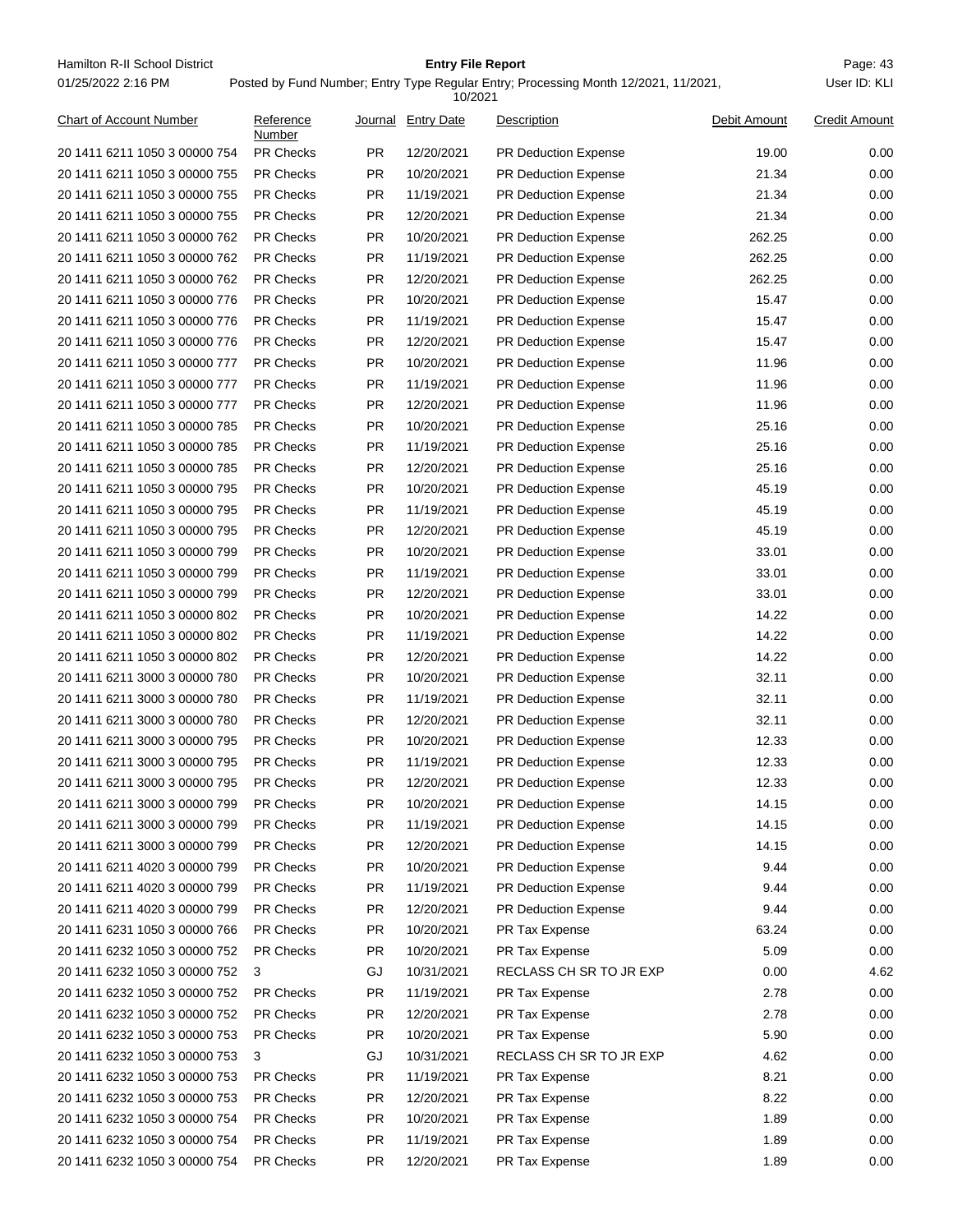Hamilton R-II School District **Entry File Report Entry File Report** Page: 44 01/25/2022 2:16 PM

## **Entry File Report**

|                               |                     |           | 10/2021            |                                  |              |                      |
|-------------------------------|---------------------|-----------|--------------------|----------------------------------|--------------|----------------------|
| Chart of Account Number       | Reference<br>Number |           | Journal Entry Date | Description                      | Debit Amount | <b>Credit Amount</b> |
| 20 1411 6232 1050 3 00000 755 | <b>PR Checks</b>    | <b>PR</b> | 10/20/2021         | PR Tax Expense                   | 2.14         | 0.00                 |
| 20 1411 6232 1050 3 00000 755 | <b>PR Checks</b>    | <b>PR</b> | 11/19/2021         | PR Tax Expense                   | 2.14         | 0.00                 |
| 20 1411 6232 1050 3 00000 755 | <b>PR Checks</b>    | <b>PR</b> | 12/20/2021         | PR Tax Expense                   | 2.14         | 0.00                 |
| 20 1411 6232 1050 3 00000 762 | <b>PR Checks</b>    | <b>PR</b> | 10/20/2021         | PR Tax Expense                   | 26.23        | 0.00                 |
| 20 1411 6232 1050 3 00000 762 | <b>PR Checks</b>    | <b>PR</b> | 11/19/2021         | PR Tax Expense                   | 26.23        | 0.00                 |
| 20 1411 6232 1050 3 00000 762 | PR Checks           | <b>PR</b> | 12/20/2021         | PR Tax Expense                   | 26.23        | 0.00                 |
| 20 1411 6232 1050 3 00000 766 | <b>PR Checks</b>    | PR.       | 10/20/2021         | PR Tax Expense                   | 14.79        | 0.00                 |
| 20 1411 6232 1050 3 00000 776 | <b>PR Checks</b>    | <b>PR</b> | 10/20/2021         | PR Tax Expense                   | 1.55         | 0.00                 |
| 20 1411 6232 1050 3 00000 776 | <b>PR Checks</b>    | <b>PR</b> | 11/19/2021         | PR Tax Expense                   | 1.55         | 0.00                 |
| 20 1411 6232 1050 3 00000 776 | <b>PR Checks</b>    | <b>PR</b> | 12/20/2021         | PR Tax Expense                   | 1.55         | 0.00                 |
| 20 1411 6232 1050 3 00000 777 | <b>PR Checks</b>    | <b>PR</b> | 10/20/2021         | PR Tax Expense                   | 1.20         | 0.00                 |
| 20 1411 6232 1050 3 00000 777 | <b>PR Checks</b>    | <b>PR</b> | 11/19/2021         | PR Tax Expense                   | 1.20         | 0.00                 |
| 20 1411 6232 1050 3 00000 777 | <b>PR Checks</b>    | <b>PR</b> | 12/20/2021         | PR Tax Expense                   | 1.20         | 0.00                 |
| 20 1411 6232 1050 3 00000 785 | PR Checks           | <b>PR</b> | 10/20/2021         | PR Tax Expense                   | 2.52         | 0.00                 |
| 20 1411 6232 1050 3 00000 785 | <b>PR Checks</b>    | PR.       | 11/19/2021         | PR Tax Expense                   | 2.52         | 0.00                 |
| 20 1411 6232 1050 3 00000 785 | <b>PR Checks</b>    | <b>PR</b> | 12/20/2021         | PR Tax Expense                   | 2.52         | 0.00                 |
| 20 1411 6232 1050 3 00000 795 | <b>PR Checks</b>    | <b>PR</b> | 10/20/2021         | PR Tax Expense                   | 4.52         | 0.00                 |
| 20 1411 6232 1050 3 00000 795 | <b>PR Checks</b>    | <b>PR</b> | 11/19/2021         | PR Tax Expense                   | 4.52         | 0.00                 |
| 20 1411 6232 1050 3 00000 795 | <b>PR Checks</b>    | PR.       | 12/20/2021         | PR Tax Expense                   | 4.52         | 0.00                 |
| 20 1411 6232 1050 3 00000 799 | <b>PR Checks</b>    | <b>PR</b> | 10/20/2021         | PR Tax Expense                   | 3.30         | 0.00                 |
| 20 1411 6232 1050 3 00000 799 | <b>PR Checks</b>    | <b>PR</b> | 11/19/2021         | PR Tax Expense                   | 3.30         | 0.00                 |
| 20 1411 6232 1050 3 00000 799 | PR Checks           | <b>PR</b> | 12/20/2021         | PR Tax Expense                   | 3.30         | 0.00                 |
| 20 1411 6232 1050 3 00000 802 | <b>PR Checks</b>    | PR.       | 10/20/2021         | PR Tax Expense                   | 1.42         | 0.00                 |
| 20 1411 6232 1050 3 00000 802 | <b>PR Checks</b>    | <b>PR</b> | 11/19/2021         | PR Tax Expense                   | 1.42         | 0.00                 |
| 20 1411 6232 1050 3 00000 802 | <b>PR Checks</b>    | <b>PR</b> | 12/20/2021         | PR Tax Expense                   | 1.42         | 0.00                 |
| 20 1411 6232 3000 3 00000 780 | <b>PR Checks</b>    | <b>PR</b> | 10/20/2021         | PR Tax Expense                   | 3.22         | 0.00                 |
| 20 1411 6232 3000 3 00000 780 | <b>PR Checks</b>    | PR.       | 11/19/2021         | PR Tax Expense                   | 3.22         | 0.00                 |
| 20 1411 6232 3000 3 00000 780 | <b>PR Checks</b>    | <b>PR</b> | 12/20/2021         | PR Tax Expense                   | 3.22         | 0.00                 |
| 20 1411 6232 3000 3 00000 795 | PR Checks           | <b>PR</b> | 10/20/2021         | PR Tax Expense                   | 1.23         | 0.00                 |
|                               | <b>PR Checks</b>    | <b>PR</b> |                    |                                  | 1.23         | 0.00                 |
| 20 1411 6232 3000 3 00000 795 |                     |           | 11/19/2021         | PR Tax Expense                   |              |                      |
| 20 1411 6232 3000 3 00000 795 | PR Checks           | <b>PR</b> | 12/20/2021         | PR Tax Expense                   | 1.23         | 0.00                 |
| 20 1411 6232 3000 3 00000 799 | <b>PR Checks</b>    | PR.       | 10/20/2021         | PR Tax Expense                   | 1.42         | 0.00                 |
| 20 1411 6232 3000 3 00000 799 | PR Checks           | <b>PR</b> | 11/19/2021         | PR Tax Expense                   | 1.41         | 0.00                 |
| 20 1411 6232 3000 3 00000 799 | PR Checks           | PR.       | 12/20/2021         | PR Tax Expense                   | 1.42         | 0.00                 |
| 20 1411 6232 4020 3 00000 799 | <b>PR Checks</b>    | <b>PR</b> | 10/20/2021         | PR Tax Expense                   | 0.94         | 0.00                 |
| 20 1411 6232 4020 3 00000 799 | PR Checks           | PR.       | 11/19/2021         | PR Tax Expense                   | 0.94         | 0.00                 |
| 20 1411 6232 4020 3 00000 799 | PR Checks           | PR.       | 12/20/2021         | PR Tax Expense                   | 0.94         | 0.00                 |
| 20 1421 6131 1050 3 00000 725 | PR Checks           | <b>PR</b> | 10/20/2021         | PR Salary Expense                | 479.12       | 0.00                 |
| 20 1421 6131 1050 3 00000 725 | 10                  | GJ        | 10/31/2021         | RECLASS CH STIPEND TO<br>GATE    | 0.00         | 33.45                |
| 20 1421 6131 1050 3 00000 725 | <b>PR Checks</b>    | PR.       | 11/19/2021         | PR Salary Expense                | 445.67       | 0.00                 |
| 20 1421 6131 1050 3 00000 725 | PR Checks           | <b>PR</b> | 12/20/2021         | PR Salary Expense                | 445.67       | 0.00                 |
| 20 1421 6131 1050 3 00000 728 | <b>PR Checks</b>    | PR.       | 10/20/2021         | PR Salary Expense                | 422.53       | 0.00                 |
| 20 1421 6131 1050 3 00000 728 | 11                  | GJ        | 10/31/2021         | RECLASS HS VB STIPEND TO<br>GATE | 0.00         | 100.36               |
| 20 1421 6131 1050 3 00000 728 | <b>PR Checks</b>    | <b>PR</b> | 11/19/2021         | PR Salary Expense                | 322.17       | 0.00                 |
| 20 1421 6131 1050 3 00000 728 | PR Checks           | PR.       | 12/20/2021         | PR Salary Expense                | 322.17       | 0.00                 |
| 20 1421 6131 1050 3 00000 737 | PR Checks           | PR.       | 10/20/2021         | PR Salary Expense                | 1,534.20     | 0.00                 |
| 20 1421 6131 1050 3 00000 737 | <b>PR Checks</b>    | <b>PR</b> | 11/19/2021         | PR Salary Expense                | 1,479.00     | 0.00                 |
| 20 1421 6131 1050 3 00000 738 | PR Checks           | <b>PR</b> | 10/20/2021         | PR Salary Expense                | 2,418.22     | 0.00                 |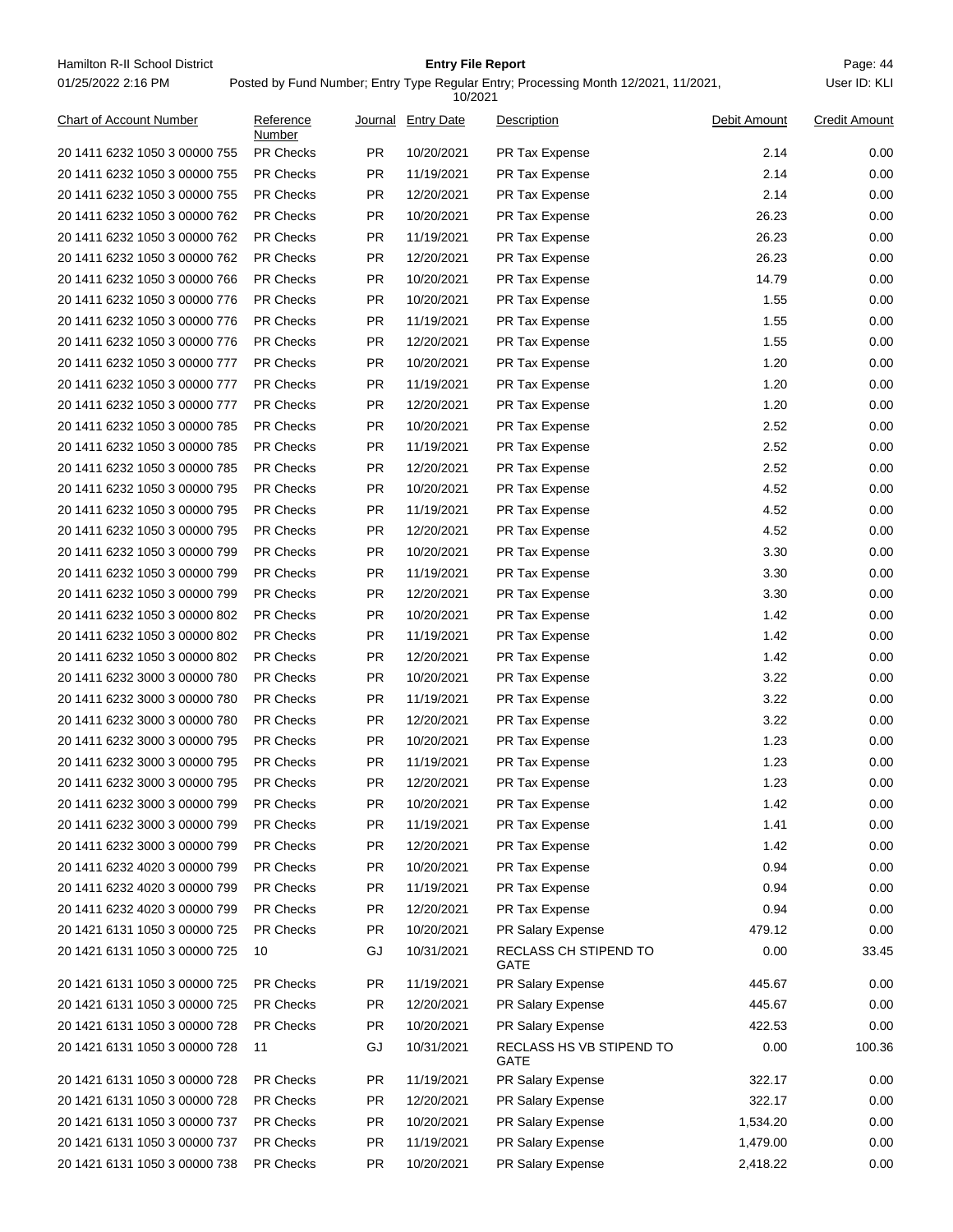Hamilton R-II School District **Entry File Report Entry File Report** Page: 45 01/25/2022 2:16 PM

## **Entry File Report**

User ID: KLI

### Posted by Fund Number; Entry Type Regular Entry; Processing Month 12/2021, 11/2021,

10/2021

| <b>Chart of Account Number</b> | Reference<br>Number |           | Journal Entry Date | Description                       | Debit Amount | <b>Credit Amount</b> |
|--------------------------------|---------------------|-----------|--------------------|-----------------------------------|--------------|----------------------|
| 20 1421 6131 1050 3 00000 738  | 12                  | GJ        | 10/31/2021         | RECLASS HS FB STIPEND TO<br>GATE  | 0.00         | 379.11               |
| 20 1421 6131 1050 3 00000 738  | <b>PR Checks</b>    | <b>PR</b> | 11/19/2021         | PR Salary Expense                 | 2,167.34     | 0.00                 |
| 20 1421 6131 1050 3 00000 738  | <b>PR Checks</b>    | <b>PR</b> | 12/20/2021         | PR Salary Expense                 | 2,167.34     | 0.00                 |
| 20 1421 6131 1050 3 00000 748  | <b>PR Checks</b>    | <b>PR</b> | 10/20/2021         | PR Salary Expense                 | 498.92       | 0.00                 |
| 20 1421 6131 1050 3 00000 748  | <b>PR Checks</b>    | <b>PR</b> | 11/19/2021         | PR Salary Expense                 | 498.92       | 0.00                 |
| 20 1421 6131 1050 3 00000 748  | <b>PR Checks</b>    | <b>PR</b> | 12/20/2021         | PR Salary Expense                 | 498.92       | 0.00                 |
| 20 1421 6131 1050 3 00000 761  | <b>PR Checks</b>    | <b>PR</b> | 10/20/2021         | PR Salary Expense                 | 137.00       | 0.00                 |
| 20 1421 6131 1050 3 00000 761  | <b>PR Checks</b>    | <b>PR</b> | 11/19/2021         | PR Salary Expense                 | 137.00       | 0.00                 |
| 20 1421 6131 1050 3 00000 761  | <b>PR Checks</b>    | PR.       | 12/20/2021         | PR Salary Expense                 | 137.00       | 0.00                 |
| 20 1421 6131 1050 3 00000 763  | <b>PR Checks</b>    | <b>PR</b> | 10/20/2021         | PR Salary Expense                 | 764.33       | 0.00                 |
| 20 1421 6131 1050 3 00000 763  | <b>PR Checks</b>    | <b>PR</b> | 11/19/2021         | PR Salary Expense                 | 764.33       | 0.00                 |
| 20 1421 6131 1050 3 00000 763  | <b>PR Checks</b>    | <b>PR</b> | 12/20/2021         | PR Salary Expense                 | 764.33       | 0.00                 |
| 20 1421 6131 1050 3 00000 767  | <b>PR Checks</b>    | <b>PR</b> | 10/20/2021         | PR Salary Expense                 | 518.93       | 0.00                 |
| 20 1421 6131 1050 3 00000 767  | <b>PR Checks</b>    | <b>PR</b> | 11/19/2021         | PR Salary Expense                 | 518.93       | 0.00                 |
| 20 1421 6131 1050 3 00000 767  | <b>PR Checks</b>    | <b>PR</b> | 12/20/2021         | PR Salary Expense                 | 518.93       | 0.00                 |
| 20 1421 6131 1050 3 00000 775  | <b>PR Checks</b>    | <b>PR</b> | 10/20/2021         | PR Salary Expense                 | 692.09       | 0.00                 |
| 20 1421 6131 1050 3 00000 775  | <b>PR Checks</b>    | PR.       | 11/19/2021         | PR Salary Expense                 | 692.09       | 0.00                 |
| 20 1421 6131 1050 3 00000 775  | <b>PR Checks</b>    | <b>PR</b> | 12/20/2021         | PR Salary Expense                 | 692.09       | 0.00                 |
| 20 1421 6131 1050 3 00000 788  | <b>PR Checks</b>    | <b>PR</b> | 10/20/2021         | PR Salary Expense                 | 199.59       | 0.00                 |
| 20 1421 6131 1050 3 00000 788  | <b>PR Checks</b>    | PR.       | 11/19/2021         | PR Salary Expense                 | 199.59       | 0.00                 |
| 20 1421 6131 1050 3 00000 788  | <b>PR Checks</b>    | <b>PR</b> | 12/20/2021         | PR Salary Expense                 | 199.59       | 0.00                 |
| 20 1421 6131 1050 3 00000 800  | <b>PR Checks</b>    | <b>PR</b> | 10/20/2021         | PR Salary Expense                 | 784.74       | 0.00                 |
| 20 1421 6131 1050 3 00000 800  | 13                  | GJ        | 10/31/2021         | RECLASS HS SB STIPEND TO<br>GATE  | 0.00         | 117.08               |
| 20 1421 6131 1050 3 00000 800  | <b>PR Checks</b>    | PR.       | 11/19/2021         | PR Salary Expense                 | 1,133.17     | 0.00                 |
| 20 1421 6131 1050 3 00000 800  | <b>PR Checks</b>    | <b>PR</b> | 12/20/2021         | PR Salary Expense                 | 687.17       | 0.00                 |
| 20 1421 6131 1050 3 00000 803  | <b>PR Checks</b>    | <b>PR</b> | 10/20/2021         | PR Salary Expense                 | 233.21       | 0.00                 |
| 20 1421 6131 1050 3 00000 803  | <b>PR Checks</b>    | <b>PR</b> | 11/19/2021         | PR Salary Expense                 | 233.21       | 0.00                 |
| 20 1421 6131 1050 3 00000 803  | <b>PR Checks</b>    | PR.       | 12/20/2021         | PR Salary Expense                 | 233.21       | 0.00                 |
| 20 1421 6131 1050 3 00000 804  | <b>PR Checks</b>    | <b>PR</b> | 10/20/2021         | PR Salary Expense                 | 696.25       | 0.00                 |
| 20 1421 6131 1050 3 00000 804  | <b>PR Checks</b>    | <b>PR</b> | 11/19/2021         | PR Salary Expense                 | 382.29       | 0.00                 |
| 20 1421 6131 1050 3 00000 804  | <b>PR Checks</b>    | <b>PR</b> | 12/20/2021         | PR Salary Expense                 | 233.21       | 0.00                 |
| 20 1421 6131 1050 3 04283 728  | -11                 | GJ        | 10/31/2021         | RECLASS HS VB STIPEND TO<br>GATE  | 100.36       | 0.00                 |
| 20 1421 6131 1050 3 04283 728  | 10                  | GJ        | 10/31/2021         | RECLASS CH STIPEND TO<br>GATE     | 33.45        | 0.00                 |
| 20 1421 6131 1050 3 04283 728  | <b>PR Checks</b>    | <b>PR</b> | 11/19/2021         | PR Salary Expense                 | 47.39        | 0.00                 |
| 20 1421 6131 1050 3 04283 738  | 12                  | GJ        | 10/31/2021         | RECLASS HS FB STIPEND TO<br>GATE  | 379.11       | 0.00                 |
| 20 1421 6131 1050 3 04283 738  | 6                   | GJ        | 10/31/2021         | RECLASS LJ, SS STIPEND TO<br>GATE | 66.90        | 0.00                 |
| 20 1421 6131 1050 3 04283 738  | <b>PR Checks</b>    | <b>PR</b> | 11/19/2021         | PR Salary Expense                 | 333.12       | 0.00                 |
| 20 1421 6131 1050 3 04283 738  | PR Checks           | <b>PR</b> | 12/20/2021         | PR Salary Expense                 | 250.89       | 0.00                 |
| 20 1421 6131 1050 3 04283 800  | 13                  | GJ        | 10/31/2021         | RECLASS HS SB STIPEND TO<br>GATE  | 117.08       | 0.00                 |
| 20 1421 6131 1050 3 04283 800  | <b>PR Checks</b>    | <b>PR</b> | 11/19/2021         | PR Salary Expense                 | 29.28        | 0.00                 |
| 20 1421 6131 3000 3 00000 728  | PR Checks           | PR        | 10/20/2021         | PR Salary Expense                 | 371.92       | 0.00                 |
| 20 1421 6131 3000 3 00000 728  | 14                  | GJ        | 10/31/2021         | RECLASS MS VB STIPEND TO<br>GATE  | 0.00         | 55.75                |
| 20 1421 6131 3000 3 00000 728  | <b>PR Checks</b>    | <b>PR</b> | 11/19/2021         | PR Salary Expense                 | 316.17       | 0.00                 |
| 20 1421 6131 3000 3 00000 728  | PR Checks           | PR        | 12/20/2021         | PR Salary Expense                 | 316.17       | 0.00                 |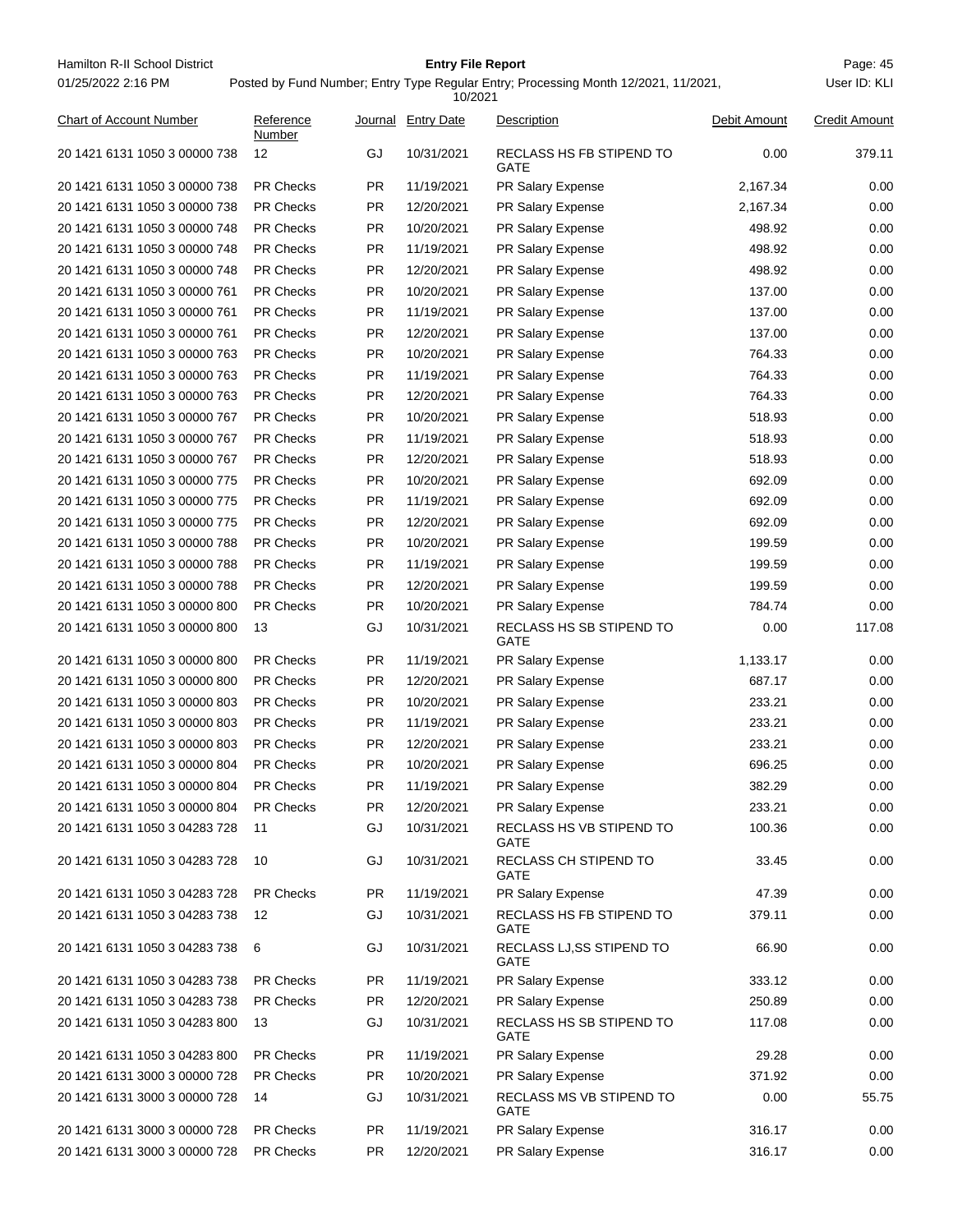| Hamilton R-II School District  |                     |           | <b>Entry File Report</b> |                                                                                     |              | Page: 46             |
|--------------------------------|---------------------|-----------|--------------------------|-------------------------------------------------------------------------------------|--------------|----------------------|
| 01/25/2022 2:16 PM             |                     |           | 10/2021                  | Posted by Fund Number; Entry Type Regular Entry; Processing Month 12/2021, 11/2021, |              | User ID: KLI         |
| <b>Chart of Account Number</b> | Reference<br>Number |           | Journal Entry Date       | Description                                                                         | Debit Amount | <b>Credit Amount</b> |
| 20 1421 6131 3000 3 00000 738  | <b>PR Checks</b>    | <b>PR</b> | 10/20/2021               | PR Salary Expense                                                                   | 2.542.75     | 0.00                 |
| 20 1421 6131 3000 3 00000 738  | 15                  | GJ        | 10/31/2021               | RECLASS MS FB STIPEND TO<br>GATE                                                    | 0.00         | 44.60                |
| 20 1421 6131 3000 3 00000 738  | <b>PR Checks</b>    | PR.       | 11/19/2021               | PR Salary Expense                                                                   | 417.81       | 0.00                 |
| 20 1421 6131 3000 3 00000 738  | <b>PR Checks</b>    | PR.       | 12/20/2021               | PR Salary Expense                                                                   | 387.15       | 0.00                 |
| 20 1421 6131 3000 3 00000 748  | <b>PR Checks</b>    | <b>PR</b> | 10/20/2021               | PR Salary Expense                                                                   | 398.33       | 0.00                 |
| 20 1421 6131 3000 3 00000 748  | <b>PR Checks</b>    | <b>PR</b> | 11/19/2021               | PR Salary Expense                                                                   | 398.33       | 0.00                 |
| 20 1421 6131 3000 3 00000 748  | <b>PR Checks</b>    | <b>PR</b> | 12/20/2021               | PR Salary Expense                                                                   | 398.33       | 0.00                 |
| 20 1421 6131 3000 3 00000 761  | <b>PR Checks</b>    | <b>PR</b> | 10/20/2021               | PR Salary Expense                                                                   | 171.25       | 0.00                 |
| 20 1421 6131 3000 3 00000 761  | <b>PR Checks</b>    | <b>PR</b> | 11/19/2021               | PR Salary Expense                                                                   | 171.25       | 0.00                 |
| 20 1421 6131 3000 3 00000 761  | <b>PR Checks</b>    | <b>PR</b> | 12/20/2021               | PR Salary Expense                                                                   | 171.25       | 0.00                 |
| 20 1421 6131 3000 3 00000 763  | <b>PR Checks</b>    | <b>PR</b> | 10/20/2021               | PR Salary Expense                                                                   | 271.75       | 0.00                 |
| 20 1421 6131 3000 3 00000 763  | <b>PR Checks</b>    | <b>PR</b> | 11/19/2021               | PR Salary Expense                                                                   | 271.75       | 0.00                 |
| 20 1421 6131 3000 3 00000 763  | <b>PR Checks</b>    | <b>PR</b> | 12/20/2021               | PR Salary Expense                                                                   | 271.75       | 0.00                 |
| 20 1421 6131 3000 3 00000 767  | <b>PR Checks</b>    | <b>PR</b> | 11/19/2021               | PR Salary Expense                                                                   | 2,380.00     | 0.00                 |
| 20 1421 6131 3000 3 00000 775  | <b>PR Checks</b>    | <b>PR</b> | 11/19/2021               | PR Salary Expense                                                                   | 1,360.00     | 0.00                 |
| 20 1421 6131 3000 3 00000 775  | <b>PR Checks</b>    | <b>PR</b> | 12/20/2021               | PR Salary Expense                                                                   | 2,111.00     | 0.00                 |
| 20 1421 6131 3000 3 00000 800  | <b>PR Checks</b>    | <b>PR</b> | 10/20/2021               | PR Salary Expense                                                                   | 551.18       | 0.00                 |
| 20 1421 6131 3000 3 00000 800  | 16                  | GJ        | 10/31/2021               | RECLASS MS SB STIPEND TO<br>GATE                                                    | 0.00         | 100.35               |
| 20 1421 6131 3000 3 00000 800  | <b>PR Checks</b>    | <b>PR</b> | 11/19/2021               | PR Salary Expense                                                                   | 288.83       | 0.00                 |
| 20 1421 6131 3000 3 00000 800  | <b>PR Checks</b>    | <b>PR</b> | 12/20/2021               | PR Salary Expense                                                                   | 288.83       | 0.00                 |
| 20 1421 6131 3000 3 04283 728  | 14                  | GJ        | 10/31/2021               | RECLASS MS VB STIPEND TO<br>GATE                                                    | 55.75        | 0.00                 |
| 20 1421 6131 3000 3 04283 728  | <b>PR Checks</b>    | <b>PR</b> | 11/19/2021               | PR Salary Expense                                                                   | 30.66        | 0.00                 |
| 20 1421 6131 3000 3 04283 728  | <b>PR Checks</b>    | <b>PR</b> | 12/20/2021               | PR Salary Expense                                                                   | 22.30        | 0.00                 |
| 20 1421 6131 3000 3 04283 738  | 15                  | GJ        | 10/31/2021               | RECLASS MS FB STIPEND TO<br>GATE                                                    | 44.60        | 0.00                 |
| 20 1421 6131 3000 3 04283 763  | <b>PR Checks</b>    | <b>PR</b> | 12/20/2021               | PR Salary Expense                                                                   | 66.90        | 0.00                 |
| 20 1421 6131 3000 3 04283 775  | <b>PR Checks</b>    | <b>PR</b> | 12/20/2021               | PR Salary Expense                                                                   | 66.91        | 0.00                 |
| 20 1421 6131 3000 3 04283 800  | 16                  | GJ        | 10/31/2021               | RECLASS MS SB STIPEND TO<br>GATE                                                    | 100.35       | 0.00                 |
| 20 1421 6211 1050 3 00000 725  | <b>PR Checks</b>    | PR.       | 10/20/2021               | PR Deduction Expense                                                                | 69.47        | 0.00                 |
| 20 1421 6211 1050 3 00000 725  | PR Checks           | <b>PR</b> | 11/19/2021               | PR Deduction Expense                                                                | 64.62        | 0.00                 |
| 20 1421 6211 1050 3 00000 725  | PR Checks           | <b>PR</b> | 12/20/2021               | PR Deduction Expense                                                                | 64.62        | 0.00                 |
| 20 1421 6211 1050 3 00000 728  | <b>PR Checks</b>    | PR.       | 10/20/2021               | PR Deduction Expense                                                                | 61.26        | 0.00                 |
| 20 1421 6211 1050 3 00000 728  | PR Checks           | <b>PR</b> | 11/19/2021               | PR Deduction Expense                                                                | 46.72        | 0.00                 |
| 20 1421 6211 1050 3 00000 728  | PR Checks           | <b>PR</b> | 12/20/2021               | <b>PR Deduction Expense</b>                                                         | 46.72        | 0.00                 |
| 20 1421 6211 1050 3 00000 738  | PR Checks           | <b>PR</b> | 10/20/2021               | <b>PR Deduction Expense</b>                                                         | 350.63       | 0.00                 |
| 20 1421 6211 1050 3 00000 738  | <b>PR Checks</b>    | <b>PR</b> | 11/19/2021               | PR Deduction Expense                                                                | 314.24       | 0.00                 |
| 20 1421 6211 1050 3 00000 738  | PR Checks           | <b>PR</b> | 12/20/2021               | PR Deduction Expense                                                                | 314.24       | 0.00                 |
| 20 1421 6211 1050 3 00000 748  | PR Checks           | <b>PR</b> | 10/20/2021               | PR Deduction Expense                                                                | 72.35        | 0.00                 |
| 20 1421 6211 1050 3 00000 748  | PR Checks           | <b>PR</b> | 11/19/2021               | PR Deduction Expense                                                                | 72.35        | 0.00                 |
| 20 1421 6211 1050 3 00000 748  | <b>PR Checks</b>    | <b>PR</b> | 12/20/2021               | PR Deduction Expense                                                                | 72.35        | 0.00                 |
| 20 1421 6211 1050 3 00000 761  | PR Checks           | <b>PR</b> | 10/20/2021               | PR Deduction Expense                                                                | 19.87        | 0.00                 |
| 20 1421 6211 1050 3 00000 761  | PR Checks           | PR.       | 11/19/2021               | PR Deduction Expense                                                                | 19.87        | 0.00                 |
| 20 1421 6211 1050 3 00000 761  | PR Checks           | <b>PR</b> | 12/20/2021               | PR Deduction Expense                                                                | 19.87        | 0.00                 |
| 20 1421 6211 1050 3 00000 763  | <b>PR Checks</b>    | <b>PR</b> | 10/20/2021               | PR Deduction Expense                                                                | 110.83       | 0.00                 |
| 20 1421 6211 1050 3 00000 763  | PR Checks           | <b>PR</b> | 11/19/2021               | PR Deduction Expense                                                                | 110.83       | 0.00                 |
| 20 1421 6211 1050 3 00000 763  | PR Checks           | <b>PR</b> | 12/20/2021               | PR Deduction Expense                                                                | 110.83       | 0.00                 |
| 20 1421 6211 1050 3 00000 767  | PR Checks           | <b>PR</b> | 10/20/2021               | PR Deduction Expense                                                                | 75.25        | 0.00                 |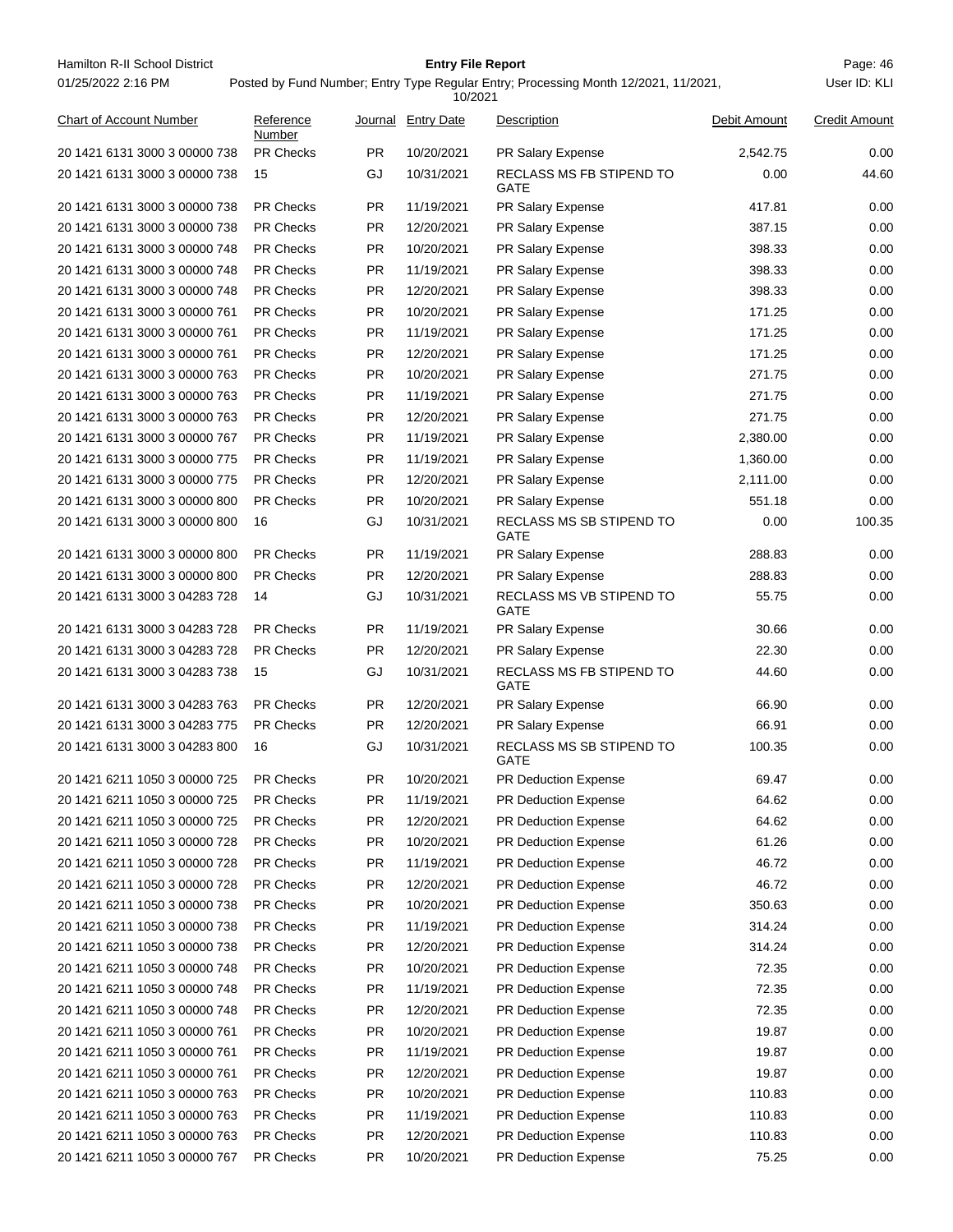Hamilton R-II School District **Entry File Report Entry File Report** Page: 47 01/25/2022 2:16 PM

## **Entry File Report**

Posted by Fund Number; Entry Type Regular Entry; Processing Month 12/2021, 11/2021,

|                                |                     |           | 10/2021            |                             |              |                      |
|--------------------------------|---------------------|-----------|--------------------|-----------------------------|--------------|----------------------|
| <b>Chart of Account Number</b> | Reference<br>Number |           | Journal Entry Date | Description                 | Debit Amount | <b>Credit Amount</b> |
| 20 1421 6211 1050 3 00000 767  | <b>PR Checks</b>    | PR.       | 11/19/2021         | PR Deduction Expense        | 75.25        | 0.00                 |
| 20 1421 6211 1050 3 00000 767  | <b>PR Checks</b>    | <b>PR</b> | 12/20/2021         | <b>PR Deduction Expense</b> | 75.25        | 0.00                 |
| 20 1421 6211 1050 3 00000 775  | <b>PR Checks</b>    | PR.       | 10/20/2021         | PR Deduction Expense        | 100.35       | 0.00                 |
| 20 1421 6211 1050 3 00000 775  | <b>PR Checks</b>    | <b>PR</b> | 11/19/2021         | PR Deduction Expense        | 100.35       | 0.00                 |
| 20 1421 6211 1050 3 00000 775  | <b>PR Checks</b>    | <b>PR</b> | 12/20/2021         | PR Deduction Expense        | 100.35       | 0.00                 |
| 20 1421 6211 1050 3 00000 788  | <b>PR Checks</b>    | <b>PR</b> | 10/20/2021         | <b>PR Deduction Expense</b> | 28.94        | 0.00                 |
| 20 1421 6211 1050 3 00000 788  | <b>PR Checks</b>    | <b>PR</b> | 11/19/2021         | PR Deduction Expense        | 28.94        | 0.00                 |
| 20 1421 6211 1050 3 00000 788  | <b>PR Checks</b>    | <b>PR</b> | 12/20/2021         | PR Deduction Expense        | 28.94        | 0.00                 |
| 20 1421 6211 1050 3 00000 800  | <b>PR Checks</b>    | <b>PR</b> | 10/20/2021         | PR Deduction Expense        | 113.80       | 0.00                 |
| 20 1421 6211 1050 3 00000 800  | <b>PR Checks</b>    | <b>PR</b> | 11/19/2021         | PR Deduction Expense        | 164.32       | 0.00                 |
| 20 1421 6211 1050 3 00000 800  | <b>PR Checks</b>    | <b>PR</b> | 12/20/2021         | PR Deduction Expense        | 99.65        | 0.00                 |
| 20 1421 6211 1050 3 00000 803  | <b>PR Checks</b>    | <b>PR</b> | 10/20/2021         | PR Deduction Expense        | 33.82        | 0.00                 |
| 20 1421 6211 1050 3 00000 803  | <b>PR Checks</b>    | <b>PR</b> | 11/19/2021         | PR Deduction Expense        | 33.82        | 0.00                 |
| 20 1421 6211 1050 3 00000 803  | <b>PR Checks</b>    | <b>PR</b> | 12/20/2021         | <b>PR Deduction Expense</b> | 33.82        | 0.00                 |
| 20 1421 6211 1050 3 00000 804  | <b>PR Checks</b>    | <b>PR</b> | 10/20/2021         | PR Deduction Expense        | 33.82        | 0.00                 |
| 20 1421 6211 1050 3 00000 804  | <b>PR Checks</b>    | <b>PR</b> | 11/19/2021         | PR Deduction Expense        | 33.82        | 0.00                 |
| 20 1421 6211 1050 3 00000 804  | <b>PR Checks</b>    | PR.       | 12/20/2021         | PR Deduction Expense        | 33.82        | 0.00                 |
| 20 1421 6211 1050 3 04283 728  | <b>PR Checks</b>    | <b>PR</b> | 11/19/2021         | PR Deduction Expense        | 6.87         | 0.00                 |
| 20 1421 6211 1050 3 04283 738  | <b>PR Checks</b>    | <b>PR</b> | 11/19/2021         | PR Deduction Expense        | 48.31        | 0.00                 |
| 20 1421 6211 1050 3 04283 738  | <b>PR Checks</b>    | <b>PR</b> | 12/20/2021         | PR Deduction Expense        | 36.38        | 0.00                 |
| 20 1421 6211 1050 3 04283 800  | <b>PR Checks</b>    | <b>PR</b> | 11/19/2021         | PR Deduction Expense        | 4.25         | 0.00                 |
| 20 1421 6211 3000 3 00000 728  | <b>PR Checks</b>    | <b>PR</b> | 10/20/2021         | <b>PR Deduction Expense</b> | 53.93        | 0.00                 |
| 20 1421 6211 3000 3 00000 728  | <b>PR Checks</b>    | <b>PR</b> | 11/19/2021         | <b>PR Deduction Expense</b> | 45.84        | 0.00                 |
| 20 1421 6211 3000 3 00000 728  | <b>PR Checks</b>    | <b>PR</b> | 12/20/2021         | PR Deduction Expense        | 45.84        | 0.00                 |
| 20 1421 6211 3000 3 00000 738  | <b>PR Checks</b>    | <b>PR</b> | 10/20/2021         | PR Deduction Expense        | 368.71       | 0.00                 |
| 20 1421 6211 3000 3 00000 738  | <b>PR Checks</b>    | <b>PR</b> | 11/19/2021         | PR Deduction Expense        | 60.58        | 0.00                 |
| 20 1421 6211 3000 3 00000 738  | <b>PR Checks</b>    | <b>PR</b> | 12/20/2021         | PR Deduction Expense        | 56.14        | 0.00                 |
| 20 1421 6211 3000 3 00000 748  | <b>PR Checks</b>    | <b>PR</b> | 10/20/2021         | <b>PR Deduction Expense</b> | 57.76        | 0.00                 |
| 20 1421 6211 3000 3 00000 748  | <b>PR Checks</b>    | <b>PR</b> | 11/19/2021         | PR Deduction Expense        | 57.76        | 0.00                 |
| 20 1421 6211 3000 3 00000 748  | <b>PR Checks</b>    | <b>PR</b> | 12/20/2021         | PR Deduction Expense        | 57.76        | 0.00                 |
| 20 1421 6211 3000 3 00000 761  | <b>PR Checks</b>    | PR.       | 10/20/2021         | PR Deduction Expense        | 24.83        | 0.00                 |
| 20 1421 6211 3000 3 00000 761  | <b>PR Checks</b>    | PR.       | 11/19/2021         | PR Deduction Expense        | 24.83        | 0.00                 |
| 20 1421 6211 3000 3 00000 761  | PR Checks           | <b>PR</b> | 12/20/2021         | PR Deduction Expense        | 24.83        | 0.00                 |
| 20 1421 6211 3000 3 00000 763  | PR Checks           | <b>PR</b> | 10/20/2021         | <b>PR Deduction Expense</b> | 39.41        | 0.00                 |
| 20 1421 6211 3000 3 00000 763  | <b>PR Checks</b>    | <b>PR</b> | 11/19/2021         | PR Deduction Expense        | 39.40        | 0.00                 |
| 20 1421 6211 3000 3 00000 763  | PR Checks           | <b>PR</b> | 12/20/2021         | PR Deduction Expense        | 39.40        | 0.00                 |
| 20 1421 6211 3000 3 00000 775  | PR Checks           | <b>PR</b> | 12/20/2021         | PR Deduction Expense        | 306.10       | 0.00                 |
| 20 1421 6211 3000 3 00000 800  | PR Checks           | <b>PR</b> | 10/20/2021         | PR Deduction Expense        | 70.97        | 0.00                 |
| 20 1421 6211 3000 3 00000 800  | PR Checks           | PR        | 11/19/2021         | PR Deduction Expense        | 41.89        | 0.00                 |
| 20 1421 6211 3000 3 00000 800  | PR Checks           | <b>PR</b> | 12/20/2021         | PR Deduction Expense        | 41.89        | 0.00                 |
| 20 1421 6211 3000 3 04283 728  | PR Checks           | <b>PR</b> | 11/19/2021         | PR Deduction Expense        | 4.44         | 0.00                 |
| 20 1421 6211 3000 3 04283 728  | PR Checks           | <b>PR</b> | 12/20/2021         | PR Deduction Expense        | 3.23         | 0.00                 |
| 20 1421 6211 3000 3 04283 763  | <b>PR Checks</b>    | <b>PR</b> | 12/20/2021         | PR Deduction Expense        | 9.70         | 0.00                 |
| 20 1421 6211 3000 3 04283 775  | PR Checks           | <b>PR</b> | 12/20/2021         | PR Deduction Expense        | 9.71         | 0.00                 |
| 20 1421 6221 1050 3 00000 804  | PR Checks           | <b>PR</b> | 10/20/2021         | PR Deduction Expense        | 10.46        | 0.00                 |
| 20 1421 6221 1050 3 00000 804  | PR Checks           | <b>PR</b> | 11/19/2021         | PR Deduction Expense        | 4.12         | 0.00                 |
| 20 1421 6231 1050 3 00000 737  | <b>PR Checks</b>    | <b>PR</b> | 10/20/2021         | PR Tax Expense              | 91.70        | 0.00                 |
| 20 1421 6231 1050 3 00000 737  | PR Checks           | <b>PR</b> | 11/19/2021         | PR Tax Expense              | 91.70        | 0.00                 |
| 20 1421 6231 1050 3 00000 804  | PR Checks           | <b>PR</b> | 10/20/2021         | PR Tax Expense              | 28.71        | 0.53                 |
|                                |                     |           |                    |                             |              |                      |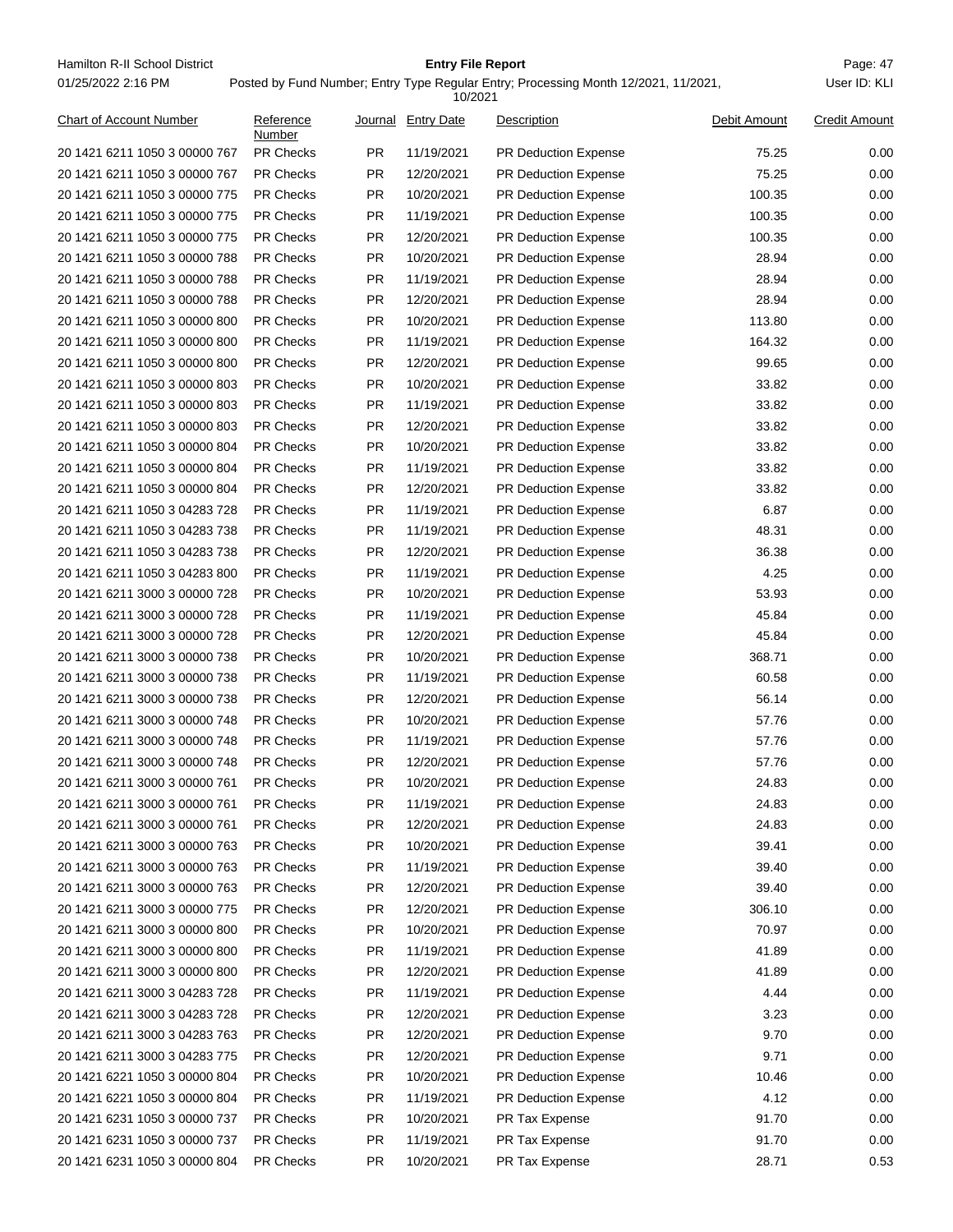Hamilton R-II School District **Entry File Report Entry File Report** Page: 48 01/25/2022 2:16 PM

## **Entry File Report**

Posted by Fund Number; Entry Type Regular Entry; Processing Month 12/2021, 11/2021,

|                               |                     |           | 10/2021            |                |              |                      |
|-------------------------------|---------------------|-----------|--------------------|----------------|--------------|----------------------|
| Chart of Account Number       | Reference<br>Number |           | Journal Entry Date | Description    | Debit Amount | <b>Credit Amount</b> |
| 20 1421 6231 1050 3 00000 804 | <b>PR Checks</b>    | PR.       | 11/19/2021         | PR Tax Expense | 9.25         | 0.15                 |
| 20 1421 6231 3000 3 00000 767 | <b>PR Checks</b>    | <b>PR</b> | 11/19/2021         | PR Tax Expense | 147.56       | 0.00                 |
| 20 1421 6231 3000 3 00000 775 | <b>PR Checks</b>    | <b>PR</b> | 11/19/2021         | PR Tax Expense | 84.32        | 0.00                 |
| 20 1421 6232 1050 3 00000 725 | <b>PR Checks</b>    | PR.       | 10/20/2021         | PR Tax Expense | 6.94         | 0.00                 |
| 20 1421 6232 1050 3 00000 725 | <b>PR Checks</b>    | PR.       | 11/19/2021         | PR Tax Expense | 6.46         | 0.00                 |
| 20 1421 6232 1050 3 00000 725 | <b>PR Checks</b>    | <b>PR</b> | 12/20/2021         | PR Tax Expense | 6.46         | 0.00                 |
| 20 1421 6232 1050 3 00000 728 | PR Checks           | <b>PR</b> | 10/20/2021         | PR Tax Expense | 6.12         | 0.00                 |
| 20 1421 6232 1050 3 00000 728 | <b>PR Checks</b>    | <b>PR</b> | 11/19/2021         | PR Tax Expense | 4.68         | 0.00                 |
| 20 1421 6232 1050 3 00000 728 | <b>PR Checks</b>    | PR.       | 12/20/2021         | PR Tax Expense | 4.67         | 0.00                 |
| 20 1421 6232 1050 3 00000 737 | <b>PR Checks</b>    | <b>PR</b> | 10/20/2021         | PR Tax Expense | 21.45        | 0.00                 |
| 20 1421 6232 1050 3 00000 737 | <b>PR Checks</b>    | PR.       | 11/19/2021         | PR Tax Expense | 21.45        | 0.00                 |
| 20 1421 6232 1050 3 00000 738 | <b>PR Checks</b>    | PR.       | 10/20/2021         | PR Tax Expense | 35.07        | 0.00                 |
| 20 1421 6232 1050 3 00000 738 | <b>PR Checks</b>    | PR.       | 11/19/2021         | PR Tax Expense | 31.44        | 0.00                 |
| 20 1421 6232 1050 3 00000 738 | <b>PR Checks</b>    | <b>PR</b> | 12/20/2021         | PR Tax Expense | 31.44        | 0.00                 |
| 20 1421 6232 1050 3 00000 748 | PR Checks           | <b>PR</b> | 10/20/2021         | PR Tax Expense | 7.23         | 0.00                 |
| 20 1421 6232 1050 3 00000 748 | <b>PR Checks</b>    | <b>PR</b> | 11/19/2021         | PR Tax Expense | 7.23         | 0.00                 |
| 20 1421 6232 1050 3 00000 748 | <b>PR Checks</b>    | PR.       | 12/20/2021         | PR Tax Expense | 7.23         | 0.00                 |
| 20 1421 6232 1050 3 00000 761 | <b>PR Checks</b>    | <b>PR</b> | 10/20/2021         | PR Tax Expense | 1.99         | 0.00                 |
| 20 1421 6232 1050 3 00000 761 | <b>PR Checks</b>    | <b>PR</b> | 11/19/2021         | PR Tax Expense | 1.99         | 0.00                 |
| 20 1421 6232 1050 3 00000 761 | <b>PR Checks</b>    | PR.       | 12/20/2021         | PR Tax Expense | 1.99         | 0.00                 |
| 20 1421 6232 1050 3 00000 763 | <b>PR Checks</b>    | PR.       | 10/20/2021         | PR Tax Expense | 11.08        | 0.00                 |
| 20 1421 6232 1050 3 00000 763 | <b>PR Checks</b>    | PR.       | 11/19/2021         | PR Tax Expense | 11.08        | 0.00                 |
| 20 1421 6232 1050 3 00000 763 | <b>PR Checks</b>    | <b>PR</b> | 12/20/2021         | PR Tax Expense | 11.08        | 0.00                 |
| 20 1421 6232 1050 3 00000 767 | <b>PR Checks</b>    | <b>PR</b> | 10/20/2021         | PR Tax Expense | 7.54         | 0.00                 |
| 20 1421 6232 1050 3 00000 767 | <b>PR Checks</b>    | <b>PR</b> | 11/19/2021         | PR Tax Expense | 7.54         | 0.00                 |
| 20 1421 6232 1050 3 00000 767 | <b>PR Checks</b>    | PR        | 12/20/2021         | PR Tax Expense | 7.54         | 0.00                 |
| 20 1421 6232 1050 3 00000 775 | <b>PR Checks</b>    | <b>PR</b> | 10/20/2021         | PR Tax Expense | 10.03        | 0.00                 |
| 20 1421 6232 1050 3 00000 775 | <b>PR Checks</b>    | PR.       | 11/19/2021         | PR Tax Expense | 10.03        | 0.00                 |
| 20 1421 6232 1050 3 00000 775 | <b>PR Checks</b>    | PR.       | 12/20/2021         | PR Tax Expense | 10.03        | 0.00                 |
| 20 1421 6232 1050 3 00000 788 | <b>PR Checks</b>    | PR.       | 10/20/2021         | PR Tax Expense | 2.90         | 0.00                 |
| 20 1421 6232 1050 3 00000 788 | PR Checks           | PR.       | 11/19/2021         | PR Tax Expense | 2.90         | 0.00                 |
| 20 1421 6232 1050 3 00000 788 | PR Checks           | PR        | 12/20/2021         | PR Tax Expense | 2.90         | 0.00                 |
| 20 1421 6232 1050 3 00000 800 | PR Checks           | <b>PR</b> | 10/20/2021         | PR Tax Expense | 11.40        | 0.00                 |
| 20 1421 6232 1050 3 00000 800 | PR Checks           | <b>PR</b> | 11/19/2021         | PR Tax Expense | 16.44        | 0.00                 |
| 20 1421 6232 1050 3 00000 800 | <b>PR Checks</b>    | <b>PR</b> | 12/20/2021         | PR Tax Expense | 9.97         | 0.00                 |
| 20 1421 6232 1050 3 00000 803 | PR Checks           | <b>PR</b> | 10/20/2021         | PR Tax Expense | 3.38         | 0.00                 |
| 20 1421 6232 1050 3 00000 803 | PR Checks           | <b>PR</b> | 11/19/2021         | PR Tax Expense | 3.38         | 0.00                 |
| 20 1421 6232 1050 3 00000 803 | PR Checks           | <b>PR</b> | 12/20/2021         | PR Tax Expense | 3.38         | 0.00                 |
| 20 1421 6232 1050 3 00000 804 | <b>PR Checks</b>    | <b>PR</b> | 10/20/2021         | PR Tax Expense | 10.11        | 0.12                 |
| 20 1421 6232 1050 3 00000 804 | PR Checks           | <b>PR</b> | 11/19/2021         | PR Tax Expense | 5.54         | 0.03                 |
| 20 1421 6232 1050 3 00000 804 | PR Checks           | <b>PR</b> | 12/20/2021         | PR Tax Expense | 3.39         | 0.00                 |
| 20 1421 6232 1050 3 04283 728 | PR Checks           | <b>PR</b> | 11/19/2021         | PR Tax Expense | 0.69         | 0.00                 |
| 20 1421 6232 1050 3 04283 738 | <b>PR Checks</b>    | <b>PR</b> | 11/19/2021         | PR Tax Expense | 4.86         | 0.00                 |
| 20 1421 6232 1050 3 04283 738 | PR Checks           | <b>PR</b> | 12/20/2021         | PR Tax Expense | 3.64         | 0.00                 |
| 20 1421 6232 1050 3 04283 800 | PR Checks           | <b>PR</b> | 11/19/2021         | PR Tax Expense | 0.43         | 0.00                 |
| 20 1421 6232 3000 3 00000 728 | PR Checks           | <b>PR</b> | 10/20/2021         | PR Tax Expense | 5.40         | 0.00                 |
| 20 1421 6232 3000 3 00000 728 | <b>PR Checks</b>    | <b>PR</b> | 11/19/2021         | PR Tax Expense | 4.60         | 0.00                 |
| 20 1421 6232 3000 3 00000 728 | PR Checks           | <b>PR</b> | 12/20/2021         | PR Tax Expense | 4.59         | 0.00                 |
| 20 1421 6232 3000 3 00000 738 | PR Checks           | <b>PR</b> | 10/20/2021         | PR Tax Expense | 36.85        | 0.00                 |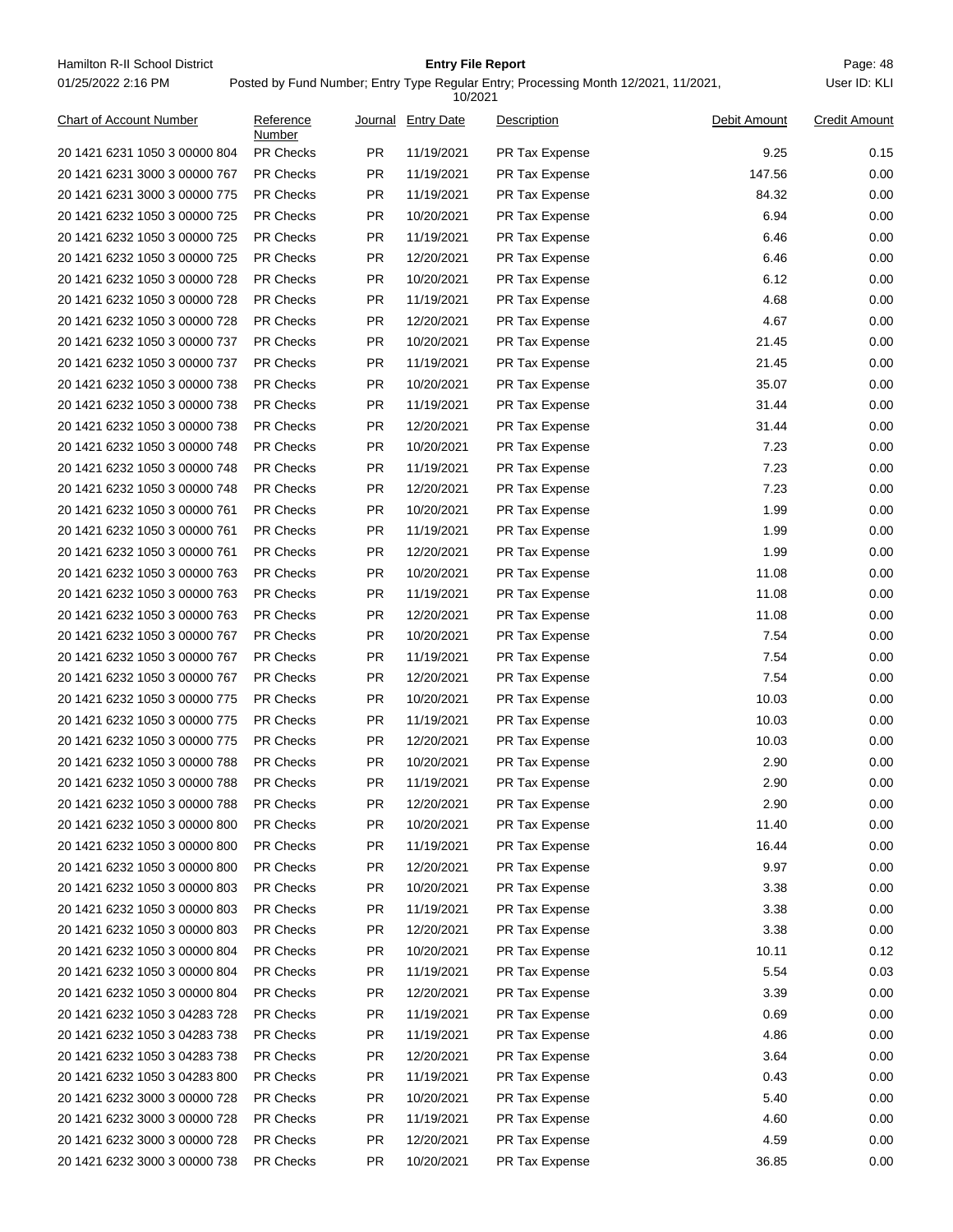Hamilton R-II School District **Entry File Report Entry File Report** Page: 49 01/25/2022 2:16 PM

## **Entry File Report**

|                               |                     |           | 10/2021            |                         |              |                      |
|-------------------------------|---------------------|-----------|--------------------|-------------------------|--------------|----------------------|
| Chart of Account Number       | Reference<br>Number |           | Journal Entry Date | Description             | Debit Amount | <b>Credit Amount</b> |
| 20 1421 6232 3000 3 00000 738 | <b>PR Checks</b>    | PR.       | 11/19/2021         | PR Tax Expense          | 6.05         | 0.00                 |
| 20 1421 6232 3000 3 00000 738 | <b>PR Checks</b>    | <b>PR</b> | 12/20/2021         | PR Tax Expense          | 5.60         | 0.00                 |
| 20 1421 6232 3000 3 00000 748 | <b>PR Checks</b>    | <b>PR</b> | 10/20/2021         | PR Tax Expense          | 5.79         | 0.00                 |
| 20 1421 6232 3000 3 00000 748 | <b>PR Checks</b>    | PR.       | 11/19/2021         | PR Tax Expense          | 5.77         | 0.00                 |
| 20 1421 6232 3000 3 00000 748 | <b>PR Checks</b>    | PR.       | 12/20/2021         | PR Tax Expense          | 5.78         | 0.00                 |
| 20 1421 6232 3000 3 00000 761 | <b>PR Checks</b>    | PR        | 10/20/2021         | PR Tax Expense          | 2.48         | 0.00                 |
| 20 1421 6232 3000 3 00000 761 | <b>PR Checks</b>    | <b>PR</b> | 11/19/2021         | PR Tax Expense          | 2.48         | 0.00                 |
| 20 1421 6232 3000 3 00000 761 | <b>PR Checks</b>    | <b>PR</b> | 12/20/2021         | PR Tax Expense          | 2.48         | 0.00                 |
| 20 1421 6232 3000 3 00000 763 | <b>PR Checks</b>    | PR        | 10/20/2021         | PR Tax Expense          | 3.95         | 0.00                 |
| 20 1421 6232 3000 3 00000 763 | <b>PR Checks</b>    | PR        | 11/19/2021         | PR Tax Expense          | 3.94         | 0.00                 |
| 20 1421 6232 3000 3 00000 763 | <b>PR Checks</b>    | <b>PR</b> | 12/20/2021         | PR Tax Expense          | 3.94         | 0.00                 |
| 20 1421 6232 3000 3 00000 767 | <b>PR Checks</b>    | PR.       | 11/19/2021         | PR Tax Expense          | 34.51        | 0.00                 |
| 20 1421 6232 3000 3 00000 775 | <b>PR Checks</b>    | PR.       | 11/19/2021         | PR Tax Expense          | 19.72        | 0.00                 |
| 20 1421 6232 3000 3 00000 775 | <b>PR Checks</b>    | PR        | 12/20/2021         | PR Tax Expense          | 30.61        | 0.00                 |
| 20 1421 6232 3000 3 00000 800 | <b>PR Checks</b>    | <b>PR</b> | 10/20/2021         | PR Tax Expense          | 6.94         | 0.23                 |
| 20 1421 6232 3000 3 00000 800 | <b>PR Checks</b>    | <b>PR</b> | 11/19/2021         | PR Tax Expense          | 4.19         | 0.00                 |
| 20 1421 6232 3000 3 00000 800 | <b>PR Checks</b>    | PR        | 12/20/2021         | PR Tax Expense          | 4.19         | 0.00                 |
| 20 1421 6232 3000 3 04283 728 | <b>PR Checks</b>    | PR        | 11/19/2021         | PR Tax Expense          | 0.44         | 0.00                 |
| 20 1421 6232 3000 3 04283 728 | <b>PR Checks</b>    | <b>PR</b> | 12/20/2021         | PR Tax Expense          | 0.32         | 0.00                 |
| 20 1421 6232 3000 3 04283 763 | <b>PR Checks</b>    | PR.       | 12/20/2021         | PR Tax Expense          | 0.96         | 0.00                 |
| 20 1421 6232 3000 3 04283 775 | <b>PR Checks</b>    | PR.       | 12/20/2021         | PR Tax Expense          | 1.00         | 0.00                 |
| 20 1421 6241 1050 3 00000 804 | <b>PR Checks</b>    | <b>PR</b> | 10/20/2021         | PR Deduction Expense    | 39.82        | 0.00                 |
| 20 1421 6241 1050 3 00000 804 | <b>PR Checks</b>    | <b>PR</b> | 11/19/2021         | PR Deduction Expense    | 11.19        | 0.00                 |
| 20 1421 6241 3000 3 00000 800 | <b>PR Checks</b>    | <b>PR</b> | 10/20/2021         | PR Deduction Expense    | 11.11        | 0.00                 |
| 20 1421 6241 3000 3 00000 800 | 4                   | GJ        | 10/31/2021         | RECLASS AK SB TO HS EXP | 0.00         | 11.11                |
| 20 1491 6131 1050 3 00000 747 | <b>PR Checks</b>    | <b>PR</b> | 10/20/2021         | PR Salary Expense       | 83.33        | 0.00                 |
| 20 1491 6131 1050 3 00000 747 | <b>PR Checks</b>    | PR.       | 11/19/2021         | PR Salary Expense       | 83.33        | 0.00                 |
| 20 1491 6131 1050 3 00000 747 | <b>PR Checks</b>    | PR.       | 12/20/2021         | PR Salary Expense       | 83.33        | 0.00                 |
| 20 1491 6131 1050 3 00000 765 | <b>PR Checks</b>    | PR.       | 10/20/2021         | PR Salary Expense       | 106.67       | 0.00                 |
| 20 1491 6131 1050 3 00000 765 | <b>PR Checks</b>    | PR        | 11/19/2021         | PR Salary Expense       | 106.67       | 0.00                 |
| 20 1491 6131 1050 3 00000 765 | PR Checks           | <b>PR</b> | 12/20/2021         | PR Salary Expense       | 106.67       | 0.00                 |
| 20 1491 6131 3000 3 00000 735 | <b>PR Checks</b>    | <b>PR</b> | 10/20/2021         | PR Salary Expense       | 71.67        | 0.00                 |
| 20 1491 6131 3000 3 00000 735 | PR Checks           | <b>PR</b> | 11/19/2021         | PR Salary Expense       | 71.67        | 0.00                 |
| 20 1491 6131 3000 3 00000 735 | PR Checks           | <b>PR</b> | 12/20/2021         | PR Salary Expense       | 71.67        | 0.00                 |
| 20 1491 6131 4020 3 00000 731 | <b>PR Checks</b>    | <b>PR</b> | 10/20/2021         | PR Salary Expense       | 62.33        | 0.00                 |
| 20 1491 6131 4020 3 00000 731 | PR Checks           | <b>PR</b> | 11/19/2021         | PR Salary Expense       | 62.33        | 0.00                 |
| 20 1491 6131 4020 3 00000 731 | PR Checks           | <b>PR</b> | 12/20/2021         | PR Salary Expense       | 62.33        | 0.00                 |
| 20 1491 6211 1050 3 00000 747 | <b>PR Checks</b>    | <b>PR</b> | 10/20/2021         | PR Deduction Expense    | 12.08        | 0.00                 |
| 20 1491 6211 1050 3 00000 747 | <b>PR Checks</b>    | <b>PR</b> | 11/19/2021         | PR Deduction Expense    | 12.08        | 0.00                 |
| 20 1491 6211 1050 3 00000 747 | PR Checks           | <b>PR</b> | 12/20/2021         | PR Deduction Expense    | 12.08        | 0.00                 |
| 20 1491 6211 1050 3 00000 765 | PR Checks           | <b>PR</b> | 10/20/2021         | PR Deduction Expense    | 15.47        | 0.00                 |
| 20 1491 6211 1050 3 00000 765 | PR Checks           | <b>PR</b> | 11/19/2021         | PR Deduction Expense    | 15.47        | 0.00                 |
| 20 1491 6211 1050 3 00000 765 | <b>PR Checks</b>    | <b>PR</b> | 12/20/2021         | PR Deduction Expense    | 15.46        | 0.00                 |
| 20 1491 6211 3000 3 00000 735 | PR Checks           | <b>PR</b> | 10/20/2021         | PR Deduction Expense    | 10.39        | 0.00                 |
| 20 1491 6211 3000 3 00000 735 | <b>PR Checks</b>    | <b>PR</b> | 11/19/2021         | PR Deduction Expense    | 10.39        | 0.00                 |
| 20 1491 6211 3000 3 00000 735 | <b>PR Checks</b>    | <b>PR</b> | 12/20/2021         | PR Deduction Expense    | 10.39        | 0.00                 |
| 20 1491 6211 4020 3 00000 731 | <b>PR Checks</b>    | <b>PR</b> | 10/20/2021         | PR Deduction Expense    | 9.03         | 0.00                 |
| 20 1491 6211 4020 3 00000 731 | PR Checks           | <b>PR</b> | 11/19/2021         | PR Deduction Expense    | 9.03         | 0.00                 |
| 20 1491 6211 4020 3 00000 731 | PR Checks           | PR        | 12/20/2021         | PR Deduction Expense    | 9.04         | 0.00                 |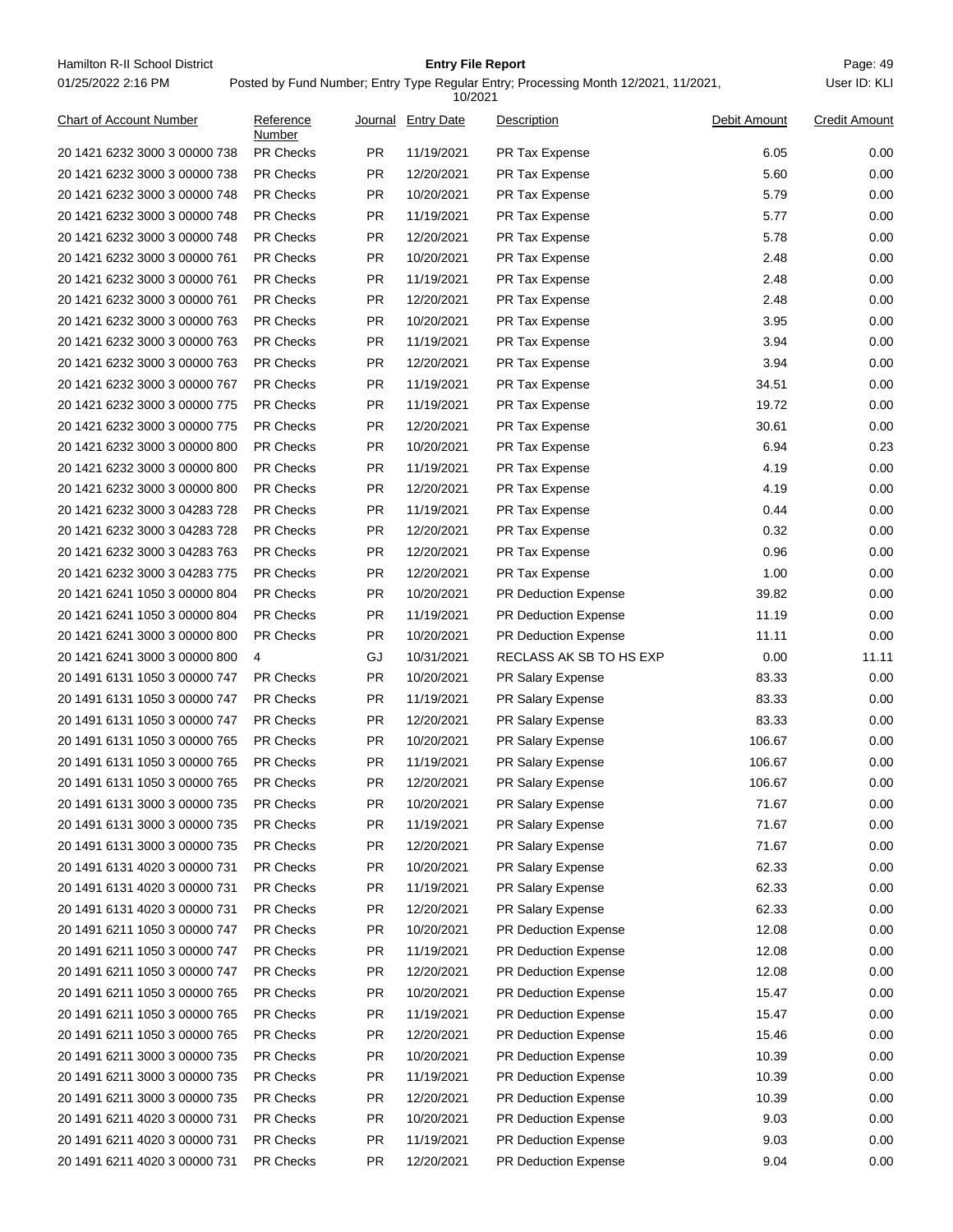Hamilton R-II School District **Entry File Report Entry File Report** Page: 50 01/25/2022 2:16 PM

## **Entry File Report**

|                               |                     |           | 10/2021            |                             |              |                      |
|-------------------------------|---------------------|-----------|--------------------|-----------------------------|--------------|----------------------|
| Chart of Account Number       | Reference<br>Number |           | Journal Entry Date | Description                 | Debit Amount | <b>Credit Amount</b> |
| 20 1491 6232 1050 3 00000 747 | <b>PR Checks</b>    | <b>PR</b> | 10/20/2021         | PR Tax Expense              | 1.21         | 0.00                 |
| 20 1491 6232 1050 3 00000 747 | <b>PR Checks</b>    | <b>PR</b> | 11/19/2021         | PR Tax Expense              | 1.21         | 0.00                 |
| 20 1491 6232 1050 3 00000 747 | <b>PR Checks</b>    | <b>PR</b> | 12/20/2021         | PR Tax Expense              | 1.21         | 0.00                 |
| 20 1491 6232 1050 3 00000 765 | <b>PR Checks</b>    | <b>PR</b> | 10/20/2021         | PR Tax Expense              | 1.55         | 0.00                 |
| 20 1491 6232 1050 3 00000 765 | <b>PR Checks</b>    | <b>PR</b> | 11/19/2021         | PR Tax Expense              | 1.55         | 0.00                 |
| 20 1491 6232 1050 3 00000 765 | <b>PR Checks</b>    | <b>PR</b> | 12/20/2021         | <b>PR Tax Expense</b>       | 1.55         | 0.00                 |
| 20 1491 6232 3000 3 00000 735 | <b>PR Checks</b>    | <b>PR</b> | 10/20/2021         | PR Tax Expense              | 1.03         | 0.00                 |
| 20 1491 6232 3000 3 00000 735 | <b>PR Checks</b>    | <b>PR</b> | 11/19/2021         | PR Tax Expense              | 1.04         | 0.00                 |
| 20 1491 6232 3000 3 00000 735 | <b>PR Checks</b>    | <b>PR</b> | 12/20/2021         | PR Tax Expense              | 1.04         | 0.00                 |
| 20 1491 6232 4020 3 00000 731 | <b>PR Checks</b>    | <b>PR</b> | 10/20/2021         | PR Tax Expense              | 0.90         | 0.00                 |
| 20 1491 6232 4020 3 00000 731 | <b>PR Checks</b>    | <b>PR</b> | 11/19/2021         | PR Tax Expense              | 0.90         | 0.00                 |
| 20 1491 6232 4020 3 00000 731 | <b>PR Checks</b>    | <b>PR</b> | 12/20/2021         | PR Tax Expense              | 0.90         | 0.00                 |
| 20 1911 6311 1050 3 00000 000 |                     | CD        | 10/28/2021         | 21-22 MOVA TUITION 9/27/21  | 922.00       | 0.00                 |
| 20 1911 6311 1050 3 00000 000 |                     | CD        | 11/17/2021         | 20-21 LTE JR                | 501.28       | 0.00                 |
| 20 1911 6311 1050 3 00000 000 |                     | CD        | 11/17/2021         | 21-22 MOVA TUITION 10/25/21 | 729.86       | 0.00                 |
| 20 1911 6311 1050 3 00000 000 |                     | CD        | 12/15/2021         | 21-22 MOVA TUITION 11/29/21 | 845.14       | 0.00                 |
| 20 1911 6311 3000 3 00000 000 |                     | CD        | 10/28/2021         | 21-22 MOVA TUITION 9/27/21  | 1,844.00     | 0.00                 |
| 20 1911 6311 3000 3 00000 000 |                     | CD        | 11/17/2021         | 21-22 MOVA TUITION 10/25/21 | 1,459.72     | 0.00                 |
| 20 1911 6311 3000 3 00000 000 |                     | CD        | 11/17/2021         | 20-21 LTE JC                | 4,050.55     | 0.00                 |
| 20 1911 6311 3000 3 00000 000 |                     | CD        | 11/17/2021         | 21-22 GC TUITION AUG & SEP  | 3,692.00     | 0.00                 |
| 20 1911 6311 3000 3 00000 000 |                     | CD        | 12/15/2021         | 21-22 MOVA TUITION 11/29/21 | 1,690.28     | 0.00                 |
| 20 1911 6311 4020 3 00000 000 |                     | CD        | 10/28/2021         | 21-22 MOVA TUITION 9/27/21  | 922.00       | 0.00                 |
| 20 1911 6311 4020 3 00000 000 |                     | CD        | 11/17/2021         | 21-22 MOVA TUITION 10/25/21 | 729.86       | 0.00                 |
| 20 1911 6311 4020 3 00000 000 |                     | CD        | 12/15/2021         | 21-22 MOVA TUITION 11/29/21 | 845.14       | 0.00                 |
| 20 1921 6311 1050 3 00000 000 |                     | CD        | 10/20/2021         | 21-22 FALL SEM TUITION      | 43,558.50    | 0.00                 |
| 20 2122 6111 1050 3 00000 000 | <b>PR Checks</b>    | <b>PR</b> | 10/20/2021         | PR Salary Expense           | 4,132.96     | 0.00                 |
| 20 2122 6111 1050 3 00000 000 | <b>PR Checks</b>    | <b>PR</b> | 11/19/2021         | PR Salary Expense           | 4,132.96     | 0.00                 |
| 20 2122 6111 1050 3 00000 000 | <b>PR Checks</b>    | <b>PR</b> | 12/20/2021         | PR Salary Expense           | 4,132.96     | 0.00                 |
| 20 2122 6111 3000 3 00000 000 | <b>PR Checks</b>    | <b>PR</b> | 10/20/2021         | PR Salary Expense           | 4,122.61     | 0.00                 |
| 20 2122 6111 3000 3 00000 000 | <b>PR Checks</b>    | <b>PR</b> | 11/19/2021         | PR Salary Expense           | 4,130.21     | 0.00                 |
| 20 2122 6111 3000 3 00000 000 | <b>PR Checks</b>    | <b>PR</b> | 12/20/2021         | PR Salary Expense           | 4,130.21     | 0.00                 |
| 20 2122 6111 4020 3 00000 000 | <b>PR Checks</b>    | <b>PR</b> | 10/20/2021         | PR Salary Expense           | 4,721.66     | 0.00                 |
| 20 2122 6111 4020 3 00000 000 | PR Checks           | <b>PR</b> | 11/19/2021         | PR Salary Expense           | 4,704.23     | 0.00                 |
| 20 2122 6111 4020 3 00000 000 | PR Checks           | <b>PR</b> | 12/20/2021         | PR Salary Expense           | 4,704.23     | 0.00                 |
| 20 2122 6121 3000 3 00000 000 | PR Checks           | <b>PR</b> | 11/19/2021         | PR Salary Expense           | 50.00        | 0.00                 |
| 20 2122 6121 4020 3 00000 000 | <b>PR Checks</b>    | <b>PR</b> | 11/19/2021         | PR Salary Expense           | 200.00       | 0.00                 |
| 20 2122 6211 1050 3 00000 000 | <b>PR Checks</b>    | <b>PR</b> | 10/20/2021         | PR Deduction Expense        | 595.84       | 0.00                 |
| 20 2122 6211 1050 3 00000 000 | PR Checks           | <b>PR</b> | 11/19/2021         | PR Deduction Expense        | 595.85       | 0.00                 |
| 20 2122 6211 1050 3 00000 000 | <b>PR Checks</b>    | <b>PR</b> | 12/20/2021         | PR Deduction Expense        | 595.84       | 0.00                 |
| 20 2122 6211 3000 3 00000 000 | PR Checks           | <b>PR</b> | 10/20/2021         | PR Deduction Expense        | 619.61       | 0.00                 |
| 20 2122 6211 3000 3 00000 000 | <b>PR Checks</b>    | <b>PR</b> | 11/19/2021         | PR Deduction Expense        | 625.42       | 0.00                 |
| 20 2122 6211 3000 3 00000 000 | PR Checks           | <b>PR</b> | 12/20/2021         | PR Deduction Expense        | 618.18       | 0.00                 |
| 20 2122 6211 4020 3 00000 000 | <b>PR Checks</b>    | <b>PR</b> | 10/20/2021         | PR Deduction Expense        | 638.27       | 0.00                 |
| 20 2122 6211 4020 3 00000 000 | <b>PR Checks</b>    | <b>PR</b> | 11/19/2021         | PR Deduction Expense        | 638.27       | 0.00                 |
| 20 2122 6211 4020 3 00000 000 | <b>PR Checks</b>    | <b>PR</b> | 12/20/2021         | PR Deduction Expense        | 638.27       | 0.00                 |
| 20 2122 6231 1050 3 00000 000 | PR Checks           | <b>PR</b> | 10/20/2021         | PR Tax Expense              | 33.49        | 0.00                 |
| 20 2122 6231 1050 3 00000 000 | <b>PR Checks</b>    | <b>PR</b> | 11/19/2021         | PR Tax Expense              | 33.49        | 0.00                 |
| 20 2122 6231 1050 3 00000 000 | PR Checks           | <b>PR</b> | 12/20/2021         | PR Tax Expense              | 33.49        | 0.00                 |
| 20 2122 6231 3000 3 00000 000 | PR Checks           | <b>PR</b> | 10/20/2021         | PR Tax Expense              | 22.68        | 0.00                 |
|                               |                     |           |                    |                             |              |                      |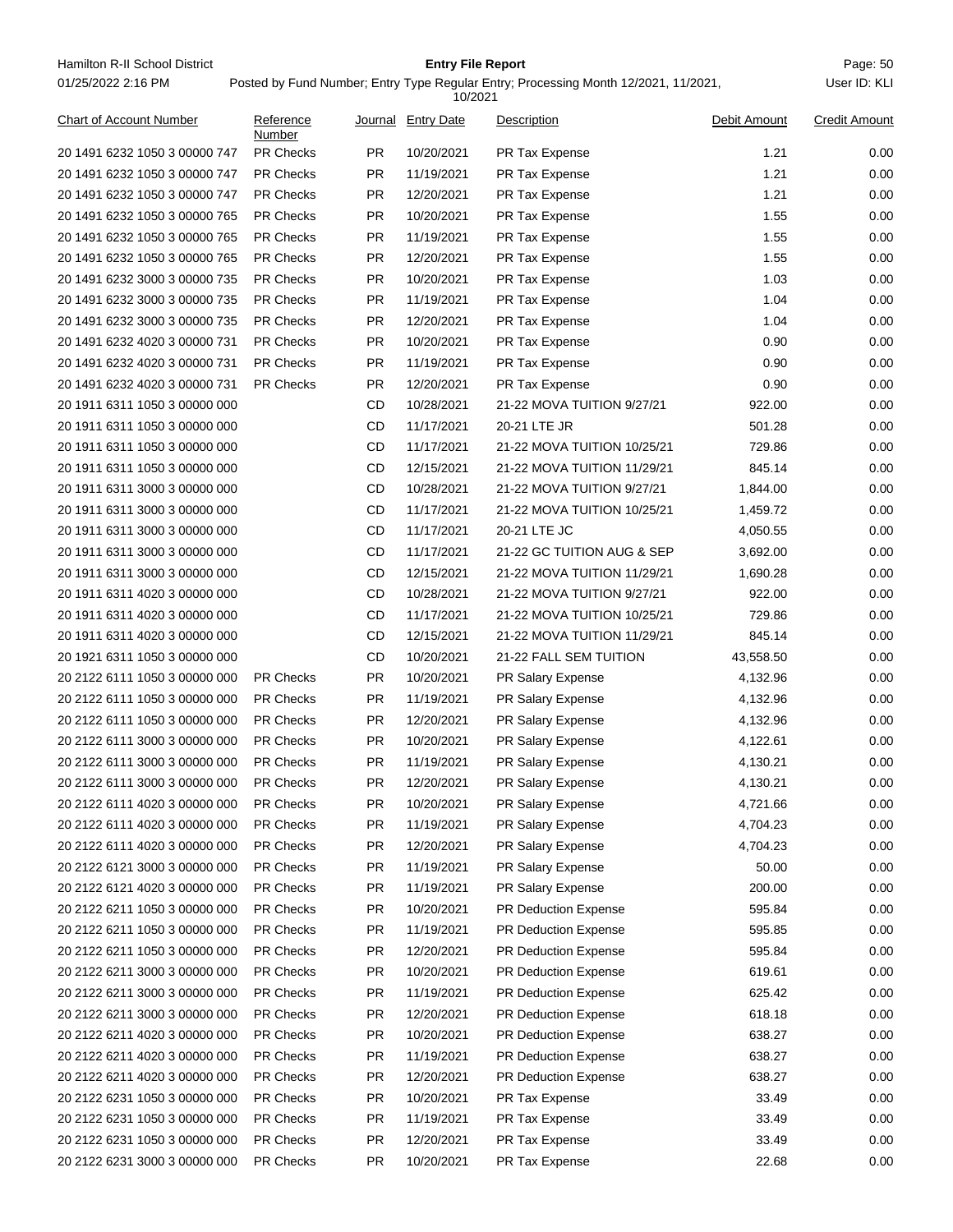Hamilton R-II School District **Example 2018** Entry File Report **Entry File Report** Page: 51 01/25/2022 2:16 PM

## **Entry File Report**

|                                |                     |           | 10/2021           |                             |              |                      |
|--------------------------------|---------------------|-----------|-------------------|-----------------------------|--------------|----------------------|
| <b>Chart of Account Number</b> | Reference<br>Number | Journal   | <b>Entry Date</b> | Description                 | Debit Amount | <b>Credit Amount</b> |
| 20 2122 6231 3000 3 00000 000  | <b>PR Checks</b>    | PR        | 11/19/2021        | PR Tax Expense              | 23.76        | 0.00                 |
| 20 2122 6231 3000 3 00000 000  | <b>PR Checks</b>    | <b>PR</b> | 12/20/2021        | PR Tax Expense              | 23.76        | 0.00                 |
| 20 2122 6231 4020 3 00000 000  | <b>PR Checks</b>    | <b>PR</b> | 10/20/2021        | PR Tax Expense              | 51.82        | 0.00                 |
| 20 2122 6231 4020 3 00000 000  | <b>PR Checks</b>    | PR.       | 11/19/2021        | PR Tax Expense              | 63.14        | 0.00                 |
| 20 2122 6231 4020 3 00000 000  | <b>PR Checks</b>    | PR.       | 12/20/2021        | PR Tax Expense              | 50.74        | 0.00                 |
| 20 2122 6232 1050 3 00000 000  | <b>PR Checks</b>    | <b>PR</b> | 10/20/2021        | PR Tax Expense              | 59.91        | 11.55                |
| 20 2122 6232 1050 3 00000 000  | PR Checks           | <b>PR</b> | 11/19/2021        | PR Tax Expense              | 59.92        | 11.55                |
| 20 2122 6232 1050 3 00000 000  | <b>PR Checks</b>    | <b>PR</b> | 12/20/2021        | PR Tax Expense              | 59.91        | 11.55                |
| 20 2122 6232 3000 3 00000 000  | <b>PR Checks</b>    | <b>PR</b> | 10/20/2021        | PR Tax Expense              | 59.78        | 2.40                 |
| 20 2122 6232 3000 3 00000 000  | <b>PR Checks</b>    | PR        | 11/19/2021        | PR Tax Expense              | 60.63        | 2.40                 |
| 20 2122 6232 3000 3 00000 000  | <b>PR Checks</b>    | PR.       | 12/20/2021        | PR Tax Expense              | 59.91        | 2.40                 |
| 20 2122 6232 4020 3 00000 000  | <b>PR Checks</b>    | PR.       | 10/20/2021        | PR Tax Expense              | 68.48        | 7.50                 |
| 20 2122 6232 4020 3 00000 000  | <b>PR Checks</b>    | PR        | 11/19/2021        | PR Tax Expense              | 71.12        | 7.50                 |
| 20 2122 6232 4020 3 00000 000  | <b>PR Checks</b>    | PR        | 12/20/2021        | PR Tax Expense              | 68.22        | 7.50                 |
| 20 2122 6241 1050 3 00000 000  | <b>PR Checks</b>    | <b>PR</b> | 10/20/2021        | PR Deduction Expense        | 519.95       | 0.00                 |
| 20 2122 6241 1050 3 00000 000  | <b>PR Checks</b>    | <b>PR</b> | 11/19/2021        | PR Deduction Expense        | 519.95       | 0.00                 |
| 20 2122 6241 1050 3 00000 000  | <b>PR Checks</b>    | <b>PR</b> | 12/20/2021        | PR Deduction Expense        | 519.95       | 0.00                 |
| 20 2122 6241 3000 3 00000 000  | <b>PR Checks</b>    | <b>PR</b> | 10/20/2021        | <b>PR Deduction Expense</b> | 519.95       | 0.00                 |
| 20 2122 6241 3000 3 00000 000  | <b>PR Checks</b>    | PR.       | 11/19/2021        | PR Deduction Expense        | 519.95       | 0.00                 |
| 20 2122 6241 3000 3 00000 000  | <b>PR Checks</b>    | PR.       | 12/20/2021        | <b>PR Deduction Expense</b> | 519.95       | 0.00                 |
| 20 2122 6241 4020 3 00000 000  | <b>PR Checks</b>    | PR        | 10/20/2021        | <b>PR Deduction Expense</b> | 519.95       | 0.00                 |
| 20 2122 6241 4020 3 00000 000  | <b>PR Checks</b>    | <b>PR</b> | 11/19/2021        | <b>PR Deduction Expense</b> | 519.95       | 0.00                 |
| 20 2122 6241 4020 3 00000 000  | <b>PR Checks</b>    | <b>PR</b> | 12/20/2021        | PR Deduction Expense        | 519.95       | 0.00                 |
| 20 2212 6111 1050 3 00000 000  | <b>PR Checks</b>    | <b>PR</b> | 10/20/2021        | PR Salary Expense           | 887.45       | 0.00                 |
| 20 2212 6111 1050 3 00000 000  | <b>PR Checks</b>    | <b>PR</b> | 11/19/2021        | PR Salary Expense           | 887.45       | 0.00                 |
| 20 2212 6111 1050 3 00000 000  | <b>PR Checks</b>    | <b>PR</b> | 12/20/2021        | PR Salary Expense           | 887.45       | 0.00                 |
| 20 2212 6111 3000 3 00000 000  | <b>PR Checks</b>    | PR.       | 10/20/2021        | PR Salary Expense           | 625.93       | 0.00                 |
| 20 2212 6111 3000 3 00000 000  | <b>PR Checks</b>    | PR.       | 11/19/2021        | PR Salary Expense           | 629.81       | 0.00                 |
| 20 2212 6111 3000 3 00000 000  | <b>PR Checks</b>    | <b>PR</b> | 12/20/2021        | PR Salary Expense           | 629.81       | 0.00                 |
| 20 2212 6111 4020 3 00000 000  | <b>PR Checks</b>    | <b>PR</b> | 10/20/2021        | PR Salary Expense           | 1,349.37     | 0.00                 |
| 20 2212 6111 4020 3 00000 000  | PR Checks           | <b>PR</b> | 11/19/2021        | PR Salary Expense           | 1,345.49     | 0.00                 |
| 20 2212 6111 4020 3 00000 000  | <b>PR Checks</b>    | <b>PR</b> | 12/20/2021        | PR Salary Expense           | 1,345.49     | 0.00                 |
| 20 2212 6211 1050 3 00000 000  | PR Checks           | <b>PR</b> | 10/20/2021        | PR Deduction Expense        | 142.60       | 0.00                 |
| 20 2212 6211 1050 3 00000 000  | PR Checks           | <b>PR</b> | 11/19/2021        | PR Deduction Expense        | 142.60       | 0.00                 |
| 20 2212 6211 1050 3 00000 000  | <b>PR Checks</b>    | <b>PR</b> | 12/20/2021        | PR Deduction Expense        | 142.60       | 0.00                 |
| 20 2212 6211 3000 3 00000 000  | PR Checks           | <b>PR</b> | 10/20/2021        | PR Deduction Expense        | 100.64       | 0.00                 |
| 20 2212 6211 3000 3 00000 000  | PR Checks           | <b>PR</b> | 11/19/2021        | PR Deduction Expense        | 101.20       | 0.00                 |
| 20 2212 6211 3000 3 00000 000  | PR Checks           | <b>PR</b> | 12/20/2021        | PR Deduction Expense        | 101.20       | 0.00                 |
| 20 2212 6211 4020 3 00000 000  | <b>PR Checks</b>    | <b>PR</b> | 10/20/2021        | PR Deduction Expense        | 216.77       | 0.00                 |
| 20 2212 6211 4020 3 00000 000  | <b>PR Checks</b>    | <b>PR</b> | 11/19/2021        | PR Deduction Expense        | 216.20       | 0.00                 |
| 20 2212 6211 4020 3 00000 000  | PR Checks           | <b>PR</b> | 12/20/2021        | PR Deduction Expense        | 216.20       | 0.00                 |
| 20 2212 6232 1050 3 00000 000  | PR Checks           | <b>PR</b> | 10/20/2021        | PR Tax Expense              | 12.86        | 0.49                 |
| 20 2212 6232 1050 3 00000 000  | <b>PR Checks</b>    | <b>PR</b> | 11/19/2021        | PR Tax Expense              | 12.86        | 0.49                 |
| 20 2212 6232 1050 3 00000 000  | PR Checks           | <b>PR</b> | 12/20/2021        | PR Tax Expense              | 12.86        | 0.49                 |
| 20 2212 6232 3000 3 00000 000  | PR Checks           | <b>PR</b> | 10/20/2021        | PR Tax Expense              | 9.08         | 0.35                 |
| 20 2212 6232 3000 3 00000 000  | PR Checks           | <b>PR</b> | 11/19/2021        | PR Tax Expense              | 9.14         | 0.35                 |
| 20 2212 6232 3000 3 00000 000  | <b>PR Checks</b>    | <b>PR</b> | 12/20/2021        | PR Tax Expense              | 9.14         | 0.35                 |
| 20 2212 6232 4020 3 00000 000  | PR Checks           | <b>PR</b> | 10/20/2021        | PR Tax Expense              | 19.57        | 0.75                 |
| 20 2212 6232 4020 3 00000 000  | PR Checks           | <b>PR</b> | 11/19/2021        | PR Tax Expense              | 19.51        | 0.75                 |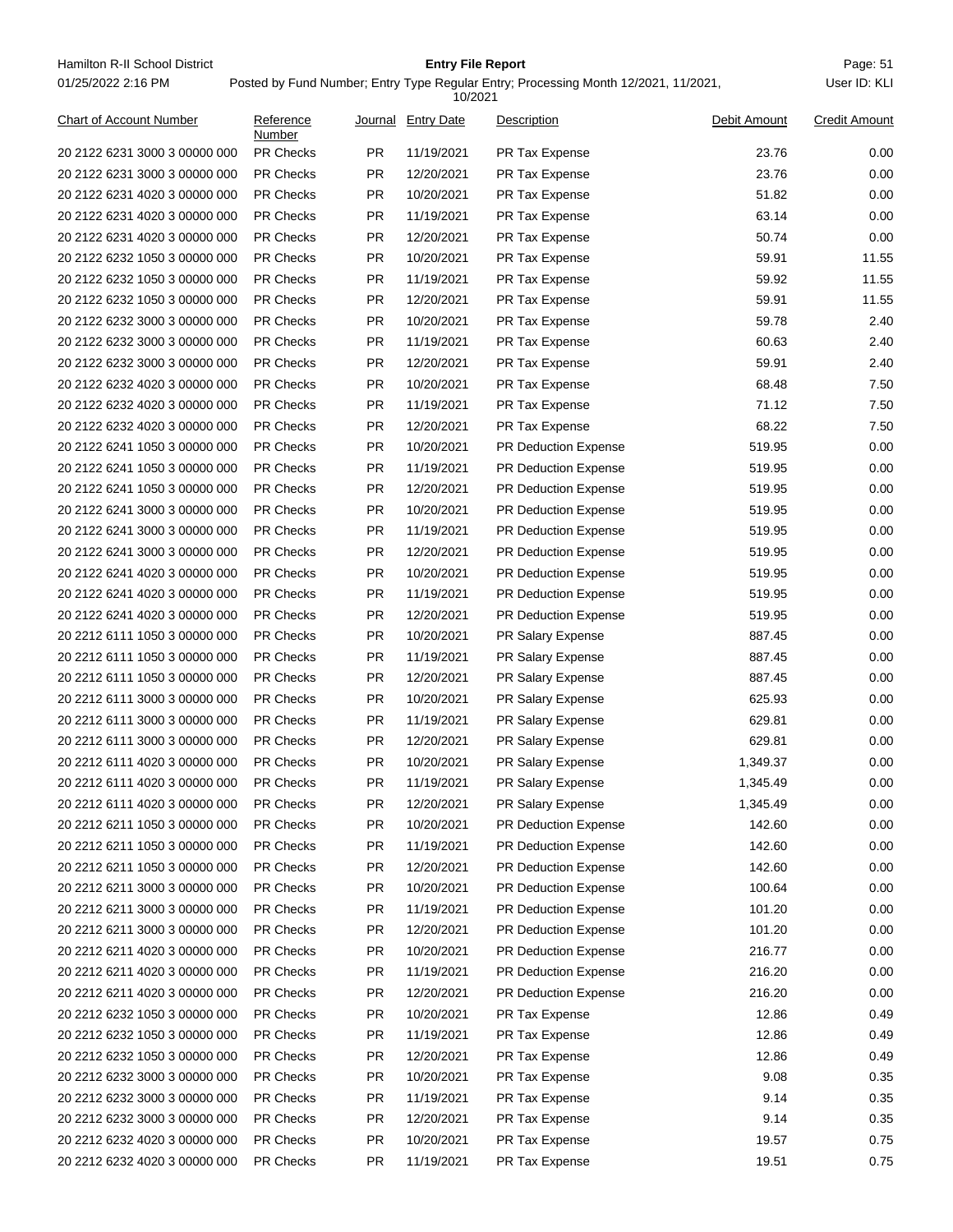Hamilton R-II School District **Entry File Report Entry File Report** Page: 52 01/25/2022 2:16 PM

## **Entry File Report**

| 10/2021                        |                     |           |                   |                             |              |                      |
|--------------------------------|---------------------|-----------|-------------------|-----------------------------|--------------|----------------------|
| <b>Chart of Account Number</b> | Reference<br>Number | Journal   | <b>Entry Date</b> | Description                 | Debit Amount | <b>Credit Amount</b> |
| 20 2212 6232 4020 3 00000 000  | <b>PR Checks</b>    | <b>PR</b> | 12/20/2021        | PR Tax Expense              | 19.51        | 0.75                 |
| 20 2212 6241 1050 3 00000 000  | <b>PR Checks</b>    | <b>PR</b> | 10/20/2021        | <b>PR Deduction Expense</b> | 96.68        | 0.00                 |
| 20 2212 6241 1050 3 00000 000  | <b>PR Checks</b>    | PR.       | 11/19/2021        | PR Deduction Expense        | 96.68        | 0.00                 |
| 20 2212 6241 1050 3 00000 000  | <b>PR Checks</b>    | <b>PR</b> | 12/20/2021        | <b>PR Deduction Expense</b> | 96.68        | 0.00                 |
| 20 2212 6241 3000 3 00000 000  | <b>PR Checks</b>    | <b>PR</b> | 10/20/2021        | <b>PR Deduction Expense</b> | 68.61        | 0.00                 |
| 20 2212 6241 3000 3 00000 000  | <b>PR Checks</b>    | <b>PR</b> | 11/19/2021        | <b>PR Deduction Expense</b> | 68.61        | 0.00                 |
| 20 2212 6241 3000 3 00000 000  | <b>PR Checks</b>    | <b>PR</b> | 12/20/2021        | PR Deduction Expense        | 68.61        | 0.00                 |
| 20 2212 6241 4020 3 00000 000  | <b>PR Checks</b>    | <b>PR</b> | 10/20/2021        | <b>PR Deduction Expense</b> | 146.59       | 0.00                 |
| 20 2212 6241 4020 3 00000 000  | <b>PR Checks</b>    | <b>PR</b> | 11/19/2021        | PR Deduction Expense        | 146.59       | 0.00                 |
| 20 2212 6241 4020 3 00000 000  | <b>PR Checks</b>    | <b>PR</b> | 12/20/2021        | <b>PR Deduction Expense</b> | 146.59       | 0.00                 |
| 20 2213 6131 4020 4 46500 000  | <b>PR Checks</b>    | <b>PR</b> | 12/20/2021        | PR Salary Expense           | 160.00       | 0.00                 |
| 20 2213 6221 4020 4 46500 000  | <b>PR Checks</b>    | PR.       | 12/20/2021        | PR Deduction Expense        | 10.98        | 0.00                 |
| 20 2213 6231 4020 4 46500 000  | <b>PR Checks</b>    | PR.       | 12/20/2021        | PR Tax Expense              | 9.92         | 0.00                 |
| 20 2213 6232 4020 4 46500 000  | <b>PR Checks</b>    | <b>PR</b> | 12/20/2021        | PR Tax Expense              | 2.32         | 0.00                 |
| 20 2214 6111 1050 3 00000 000  | <b>PR Checks</b>    | <b>PR</b> | 10/20/2021        | PR Salary Expense           | 480.00       | 0.00                 |
| 20 2214 6111 1050 3 00000 000  | <b>PR Checks</b>    | <b>PR</b> | 11/19/2021        | PR Salary Expense           | 1,800.00     | 0.00                 |
| 20 2214 6111 1050 3 00000 000  | <b>PR Checks</b>    | <b>PR</b> | 12/20/2021        | PR Salary Expense           | 300.00       | 0.00                 |
| 20 2214 6111 3000 3 00000 000  | <b>PR Checks</b>    | <b>PR</b> | 11/19/2021        | PR Salary Expense           | 600.00       | 0.00                 |
| 20 2214 6111 4020 3 00000 000  | <b>PR Checks</b>    | PR.       | 11/19/2021        | PR Salary Expense           | 1,200.00     | 0.00                 |
| 20 2214 6111 4020 3 00000 000  | <b>PR Checks</b>    | PR.       | 12/20/2021        | PR Salary Expense           | 2,240.00     | 0.00                 |
| 20 2214 6111 4020 3 00000 000  | <b>PR Checks</b>    | PR.       | 12/20/2021        | PR Salary Expense           | 1,280.00     | 0.00                 |
| 20 2214 6121 1050 3 00000 000  | <b>PR Checks</b>    | <b>PR</b> | 10/20/2021        | PR Salary Expense           | 200.00       | 0.00                 |
| 20 2214 6121 3000 3 00000 000  | <b>PR Checks</b>    | <b>PR</b> | 10/20/2021        | PR Salary Expense           | 100.00       | 0.00                 |
| 20 2214 6121 4020 3 00000 000  | <b>PR Checks</b>    | <b>PR</b> | 10/20/2021        | PR Salary Expense           | 100.00       | 0.00                 |
| 20 2214 6211 1050 3 00000 000  | <b>PR Checks</b>    | <b>PR</b> | 10/20/2021        | PR Deduction Expense        | 69.61        | 0.00                 |
| 20 2214 6211 1050 3 00000 000  | <b>PR Checks</b>    | <b>PR</b> | 12/20/2021        | <b>PR Deduction Expense</b> | 43.50        | 0.00                 |
| 20 2214 6211 4020 3 00000 000  | <b>PR Checks</b>    | PR.       | 12/20/2021        | PR Deduction Expense        | 324.80       | 0.00                 |
| 20 2214 6211 4020 3 00000 000  | <b>PR Checks</b>    | PR.       | 12/20/2021        | PR Deduction Expense        | 185.60       | 0.00                 |
| 20 2214 6231 1050 3 00000 000  | <b>PR Checks</b>    | PR.       | 10/20/2021        | PR Tax Expense              | 12.40        | 0.00                 |
| 20 2214 6231 3000 3 00000 000  | <b>PR Checks</b>    | <b>PR</b> | 10/20/2021        | PR Tax Expense              | 6.20         | 0.00                 |
| 20 2214 6231 4020 3 00000 000  | PR Checks           | <b>PR</b> | 10/20/2021        | PR Tax Expense              | 6.20         | 0.00                 |
| 20 2214 6232 1050 3 00000 000  | <b>PR Checks</b>    | <b>PR</b> | 10/20/2021        | PR Tax Expense              | 9.88         | 0.00                 |
| 20 2214 6232 1050 3 00000 000  | PR Checks           | <b>PR</b> | 12/20/2021        | PR Tax Expense              | 4.36         | 0.00                 |
| 20 2214 6232 3000 3 00000 000  | PR Checks           | <b>PR</b> | 10/20/2021        | PR Tax Expense              | 1.45         | 0.00                 |
| 20 2214 6232 4020 3 00000 000  | <b>PR Checks</b>    | <b>PR</b> | 10/20/2021        | PR Tax Expense              | 1.46         | 0.00                 |
| 20 2214 6232 4020 3 00000 000  | PR Checks           | <b>PR</b> | 12/20/2021        | PR Tax Expense              | 32.51        | 0.00                 |
| 20 2214 6232 4020 3 00000 000  | PR Checks           | <b>PR</b> | 12/20/2021        | PR Tax Expense              | 18.56        | 0.00                 |
| 20 2222 6111 1050 3 00000 000  | PR Checks           | <b>PR</b> | 10/20/2021        | PR Salary Expense           | 2,908.56     | 0.00                 |
| 20 2222 6111 1050 3 00000 000  | <b>PR Checks</b>    | <b>PR</b> | 11/19/2021        | PR Salary Expense           | 2,908.56     | 0.00                 |
| 20 2222 6111 1050 3 00000 000  | PR Checks           | <b>PR</b> | 12/20/2021        | PR Salary Expense           | 2,908.56     | 0.00                 |
| 20 2222 6111 3000 3 00000 000  | PR Checks           | <b>PR</b> | 10/20/2021        | PR Salary Expense           | 1,246.52     | 0.00                 |
| 20 2222 6111 3000 3 00000 000  | PR Checks           | <b>PR</b> | 11/19/2021        | PR Salary Expense           | 1,246.52     | 0.00                 |
| 20 2222 6111 3000 3 00000 000  | <b>PR Checks</b>    | <b>PR</b> | 12/20/2021        | PR Salary Expense           | 1,246.52     | 0.00                 |
| 20 2222 6121 1050 3 00000 000  | PR Checks           | <b>PR</b> | 11/19/2021        | PR Salary Expense           | 105.00       | 0.00                 |
| 20 2222 6121 1050 3 00000 000  | PR Checks           | <b>PR</b> | 12/20/2021        | PR Salary Expense           | 100.00       | 0.00                 |
| 20 2222 6121 3000 3 00000 000  | <b>PR Checks</b>    | <b>PR</b> | 11/19/2021        | PR Salary Expense           | 45.00        | 0.00                 |
| 20 2222 6211 1050 3 00000 000  | <b>PR Checks</b>    | <b>PR</b> | 10/20/2021        | PR Deduction Expense        | 474.15       | 0.00                 |
| 20 2222 6211 1050 3 00000 000  | PR Checks           | <b>PR</b> | 11/19/2021        | PR Deduction Expense        | 474.15       | 0.00                 |
| 20 2222 6211 1050 3 00000 000  | PR Checks           | <b>PR</b> | 12/20/2021        | PR Deduction Expense        | 474.15       | 0.00                 |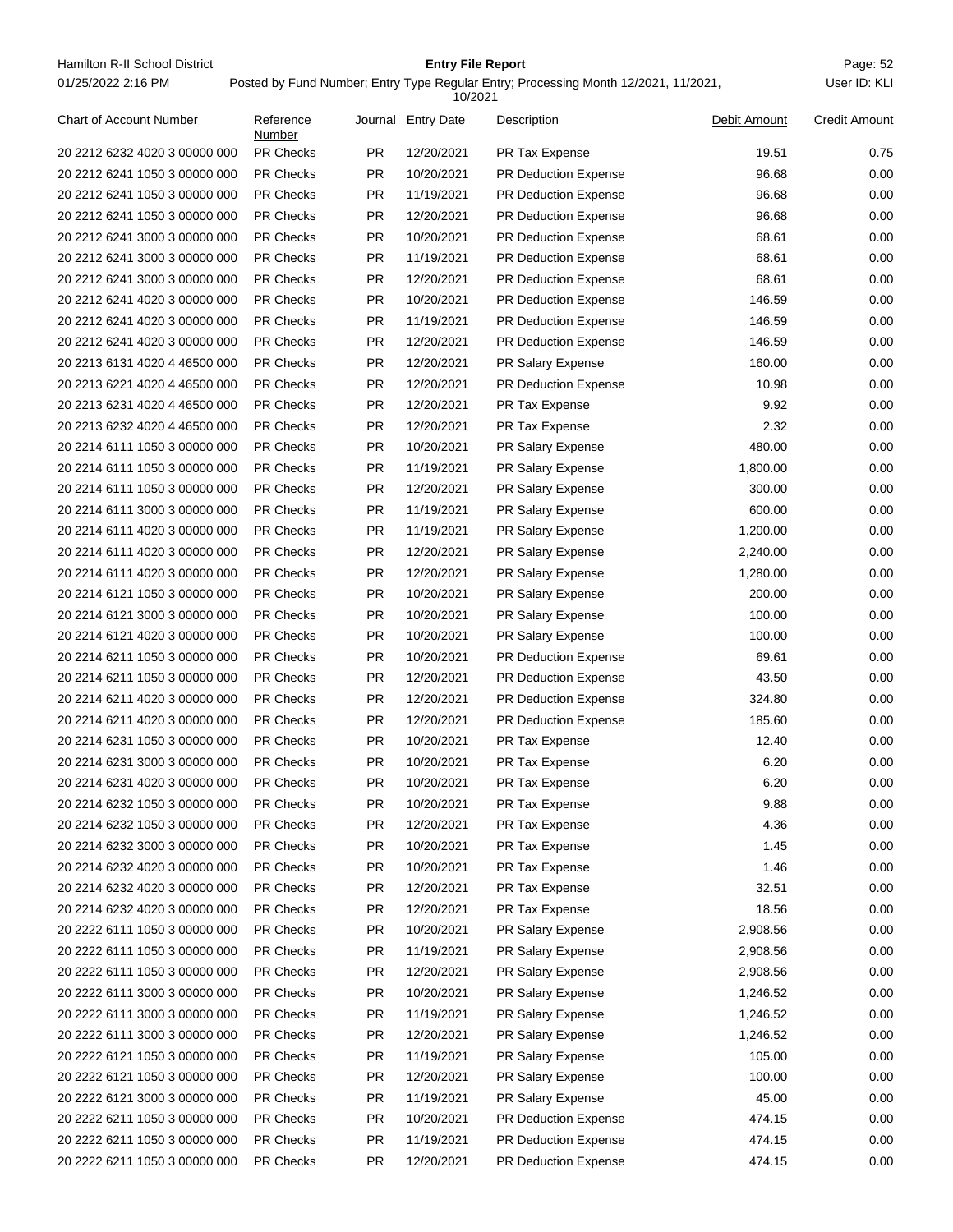Hamilton R-II School District **Entry File Report Entry File Report** Page: 53 01/25/2022 2:16 PM

## **Entry File Report**

Posted by Fund Number; Entry Type Regular Entry; Processing Month 12/2021, 11/2021,

|                                |                     |           | 10/2021            |                             |              |                      |
|--------------------------------|---------------------|-----------|--------------------|-----------------------------|--------------|----------------------|
| <b>Chart of Account Number</b> | Reference<br>Number |           | Journal Entry Date | Description                 | Debit Amount | <b>Credit Amount</b> |
| 20 2222 6211 3000 3 00000 000  | <b>PR Checks</b>    | PR.       | 10/20/2021         | <b>PR Deduction Expense</b> | 203.20       | 0.00                 |
| 20 2222 6211 3000 3 00000 000  | <b>PR Checks</b>    | <b>PR</b> | 11/19/2021         | <b>PR Deduction Expense</b> | 203.21       | 0.00                 |
| 20 2222 6211 3000 3 00000 000  | <b>PR Checks</b>    | PR.       | 12/20/2021         | PR Deduction Expense        | 203.21       | 0.00                 |
| 20 2222 6231 1050 3 00000 000  | <b>PR Checks</b>    | <b>PR</b> | 11/19/2021         | PR Tax Expense              | 6.51         | 0.00                 |
| 20 2222 6231 1050 3 00000 000  | <b>PR Checks</b>    | PR.       | 12/20/2021         | PR Tax Expense              | 6.20         | 0.00                 |
| 20 2222 6231 3000 3 00000 000  | <b>PR Checks</b>    | PR.       | 11/19/2021         | PR Tax Expense              | 2.79         | 0.00                 |
| 20 2222 6232 1050 3 00000 000  | <b>PR Checks</b>    | <b>PR</b> | 10/20/2021         | PR Tax Expense              | 42.18        | 7.51                 |
| 20 2222 6232 1050 3 00000 000  | <b>PR Checks</b>    | PR.       | 11/19/2021         | PR Tax Expense              | 43.70        | 7.51                 |
| 20 2222 6232 1050 3 00000 000  | <b>PR Checks</b>    | PR.       | 12/20/2021         | PR Tax Expense              | 43.63        | 7.51                 |
| 20 2222 6232 3000 3 00000 000  | <b>PR Checks</b>    | <b>PR</b> | 10/20/2021         | PR Tax Expense              | 18.08        | 3.22                 |
| 20 2222 6232 3000 3 00000 000  | <b>PR Checks</b>    | PR.       | 11/19/2021         | PR Tax Expense              | 18.72        | 3.22                 |
| 20 2222 6232 3000 3 00000 000  | <b>PR Checks</b>    | <b>PR</b> | 12/20/2021         | PR Tax Expense              | 18.07        | 3.22                 |
| 20 2222 6241 1050 3 00000 000  | <b>PR Checks</b>    | PR.       | 10/20/2021         | <b>PR Deduction Expense</b> | 363.97       | 0.00                 |
| 20 2222 6241 1050 3 00000 000  | <b>PR Checks</b>    | PR.       | 11/19/2021         | <b>PR Deduction Expense</b> | 363.97       | 0.00                 |
| 20 2222 6241 1050 3 00000 000  | PR Checks           | <b>PR</b> | 12/20/2021         | <b>PR Deduction Expense</b> | 363.97       | 0.00                 |
| 20 2222 6241 3000 3 00000 000  | <b>PR Checks</b>    | PR.       | 10/20/2021         | PR Deduction Expense        | 155.98       | 0.00                 |
| 20 2222 6241 3000 3 00000 000  | <b>PR Checks</b>    | PR.       | 11/19/2021         | PR Deduction Expense        | 155.98       | 0.00                 |
| 20 2222 6241 3000 3 00000 000  | <b>PR Checks</b>    | <b>PR</b> | 12/20/2021         | <b>PR Deduction Expense</b> | 155.98       | 0.00                 |
| 20 2321 6112 0000 1 00000 000  | <b>PR Checks</b>    | PR.       | 10/20/2021         | PR Salary Expense           | 8,282.33     | 0.00                 |
| 20 2321 6112 0000 1 00000 000  | <b>PR Checks</b>    | PR.       | 11/19/2021         | PR Salary Expense           | 8,282.33     | 0.00                 |
| 20 2321 6112 0000 1 00000 000  | <b>PR Checks</b>    | PR.       | 12/20/2021         | PR Salary Expense           | 8,282.33     | 0.00                 |
| 20 2321 6211 0000 1 00000 000  | <b>PR Checks</b>    | <b>PR</b> | 10/20/2021         | <b>PR Deduction Expense</b> | 1,275.80     | 0.00                 |
| 20 2321 6211 0000 1 00000 000  | <b>PR Checks</b>    | <b>PR</b> | 11/19/2021         | PR Deduction Expense        | 1,275.80     | 0.00                 |
| 20 2321 6211 0000 1 00000 000  | <b>PR Checks</b>    | PR.       | 12/20/2021         | PR Deduction Expense        | 1,275.80     | 0.00                 |
| 20 2321 6232 0000 1 00000 000  | <b>PR Checks</b>    | <b>PR</b> | 10/20/2021         | PR Tax Expense              | 120.09       | 1.30                 |
| 20 2321 6232 0000 1 00000 000  | <b>PR Checks</b>    | <b>PR</b> | 11/19/2021         | PR Tax Expense              | 120.09       | 1.30                 |
| 20 2321 6232 0000 1 00000 000  | <b>PR Checks</b>    | PR.       | 12/20/2021         | PR Tax Expense              | 120.09       | 1.30                 |
| 20 2321 6241 0000 1 00000 000  | <b>PR Checks</b>    | PR.       | 10/20/2021         | PR Deduction Expense        | 519.95       | 0.00                 |
| 20 2321 6241 0000 1 00000 000  | <b>PR Checks</b>    | PR.       | 11/19/2021         | PR Deduction Expense        | 519.95       | 0.00                 |
| 20 2321 6241 0000 1 00000 000  | <b>PR Checks</b>    | <b>PR</b> | 12/20/2021         | <b>PR Deduction Expense</b> | 519.95       | 0.00                 |
| 20 2329 6111 1050 3 12210 000  | <b>PR Checks</b>    | PR.       | 10/20/2021         | PR Salary Expense           | 354.33       | 0.00                 |
| 20 2329 6111 1050 3 12210 000  | PR Checks           | PR.       | 11/19/2021         | PR Salary Expense           | 354.33       | 0.00                 |
| 20 2329 6111 1050 3 12210 000  | PR Checks           | PR        | 12/20/2021         | PR Salary Expense           | 354.33       | 0.00                 |
|                                | PR Checks           | PR        |                    | <b>PR Salary Expense</b>    | 424.25       | 0.00                 |
| 20 2329 6111 3000 3 12210 000  |                     |           | 10/20/2021         | PR Salary Expense           | 424.25       | 0.00                 |
| 20 2329 6111 3000 3 12210 000  | <b>PR Checks</b>    | PR        | 11/19/2021         |                             |              |                      |
| 20 2329 6111 3000 3 12210 000  | PR Checks           | <b>PR</b> | 12/20/2021         | PR Salary Expense           | 424.25       | 0.00                 |
| 20 2329 6111 4020 3 12210 000  | PR Checks           | <b>PR</b> | 10/20/2021         | PR Salary Expense           | 342.58       | 0.00                 |
| 20 2329 6111 4020 3 12210 000  | PR Checks           | <b>PR</b> | 11/19/2021         | PR Salary Expense           | 342.58       | 0.00                 |
| 20 2329 6111 4020 3 12210 000  | <b>PR Checks</b>    | PR        | 12/20/2021         | PR Salary Expense           | 342.58       | 0.00                 |
| 20 2329 6112 1050 3 00000 000  | PR Checks           | <b>PR</b> | 10/20/2021         | PR Salary Expense           | 290.76       | 0.00                 |
| 20 2329 6112 1050 3 00000 000  | PR Checks           | <b>PR</b> | 11/19/2021         | PR Salary Expense           | 290.76       | 0.00                 |
| 20 2329 6112 1050 3 00000 000  | PR Checks           | <b>PR</b> | 12/20/2021         | PR Salary Expense           | 290.76       | 0.00                 |
| 20 2329 6112 1050 3 12210 000  | <b>PR Checks</b>    | <b>PR</b> | 10/20/2021         | PR Salary Expense           | 142.33       | 0.00                 |
| 20 2329 6112 1050 3 12210 000  | PR Checks           | <b>PR</b> | 11/19/2021         | PR Salary Expense           | 142.33       | 0.00                 |
| 20 2329 6112 1050 3 12210 000  | PR Checks           | <b>PR</b> | 12/20/2021         | PR Salary Expense           | 142.33       | 0.00                 |
| 20 2329 6112 3000 3 00000 000  | PR Checks           | <b>PR</b> | 10/20/2021         | PR Salary Expense           | 156.57       | 0.00                 |
| 20 2329 6112 3000 3 00000 000  | <b>PR Checks</b>    | PR        | 11/19/2021         | PR Salary Expense           | 156.57       | 0.00                 |
| 20 2329 6112 3000 3 00000 000  | PR Checks           | <b>PR</b> | 12/20/2021         | PR Salary Expense           | 156.57       | 0.00                 |
| 20 2329 6112 3000 3 12210 000  | PR Checks           | <b>PR</b> | 10/20/2021         | PR Salary Expense           | 113.86       | 0.00                 |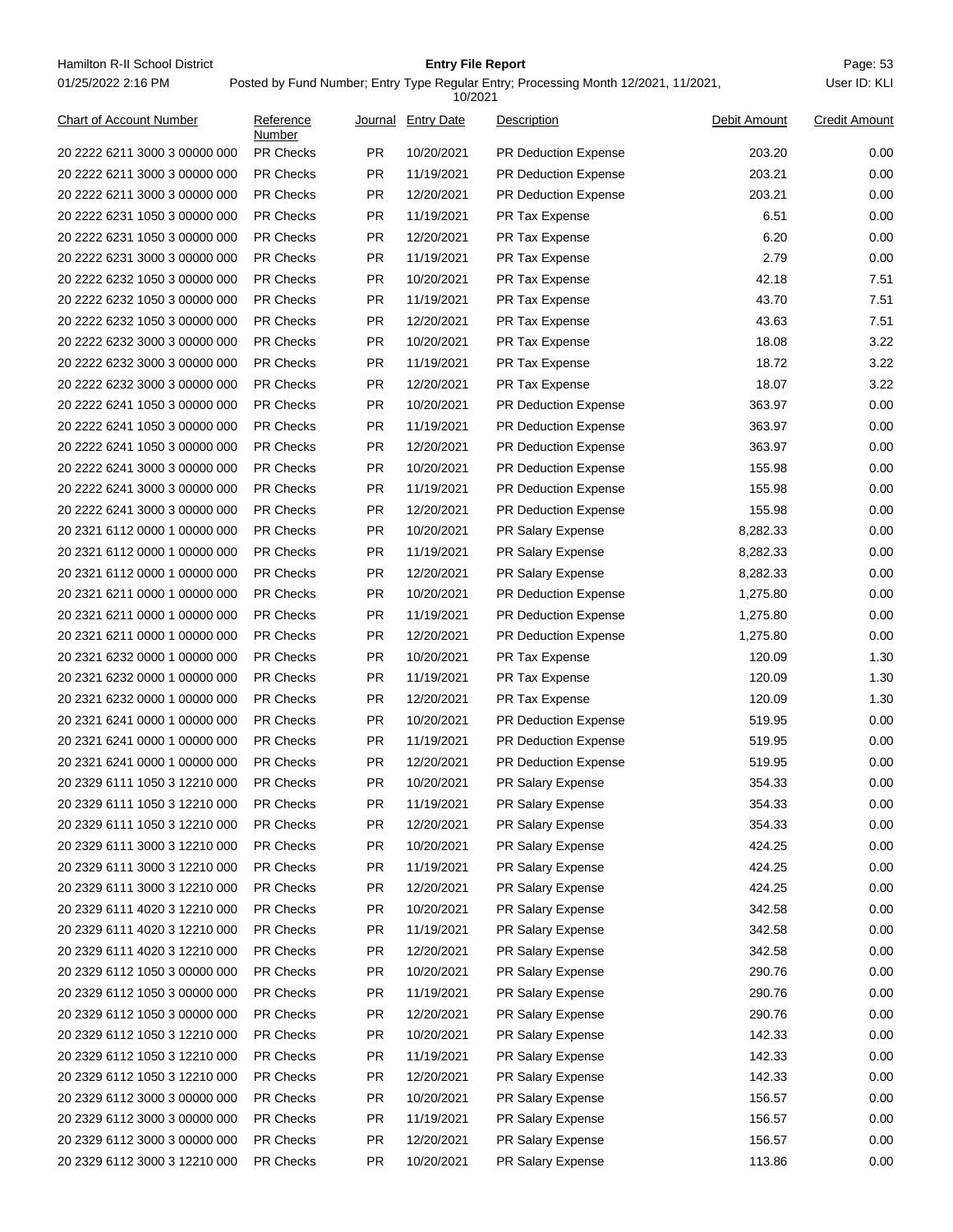Hamilton R-II School District **Entry File Report Entry File Report** Page: 54 01/25/2022 2:16 PM

## **Entry File Report**

| 10/2021                       |                     |           |                    |                             |              |                      |
|-------------------------------|---------------------|-----------|--------------------|-----------------------------|--------------|----------------------|
| Chart of Account Number       | Reference<br>Number |           | Journal Entry Date | Description                 | Debit Amount | <b>Credit Amount</b> |
| 20 2329 6112 3000 3 12210 000 | <b>PR Checks</b>    | PR.       | 11/19/2021         | PR Salary Expense           | 113.86       | 0.00                 |
| 20 2329 6112 3000 3 12210 000 | <b>PR Checks</b>    | <b>PR</b> | 12/20/2021         | <b>PR Salary Expense</b>    | 113.86       | 0.00                 |
| 20 2329 6112 4020 3 12210 000 | <b>PR Checks</b>    | <b>PR</b> | 10/20/2021         | PR Salary Expense           | 218.23       | 0.00                 |
| 20 2329 6112 4020 3 12210 000 | <b>PR Checks</b>    | PR.       | 11/19/2021         | PR Salary Expense           | 218.23       | 0.00                 |
| 20 2329 6112 4020 3 12210 000 | <b>PR Checks</b>    | PR.       | 12/20/2021         | PR Salary Expense           | 218.23       | 0.00                 |
| 20 2329 6211 1050 3 00000 000 | <b>PR Checks</b>    | PR.       | 10/20/2021         | <b>PR Deduction Expense</b> | 42.16        | 0.00                 |
| 20 2329 6211 1050 3 00000 000 | PR Checks           | <b>PR</b> | 11/19/2021         | PR Deduction Expense        | 42.16        | 0.00                 |
| 20 2329 6211 1050 3 00000 000 | <b>PR Checks</b>    | PR.       | 12/20/2021         | PR Deduction Expense        | 42.16        | 0.00                 |
| 20 2329 6211 1050 3 12210 000 | <b>PR Checks</b>    | <b>PR</b> | 10/20/2021         | PR Deduction Expense        | 72.02        | 0.00                 |
| 20 2329 6211 1050 3 12210 000 | <b>PR Checks</b>    | <b>PR</b> | 11/19/2021         | <b>PR Deduction Expense</b> | 72.02        | 0.00                 |
| 20 2329 6211 1050 3 12210 000 | <b>PR Checks</b>    | PR.       | 12/20/2021         | PR Deduction Expense        | 72.02        | 0.00                 |
| 20 2329 6211 3000 3 00000 000 | <b>PR Checks</b>    | PR.       | 10/20/2021         | PR Deduction Expense        | 22.70        | 0.00                 |
| 20 2329 6211 3000 3 00000 000 | <b>PR Checks</b>    | PR.       | 11/19/2021         | <b>PR Deduction Expense</b> | 22.70        | 0.00                 |
| 20 2329 6211 3000 3 00000 000 | <b>PR Checks</b>    | PR.       | 12/20/2021         | <b>PR Deduction Expense</b> | 22.70        | 0.00                 |
| 20 2329 6211 3000 3 12210 000 | PR Checks           | <b>PR</b> | 10/20/2021         | PR Deduction Expense        | 78.03        | 0.00                 |
| 20 2329 6211 3000 3 12210 000 | <b>PR Checks</b>    | PR.       | 11/19/2021         | <b>PR Deduction Expense</b> | 78.03        | 0.00                 |
| 20 2329 6211 3000 3 12210 000 | <b>PR Checks</b>    | <b>PR</b> | 12/20/2021         | PR Deduction Expense        | 78.03        | 0.00                 |
| 20 2329 6211 4020 3 12210 000 | <b>PR Checks</b>    | <b>PR</b> | 10/20/2021         | <b>PR Deduction Expense</b> | 81.32        | 0.00                 |
| 20 2329 6211 4020 3 12210 000 | <b>PR Checks</b>    | PR.       | 11/19/2021         | PR Deduction Expense        | 81.31        | 0.00                 |
| 20 2329 6211 4020 3 12210 000 | <b>PR Checks</b>    | PR.       | 12/20/2021         | PR Deduction Expense        | 81.31        | 0.00                 |
| 20 2329 6232 1050 3 00000 000 | <b>PR Checks</b>    | PR.       | 10/20/2021         | PR Tax Expense              | 4.22         | 0.00                 |
| 20 2329 6232 1050 3 00000 000 | <b>PR Checks</b>    | PR.       | 11/19/2021         | PR Tax Expense              | 4.22         | 0.00                 |
| 20 2329 6232 1050 3 00000 000 | PR Checks           | <b>PR</b> | 12/20/2021         | PR Tax Expense              | 4.22         | 0.00                 |
| 20 2329 6232 1050 3 12210 000 | <b>PR Checks</b>    | PR.       | 10/20/2021         | PR Tax Expense              | 7.20         | 0.00                 |
| 20 2329 6232 1050 3 12210 000 | <b>PR Checks</b>    | <b>PR</b> | 11/19/2021         | PR Tax Expense              | 7.20         | 0.00                 |
| 20 2329 6232 1050 3 12210 000 | <b>PR Checks</b>    | <b>PR</b> | 12/20/2021         | PR Tax Expense              | 7.20         | 0.00                 |
| 20 2329 6232 3000 3 00000 000 | <b>PR Checks</b>    | PR.       | 10/20/2021         | PR Tax Expense              | 2.27         | 0.00                 |
| 20 2329 6232 3000 3 00000 000 | <b>PR Checks</b>    | PR.       | 11/19/2021         | PR Tax Expense              | 2.27         | 0.00                 |
| 20 2329 6232 3000 3 00000 000 | <b>PR Checks</b>    | PR.       | 12/20/2021         | PR Tax Expense              | 2.27         | 0.00                 |
| 20 2329 6232 3000 3 12210 000 | <b>PR Checks</b>    | PR.       | 10/20/2021         | PR Tax Expense              | 7.80         | 0.00                 |
| 20 2329 6232 3000 3 12210 000 | PR Checks           | <b>PR</b> | 11/19/2021         | PR Tax Expense              | 7.80         | 0.00                 |
| 20 2329 6232 3000 3 12210 000 | PR Checks           | <b>PR</b> | 12/20/2021         | PR Tax Expense              | 7.80         | 0.00                 |
| 20 2329 6232 4020 3 12210 000 | <b>PR Checks</b>    | <b>PR</b> | 10/20/2021         | PR Tax Expense              | 8.13         | 0.00                 |
| 20 2329 6232 4020 3 12210 000 | PR Checks           | <b>PR</b> | 11/19/2021         | PR Tax Expense              | 8.13         | 0.00                 |
| 20 2329 6232 4020 3 12210 000 | <b>PR Checks</b>    | <b>PR</b> | 12/20/2021         | PR Tax Expense              | 8.13         | 0.00                 |
| 20 2411 6112 1050 1 00000 000 | PR Checks           | <b>PR</b> | 10/20/2021         | PR Salary Expense           | 8,349.75     | 0.00                 |
| 20 2411 6112 1050 1 00000 000 | <b>PR Checks</b>    | <b>PR</b> | 11/19/2021         | PR Salary Expense           | 8,349.75     | 0.00                 |
| 20 2411 6112 1050 1 00000 000 | PR Checks           | <b>PR</b> | 12/20/2021         | PR Salary Expense           | 8,349.75     | 0.00                 |
| 20 2411 6112 3000 1 00000 000 | <b>PR Checks</b>    | <b>PR</b> | 10/20/2021         | PR Salary Expense           | 6,742.00     | 0.00                 |
| 20 2411 6112 3000 1 00000 000 | PR Checks           | <b>PR</b> | 11/19/2021         | PR Salary Expense           | 6,742.00     | 0.00                 |
| 20 2411 6112 3000 1 00000 000 | PR Checks           | <b>PR</b> | 12/20/2021         | PR Salary Expense           | 6,742.00     | 0.00                 |
| 20 2411 6112 4020 1 00000 000 | PR Checks           | <b>PR</b> | 10/20/2021         | PR Salary Expense           | 5,964.08     | 0.00                 |
| 20 2411 6112 4020 1 00000 000 | <b>PR Checks</b>    | <b>PR</b> | 11/19/2021         | PR Salary Expense           | 5,964.08     | 0.00                 |
| 20 2411 6112 4020 1 00000 000 | PR Checks           | <b>PR</b> | 12/20/2021         | PR Salary Expense           | 5,964.08     | 0.00                 |
| 20 2411 6211 1050 1 00000 000 | PR Checks           | <b>PR</b> | 10/20/2021         | PR Deduction Expense        | 1,285.58     | 0.00                 |
| 20 2411 6211 1050 1 00000 000 | PR Checks           | <b>PR</b> | 11/19/2021         | PR Deduction Expense        | 1,285.58     | 0.00                 |
| 20 2411 6211 1050 1 00000 000 | <b>PR Checks</b>    | <b>PR</b> | 12/20/2021         | PR Deduction Expense        | 1,285.58     | 0.00                 |
| 20 2411 6211 3000 1 00000 000 | PR Checks           | <b>PR</b> | 10/20/2021         | PR Deduction Expense        | 1,052.46     | 0.00                 |
| 20 2411 6211 3000 1 00000 000 | PR Checks           | <b>PR</b> | 11/19/2021         | PR Deduction Expense        | 1,052.46     | 0.00                 |
|                               |                     |           |                    |                             |              |                      |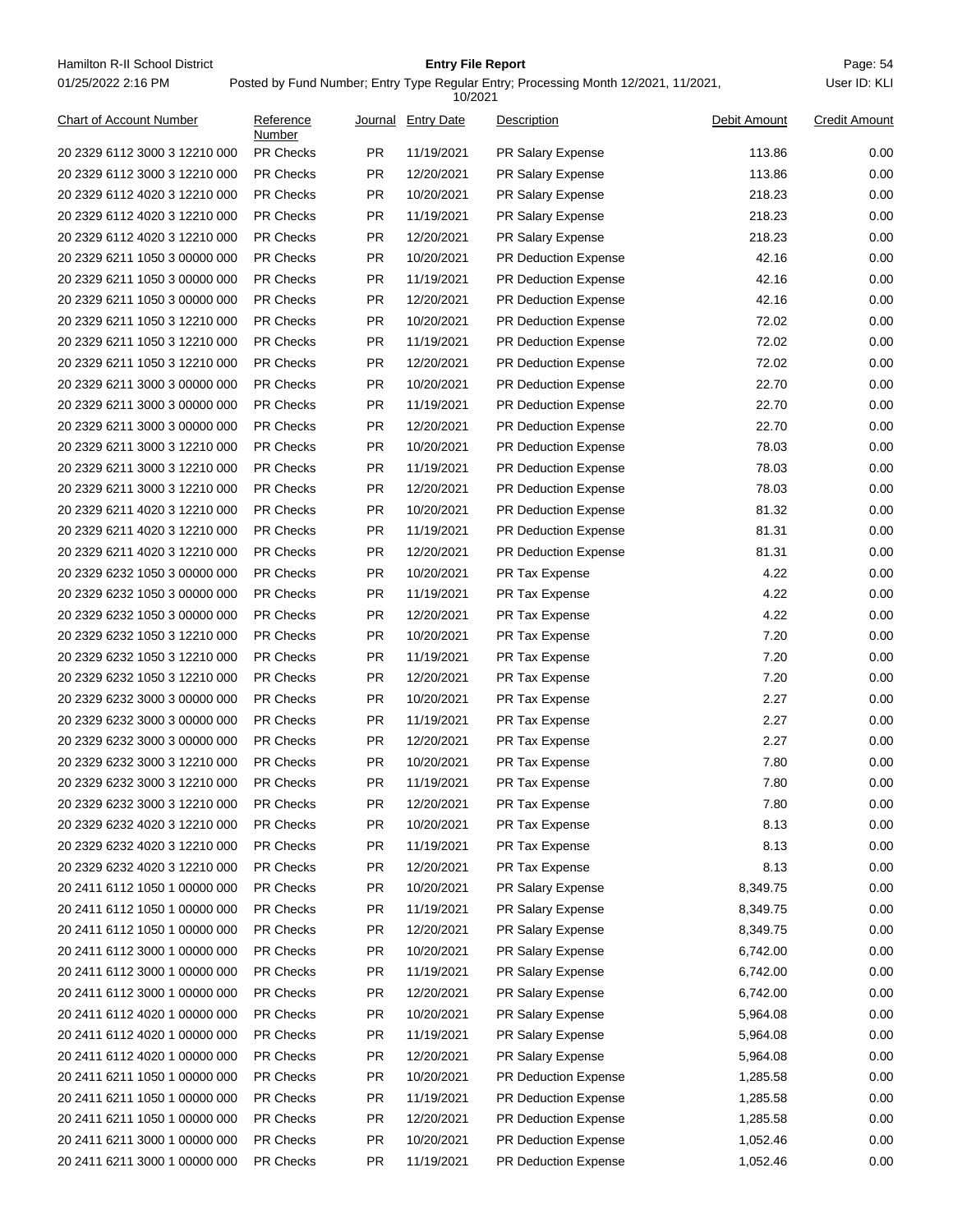Hamilton R-II School District **Entry File Report Entry File Report** Page: 55 01/25/2022 2:16 PM

## **Entry File Report**

Posted by Fund Number; Entry Type Regular Entry; Processing Month 12/2021, 11/2021,

User ID: KLI

|                                |                     |           | 10/2021           |                             |              |                      |
|--------------------------------|---------------------|-----------|-------------------|-----------------------------|--------------|----------------------|
| <b>Chart of Account Number</b> | Reference<br>Number | Journal   | <b>Entry Date</b> | Description                 | Debit Amount | <b>Credit Amount</b> |
| 20 2411 6211 3000 1 00000 000  | <b>PR Checks</b>    | <b>PR</b> | 12/20/2021        | <b>PR Deduction Expense</b> | 1,052.46     | 0.00                 |
| 20 2411 6211 4020 1 00000 000  | <b>PR Checks</b>    | <b>PR</b> | 10/20/2021        | <b>PR Deduction Expense</b> | 939.66       | 0.00                 |
| 20 2411 6211 4020 1 00000 000  | <b>PR Checks</b>    | PR.       | 11/19/2021        | PR Deduction Expense        | 939.66       | 0.00                 |
| 20 2411 6211 4020 1 00000 000  | <b>PR Checks</b>    | PR.       | 12/20/2021        | PR Deduction Expense        | 939.66       | 0.00                 |
| 20 2411 6232 1050 1 00000 000  | <b>PR Checks</b>    | PR.       | 10/20/2021        | PR Tax Expense              | 121.07       | 2.72                 |
| 20 2411 6232 1050 1 00000 000  | <b>PR Checks</b>    | <b>PR</b> | 11/19/2021        | PR Tax Expense              | 121.07       | 2.72                 |
| 20 2411 6232 1050 1 00000 000  | <b>PR Checks</b>    | <b>PR</b> | 12/20/2021        | PR Tax Expense              | 121.07       | 2.72                 |
| 20 2411 6232 3000 1 00000 000  | <b>PR Checks</b>    | <b>PR</b> | 10/20/2021        | PR Tax Expense              | 97.76        | 0.00                 |
| 20 2411 6232 3000 1 00000 000  | <b>PR Checks</b>    | <b>PR</b> | 11/19/2021        | PR Tax Expense              | 97.76        | 0.00                 |
| 20 2411 6232 3000 1 00000 000  | <b>PR Checks</b>    | <b>PR</b> | 12/20/2021        | PR Tax Expense              | 97.76        | 0.00                 |
| 20 2411 6232 4020 1 00000 000  | <b>PR Checks</b>    | PR.       | 10/20/2021        | PR Tax Expense              | 86.48        | 0.84                 |
| 20 2411 6232 4020 1 00000 000  | <b>PR Checks</b>    | <b>PR</b> | 11/19/2021        | PR Tax Expense              | 86.48        | 0.84                 |
| 20 2411 6232 4020 1 00000 000  | <b>PR Checks</b>    | PR.       | 12/20/2021        | PR Tax Expense              | 86.48        | 0.84                 |
| 20 2411 6241 1050 1 00000 000  | <b>PR Checks</b>    | PR        | 10/20/2021        | <b>PR Deduction Expense</b> | 519.82       | 0.00                 |
| 20 2411 6241 1050 1 00000 000  | <b>PR Checks</b>    | <b>PR</b> | 11/19/2021        | PR Deduction Expense        | 519.82       | 0.00                 |
| 20 2411 6241 1050 1 00000 000  | <b>PR Checks</b>    | <b>PR</b> | 12/20/2021        | PR Deduction Expense        | 519.82       | 0.00                 |
| 20 2411 6241 3000 1 00000 000  | <b>PR Checks</b>    | PR        | 10/20/2021        | PR Deduction Expense        | 519.95       | 0.00                 |
| 20 2411 6241 3000 1 00000 000  | <b>PR Checks</b>    | <b>PR</b> | 11/19/2021        | <b>PR Deduction Expense</b> | 519.95       | 0.00                 |
| 20 2411 6241 3000 1 00000 000  | <b>PR Checks</b>    | PR.       | 12/20/2021        | PR Deduction Expense        | 519.95       | 0.00                 |
| 20 2411 6241 4020 1 00000 000  | <b>PR Checks</b>    | PR.       | 10/20/2021        | PR Deduction Expense        | 519.82       | 0.00                 |
| 20 2411 6241 4020 1 00000 000  | <b>PR Checks</b>    | PR.       | 11/19/2021        | <b>PR Deduction Expense</b> | 519.82       | 0.00                 |
| 20 2411 6241 4020 1 00000 000  | <b>PR Checks</b>    | <b>PR</b> | 12/20/2021        | <b>PR Deduction Expense</b> | 519.82       | 0.00                 |
| 20 3512 6111 4020 1 00000 000  | <b>PR Checks</b>    | <b>PR</b> | 10/20/2021        | PR Salary Expense           | 6,833.33     | 0.00                 |
| 20 3512 6111 4020 1 00000 000  | <b>PR Checks</b>    | <b>PR</b> | 11/19/2021        | PR Salary Expense           | 6,833.33     | 0.00                 |
| 20 3512 6111 4020 1 00000 000  | <b>PR Checks</b>    | PR        | 12/20/2021        | PR Salary Expense           | 6,833.33     | 0.00                 |
| 20 3512 6121 4020 1 00000 000  | <b>PR Checks</b>    | PR        | 10/20/2021        | PR Salary Expense           | 100.00       | 0.00                 |
| 20 3512 6121 4020 1 00000 000  | <b>PR Checks</b>    | PR.       | 11/19/2021        | PR Salary Expense           | 400.00       | 0.00                 |
| 20 3512 6121 4020 1 00000 000  | <b>PR Checks</b>    | PR.       | 12/20/2021        | PR Salary Expense           | 1,300.00     | 0.00                 |
| 20 3512 6211 4020 1 00000 000  | <b>PR Checks</b>    | PR.       | 10/20/2021        | PR Deduction Expense        | 1,140.55     | 0.00                 |
| 20 3512 6211 4020 1 00000 000  | <b>PR Checks</b>    | <b>PR</b> | 11/19/2021        | <b>PR Deduction Expense</b> | 1,140.57     | 0.00                 |
| 20 3512 6211 4020 1 00000 000  | <b>PR Checks</b>    | <b>PR</b> | 12/20/2021        | <b>PR Deduction Expense</b> | 1,140.56     | 0.00                 |
| 20 3512 6231 4020 1 00000 000  | <b>PR Checks</b>    | <b>PR</b> | 10/20/2021        | PR Tax Expense              | 6.20         | 0.00                 |
| 20 3512 6231 4020 1 00000 000  | PR Checks           | <b>PR</b> | 11/19/2021        | PR Tax Expense              | 24.80        | 0.00                 |
| 20 3512 6231 4020 1 00000 000  | PR Checks           | <b>PR</b> | 12/20/2021        | PR Tax Expense              | 80.60        | 0.00                 |
| 20 3512 6232 4020 1 00000 000  | <b>PR Checks</b>    | <b>PR</b> | 10/20/2021        | PR Tax Expense              | 100.54       | 3.16                 |
| 20 3512 6232 4020 1 00000 000  | PR Checks           | <b>PR</b> | 11/19/2021        | PR Tax Expense              | 104.88       | 3.16                 |
| 20 3512 6232 4020 1 00000 000  | PR Checks           | <b>PR</b> | 12/20/2021        | PR Tax Expense              | 117.93       | 3.16                 |
| 20 3512 6241 4020 1 00000 000  | PR Checks           | <b>PR</b> | 10/20/2021        | PR Deduction Expense        | 1,039.51     | 0.00                 |
| 20 3512 6241 4020 1 00000 000  | PR Checks           | <b>PR</b> | 11/19/2021        | PR Deduction Expense        | 1,039.51     | 0.00                 |
| 20 3512 6241 4020 1 00000 000  | PR Checks           | <b>PR</b> | 12/20/2021        | PR Deduction Expense        | 1,039.51     | 0.00                 |

Fund Total: 20

 $2,675,007.16$   $2,675,007.16$ 

Proof Totals:

| Journal Code Description   | Debit Amount | <b>Credit Amount</b> |
|----------------------------|--------------|----------------------|
| Cash Disbursements Journal | 61,790.33    | 61,790.33            |
| Cash Receipts Journal      | 996.555.92   | 996.555.92           |
| General Journal            | 1.540.83     | 1.540.83             |
| Payroll Journal            | 1.615.120.08 | 1,615,120.08         |
| Grand Totals:              | 2,675,007.16 | 2,675,007.16         |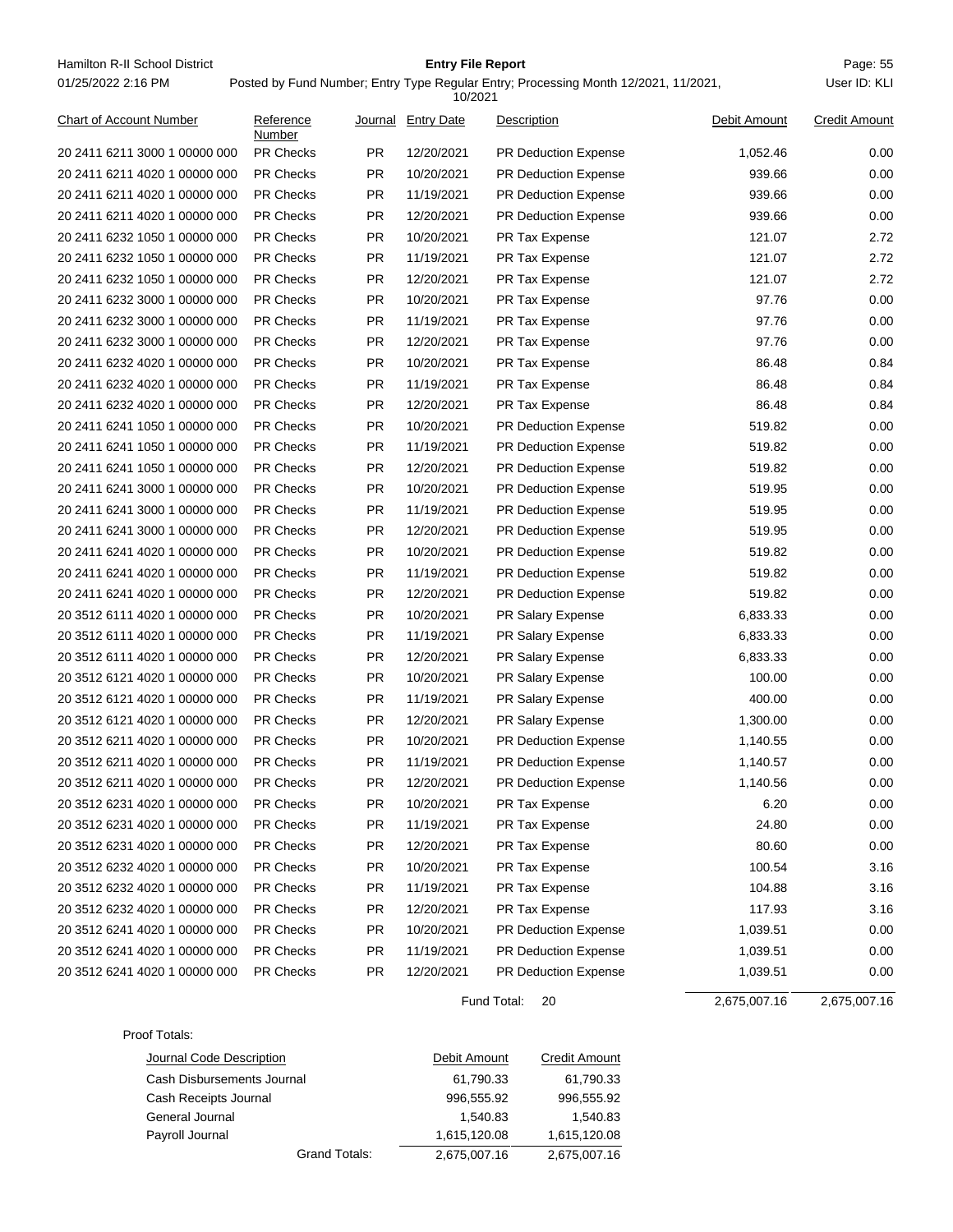| Hamilton R-II School District |                          |                                                                                                | <b>Entry File Report</b> |                                 |              | Page: 56             |
|-------------------------------|--------------------------|------------------------------------------------------------------------------------------------|--------------------------|---------------------------------|--------------|----------------------|
| 01/25/2022 2:16 PM            |                          | Posted by Fund Number; Entry Type Regular Entry; Processing Month 12/2021, 11/2021,<br>10/2021 |                          |                                 |              | User ID: KLI         |
| Chart of Account Number       | Reference<br>Number      |                                                                                                | Journal Entry Date       | Description                     | Debit Amount | <b>Credit Amount</b> |
| 30<br>Fund:                   | <b>DEBT SERVICE FUND</b> |                                                                                                |                          |                                 |              |                      |
| 30 1111                       |                          | <b>CR</b>                                                                                      | 10/14/2021               | 10/14/2021 Receipts             | 2,310.46     | 0.00                 |
| 30 1111                       | 1021 DESE                | GJ                                                                                             | 10/28/2021               | 1021 DEBT SERVICE PAYMENT       | 0.00         | 0.00                 |
| 30 1111                       |                          | <b>CR</b>                                                                                      | 10/31/2021               | 10/31/2021 Receipts             | 97.19        | 0.00                 |
| 30 1111                       |                          | CR                                                                                             | 11/09/2021               | 11/09/2021 Receipts             | 1,062.21     | 0.00                 |
| 30 1111                       | 1121 DESE                | GJ                                                                                             | 11/28/2021               | 1121 DEBT SERVICE PAYMENT       | 0.00         | 0.00                 |
| 30 1111                       |                          | <b>CR</b>                                                                                      | 11/30/2021               | 11/30/2021 Receipts             | 94.43        | 0.00                 |
| 30 1111                       |                          | CR                                                                                             | 12/07/2021               | 12/07/2021 Receipts             | 20,725.61    | 0.00                 |
| 30 1111                       |                          | <b>CR</b>                                                                                      | 12/14/2021               | 12/14/2021 Receipts             | 104,976.62   | 0.00                 |
| 30 1111                       | 1221 DESE                | GJ                                                                                             | 12/28/2021               | 1221 DEBT SERVICE PAYMENT       | 0.00         | 0.00                 |
| 30 1111                       |                          | <b>CR</b>                                                                                      | 12/29/2021               | 12/29/2021 Receipts             | 29,814.02    | 0.00                 |
| 30 1111                       |                          | CR                                                                                             | 12/31/2021               | 12/31/2021 Receipts             | 114.76       | 0.00                 |
| 30 1151                       | 1021 DESE                | GJ                                                                                             | 10/28/2021               | 1021 DEBT SERVICE PAYMENT       | 0.00         | 0.00                 |
| 30 1151                       | 1121 DESE                | GJ                                                                                             | 11/28/2021               | 1121 DEBT SERVICE PAYMENT       | 0.00         | 0.00                 |
| 30 1151                       | 1221 DESE                | GJ                                                                                             | 12/28/2021               | 1221 DEBT SERVICE PAYMENT       | 0.00         | 0.00                 |
| 30 5111 0000 000 00000        | 2021212073               | <b>CR</b>                                                                                      | 12/07/2021               | <b>CURRENT</b>                  | 0.00         | 20,486.01            |
| 30 5111 0000 000 00000        | 2021212148               | CR.                                                                                            | 12/14/2021               | <b>CURRENT TAXES</b>            | 0.00         | 103,962.02           |
| 30 5111 0000 000 00000        | 2021212294               | <b>CR</b>                                                                                      | 12/29/2021               | <b>CURRENT TAXES</b>            | 0.00         | 29,814.02            |
| 30 5112 0000 000 00000        | 20212101410              | CR.                                                                                            | 10/14/2021               | CALDWELL CTY BACK TAXES         | 0.00         | 2,189.26             |
| 30 5112 0000 000 00000        | 20212101411              | CR                                                                                             | 10/14/2021               | DAVIES COUNTY BACK TAXES        | 0.00         | 121.20               |
| 30 5112 0000 000 00000        | 2021211095               | <b>CR</b>                                                                                      | 11/09/2021               | <b>CALD CTY BACK TAXES</b>      | 0.00         | 1,027.58             |
| 30 5112 0000 000 00000        | 20212110903              | CR                                                                                             | 11/09/2021               | DAVIESS CTY BACK TAXES          | 0.00         | 34.63                |
| 30 5112 0000 000 00000        | 2021212073               | <b>CR</b>                                                                                      | 12/07/2021               | <b>PRIOR</b>                    | 0.00         | 239.60               |
| 30 5112 0000 000 00000        | 2021212148               | CR.                                                                                            | 12/14/2021               | <b>PRIOR TAXES</b>              | 0.00         | 1,014.60             |
| 30 5141 0000 000 00000        | 1021-7690                | CR                                                                                             | 10/31/2021               | <b>INTEREST ON DEBT SERVICE</b> | 0.00         | 97.19                |
| 30 5141 0000 000 00000        | 1121-7690                | <b>CR</b>                                                                                      | 11/30/2021               | <b>INTEREST ON DEBT SERVICE</b> | 0.00         | 94.43                |
| 30 5141 0000 000 00000        | 1221-7690                | <b>CR</b>                                                                                      | 12/31/2021               | <b>INTEREST ON DEBT SERVICE</b> | 0.00         | 114.76               |
| 30 5691 0000 000 00000        | 1021 DESE                | GJ                                                                                             | 10/28/2021               | 1021 DEBT SERVICE PAYMENT       | 0.00         | 0.00                 |
| 30 5691 0000 000 00000        | 1021 DESE                | GJ                                                                                             | 10/28/2021               | 1021 DEBT SERVICE PAYMENT       | 0.00         | 0.00                 |
| 30 5691 0000 000 00000        | 1121 DESE                | GJ                                                                                             | 11/28/2021               | 1121 DEBT SERVICE PAYMENT       | 0.00         | 0.00                 |
| 30 5691 0000 000 00000        | 1021 DESE                | GJ                                                                                             | 11/28/2021               | 1021 DEBT SERVICE PAYMENT       | 0.00         | 0.00                 |
| 30 5691 0000 000 00000        | 1221 DESE                | GJ                                                                                             | 12/28/2021               | 1221 DEBT SERVICE PAYMENT       | 0.00         | 0.00                 |
| 30 5691 0000 000 00000        | 1221 DESE                | GJ                                                                                             | 12/28/2021               | 1221 DEBT SERVICE PAYMENT       | 0.00         | 0.00                 |

Fund Total: 30

159,195.30 159,195.30

Proof Totals:

| Journal Code Description | Debit Amount | <b>Credit Amount</b> |
|--------------------------|--------------|----------------------|
| Cash Receipts Journal    | 159.195.30   | 159.195.30           |
| General Journal          | 0.00         | 0.00                 |
| Grand Totals:            | 159.195.30   | 159,195.30           |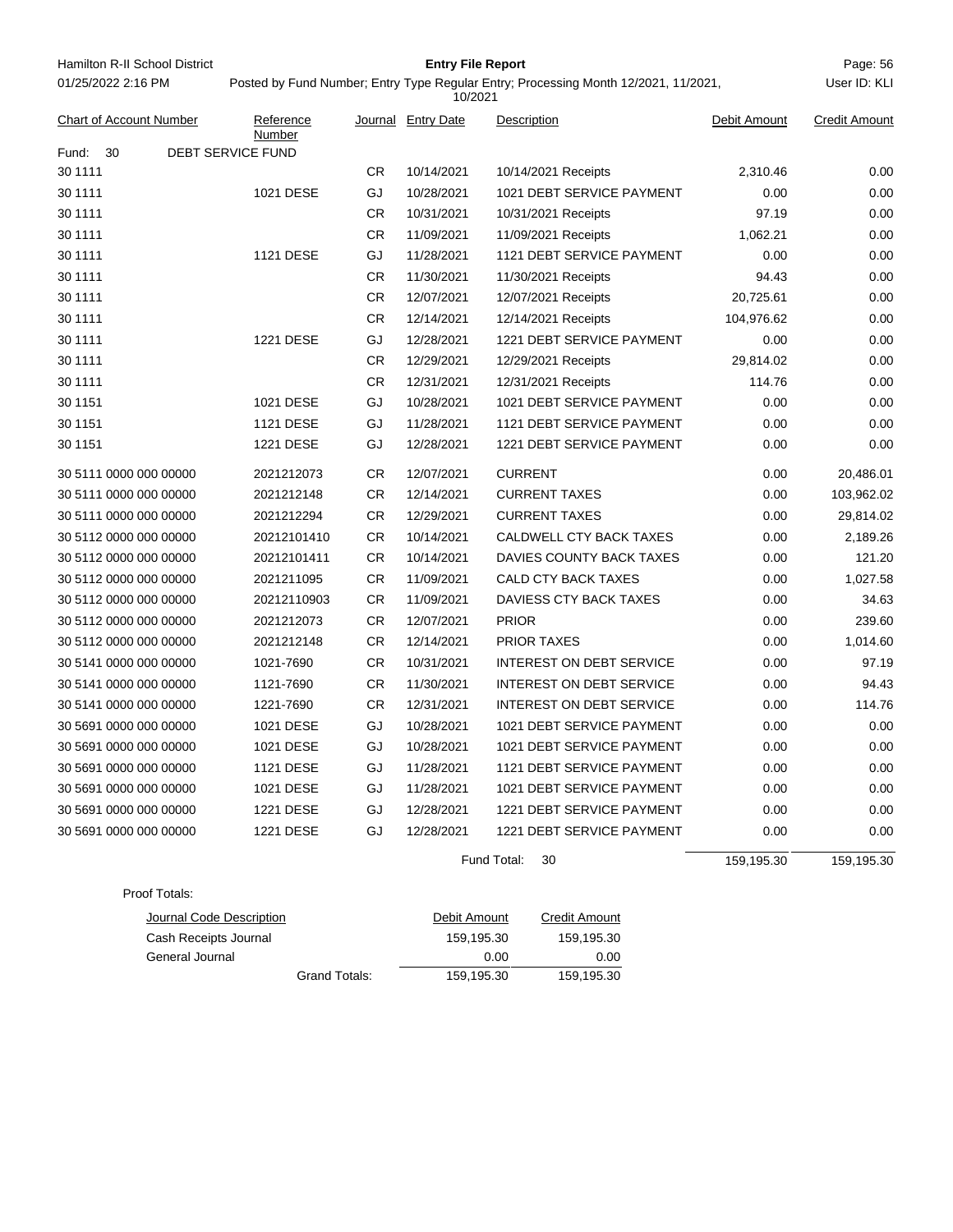| Hamilton R-II School District  | <b>Entry File Report</b>                                                            |           |                    |                                                 |              |                      |  |
|--------------------------------|-------------------------------------------------------------------------------------|-----------|--------------------|-------------------------------------------------|--------------|----------------------|--|
| 01/25/2022 2:16 PM             | Posted by Fund Number; Entry Type Regular Entry; Processing Month 12/2021, 11/2021, |           | User ID: KLI       |                                                 |              |                      |  |
| <b>Chart of Account Number</b> | Reference<br>Number                                                                 |           | Journal Entry Date | Description                                     | Debit Amount | <b>Credit Amount</b> |  |
| Fund:<br>40                    | <b>CAPITAL PROJECTS FUND</b>                                                        |           |                    |                                                 |              |                      |  |
| 40 1111                        |                                                                                     | <b>CR</b> | 10/21/2021         | 10/21/2021 Receipts                             | 20,865.87    | 0.00                 |  |
| 40 1111                        |                                                                                     | <b>CR</b> | 11/25/2021         | 11/25/2021 Receipts                             | 29,375.90    | 0.00                 |  |
| 40 1111                        |                                                                                     | <b>CR</b> | 12/09/2021         | 12/09/2021 Receipts                             | 19,135.75    | 0.00                 |  |
| 40 1111                        | DirDep                                                                              | CD        | 12/15/2021         | <b>AP Direct Deposits</b>                       | 0.00         | 1,897.69             |  |
| 40 1111                        |                                                                                     | <b>CR</b> | 12/21/2021         | 12/21/2021 Receipts                             | 22,520.48    | 0.00                 |  |
| 40 3119                        | 8                                                                                   | GJ        | 01/17/2022         | <b>RECLASS MWTRANSIT</b><br><b>TRANSMISSION</b> | 1,897.69     | 0.00                 |  |
| 40 5319 0000 000 00000         | 1021-5319                                                                           | <b>CR</b> | 10/21/2021         | <b>BASIC FORMULA CTF</b>                        | 0.00         | 20,865.87            |  |
| 40 5319 0000 000 00000         | 1121-5319                                                                           | <b>CR</b> | 11/25/2021         | <b>BASIC FORMULA CTF</b>                        | 0.00         | 29,375.90            |  |
| 40 5319 0000 000 00000         | 1221-5319                                                                           | <b>CR</b> | 12/21/2021         | <b>BASIC FORMULA CTF</b>                        | 0.00         | 22,520.48            |  |
| 40 5423 0000 000 42300         | 1221-5423                                                                           | <b>CR</b> | 12/09/2021         | <b>CARES ESSER II</b>                           | 0.00         | 19,135.75            |  |
| 40 2552 6552 0000 1 42300 000  |                                                                                     | CD        | 12/15/2021         | MIDWESTTRA TRANSMISSION                         | 1,897.69     | 0.00                 |  |
| 40 2552 6552 0000 1 42300 000  | 8                                                                                   | GJ        | 01/17/2022         | <b>RECLASS MWTRANSIT</b><br><b>TRANSMISSION</b> | 0.00         | 1,897.69             |  |
|                                |                                                                                     |           |                    | Fund Total:<br>40                               | 95,693.38    | 95,693.38            |  |
| Proof Totals:                  |                                                                                     |           |                    |                                                 |              |                      |  |
| Journal Code Description       |                                                                                     |           | Debit Amount       | <b>Credit Amount</b>                            |              |                      |  |
| Cash Disbursements Journal     |                                                                                     |           |                    | 1,897.69<br>1,897.69                            |              |                      |  |
| Cash Receipts Journal          |                                                                                     |           | 91,898.00          | 91,898.00                                       |              |                      |  |
| General Journal                |                                                                                     |           |                    | 1,897.69<br>1,897.69                            |              |                      |  |
|                                | <b>Grand Totals:</b>                                                                |           | 95,693.38          | 95,693.38                                       |              |                      |  |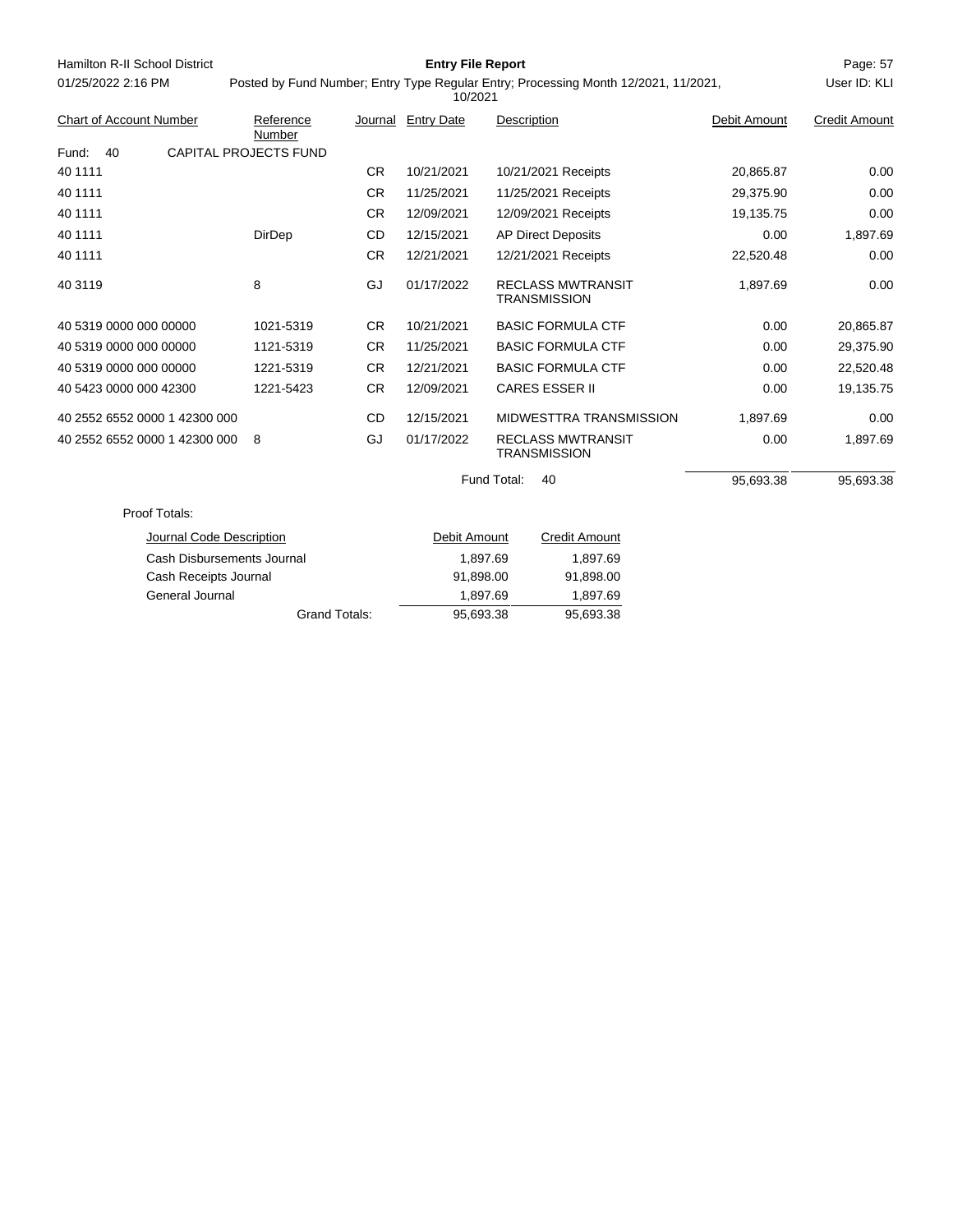Hamilton R-II School District **Entry File Report Entry File Report** Page: 58 01/25/2022 2:16 PM

## **Entry File Report**

User ID: KLI

# Posted by Fund Number; Entry Type Regular Entry; Processing Month 12/2021, 11/2021,

| Chart of Account Number                    | Reference<br>Number |           | Journal Entry Date | Description                 | Debit Amount | <b>Credit Amount</b> |  |  |
|--------------------------------------------|---------------------|-----------|--------------------|-----------------------------|--------------|----------------------|--|--|
| STUDENT ACTIVITY/TRUST FUND<br>Fund:<br>60 |                     |           |                    |                             |              |                      |  |  |
| 60 1111                                    |                     | CR.       | 10/04/2021         | 10/04/2021 Receipts         | 18,457.25    | 0.00                 |  |  |
| 60 1111                                    |                     | <b>CR</b> | 10/05/2021         | 10/05/2021 Receipts         | 189.50       | 0.00                 |  |  |
| 60 1111                                    |                     | CR        | 10/08/2021         | 10/08/2021 Receipts         | 441.75       | 0.00                 |  |  |
| 60 1111                                    |                     | <b>CR</b> | 10/09/2021         | 10/09/2021 Receipts         | 604.75       | 0.00                 |  |  |
| 60 1111                                    |                     | CR        | 10/11/2021         | 10/11/2021 Receipts         | 1,251.50     | 0.00                 |  |  |
| 60 1111                                    |                     | CR        | 10/12/2021         | 10/12/2021 Receipts         | 116.00       | 0.00                 |  |  |
| 60 1111                                    |                     | <b>CR</b> | 10/13/2021         | 10/13/2021 Receipts         | 200.00       | 0.00                 |  |  |
| 60 1111                                    |                     | CR        | 10/14/2021         | 10/14/2021 Receipts         | 458.65       | 0.00                 |  |  |
| 60 1111                                    |                     | CR        | 10/15/2021         | 10/15/2021 Receipts         | 640.00       | 0.00                 |  |  |
| 60 1111                                    | DirDep              | <b>PR</b> | 10/20/2021         | PR Employee Direct Deposits | 0.00         | 2,018.53             |  |  |
| 60 1111                                    | AutoPay             | CD        | 10/20/2021         | AP Automatic Payments       | 0.00         | 2,121.69             |  |  |
| 60 1111                                    | Check               | CD        | 10/20/2021         | <b>AP Checks</b>            | 0.00         | 14,735.28            |  |  |
| 60 1111                                    |                     | CR        | 10/21/2021         | 10/21/2021 Receipts         | 25.00        | 0.00                 |  |  |
| 60 1111                                    |                     | CR        | 10/25/2021         | 10/25/2021 Receipts         | 1,394.00     | 0.00                 |  |  |
| 60 1111                                    |                     | <b>CR</b> | 10/26/2021         | 10/26/2021 Receipts         | 15,019.82    | 0.00                 |  |  |
| 60 1111                                    |                     | CR        | 10/28/2021         | 10/28/2021 Receipts         | 50.00        | 0.00                 |  |  |
| 60 1111                                    |                     | CR        | 10/29/2021         | 10/29/2021 Receipts         | 1,170.00     | 0.00                 |  |  |
| 60 1111                                    |                     | CR        | 11/01/2021         | 11/01/2021 Receipts         | 545.15       | 0.00                 |  |  |
| 60 1111                                    | Check               | CD        | 11/01/2021         | <b>AP Checks</b>            | 0.00         | 535.00               |  |  |
| 60 1111                                    |                     | <b>CR</b> | 11/02/2021         | 11/02/2021 Receipts         | 1,244.35     | 0.00                 |  |  |
| 60 1111                                    |                     | CR        | 11/02/2021         | 11/02/2021 Receipts         | 0.00         | 0.09                 |  |  |
| 60 1111                                    |                     | CR        | 11/04/2021         | 11/04/2021 Receipts         | 706.60       | 0.00                 |  |  |
| 60 1111                                    |                     | <b>CR</b> | 11/08/2021         | 11/08/2021 Receipts         | 1,197.00     | 0.00                 |  |  |
| 60 1111                                    |                     | CR        | 11/09/2021         | 11/09/2021 Receipts         | 200.00       | 0.00                 |  |  |
| 60 1111                                    |                     | CR        | 11/10/2021         | 11/10/2021 Receipts         | 823.00       | 0.00                 |  |  |
| 60 1111                                    |                     | CR        | 11/16/2021         | 11/16/2021 Receipts         | 256.50       | 0.00                 |  |  |
| 60 1111                                    | AutoPay             | CD        | 11/17/2021         | AP Automatic Payments       | 565.55       | 1,996.25             |  |  |
| 60 1111                                    | Check               | CD        | 11/17/2021         | <b>AP Checks</b>            | 0.00         | 15,364.75            |  |  |
| 60 1111                                    |                     | <b>CR</b> | 11/19/2021         | 11/19/2021 Receipts         | 1,044.00     | 0.00                 |  |  |
| 60 1111                                    |                     | CR        | 11/29/2021         | 11/29/2021 Receipts         | 150.00       | 0.00                 |  |  |
| 60 1111                                    |                     | <b>CR</b> | 11/30/2021         | 11/30/2021 Receipts         | 2,514.14     | 0.00                 |  |  |
| 60 1111                                    |                     | <b>CR</b> | 12/02/2021         | 12/02/2021 Receipts         | 1,285.73     | 507.50               |  |  |
| 60 1111                                    |                     | CR        | 12/03/2021         | 12/03/2021 Receipts         | 701.55       | 0.00                 |  |  |
| 60 1111                                    |                     | <b>CR</b> | 12/07/2021         | 12/07/2021 Receipts         | 418.90       | 0.00                 |  |  |
| 60 1111                                    |                     | <b>CR</b> | 12/09/2021         | 12/09/2021 Receipts         | 100.00       | 0.00                 |  |  |
| 60 1111                                    |                     | <b>CR</b> | 12/10/2021         | 12/10/2021 Receipts         | 25.00        | 200.00               |  |  |
| 60 1111                                    | 2                   | GJ        | 12/10/2021         | HES STEER GIFTCARD          | 0.00         | 365.00               |  |  |
| 60 1111                                    |                     | <b>CR</b> | 12/14/2021         | 12/14/2021 Receipts         | 2,451.85     | 0.00                 |  |  |
| 60 1111                                    |                     | <b>CR</b> | 12/15/2021         | 12/15/2021 Receipts         | 69.00        | 0.00                 |  |  |
| 60 1111                                    | AutoPay             | CD        | 12/15/2021         | AP Automatic Payments       | 0.00         | 597.02               |  |  |
| 60 1111                                    | Check               | CD        | 12/15/2021         | <b>AP Checks</b>            | 0.00         | 13,855.35            |  |  |
| 60 1111                                    |                     | <b>CR</b> | 12/16/2021         | 12/16/2021 Receipts         | 177.25       | 0.00                 |  |  |
| 60 1111                                    |                     | <b>CR</b> | 12/17/2021         | 12/17/2021 Receipts         | 539.05       | 0.00                 |  |  |
| 60 1111                                    | Check               | CD        | 12/20/2021         | <b>AP Checks</b>            | 0.00         | 2,717.00             |  |  |
| 60 1111                                    | Check               | <b>PR</b> | 12/20/2021         | PR Employee Checks          | 0.00         | 79.71                |  |  |
| 60 1111                                    |                     | <b>CR</b> | 12/21/2021         | 12/21/2021 Receipts         | 3,834.00     | 0.00                 |  |  |
| 60 1111                                    | Void Check          | CD        | 12/27/2021         | Void AP Check               | 480.79       | 0.00                 |  |  |
| 60 1111                                    |                     | <b>CR</b> | 12/29/2021         | 12/29/2021 Receipts         | 1,054.40     | 0.00                 |  |  |
|                                            |                     |           |                    |                             |              |                      |  |  |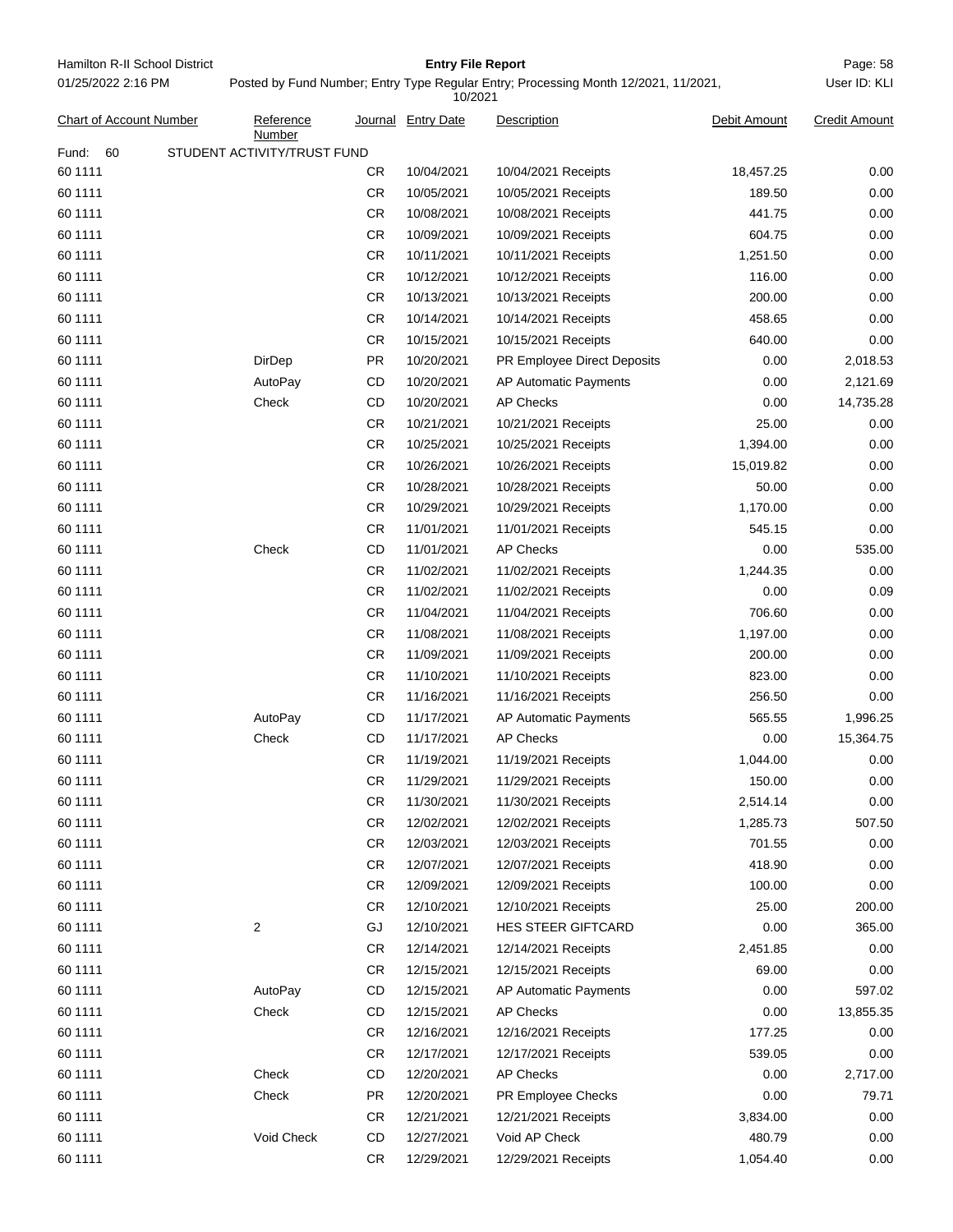| Hamilton R-II School District  |                                                                                                                |           | <b>Entry File Report</b> |                                               |              | Page: 59             |  |  |
|--------------------------------|----------------------------------------------------------------------------------------------------------------|-----------|--------------------------|-----------------------------------------------|--------------|----------------------|--|--|
| 01/25/2022 2:16 PM             | User ID: KLI<br>Posted by Fund Number; Entry Type Regular Entry; Processing Month 12/2021, 11/2021,<br>10/2021 |           |                          |                                               |              |                      |  |  |
| <b>Chart of Account Number</b> | Reference<br>Number                                                                                            | Journal   | <b>Entry Date</b>        | Description                                   | Debit Amount | <b>Credit Amount</b> |  |  |
| 60 1111                        |                                                                                                                | CR.       | 12/30/2021               | 12/30/2021 Receipts                           | 330.00       | 0.00                 |  |  |
| 60 1111                        | AutoPay                                                                                                        | CD        | 12/30/2021               | AP Automatic Payments                         | 0.00         | 480.79               |  |  |
| 60 31 19                       | 1                                                                                                              | GJ        | 10/08/2021               | SYMPATHY GIFT A J FORD                        | 40.00        | 0.00                 |  |  |
| 60 31 19                       | $\overline{2}$                                                                                                 | GJ        | 10/15/2021               | SYMPATHY GIFT B BOLLING                       | 40.00        | 0.00                 |  |  |
| 60 3119                        | $\mathbf{1}$                                                                                                   | GJ        | 11/04/2021               | SYMPATHY GIFT R ROSS                          | 40.00        | 0.00                 |  |  |
| 60 31 19                       | 2                                                                                                              | GJ        | 11/23/2021               | SYMPATHY GIFT J WILLIAMS                      | 40.00        | 0.00                 |  |  |
| 60 31 19                       | $\overline{7}$                                                                                                 | GJ        | 12/31/2021               | COR MS G BB GATE                              | 0.00         | 106.37               |  |  |
| 60 3119                        | 5                                                                                                              | GJ        | 12/31/2021               | SYMPATHY GIFTS DIXON &<br><b>WINTON</b>       | 80.00        | 0.00                 |  |  |
| 60 5171 3000 763 00000         | 2021212022                                                                                                     | <b>CR</b> | 12/02/2021               | <b>G BB GATE</b>                              | 0.00         | 106.37               |  |  |
| 60 5171 3000 763 00000         | $\overline{7}$                                                                                                 | GJ        | 12/31/2021               | COR MS G BB GATE                              | 106.37       | 0.00                 |  |  |
| 60 5179 0000 078 00000         | 2021210148                                                                                                     | CR.       | 10/14/2021               | <b>MOM H/C SHIRT</b>                          | 0.00         | 258.65               |  |  |
| 60 5179 0000 078 00000         | 202121130-5                                                                                                    | CR.       | 11/30/2021               | <b>DONATION</b>                               | 0.00         | 250.00               |  |  |
| 60 5179 0000 078 00000         | 2021212075                                                                                                     | CR        | 12/07/2021               | <b>BB POLOS</b>                               | 0.00         | 295.90               |  |  |
| 60 5179 0000 078 00000         | 2021212146                                                                                                     | CR.       | 12/14/2021               | YOUTH WRESTLING                               | 0.00         | 500.00               |  |  |
| 60 5179 0000 078 00000         | 2021212291                                                                                                     | CR.       | 12/29/2021               | <b>G BB TSHIRTS</b>                           | 0.00         | 415.00               |  |  |
| 60 5179 1050 026 00000         | 2021211011                                                                                                     | CR        | 11/01/2021               | <b>HALLOWEEN ADMISS</b><br>HALLOWEEN 10/30/21 | 0.00         | 145.15               |  |  |
| 60 5179 1050 026 00000         | 20212110901                                                                                                    | CR.       | 11/09/2021               | <b>BOOSTER HOCO BOOK CLUB</b>                 | 0.00         | 50.00                |  |  |
| 60 5179 1050 032 00000         | 1                                                                                                              | GJ        | 10/08/2021               | SYMPATHY GIFT A J FORD                        | 0.00         | 40.00                |  |  |
| 60 5179 1050 032 00000         | 2                                                                                                              | GJ        | 10/15/2021               | SYMPATHY GIFT B BOLLING                       | 0.00         | 40.00                |  |  |
| 60 5179 1050 032 00000         | 1                                                                                                              | GJ        | 11/04/2021               | SYMPATHY GIFT R ROSS                          | 0.00         | 40.00                |  |  |
| 60 5179 1050 032 00000         | 2                                                                                                              | GJ        | 11/23/2021               | SYMPATHY GIFT J WILLIAMS                      | 0.00         | 40.00                |  |  |
| 60 5179 1050 032 00000         | 4                                                                                                              | GJ        | 12/31/2021               | COR SYMPATHY GIFT M<br>SCOTT                  | 0.00         | 40.00                |  |  |
| 60 5179 1050 032 00000         | 5                                                                                                              | GJ        | 12/31/2021               | SYMPATHY GIFT T DIXON                         | 0.00         | 40.00                |  |  |
| 60 5179 1050 032 00000         | 5                                                                                                              | GJ        | 12/31/2021               | SYMPATHY GIFT L WINTON                        | 0.00         | 40.00                |  |  |
| 60 5179 1050 038 00000         | 2021212074                                                                                                     | CR        | 12/07/2021               | <b>FB TSHIRTS</b>                             | 0.00         | 30.00                |  |  |
| 60 5179 1050 038 00000         | 2021212212                                                                                                     | CR        | 12/21/2021               | <b>DIST TSHIRTS FB</b>                        | 0.00         | 3,299.00             |  |  |
| 60 5179 1050 052 00000         | 2021211092                                                                                                     | <b>CR</b> | 11/09/2021               | BOOSTER HOCO SR CLASS                         | 0.00         | 150.00               |  |  |
| 60 5179 1050 053 00000         | 2021211023                                                                                                     | CR        | 11/02/2021               | JUNIOR CLASS CONC<br>11/01/2021               | 0.00         | 588.25               |  |  |
| 60 5179 1050 053 00000         | 2021211042                                                                                                     | CR        | 11/04/2021               | JUN CLASS CONC 11/2/21                        | 0.00         | 606.60               |  |  |
| 60 5179 1050 053 00000         | 2021211101                                                                                                     | CR.       | 11/10/2021               | JR CLASS CONCESSION<br>11/9/2021              | 0.00         | 548.00               |  |  |
| 60 5179 1050 053 00000         | 2021211103                                                                                                     | CR.       | 11/10/2021               | <b>BOOSTER CLUB CANDY</b>                     | 0.00         | 275.00               |  |  |
| 60 5179 1050 053 00000         | 2021211164                                                                                                     | CR        | 11/16/2021               | <b>JR CLASS CONCESSION</b><br>11/16/2021      | 0.00         | 256.50               |  |  |
| 60 5179 1050 053 00000         | 2021212021                                                                                                     | CR        | 12/02/2021               | JR CONC 12/1/2021                             | 0.00         | 429.36               |  |  |
| 60 5179 1050 053 00000         | 2021212033                                                                                                     | CR.       | 12/03/2021               | JR CLASS CONC 12/2/2021                       | 0.00         | 701.55               |  |  |
| 60 5179 1050 053 00000         | 2021212149                                                                                                     | CR        | 12/14/2021               | <b>JR CLASS CONC 12/13/2021</b>               | 0.00         | 462.50               |  |  |
| 60 5179 1050 053 00000         | 2021212141                                                                                                     | CR        | 12/14/2021               | JR CONC 12/10/2021                            | 0.00         | 691.75               |  |  |
| 60 5179 1050 053 00000         | 2021212143                                                                                                     | CR        | 12/14/2021               | JR CONC 12/11/2021                            | 0.00         | 432.60               |  |  |
| 60 5179 1050 053 00000         | 2021212163                                                                                                     | CR.       | 12/16/2021               | JR CONC 12/15/2021                            | 0.00         | 177.25               |  |  |
| 60 5179 1050 053 00000         | 2021212171                                                                                                     | CR.       | 12/17/2021               | JR CONC 12/16/2021                            | 0.00         | 539.05               |  |  |
| 60 5179 1050 053 00000         | 2021212215                                                                                                     | CR.       | 12/21/2021               | JR CONC 12/17/2021                            | 0.00         | 500.00               |  |  |
| 60 5179 1050 055 00000         | 2021211043                                                                                                     | CR.       | 11/04/2021               | <b>HOCO PRIZE MONEY</b>                       | 0.00         | 100.00               |  |  |
| 60 5179 1050 062 00000         | 2021210261                                                                                                     | CR.       | 10/26/2021               | FFA RAFFLE                                    | 0.00         | 11,339.00            |  |  |
| 60 5179 1050 062 00000         | 2021211197                                                                                                     | CR        | 11/19/2021               | <b>FFA FUNDRAISER</b>                         | 0.00         | 354.00               |  |  |
| 60 5179 1050 062 00000         | 2021212072                                                                                                     | CR.       | 12/07/2021               | <b>FUNDRAISER</b>                             | 0.00         | 93.00                |  |  |
| 60 5179 1050 062 00000         | 2236103221                                                                                                     | CR        | 12/15/2021               | 21 FFA STATE FAIR PREMIUM                     | 0.00         | 69.00                |  |  |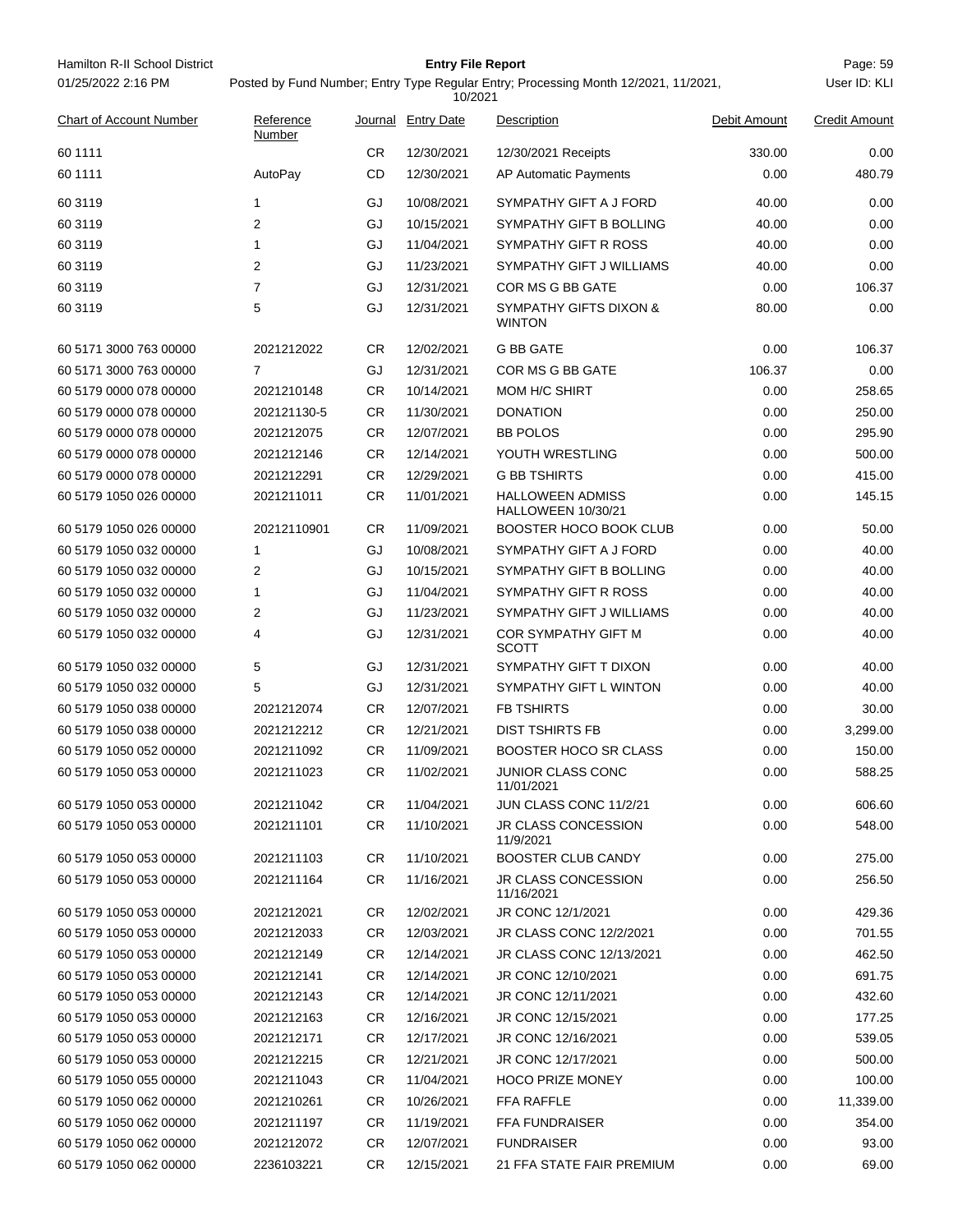Hamilton R-II School District **Entry File Report Entry File Report** Page: 60 01/25/2022 2:16 PM

## **Entry File Report**

User ID: KLI

# Posted by Fund Number; Entry Type Regular Entry; Processing Month 12/2021, 11/2021,

| <b>Chart of Account Number</b> | Reference   |           | Journal Entry Date | Description                          | Debit Amount | <b>Credit Amount</b> |
|--------------------------------|-------------|-----------|--------------------|--------------------------------------|--------------|----------------------|
|                                | Number      |           |                    | <b>DEP</b>                           |              |                      |
| 60 5179 1050 063 00000         | 2021210251  | CR        | 10/25/2021         | <b>MS GIRLS BB SHIRTS</b>            | 0.00         | 1,394.00             |
| 60 5179 1050 063 00000         | 2021210293  | <b>CR</b> | 10/29/2021         | <b>HS GIRLS SWEATS</b>               | 0.00         | 1,170.00             |
| 60 5179 1050 065 00000         | 2021210144  | <b>CR</b> | 10/14/2021         | HS YEARBOOK 10/13/2021               | 0.00         | 200.00               |
| 60 5179 1050 065 00000         | 2021211305  | <b>CR</b> | 11/30/2021         | MFA 2022 YEARBOOK                    | 0.00         | 125.00               |
| 60 5179 1050 069 00000         | 2021210043  | CR        | 10/04/2021         | CHROMEBOOK 10/4/21                   | 0.00         | 100.00               |
| 60 5179 1050 069 00000         | 2021210044  | CR        | 10/04/2021         | <b>CHROMEBOOK DEPOSIT</b><br>10/1/21 | 0.00         | 25.00                |
| 60 5179 1050 069 00000         | 2021210123  | <b>CR</b> | 10/12/2021         | HES CB DEPOSIT 10/6/21               | 0.00         | 25.00                |
| 60 5179 1050 069 00000         | 2021210211  | CR        | 10/21/2021         | <b>CHROMEBOOK DEPOSIT</b>            | 0.00         | 25.00                |
| 60 5179 1050 069 00000         | 2021210281  | CR        | 10/28/2021         | <b>CHROMEBOOK INS</b>                | 0.00         | 50.00                |
| 60 5179 1050 069 00000         | 2021211192  | CR        | 11/19/2021         | <b>HES C/B DEPOSIT</b>               | 0.00         | 450.00               |
| 60 5179 1050 069 00000         | 2021211194  | <b>CR</b> | 11/19/2021         | <b>HES C/B DEPOSITS</b>              | 0.00         | 240.00               |
| 60 5179 1050 069 00000         | 2021211291  | <b>CR</b> | 11/29/2021         | HMS C/B DEPOSIT                      | 0.00         | 150.00               |
| 60 5179 1050 069 00000         | 2021212025  | CR        | 12/02/2021         | <b>CB DEPOSIT</b>                    | 0.00         | 50.00                |
| 60 5179 1050 069 00000         | 2021212102  | CR        | 12/10/2021         | <b>HES CBOOK DEPOSIT</b>             | 0.00         | 25.00                |
| 60 5179 1050 085 00000         | 202121012   | <b>CR</b> | 10/09/2021         | H/C DANCE ADMISSION<br>10/8/21       | 0.00         | 604.75               |
| 60 5179 1050 089 00000         | 2021211306  | <b>CR</b> | 11/30/2021         | <b>HORNETS HOUSE</b>                 | 0.00         | 697.00               |
| 60 5179 1050 090 00000         | 2021212091  | <b>CR</b> | 12/09/2021         | PENNEY PUNCH                         | 0.00         | 100.00               |
| 60 5179 1050 093 00000         | 2021210042  | <b>CR</b> | 10/04/2021         | HS FB CONC                           | 0.00         | 1,319.25             |
| 60 5179 1050 093 00000         | 2021210052  | <b>CR</b> | 10/05/2021         | JV FB CONC 10/4/21                   | 0.00         | 189.50               |
| 60 5179 1050 093 00000         | 2021210082  | CR        | 10/08/2021         | MS FB CONC 10/7/21                   | 0.00         | 441.75               |
| 60 5179 1050 093 00000         | 2021210111  | <b>CR</b> | 10/11/2021         | <b>HS FB CONC 10/8/21</b>            | 0.00         | 1,251.50             |
| 60 5179 1050 093 00000         | 2021210121  | <b>CR</b> | 10/12/2021         | JV FB CONC 10/11/21                  | 0.00         | 91.00                |
| 60 5179 1050 093 00000         | 2021210142  | CR        | 10/13/2021         | DANCE S/U REIMB F/B CONC             | 0.00         | 200.00               |
| 60 5179 1050 093 00000         | 2021210153  | CR        | 10/15/2021         | MS FB CONC 10/14/2021                | 0.00         | 640.00               |
| 60 5179 1050 093 00000         | 2021211021  | CR        | 11/02/2021         | HS FB CONC 10/29/2021                | 0.00         | 656.10               |
| 60 5179 1050 093 00000         | 2021211021C | <b>CR</b> | 11/02/2021         | COR HS FB CONC 10/29/21              | 0.09         | 0.00                 |
| 60 5179 1050 093 00000         | 2021211081  | <b>CR</b> | 11/08/2021         | HS FB CONC 11/5/2021                 | 0.00         | 1,197.00             |
| 60 5179 1050 093 00000         | 2021211162  | CR        | 11/30/2021         | HS FB CONC 11/12/2021                | 0.00         | 1,442.14             |
| 60 5179 1050 093 00000         | 3           | GJ        | 12/31/2021         | FROM CLASS OF 2023 TO FB<br>CONC     | 0.00         | 659.26               |
| 60 5179 3000 080 00000         | 2021212301  | <b>CR</b> | 12/30/2021         | HMS STU CO 12/23/2021                | 0.00         | 330.00               |
| 60 5179 3000 081 00000         | 2021212211  | CR        | 12/21/2021         | LIB MEM CLINE                        | 0.00         | 35.00                |
| 60 5179 3000 081 00000         | 2021212292  | CR.       | 12/29/2021         | <b>CLINE MEMORIAL</b>                | 0.00         | 590.00               |
| 60 5179 4020 045 00000         | 2021210046  | CR.       | 10/04/2021         | <b>HES FUNDRAISER</b>                | 0.00         | 17,013.00            |
| 60 5179 4020 045 00000         | 2021212024  | <b>CR</b> | 12/02/2021         | <b>BP BUDDIES</b>                    | 0.00         | 500.00               |
| 60 5179 4020 045 00000         | 2021212023  | CR.       | 12/02/2021         | <b>BANK NW DONATION</b>              | 0.00         | 200.00               |
| 60 5179 4020 045 00000         | 2021212147  | CR.       | 12/14/2021         | <b>HES STEER</b>                     | 0.00         | 365.00               |
| 60 5179 4020 045 00000         | 2021212293  | CR        | 12/29/2021         | CASEYS LOYALTY DONATION              | 0.00         | 49.40                |
| 60 5179 4020 084 00000         | 2021210262  | <b>CR</b> | 10/26/2021         | <b>BOOK FAIR</b>                     | 0.00         | 3,680.82             |
| 60 5179 4020 084 00000         | 2021211013  | CR.       | 11/01/2021         | <b>BOOK FAIR</b>                     | 0.00         | 400.00               |
| 60 1411 6411 1050 1 00000 026  |             | CD        | 10/20/2021         | <b>SCRIPTS</b>                       | 32.00        | 0.00                 |
| 60 1411 6411 1050 1 00000 026  |             | CD        | 11/17/2021         | DRAMA CLUB SUPPLIES                  | 1,292.39     | 0.00                 |
| 60 1411 6411 1050 1 00000 053  |             | CD        | 11/17/2021         | <b>JR CLASS SUPPLIES</b>             | 1,362.66     | 0.00                 |
| 60 1411 6411 1050 1 00000 053  |             | CD        | 12/15/2021         | <b>JR CLASS SUPPLIES</b>             | 518.20       | 0.00                 |
| 60 1411 6411 1050 1 00000 053  |             | CD        | 12/15/2021         | JR CLASS CONCESSIONS                 | 954.84       | 0.00                 |
| 60 1411 6411 1050 1 00000 053  | - 3         | GJ        | 12/31/2021         | FROM CLASS OF 2023 TO FB<br>CONC     | 659.26       | 0.00                 |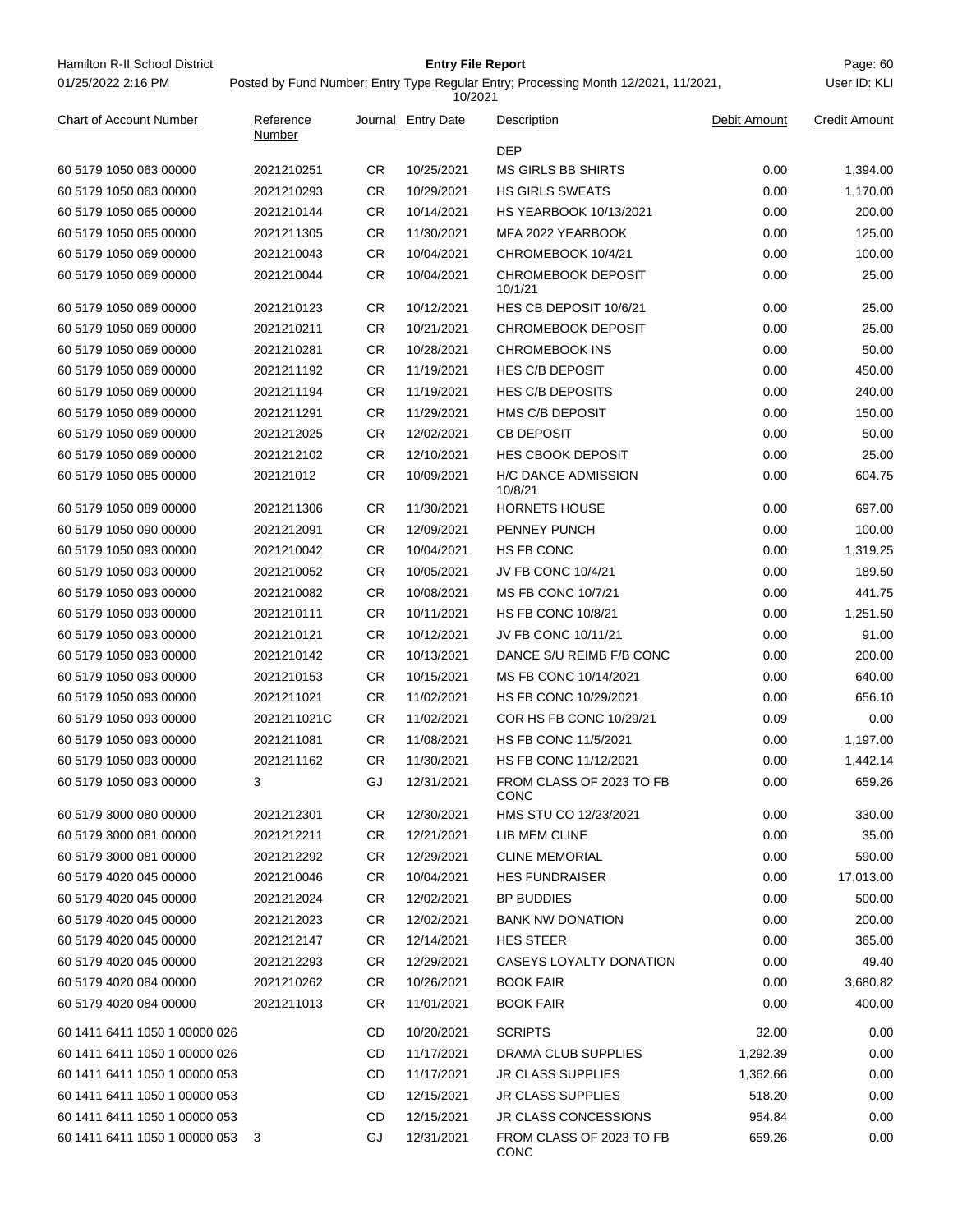Hamilton R-II School District **Example 20 Films Containers Containers Containers Containers Page: 61** Page: 61 01/25/2022 2:16 PM

## **Entry File Report**

Posted by Fund Number; Entry Type Regular Entry; Processing Month 12/2021, 11/2021,

|                                |                     |           | 10/2021            |                                                    |              |                      |
|--------------------------------|---------------------|-----------|--------------------|----------------------------------------------------|--------------|----------------------|
| <b>Chart of Account Number</b> | Reference<br>Number |           | Journal Entry Date | Description                                        | Debit Amount | <b>Credit Amount</b> |
| 60 1411 6411 1050 1 00000 055  |                     | CD        | 10/20/2021         | <b>ASTROTURF</b>                                   | 120.00       | 0.00                 |
| 60 1411 6411 1050 1 00000 062  |                     | CD        | 10/20/2021         | 21-22 FFA MEMBERSHIP DUES                          | 845.00       | 0.00                 |
| 60 1411 6411 1050 1 00000 062  |                     | CD        | 10/20/2021         | AREA 2 DUES FFA 21-22                              | 132.00       | 0.00                 |
| 60 1411 6411 1050 1 00000 062  |                     | CD        | 10/20/2021         | <b>FFA TSHIRTS</b>                                 | 609.11       | 0.00                 |
| 60 1411 6411 1050 1 00000 062  |                     | CD        | 11/01/2021         | CZ 12 FFA RAFFLE                                   | 535.00       | 0.00                 |
| 60 1411 6411 1050 1 00000 062  |                     | CD        | 11/17/2021         | <b>15 STUDENTS FFA NATL CONV</b><br><b>LODGING</b> | 2,309.40     | 0.00                 |
| 60 1411 6411 1050 1 00000 062  |                     | CD        | 11/17/2021         | 21 NATL CONV CHARTER BUS                           | 4,828.64     | 0.00                 |
| 60 1411 6411 1050 1 00000 062  |                     | CD        | 11/17/2021         | <b>FFA SUPPLIES</b>                                | 110.00       | 0.00                 |
| 60 1411 6411 1050 1 00000 062  |                     | CD        | 12/15/2021         | <b>FFA FUNDRAISER</b>                              | 6,476.02     | 0.00                 |
| 60 1411 6411 1050 1 00000 076  | <b>PR Checks</b>    | PR.       | 10/20/2021         | PR Salary Expense                                  | 19.98        | 0.00                 |
| 60 1411 6411 1050 1 00000 076  |                     | CD        | 12/15/2021         | 21 PMT OF 5 NATL & STATE<br><b>DUES</b>            | 50.00        | 0.00                 |
| 60 1411 6411 1050 1 00000 077  |                     | CD        | 10/20/2021         | NHS SUPPLIES                                       | 69.66        | 0.00                 |
| 60 1411 6411 1050 1 00000 085  | 2021212101          | CR        | 12/10/2021         | <b>HS STU CO CASH PRIZES</b><br>12/22/21           | 200.00       | 0.00                 |
| 60 1411 6411 1050 1 00000 085  |                     | <b>CD</b> | 12/15/2021         | 21 HOCO CROWN & TIARA                              | 176.92       | 0.00                 |
| 60 1411 6411 1050 1 00000 085  |                     | CD        | 12/15/2021         | <b>HS STU CO SUPPLIES</b>                          | 2.99         | 0.00                 |
| 60 1411 6411 1050 1 00000 085  |                     | CD        | 12/15/2021         | <b>HS STU CO SUPPLIES</b>                          | 34.48        | 0.00                 |
| 60 1411 6411 1050 1 00000 085  | Void Check          | CD        | 12/27/2021         | <b>HS STU CO SUPPLIES</b>                          | 0.00         | 34.48                |
| 60 1411 6411 1050 1 00000 085  |                     | CD        | 12/30/2021         | <b>HS STU CO SUPPLIES</b>                          | 34.48        | 0.00                 |
| 60 1411 6411 1050 1 00000 096  | <b>PR Checks</b>    | <b>PR</b> | 10/20/2021         | PR Salary Expense                                  | 50.25        | 0.00                 |
| 60 1411 6411 1050 1 00000 795  |                     | CD        | 10/20/2021         | <b>BAND SUPPLIES</b>                               | 64.00        | 0.00                 |
| 60 1411 6411 3000 1 00000 080  |                     | <b>CD</b> | 11/17/2021         | <b>MS STU CO SUPPLIES</b>                          | 19.66        | 0.00                 |
| 60 1411 6411 3000 1 00000 080  |                     | <b>CD</b> | 12/15/2021         | <b>MS STU CO SUPPLIES</b>                          | 34.47        | 0.00                 |
| 60 1411 6411 3000 1 00000 080  | Void Check          | CD        | 12/27/2021         | <b>MS STU CO SUPPLIES</b>                          | 0.00         | 34.47                |
| 60 1411 6411 3000 1 00000 080  |                     | CD        | 12/30/2021         | <b>MS STU CO SUPPLIES</b>                          | 34.47        | 0.00                 |
| 60 1421 6411 1050 1 00000 038  |                     | CD        | 10/20/2021         | <b>MS FOOTBALL SHIRTS</b>                          | 1,083.53     | 0.00                 |
| 60 1421 6411 1050 1 00000 038  |                     | CD        | 12/15/2021         | <b>FB APPAREL</b>                                  | 4,039.42     | 0.00                 |
| 60 1421 6411 1050 1 00000 038  |                     | CD        | 12/20/2021         | 21 DISTRICT FB SHIRTS                              | 2,717.00     | 0.00                 |
| 60 1421 6411 1050 1 00000 063  | 6                   | GJ        | 12/31/2021         | COR MS G BB SHIRTS                                 | 1,323.74     | 0.00                 |
| 60 1421 6411 1050 1 00000 067  |                     | <b>CD</b> | 10/20/2021         | <b>HS CHEER SUPPLIES</b>                           | 31.31        | 0.00                 |
| 60 1421 6411 1050 1 00000 067  |                     | CD        | 10/20/2021         | <b>CHEER APPAREL</b>                               | 404.75       | 0.00                 |
| 60 1421 6411 1050 1 00000 067  |                     | CD        | 11/17/2021         | <b>HS CHEER SUPPLIES</b>                           | 45.35        | 0.00                 |
| 60 1421 6411 1050 1 00000 067  |                     | CD        | 11/17/2021         | <b>HS CHEER</b>                                    | 43.44        | 0.00                 |
| 60 1421 6411 1050 1 00000 067  |                     | CD        | 12/15/2021         | <b>HS CHEER SUPPLIES</b>                           | 24.16        | 0.00                 |
| 60 1421 6411 1050 1 00000 088  |                     | CD        | 10/20/2021         | <b>DANCE</b>                                       | 21.99        | 0.00                 |
| 60 1421 6411 1050 1 00000 088  |                     | CD        | 11/17/2021         | DANCE SUPPLIES                                     | 69.59        | 0.00                 |
| 60 1421 6411 1050 1 00000 763  |                     | CD        | 11/17/2021         | MOM H/C SHIRTS & MS G BB<br><b>SHIRTS</b>          | 1,323.74     | 0.00                 |
| 60 1421 6411 1050 1 00000 763  | - 6                 | GJ        | 12/31/2021         | COR MS G BB SHIRTS                                 | 0.00         | 1,323.74             |
| 60 1491 6411 0000 1 00000 078  |                     | CD        | 10/20/2021         | <b>MISC SUPPLIES</b>                               | 244.28       | 0.00                 |
| 60 1491 6411 0000 1 00000 078  |                     | CD        | 10/20/2021         | <b>CARES SUPPLIES</b>                              | 339.59       | 0.00                 |
| 60 1491 6411 0000 1 00000 078  |                     | CD        | 11/17/2021         | MOM H/C SHIRTS & MS G BB<br><b>SHIRTS</b>          | 258.65       | 0.00                 |
| 60 1491 6411 0000 1 00000 078  |                     | CD        | 11/17/2021         | 1 LRG HELMET DM                                    | 315.00       | 0.00                 |
| 60 1491 6411 0000 1 00000 078  |                     | CD        | 11/17/2021         | <b>MISC SUPPLIES</b>                               | 72.72        | 0.00                 |
| 60 1491 6411 0000 1 00000 078  |                     | CD        | 11/17/2021         | TRS UNCODED                                        | 121.96       | 0.00                 |
| 60 1491 6411 0000 1 00000 078  |                     | CD        | 12/15/2021         | <b>GROW YOUR OWN EXP</b>                           | 26.44        | 0.00                 |
| 60 1491 6411 0000 1 00000 078  |                     | CD        | 12/15/2021         | <b>BASK COACH POLOS</b>                            | 295.90       | 0.00                 |
| 60 1491 6411 0000 1 00000 078  |                     | CD        | 12/15/2021         | <b>CTE GRANT SUPPLIES</b>                          | 219.10       | 0.00                 |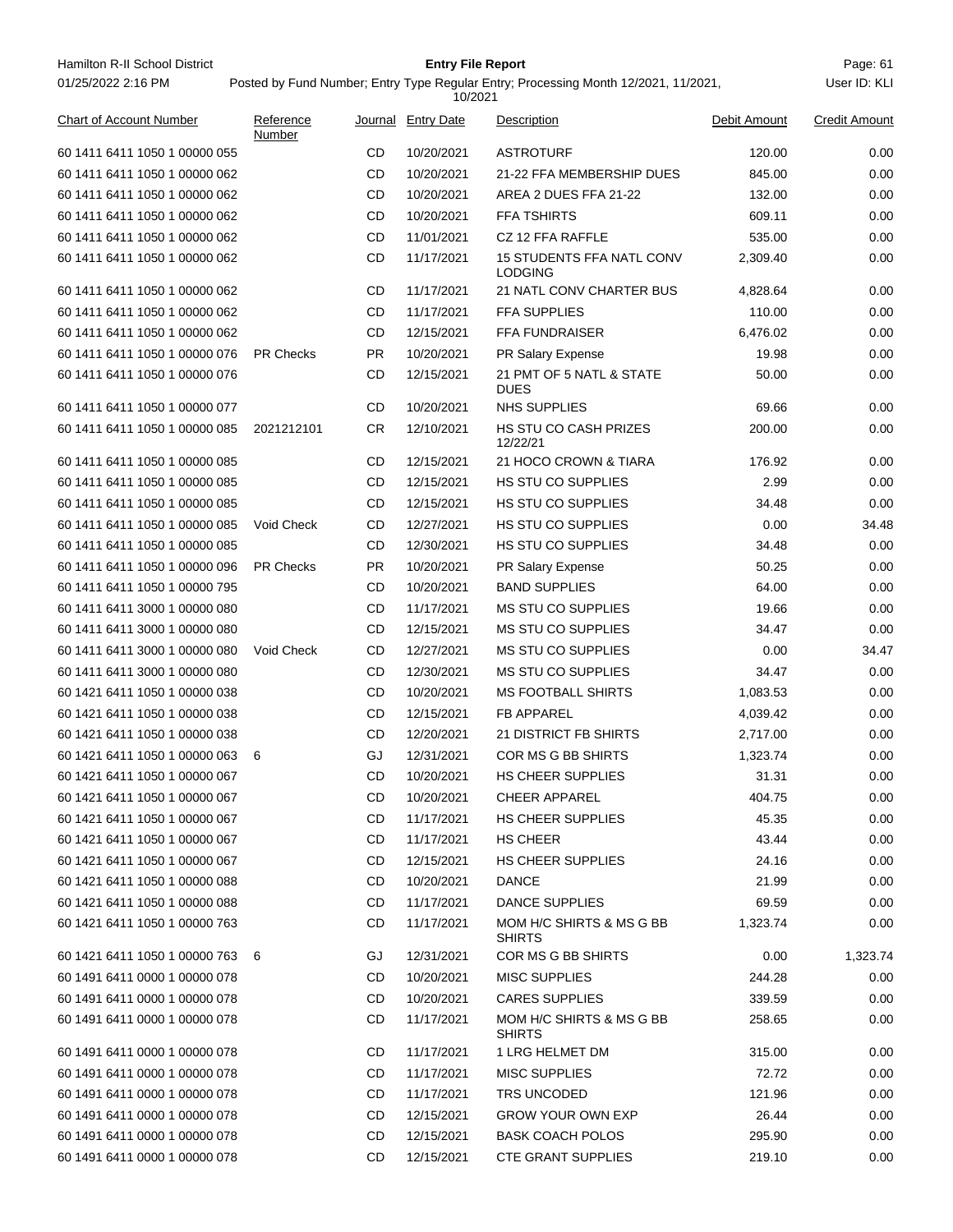| Hamilton R-II School District  | <b>Entry File Report</b> |           |                    |                                                                                                |              |                      |  |
|--------------------------------|--------------------------|-----------|--------------------|------------------------------------------------------------------------------------------------|--------------|----------------------|--|
| 01/25/2022 2:16 PM             |                          |           |                    | Posted by Fund Number; Entry Type Regular Entry; Processing Month 12/2021, 11/2021,<br>10/2021 |              |                      |  |
| <b>Chart of Account Number</b> | Reference<br>Number      |           | Journal Entry Date | Description                                                                                    | Debit Amount | <b>Credit Amount</b> |  |
| 60 1491 6411 0000 1 00000 078  |                          | CD        | 12/15/2021         | PENNEY PUNCH BEFORE DEP                                                                        | 116.23       | 0.00                 |  |
| 60 1491 6411 0000 1 00000 078  | Void Check               | CD        | 12/27/2021         | <b>CTE GRANT SUPPLIES</b>                                                                      | 0.00         | 219.10               |  |
| 60 1491 6411 0000 1 00000 078  |                          | CD        | 12/30/2021         | <b>CTE GRANT SUPPLIES</b>                                                                      | 219.10       | 0.00                 |  |
| 60 1491 6411 1050 1 00000 032  | -4                       | GJ        | 12/31/2021         | COR SYMPATHY GIFT M<br><b>SCOTT</b>                                                            | 40.00        | 0.00                 |  |
| 60 1491 6411 1050 1 00000 047  |                          | CD        | 10/20/2021         | DUAL CREDIT PSYCHOLOGY                                                                         | 87.64        | 0.00                 |  |
| 60 1491 6411 1050 1 00000 047  |                          | CD        | 10/20/2021         | <b>DUAL CREDIT STATISTICS</b>                                                                  | 727.76       | 0.00                 |  |
| 60 1491 6411 1050 1 00000 047  | <b>PR Checks</b>         | <b>PR</b> | 10/20/2021         | PR Salary Expense                                                                              | 1,948.30     | 0.00                 |  |
| 60 1491 6411 1050 1 00000 047  |                          | CD        | 11/17/2021         | DUAL CREDIT PSYCHOLOGY                                                                         | 0.00         | 565.55               |  |
| 60 1491 6411 1050 1 00000 047  |                          | CD        | 11/17/2021         | <b>DUAL CREDIT STATISTICS</b>                                                                  | 89.94        | 0.00                 |  |
| 60 1491 6411 1050 1 00000 047  |                          | CD        | 11/17/2021         | DUAL CREDIT THE MN<br><b>LIBRARY</b>                                                           | 265.80       | 0.00                 |  |
| 60 1491 6411 1050 1 00000 047  |                          | CD        | 12/15/2021         | <b>DUAL CREDIT STATISTICS</b>                                                                  | 192.74       | 0.00                 |  |
| 60 1491 6411 1050 1 00000 047  |                          | CD        | 12/15/2021         | DC SUPPLIES LA                                                                                 | 472.42       | 0.00                 |  |
| 60 1491 6411 1050 1 00000 047  | <b>PR Checks</b>         | PR        | 12/20/2021         | PR Salary Expense                                                                              | 79.71        | 0.00                 |  |
| 60 1491 6411 1050 1 00000 047  | Void Check               | CD        | 12/27/2021         | <b>DUAL CREDIT STATISTICS</b>                                                                  | 0.00         | 192.74               |  |
| 60 1491 6411 1050 1 00000 047  |                          | CD        | 12/30/2021         | DC STATISTICS                                                                                  | 192.74       | 0.00                 |  |
| 60 1491 6411 1050 1 00000 069  |                          | CD        | 10/20/2021         | <b>CBOOK FUND SUPPLIES</b>                                                                     | 1,269.90     | 0.00                 |  |
| 60 1491 6411 1050 1 00000 082  |                          | CD        | 11/17/2021         | PENNY PUNCH SUPPLIES                                                                           | 93.64        | 0.00                 |  |
| 60 1491 6411 1050 1 00000 093  |                          | CD        | 10/20/2021         | 2 PRETZELS FB CONC                                                                             | 74.26        | 0.00                 |  |
| 60 1491 6411 1050 1 00000 093  |                          | CD        | 10/20/2021         | 20 FB CONC                                                                                     | 800.00       | 0.00                 |  |
| 60 1491 6411 1050 1 00000 093  |                          | CD        | 10/20/2021         | SODA FB CONCESSIONS                                                                            | 1,634.46     | 0.00                 |  |
| 60 1491 6411 1050 1 00000 093  |                          | CD        | 10/20/2021         | <b>FB CONCESSION</b>                                                                           | 152.10       | 0.00                 |  |
| 60 1491 6411 1050 1 00000 093  |                          | CD        | 11/17/2021         | <b>FB CONCESSION</b>                                                                           | 662.80       | 0.00                 |  |
| 60 1491 6411 1050 1 00000 093  | 2021212021               | CR.       | 12/02/2021         | FB CONC WORKERS PAY                                                                            | 400.00       | 0.00                 |  |
| 60 1491 6411 1050 1 00000 093  | 2021212022               | CR.       | 12/02/2021         | FB CONC WORKERS PAY                                                                            | 107.50       | 0.00                 |  |
| 60 1491 6411 1050 1 00000 093  |                          | CD        | 12/15/2021         | FB CONC PORK BURGERS                                                                           | 218.75       | 0.00                 |  |
| 60 1491 6411 1050 1 00000 093  |                          | CD        | 12/15/2021         | <b>FB CONCESSION</b>                                                                           | 64.29        | 0.00                 |  |
| 60 1491 6411 3000 1 00000 050  |                          | CD        | 12/15/2021         | <b>MS HOSP GIFT</b>                                                                            | 35.00        | 0.00                 |  |
| 60 1491 6411 4020 1 00000 045  |                          | CD        | 10/20/2021         | <b>STEERING</b>                                                                                | 700.43       | 0.00                 |  |
| 60 1491 6411 4020 1 00000 045  |                          | <b>CD</b> | 10/20/2021         | ES 21-22 FUNDRAISER                                                                            | 7,413.20     | 0.00                 |  |
| 60 1491 6411 4020 1 00000 045  | 2                        | GJ        | 12/10/2021         | <b>HES STEER GIFTCARD</b>                                                                      | 365.00       | 0.00                 |  |
| 60 1491 6411 4020 1 00000 045  |                          | CD        | 12/15/2021         | <b>DONATION - SHELTER</b><br><b>INSURANCE</b>                                                  | 500.00       | 0.00                 |  |
| 60 1491 6411 4020 1 00000 084  |                          | CD        | 11/17/2021         | 21-22 FALL BOOK FAIR                                                                           | 4,075.62     | 0.00                 |  |
|                                |                          |           |                    | Fund Total:<br>60                                                                              | 118,675.36   | 118,675.36           |  |
| Proof Totals:                  |                          |           |                    |                                                                                                |              |                      |  |
| Journal Code Description       |                          |           | Debit Amount       | <b>Credit Amount</b>                                                                           |              |                      |  |
| Cash Disbursements Journal     |                          |           |                    | 53,449.47<br>53,449.47                                                                         |              |                      |  |
| Cash Receipts Journal          |                          |           |                    | 60,393.28<br>60,393.28                                                                         |              |                      |  |
| General Journal                |                          |           |                    | 2,734.37<br>2,734.37                                                                           |              |                      |  |

- Payroll Journal 2,098.24 2,098.24 Grand Totals: 118,675.36 118,675.36
	-